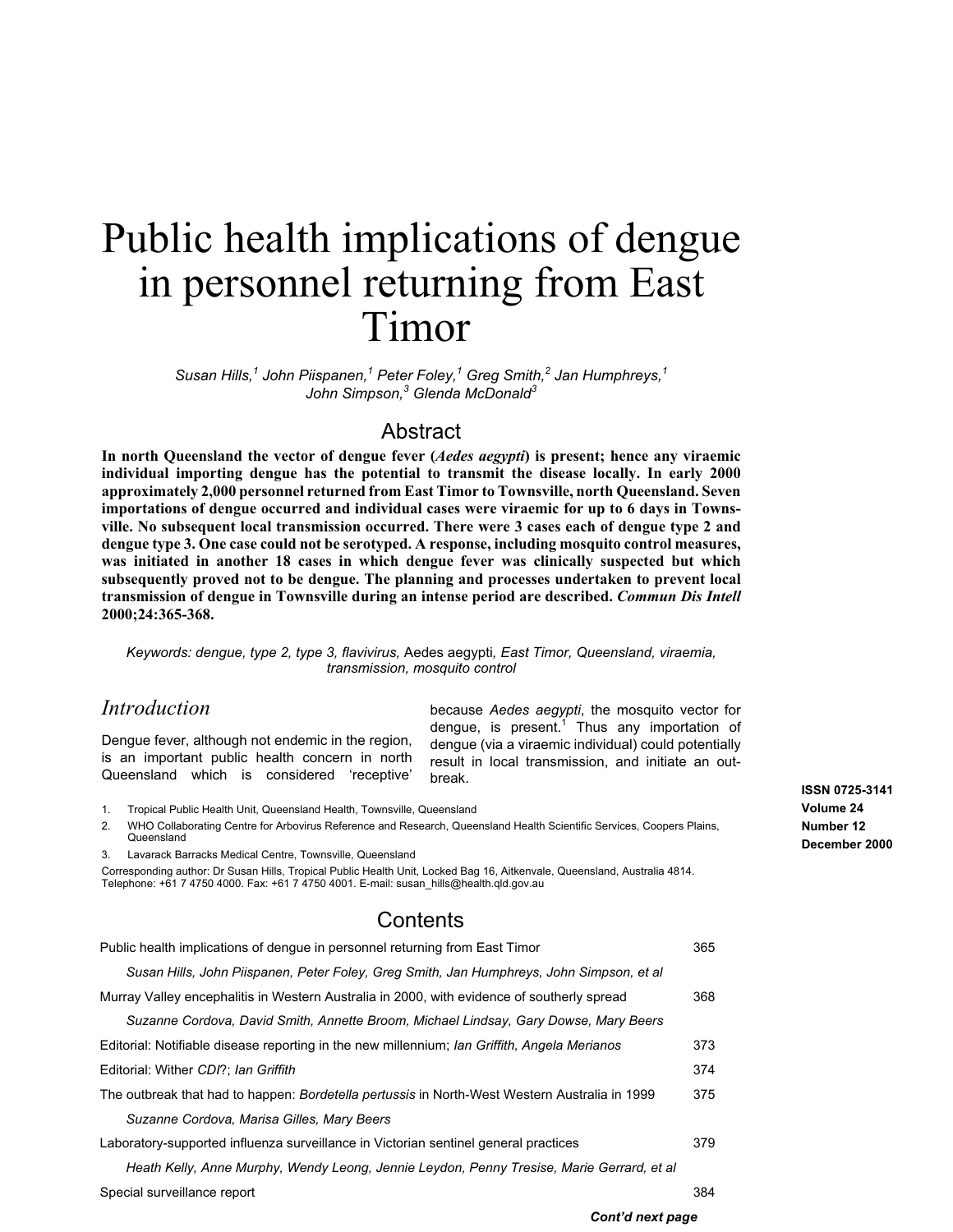Dengue fever is an acute febrile illness characterised by frontal headache, retro-orbital pain, myalgia, arthralgia and rash. An individual who has previously been infected with one dengue serotype and is subsequently infected with a different one can potentially suffer a severe form of illness characterised by circulatory failure or haemorrhagic manifestations (dengue haemorrhagic fever).

Since 1995 north Queensland has experienced 6 outbreaks of dengue, all in the Cairns/Port Douglas region or the Torres Strait (Dr Jeffrey Hanna, Queensland Health, Cairns; personal communication). Despite numerous importations to the region, Townsville (approximately 350 kilometres south of Cairns) has not experienced any local transmission since the dengue type 2 epidemic in 1992/3 during which approximately 750 cases were notified to the National Notifiable Diseases Surveillance System.<sup>2</sup> This number is likely to represent only a small proportion of the cases that actually occurred.<sup>3</sup> Therefore a significant number of Townsville residents are likely to have immune systems 'primed' by previous infection and further outbreaks of different dengue serotypes in Townsville could potentially result in severe disease or dengue haemorrhagic fever as described above.

In late 1999 the Tropical Public Health Unit (TPHU) was informed that personnel who had been in East Timor would soon be returning in considerable numbers to Townsville. The majority had been serving as part of the Australian Defence Force, but there were also a few aid workers, journalists and others. Because cases of dengue fever had been reported in East Timor in 1999, $4$  a high level of importation of dengue into Townsville early in 2000 was anticipated. This report describes preparations made for, and the public health management of, the importations that did occur.

# *Methods*

### **Planning for importations of dengue**

#### *Disease surveillance activities*

Dengue fever is a notifiable disease in Queensland. While surveillance for many notifiable conditions is laboratorybased in the State, the public health implications of dengue fever mean that urgent notification on clinical suspicion (prior to laboratory results becoming available) is requested for dengue in north Queensland.

Clinical surveillance was enhanced by face-to-face meetings and written communication with Defence Force medical staff who were familiarised with the notification procedures with emphasis on early notification. Based on the accepted maximum viraemic period $5$  and incubation period<sup>6</sup> for dengue, notification was requested for any cases developing a dengue-like illness within 12 days before, or 14 days after, arriving in Townsville from East Timor.

Medical practitioners in Townsville were also alerted to the situation by letter and reminded of the need for urgent notification of suspected cases.

#### *Mosquito surveillance and control*

Preventative measures aimed at reducing *Aedes aegypti* populations in high-risk areas are routine in north Queensland. In late 1999 prior to the arrival of returning personnel, and before the wet season, TPHU, local government and Defence Force staff held planning meetings. Additional mosquito control measures were undertaken including inspections and source reduction at Defence Force bases (where troops returning from East Timor were likely to be concentrated) and around other high risk areas (eg. hospitals).

Source reduction involved either removal of potential breeding sites for *Aedes aegypti* (eg. emptying containers holding water), or treatment of containers not easily emptied (eg. gully traps) with a residual larvicide.<sup>7</sup>

#### *Education and awareness activities*

Queensland Health's dengue fever pamphlets outlining information on the disease and dengue preventive measures were made available in large numbers for distribution by the Defence Forces to personnel prior to their departure for East Timor or return to north Queensland. The pamphlet was also made available to all general practitioners in Townsville.

Television advertisements on dengue fever emphasising measures residents can take to reduce the breeding of *Aedes aegypti* are routinely run in north Queensland during the wet season on a paid schedule; these were televised as usual with no additional paid advertising.

# [Contents,](#page-19-0) *continued*

| Australian recommendations for the Influenza Vaccine for 2001 season<br>an update | 384 |
|-----------------------------------------------------------------------------------|-----|
| Imported beef products: suspension extended                                       | 385 |
| In case you missed it                                                             | 385 |
| A decision to end a periodic syphilis-screening program in the Kimberley region   | 386 |
| Donna Mak, C D'Arcy Holman                                                        |     |
| Communicable Diseases Surveillance                                                | 391 |
| <b>Bulletin Board</b>                                                             | 405 |
| Overseas briefs                                                                   | 406 |
| CDI subject index, 2000                                                           | 409 |
| CDI author index 2000                                                             | 418 |
| CDI reviewers 2000                                                                | 420 |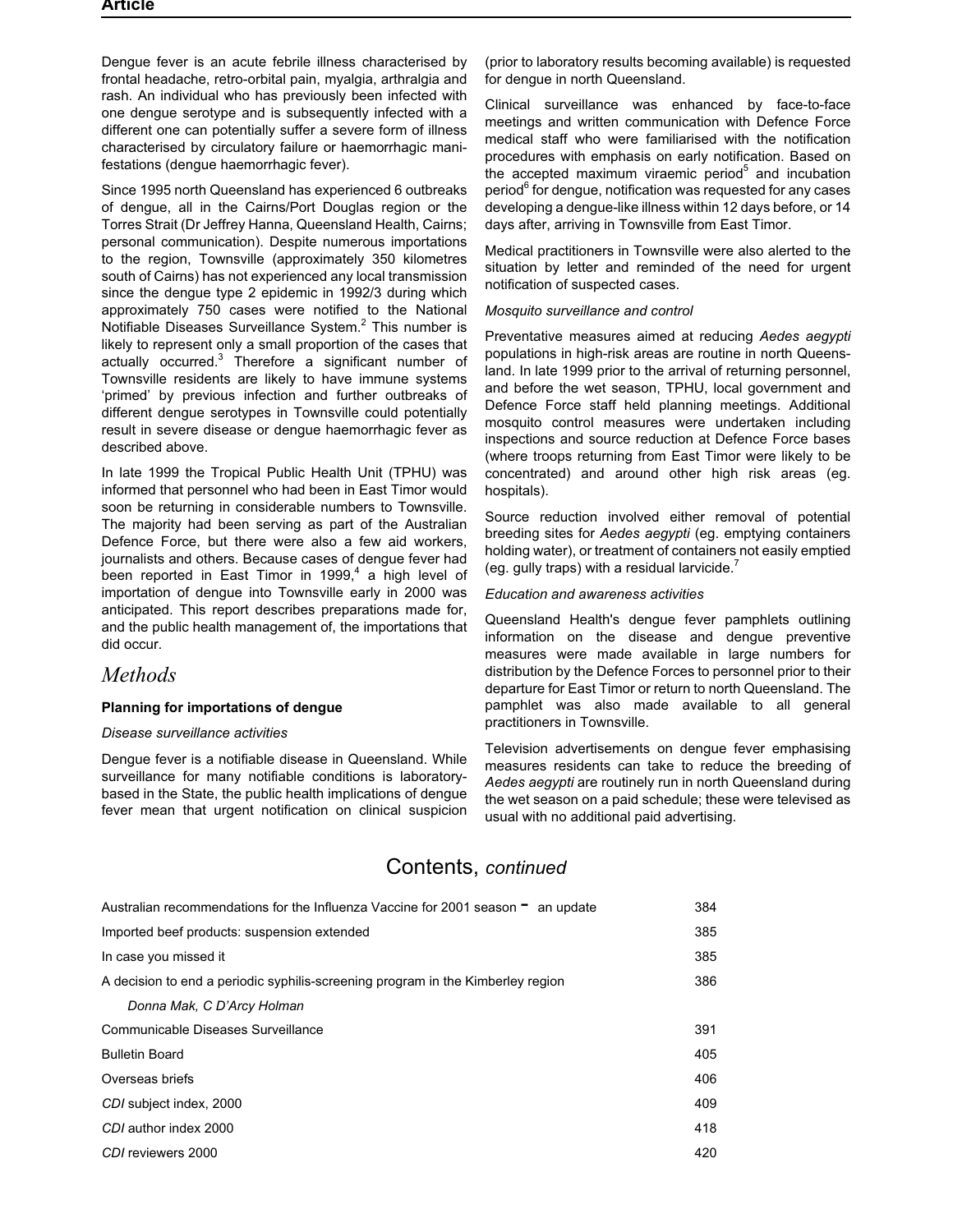#### **Responding to importations of dengue**

#### *Disease control activities*

TPHU staff obtained a history from each suspected case of dengue as soon as possible after the notification. Details, including clinical information, residential addresses and other places visited by the case while potentially viraemic were obtained. To reduce the possibility of local transmission of dengue, patients were provided with information by the clinician and/or TPHU staff on mosquito bite avoidance during the day, including use of insect repellent and insecticide mats, and advice on measures to reduce mosquito breeding around the home.

Sera collected from suspected cases at the time of the first consultation were tested at local laboratories for dengue IgM by enzyme immunoassay (EIA). EIA-negative sera collected in the first 5 days of illness were referred to Public Health Virology, Queensland Health Scientific Services (QHSS), for reverse transcriptase polymerase chain reaction (RT-PCR) testing, and/or a second specimen was collected several days later for repeat EIA. Confirmatory testing included RT-PCR, virus isolation, or haemagglutination inhibition assay.

For each confirmed case the period of 'viraemia of public health importance<sup>8</sup> in Townsville was calculated. This referred to the period the case was infectious to mosquitoes and so reflects the potential for transmission. It commenced on the day the case arrived in Townsville or the date of onset of illness (if symptoms began in Townsville). The end of the period was defined as the earlier of 2 dates: either 12 days after the onset of illness or the day of notification to TPHU (ie. the point at which control activities were implemented thereby reducing the risk of transmission).

#### *Mosquito control measures*

Mosquito control measures were undertaken if a case, suspected or confirmed, had apparently been viraemic in Townsville. Larval control involved source reduction in premises within 200m of any residence (and other premises) where the case had spent significant amounts of time while viraemic. Adult *Aedes aegypti* control involved interior insecticide spraying of premises within 100 m of the case.<sup>7</sup>

## *Results*

Approximately 2,000 personnel returned from East Timor to Townsville in the first few months of 2000. Over a 5-week period in January and February 2000 there were 7 confirmed importations of dengue fitting the 'viraemic' time interval described to be of public health importance. Six cases were Defence Force personnel and 1 case was an aid worker. There were 3 cases each of dengue type 2 and type 3; one could not be serotyped. No subsequent transmission of dengue occurred in Townsville.

The delay in notification of cases ranged from 0 to 4 days. Three of the cases (43%) were notified by the medical practitioner on the day of consultation. In total 5 (71%) of the cases were notified within 48 hours. The 2 longer delays occurred because the patients were notified by the testing laboratory and not on clinical suspicion.

The combined total of days of 'viraemia of public health importance' in Townsville for the 7 cases was 21 days (range 0 to 6 days for individual cases). Three cases were

already unwell on arrival, and 4 became unwell after arrival in Townsville.

In addition to the 4 confirmed cases, TPHU (in collaboration with local government staff) responded to18 other notified suspected cases. Of these, 4 eventually proved to be malaria and 4 had evidence of recent flavivirus infection but with a type not specified due to cross-reacting flavivirus antibodies; no specific diagnosis was determined for the other ten. Thirteen additional notifications were received in returning personnel who were dengue EIA IgM-positive but who were no longer viraemic upon arrival in Townsville. As they were of no public health significance, no specific action was taken in relation to these cases.

### *Discussion*

Despite an intense period with multiple importations into this receptive area, no subsequent local transmission of dengue occurred in Townsville. Prior preparedness and close collaboration between TPHU, Defence Force and local government staff contributed to this outcome.

A management plan for dengue fever in north Queensland has been developed and recently revised.<sup>9</sup> This plan drew on the experience of those involved in management of cases and outbreaks of dengue both in north Queensland and overseas, including input from experts from the Centers for Disease Control and Prevention, USA and from Singapore. The plan describes the preventive and responsive strategies that are currently used to control dengue in north Queensland. Measures implemented in Townsville in late 1999 and early 2000 add support to the value of this dengue fever management plan.

The timeliness of notifications of clinically suspected importations of dengue was considerably better than that previously documented in north Queensland. Seventy-one percent of all notifications were received within 48 hours compared with only 26 per cent in a previous study. $8$  This promptness reflects what can be achieved when patients consult informed medical practitioners who are well aware of the public health implications of dengue.

Because dengue is not endemic in north Queensland, the public health response to suspect imported cases reflects the need to minimise risk of local transmission. For example, the maximum period of viraemia (12 days) is used to define 'viraemia of public health importance' for each imported case even though it may commonly be a shorter period. $5$ Likewise any case in which dengue fever is considered a possible diagnosis is responded to immediately.

This strategy meant that mosquito control measures were implemented in response to a considerable number of suspected cases that subsequently proved not to be dengue. Although this may be considered resource intensive, such a response is necessary. Awaiting laboratory results would have introduced unacceptable delays and allowed the proliferation and dispersal of *Aedes aegypti* mosquitoes with increased risk of local transmission.

# *Acknowledgments*

The authors would like to thank the many people who were involved in the preparations and response including staff of the Tropical Public Health Unit Network, Townsville City Council, City of Thuringowa Council, Queensland Health Scientific Services (in particular Glenda Gilmore at Towns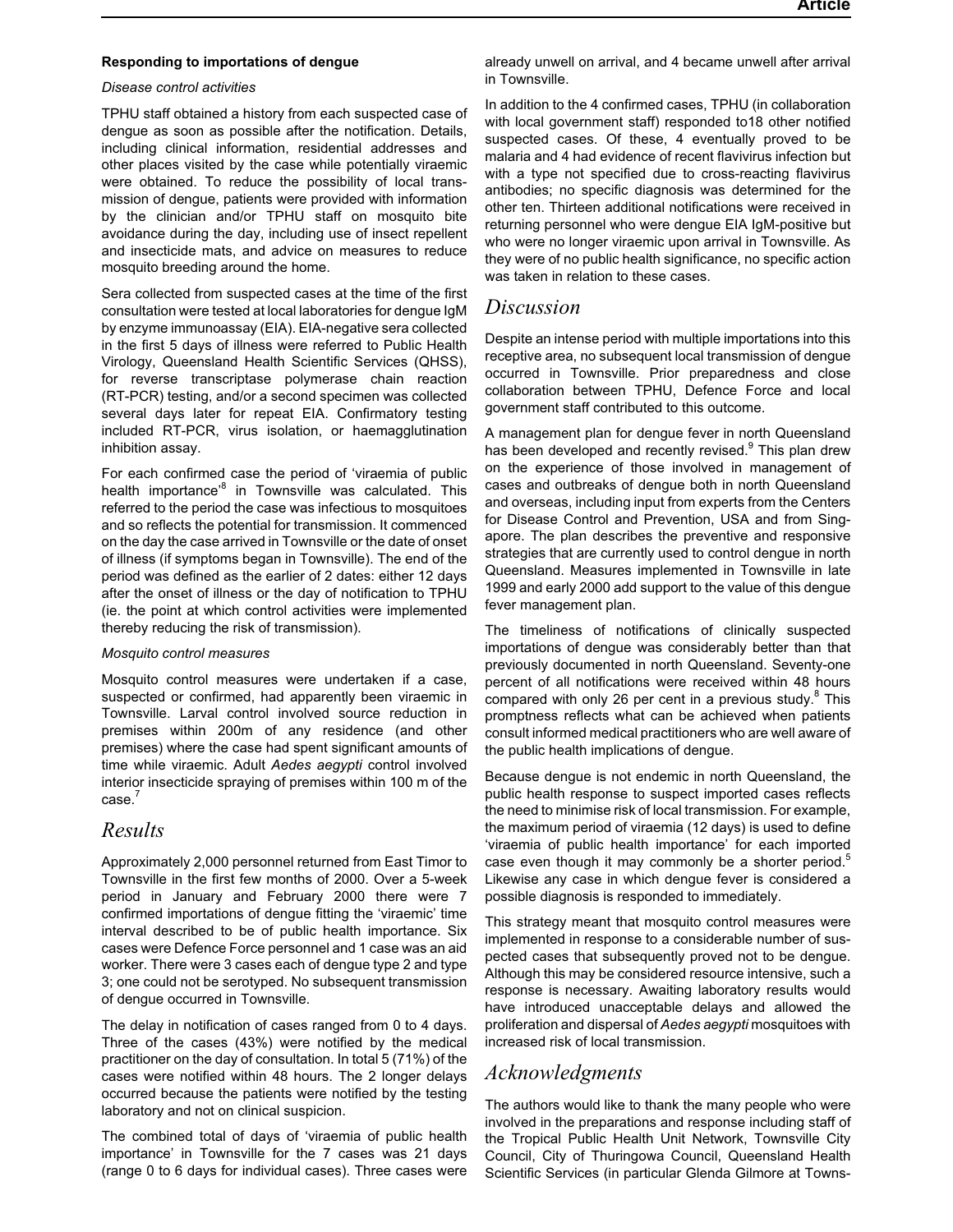<span id="page-3-0"></span>ville General Hospital), medical staff at Lavarack Barracks Medical Centre and other Defence Force staff.

# *References*

- 1. Sinclair DP. The distribution of *Aedes aegypti* in Queensland, 1990 to 30 June 1992. *Commun Dis Intell* 1992;16:400-403.
- 2. Queensland Health. Notifiable Diseases Surveillance Database (NODS). Brisbane: Communicable Diseases Unit, Queensland Health; undated.
- 3. McBride WJ, Mullner H, LaBrooy JT, Wronski I. The 1993 dengue 2 epidemic in Charters Towers, North Queensland: clinical features and public health impact. *Epidemiol Infect* 1998;121:151-156.
- Krause V. Increase in dengue fever notifications in visitors to East Timor. *The Northern Territory Disease Control Bulletin* 2000;7:6-7.
- 5. Kuno G. Factors influencing the transmission of dengue viruses. In: Gubler DJ, Kuno G, editors. Dengue and dengue haemorrhagic fever. New York: CAB International; 1997: 61-88.
- 6. George R, Lum LCS. Clinical spectrum of dengue infection. In: Gubler DJ, Kuno G, editors. Dengue and dengue haemorrhagic fever. New York: CAB International;1997:89-113.
- 7. Hanna JN, Ritchie SA, Merritt AD, van den Hurk AF, Phillips DA, Serafin IL et al. Two contiguous outbreaks of dengue type 2 in north Queensland. *Med J Aust* 1998;168:221-225.
- 8. Malcolm RL, Hanna JN, Phillips DA. The timeliness of notification of clinically suspected cases of dengue imported into north Queensland. *Aust N Z J Public Health* 1999;23: 414-417.
- 9. Queensland Health. Dengue fever management plan for North Queensland 2000-2005. Cairns: Tropical Public Health Unit, Queensland Health; 2000.

# Murray Valley encephalitis in Western Australia in 2000, with evidence of southerly spread

*Suzanne P Cordova,1,2 David W Smith,<sup>2</sup> Annette K Broom,<sup>3</sup> Michael D Lindsay,<sup>4</sup> Gary K Dowse,<sup>5</sup> Mary Y Beers<sup>1</sup>*

# Abstract

**We describe the epidemiological and clinical features of human Murray Valley encephalitis (MVE) and Kunjin (KUN) virus infections in Western Australia (WA) during March to July 2000. A case series was performed. For laboratory-confirmed cases, travel histories and clinical details were collected from patients, family members, friends or treating physicians. Surveillance data from the sentinel chicken program and climatic conditions were reviewed. Nine encephalitic cases of MVE were recorded. Eight were non-Aboriginal adults (age range, 25 to 79 years; 5 male, 3 female) and 1 was an Aboriginal boy. Four cases acquired infection in the Murchison and Midwest regions of WA from which no human cases of MVE have been reported previously. One of the 9 cases was fatal and 3 had severe neurological sequelae. Five non-encephalitic infections were also recorded, 3 MVE and 2 KUN. Encephalitis caused by MVE virus remains a serious problem with no improvement in clinical outcomes in the last 25 years. Excessive rainfall with widespread flooding in the northern two-thirds of WA provided ideal conditions for mosquito breeding and favoured southerly spread of the virus into new and more heavily populated areas. Surveillance in WA with sentinel chickens and mosquito trapping needs expansion to define the boundaries of MVE virus activity. To enable timely warnings to the public, and to institute mosquito control where feasible, continued surveillance in all Australian areas at risk is indicated.** *Commun Dis Intell* **2000;24:368-372.**

*Keywords: Murray Valley encephalitis virus, Kunjin virus, arbovirus, mosquito, outbreak*

# *Introduction*

Murray Valley encephalitis virus (MVE)\* is a mosquito-borne flavivirus, named after outbreaks of disease centred on the Murray-Darling River Basin in south-eastern Australia, the last and largest of which occurred in  $1974<sup>1</sup>$  Subsequently MVE was found to be endemic in the Kimberley region of far northern Western Australia (WA) and adjacent areas of the

Northern Territory (NT) where it appears to be maintained in a waterbird-mosquito cycle. $^2$  In these areas, regular activity leads to very high infection rates within the resident Aboriginal populations.<sup>3,4</sup>

Only about 1 in 1,000 infections with MVE results in clinical encephalitis, $5$  while the rest cause an asymptomatic infection or a non-specific febrile illness. Occasional cases

1. Master of Applied Epidemiology Program, National Centre for Epidemiology and Population Health, Australian National University, Australian Capital **Territory** 

- 2. Division of Microbiology and Infectious Diseases, Western Australian Centre for Pathology and Medical Research
- 3. Arbovirus Surveillance and Research Laboratory, Department of Microbiology, University of Western Australia
- 4. Mosquito-Borne Disease Control, Health Department of Western Australia
- 5. Communicable Disease Control Branch, Health Department of Western Australia

Corresponding author: Dr Suzanne P Cordova, Division of Microbiology and Infectious Diseases, Western Australian Centre for Pathology and Medica l Research, Queen Elizabeth II Medical Centre, Nedlands, WA, Australia 6009. Telephone: +61 8 9346 2250. Fax: +61 8 9382 8046. E-mail:scordova@cyllene.uwa.edu.au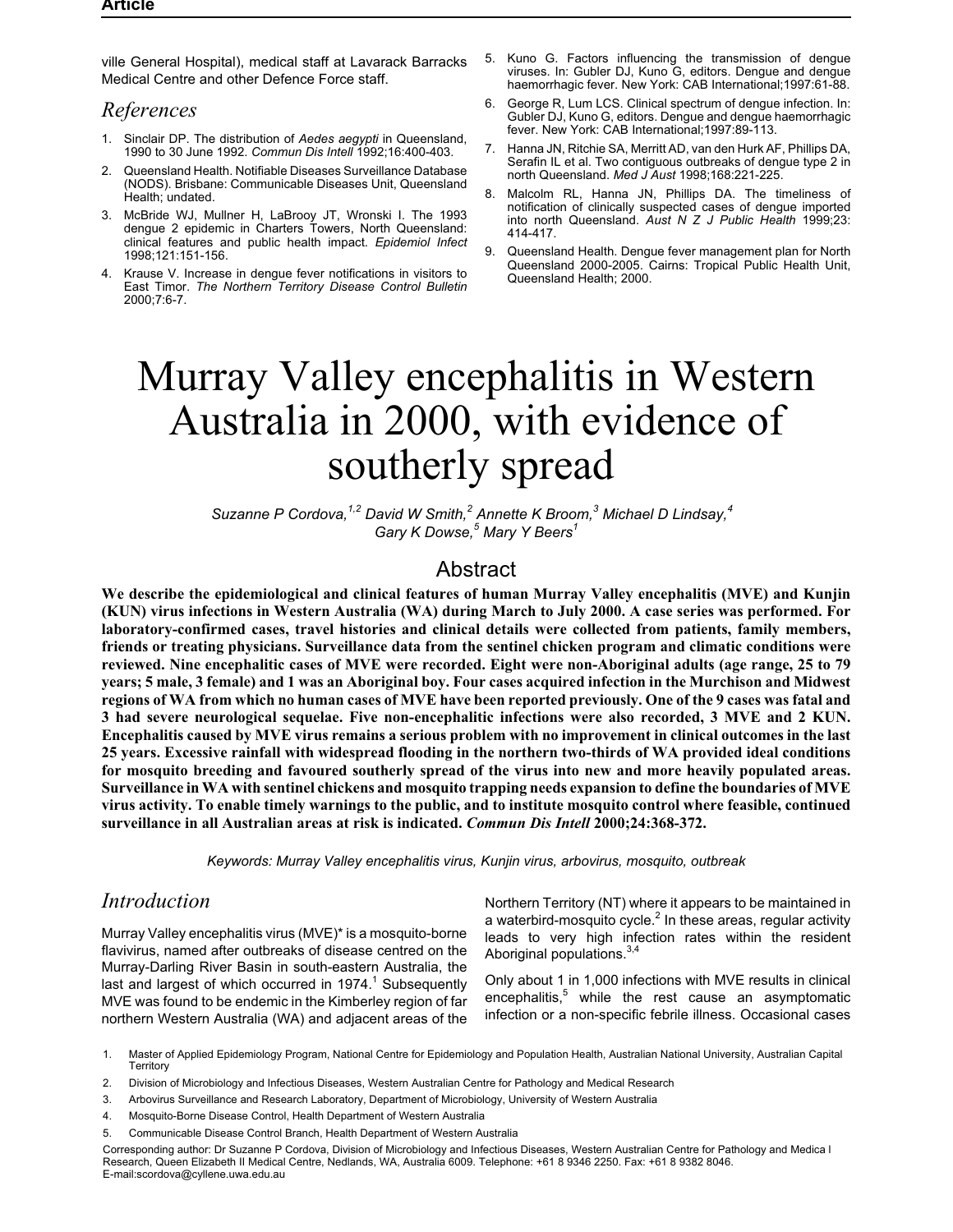of flavivirus encephalitis are due to the closely related Kunjin virus (KUN) though this manifestation of infection is much less common than with MVE. Limited published data<sup>5</sup> and unpublished anecdotal reports suggest that Kunjin virus more often causes a febrile illness with headache, myalgia, arthralgia and sometimes a maculopapular rash.

In clinical case series reported from WA and the NT, $5,6$ MVE/KUN encephalitis had a case fatality rate of 24 per cent with a further 56 per cent having neurological sequelae. The incubation period is estimated to be between 1 and 4 weeks, $<sup>7</sup>$  after which time clinical cases abruptly develop</sup> fever, headache, malaise and, possibly, altered mental state, anorexia, nausea, vomiting and dizziness. Children usually present with convulsions, while tremor and cranial nerve palsies can develop in patients of any age. Severe cases may progress to coma, respiratory failure and death.<sup>5,6</sup>

*Culex annulirostris* is the major vector of MVE in Australia and this mosquito species readily feeds on birds, as well as a range of mammals including humans. $8\text{ MVE}$  activity is monitored by detecting specific antibodies in serum samples from sentinel chicken flocks. Flocks of 12 chickens are located in populated areas or at major dams in northern WA, covering the Kimberley, Pilbara, Gascoyne, Murchison and Midwest regions (Figure). Blood samples are collected from flocks fortnightly during and immediately following the wet season and monthly at other times.

In WA, 14 cases of MVE encephalitis were notified between 1990 and 1998.<sup>9</sup> Nine were during the 1993 wet season. Disease typically occurred in Aboriginal children residing in the Kimberley or among those of any age travelling through, or recently moved to, the region. $5,10$  In the past, epidemic activity has occasionally been recorded in the Pilbara and Gascoyne regions with cases in both areas in 1981 and a case possibly acquired in the Gascoyne in 1997.<sup>5</sup>

In 2000, 9 cases of MVE encephalitis were identified which, unlike other years, occurred mainly south of the Kimberley; in addition, there were 5 non-encephalitic MVE/KUN infections in WA. In this paper we report on the epidemiological and clinical features of these MVE/KUN cases and review surveillance data from the sentinel chicken program and the environmental conditions observed during the 2000 wet season.

# *Methods*

## **Case Series**

We collected travel histories and clinical details from patients, family members, friends and treating physicians. For each encephalitic case, a member of the medical team was interviewed by telephone using a structured questionnaire to document the likely place of exposure, clinical severity of illness and outcome.

### **Laboratory testing**

Sera were tested at the Western Australian Centre for Pathology and Medical Research using a standard flavivirus haemagglutination inhibition (HI) test and IgM to MVE and KUN was detected by an indirect immunofluorescence assay (IFA) in serum and cerebrospinal fluid (CSF) samples.<sup>5,6</sup> Where the HI titre failed to show a rise, IgG titres were also determined by IFA. Specific IgG to MVE or KUN was titred using a competitive enzyme immunoassay  $(EIA).<sup>11</sup>$  MVE-RNA in CSF or brain tissue was detected using reverse transcription, then DNA amplification by polymerase chain reaction (RT-PCR).<sup>12</sup>

For encephalitic illness, definite and presumptive cases were included. A definite case was a patient with a rising HI titre (at least fourfold) or rising IFA-IgG in serum, and/or detection of MVE-RNA by RT-PCR in CSF or brain tissue, or a positive HI titre and IFA-IgM with an exposure history limited to this wet season. A presumptive case was a case of encephalitis with a positive flavivirus HI titre and IFA-IgM in serum and/or CSF, without a rising antibody titre or without a documented exposure history limited to this wet season.

Non-encephalitic cases were included if there was a rising HI titre or rising IFA-IgG, or if a positive HI titre and IFA-IgM

### **Figure. Cases of Murray Valley encephalitis, Western Australia, 1 January to 20 August 2000, by region**



Case 5 not shown as the most likely place of infection is unclear Regions are shown in bold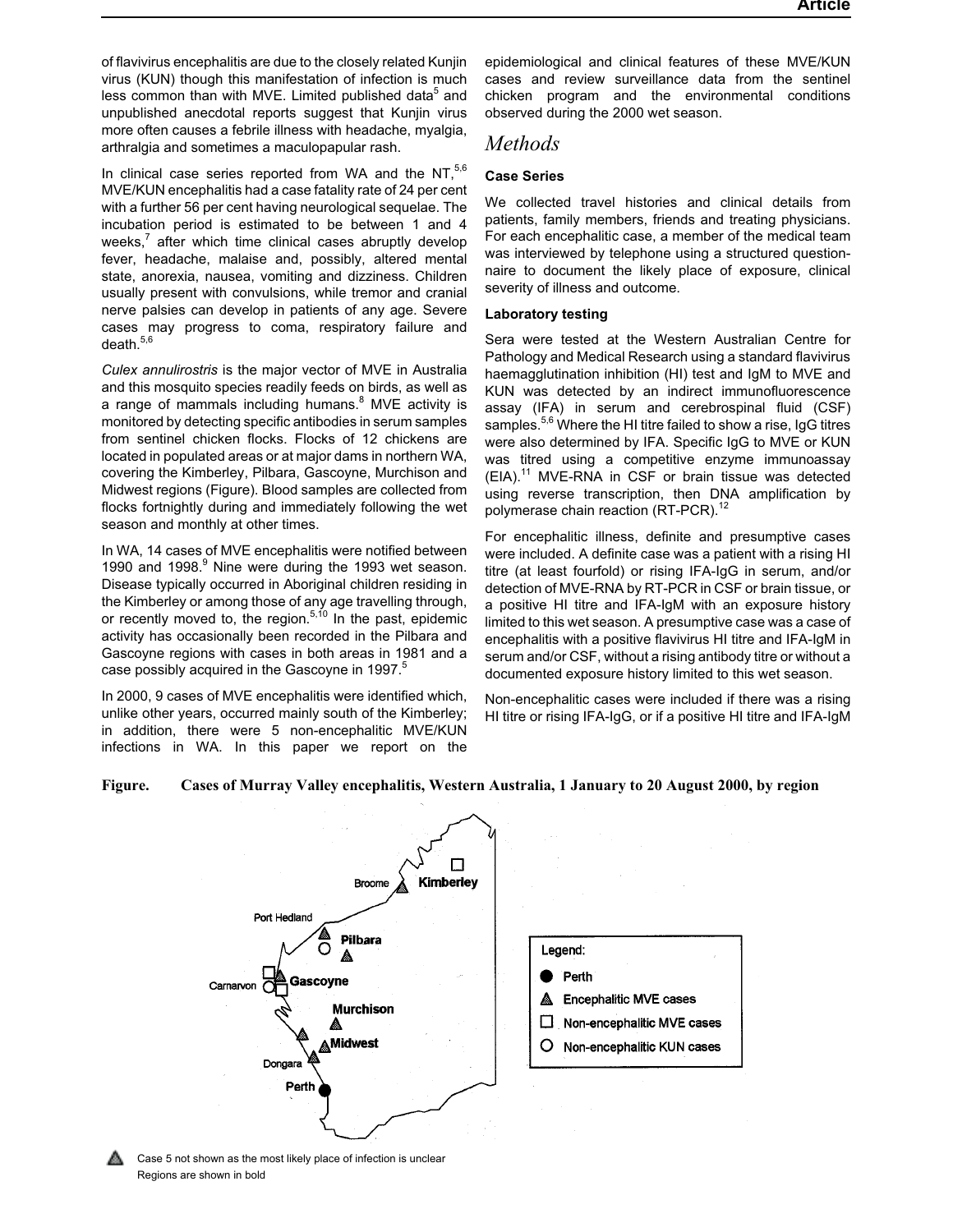with an exposure history limited to this wet season was documented.

Cases were assigned as MVE or KUN based on the competitive EIA results and the RT-PCR in the CSF or brain tissue.

# *Results*

Nine cases of encephalitis caused by MVE putatively acquired in WA between March and May 2000 were recorded (Table). Six were definite and 3 presumptive. Three females and 6 males were affected. Eight cases were non-Aboriginal adults, aged between 25 and 79 years, and 1 case was an Aboriginal boy of 10 months. For the first time, MVE infection acquired in the Murchison and Midwest regions was identified, with 1 and 3 clinical cases, respectively. One case acquired the illness in the town of Dongara, only 315 km north of Perth (Figure).

### **Travel histories**

Four cases had not travelled in the month preceding illness and presumably acquired infection in their region of residence (Pilbara, Murchison and Midwest). Two worked on remote stations and 2 lived in towns. High numbers of mosquitoes and extensive ground water were reported near their abodes and 2 cases distinctly recalled being heavily bitten by mosquitoes in the weeks prior to illness onset.

The remaining 5 cases were travellers to northern WA. The 10-month-old child probably acquired the infection while camped south of Newman in the Pilbara. The 55-year-old male was almost certainly infected in Kalbarri in the Midwest, where he had been staying between 13 March and 6 April. The 64-year-old male went on a fishing expedition with 4 male companions in late March. The party reported being heavily bitten by mosquitoes while camping north of Carnarvon in the Gascoyne and infection presumably occurred there. The 25-year-old male travelled on a road tour from Perth to Broome between 13 and 20 April and became ill on 25 April. The 79-year-old female departed Geraldton by road on 23 April, travelling to far-north WA before arriving in Katherine in the NT on 27 April, 11 days before she fell ill. Her 2 fellow travellers reported being heavily bitten by mosquitoes at a roadside truck stop in the Kimberley and, as sentinel chicken data also showed high levels of virus activity, this was the most likely site of infection. By comparison, her companions noted few mosquitoes in Katherine and sentinel chicken data on 20 April revealed only 1 MVE seroconversion there.

#### **Clinical features**

All 9 cases required hospitalisation and presented with fever, 8 with headache and 7 with various other neurological signs including neck stiffness, photophobia, vomiting, irritability and decreased consciousness (Table). Seven were admitted to an intensive care unit, 5 needed mechanical ventilation and 2 remained ventilator-dependent on 30 June. There was 1 fatal case (11%), while another 3 (33%) had significant neurological sequelae. Of the others, 3 had resolving neurological manifestations and 2 had made a complete recovery by mid-June.

#### **Non-encephalitic MVE cases**

Two cases of non-encephalitic illness and 1 asymptomatic case were recorded in WA to August 2000. In early March, a 15-year-old Aboriginal female who lived in the north-east Kimberley, developed headache, fever and myalgia. These symptoms resolved, with documented MVE seroconversion (by competitive EIA) between November 1999 and March 2000. Of the 4 male travelling companions of the holidaying fisherman (case 3), 1 developed a non-encephalitic illness with headache, back pain and nausea but no fever. A convalescent serum sample was positive for MVE IgM and MVE-specific antibody by competitive EIA, and showed a positive flavivirus HI titre. History suggested that exposure had not occurred before the fishing trip. Another companion had similar serology results but remained asymptomatic. Laboratory testing was negative on the third, and no specimen was collected from the fourth.

#### **Non-encephalitic Kunjin cases**

A 37-year-old woman from Carnarvon in the Gascoyne developed fever, myalgia, rash and headache at the beginning of May. She recovered fully and samples revealed seroconversion to flavivirus between December 1999 and May 2000, with a positive HI titre to KUN and a positive KUN IgM. The competitive EIA showed antibodies to KUN only. She had not travelled recently and remembered being heavily bitten by mosquitoes prior to illness onset.

The second case involved a 62-year-old man from Port Hedland in the Pilbara, who presented to his general practitioner on 11 July with a history of intermittent myalgia and rash. Serial samples showed a rising antibody HI titre to KUN and competitive EIA confirmed specific KUN antibody only.

#### **Sentinel chicken surveillance and mosquito trapping in WA**

Seroconversions to MVE were first detected in sentinel chickens from 2 Kimberley flocks and 1 Pilbara flock in January 2000. MVE activity spread quickly to other areas of the Kimberley and Pilbara in February and further south to the Gascoyne and Murchison in March. In late April, MVE activity was detected 315 km north of Perth, in Dongara in the Midwest (Figure), when 4 of 12 chickens seroconverted.<sup>13</sup> Antibodies to MVE had not been detected previously during the 3 years of testing in the Midwest region. Mosquito collections were also carried out in late March and April in the Kimberley and Pilbara and large numbers of *C. annulirostris* were seen in the traps.

# *Discussion*

There were 9 cases of MVE encephalitis acquired in WA between 1 January and 31 August, 2000. This figure equals the previous record in 1993. A further 5 infections with MVE/KUN were identified, 4 had a non-encephalitic illness and 1 was asymptomatic. In total, this represents the highest recorded number of human infections with MVE/KUN in WA within a single season.

The marked southward migration of the virus in 2000 is of significant public health concern. 'Very much above average' monsoonal rainfall was recorded in the Kimberley and Pilbara from December 1999 to February 2000 (Source: Bureau of Meteorology). In March, there was exceptionally high rainfall resulting from tropical cyclone 'Steve' causing major flooding from the Kimberley to the Midwest. These factors provided ideal conditions for extensive mosquito breeding, allowing MVE transmission cycles to become widely established. Conditions differed significantly from the previous 'record' year in 1993 when flooding was confined to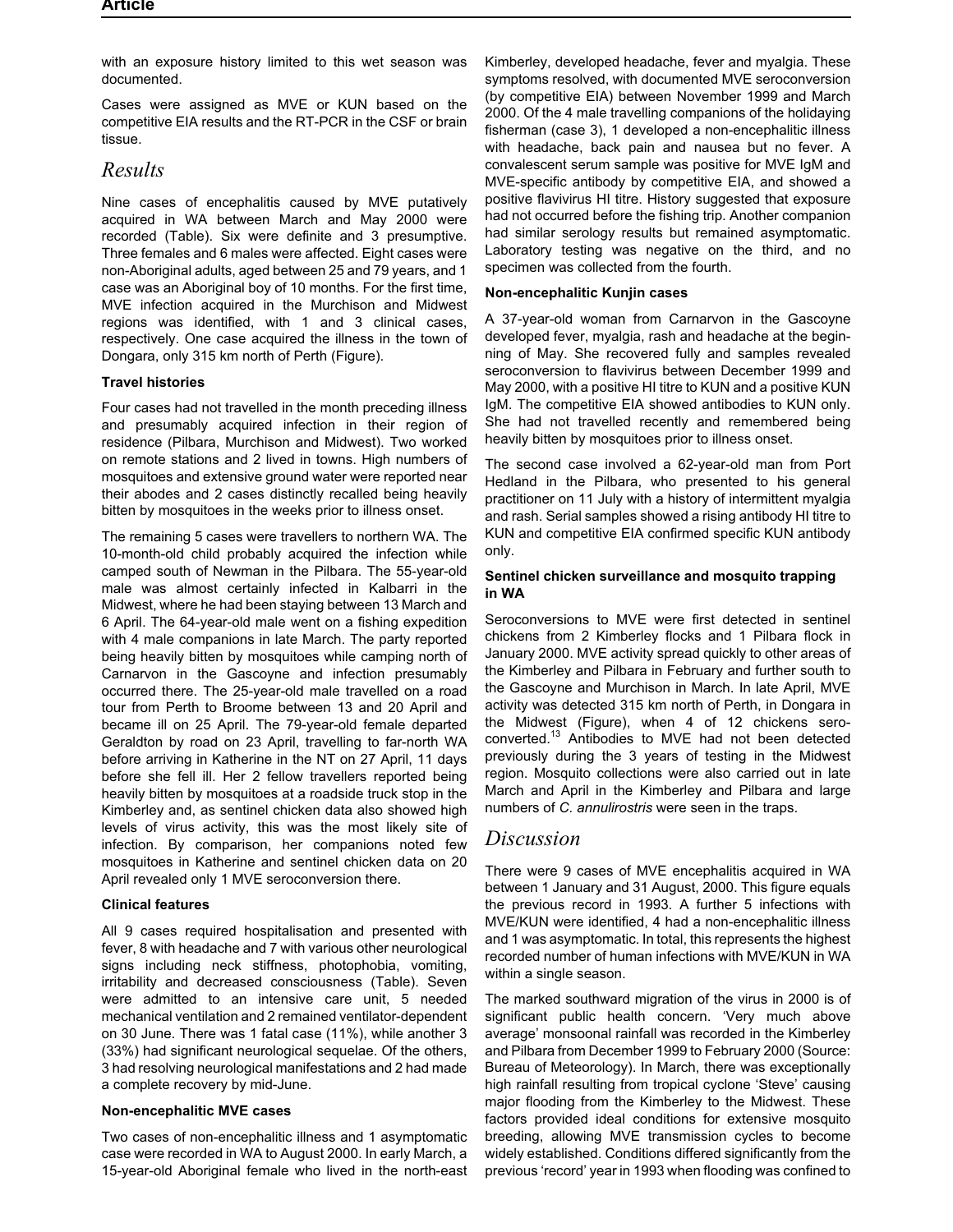| Case<br>no.    | Sex | Age             | Ethnicity    | Likely place of<br>exposure | Onset<br>date | Diagnostic<br>criteria* | Prodrome                                              | Neurological<br>manifestations                                                                           | Residual signs                              |
|----------------|-----|-----------------|--------------|-----------------------------|---------------|-------------------------|-------------------------------------------------------|----------------------------------------------------------------------------------------------------------|---------------------------------------------|
|                | М   | 10 <sub>m</sub> | A            | Newman, Pilbara             | 6 Mar         | 1, 2, 3                 | Fever, irritability                                   | Seizures, rigidity, choreiform<br>movements, bulbar palsy,<br>internuclear ophthalmoplegia               | Bulbar palsy, hypertension,<br>irritability |
| $\overline{2}$ | M   | 55 y            | ${\sf N}$    | Kalbarri, Midwest           | 8 Apr         | 2, 3, 4                 | Fever, headache                                       | Coma, flaccid paralysis                                                                                  | Quadraparesis,<br>ventilator-dependent      |
| 3              | М   | 64 y            | $\mathsf{N}$ | Carnarvon, Gascoyne         | 16 Apr        | 2, 3, 5                 | Fever, headache, neck<br>stiffness, photophobia       | Decreased consciousness.<br>confusion, memory loss                                                       | Resolving                                   |
| 4              | М   | 32 y            | N            | Meekatharra, Murchison      | 20 Apr        | 1, 2, 3                 | Fever, headache, neck<br>stiffness                    | Decreased consciousness.<br>left-right disorientation,<br>short-term memory loss<br>dizziness, lethargy  | Resolving                                   |
| 5              | M   | 25 y            | N            | <b>Midwest to Kimberley</b> | 25 Apr        | 1, 3, 6, 7              | Fever, headache, malaise,<br>vomiting, disorientation | Coma, flaccid paralysis                                                                                  | Quadraparesis,<br>ventilator-dependent      |
| 6              | F   | 41 y            | N            | Wickham. Pilbara            | 28 Apr        | 2, 3, 5                 | Fever, headache, malaise,<br>vomiting                 | Confusion, short-term<br>memory loss, dysarthria,<br>dysphasia, extra-pyramidal<br>gait disorder, tremor | Resolving                                   |
| $\overline{7}$ | M   | 69 y            | N            | Mullewa, Midwest            | 3 May         | 2, 3, 5                 | Fever, confusion, irritability                        | Decreased consciousness,<br>disorientation                                                               | Nil                                         |
| 8              | F   | 61 y            | N            | Dongara, Midwest            | 5 May         | 2, 8                    | Fever, confusion, drowsiness,<br>nausea               | Aphasia, Parkinsonian<br>syndrome                                                                        | Nil                                         |
| 9              |     | 79 y            | N            | Broome, Kimberley           | 8 May         | 1, 2, 8                 | Fever, headache, malaise                              | Coma, spastic paralysis                                                                                  | Deceased 27 May                             |

#### **Table.**Diagnostic criteria and clinical features of encephalitic Murray Valley encephalitis cases in Western Australia, 1 January to 20 August, 2000

1, Rising serum HI titre;

\*

2, Positive MVE IgM in serum and CSF;

3, Positive monoclonal antibody blocking EIA in serum;

4, Rising serum IFA-IgG titre;

5, Positive HI in serum;

6, Positive MVE IgM in serum;

7, Positive PCR in CSF;

8, Positive PCR in brain tissue.

 $M$  = male, F = female; m = months, y = years; A = Aboriginal, N = non-Aboriginal regions shown in bold.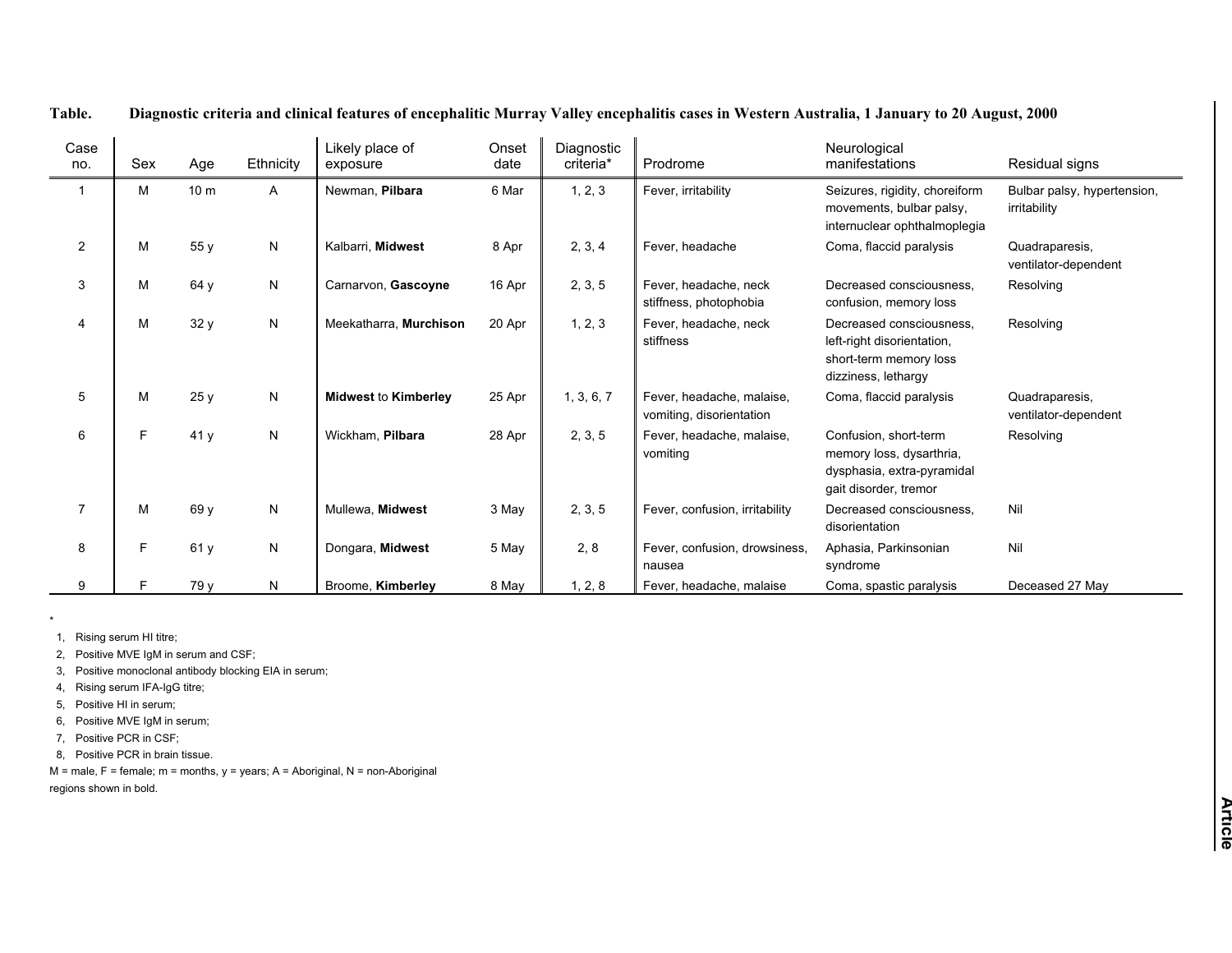the Kimberley and Pilbara regions, and human disease to the Kimberley. Sentinel chicken monitoring, for the first time, detected MVE activity in the Midwest. Our first identified human cases of MVE infection in the Murchison and Midwest regions were also recorded.

There is evidence that MVE may persist in the desiccationresistant eggs of some mosquito species and that this may be important in initiating activity in the Kimberley.<sup>1</sup> Therefore, there is concern that a similar situation may now have been established in the Murchison and Midwest. As seroconversions occurred in our most southerly and easterly sentinel flocks, opportunistic sampling of other flocks is in progress to define these limits and determine future sentinel sites.

The unusually wet weather, MVE seroconversions among sentinel chickens and subsequent occurrence of clinical disease in humans, prompted repeated health warnings from the Health Department of Western Australia to the public via the media, public health units, general practitioners and hospitals. Preventive measures against mosquito bites were advised for people living in or travelling to the Kimberley, Pilbara, Gascoyne, Murchison and Midwest regions.

When MVE virus is present in non-endemic areas, pre-existing immunity within the population is expected to be low. Therefore, in these regions, individuals of all ages are potentially at risk of infection, though our series supports the previous finding that most clinical cases have occurred in adults.<sup>5</sup> Few cases have occurred in adult Aboriginals. There were none in our series, or that of Burrow et al. $<sup>6</sup>$ </sup> Aboriginals comprised only 2 of 9 adult cases in the series presented by Mackenzie et al<sup>5</sup> and there was a third case from WA in 1993 (unpublished observation). The low rates in Aboriginal adults in the Kimberley is presumed to result from the high rates of MVE infection in childhood $3,4$  which renders adults non-susceptible. For adult Aboriginals in nonendemic regions there are no comparable seroprevalence data to assess whether exposure in childhood also explains the low numbers of cases in this group, or whether it just reflects the proportion of Aboriginal to non-Aboriginal populations in these areas.

The presentation and clinical outcomes of our cases were similar to those described previously for encephalitic  $MVE.<sup>5,6</sup>$  Burrow et al<sup>6</sup> summarised the findings from both their case series and those reported by Mackenzie et al. $5$ With the addition of our 9 encephalitic cases and the case reported by McMinn et al,<sup>15</sup> the case fatality rate of MVE/ KUN encephalitis was 9/46 (19.6%). Among survivors, 8/37 (21.6%) had major neurological sequelae and 12/37 (32.4%) had minor sequelae. Only 17 of 46 (37.0%) were documented to have made a complete recovery.

The pattern of MVE virus infection in WA in 2000 occurred as a result of the unusual environmental conditions. Though these weather patterns are observed infrequently, they create an environment conducive to viral spread into new areas. There is concern that replication of these climatic conditions could pose a threat to the more populous southwestern region. This includes Perth, which has a population of 1.3 million and is only 315 km south of Dongara. These events also provide a warning to south-eastern Australia about the ongoing potential for further epidemics in the Murray Valley and their likely impact among these large, and probably immunologically naïve, $16$  populations.

#### **\* Abbreviations:**

CSF, cerebrospinal fluid; EIA, enzyme immunoassay; HI, haemagglutination inhibition; IFA, indirect immunofluorescence assay; KUN, Kunjin virus; MVE, Murray Valley encephalitis virus; NT, Northern Territory; RT-PCR, reverse transcription-polymerase chain reaction; WA, Western Australia.

## *Acknowledgments*

The authors wish to acknowledge the assistance of medical staff at Fremantle, Royal Perth, Princess Margaret, Royal Darwin and St John of God (Murdoch) Hospitals and the support provided by regional Western Australian Public Health Units. We also thank Professor Aileen Plant for her comments on the manuscript.

# *References*

- 1. Bennett NM. Murray Valley encephalitis, 1974: clinical features. *Med J Aust* 1976;18:446-450.
- 2. Mackenzie JS, Lindsay MD, Coelen RJ, Broom AK, Hall RA, Smith DW. Arboviruses causing human disease in the Australasian zoogeographic region. *Arch Virol* 1994;136:447-467.
- 3. Holland J, Smith DW, Broom AK, Currie B. A comparison of seroprevalence of arboviral infections between three Northern Territory regions. *Microbiology Australia* 1994;15:A105.
- 4. Smith DW, Broom AK, Wallace MJ. Prevalence of antibody to Murray Valley encephalitis virus in Aboriginal communities in the Kimberley region of Western Australia in 1995. *Arbovirus Research in Australia* 1997;7:65.
- 5. Mackenzie JS, Smith DW, Broom AK, Bucens MR. Australian encephalitis in Western Australia, 1978-1991. *Med J Aust* 1993; 158:591-595.
- 6. Burrow JN, Whelan PI, Kilburn CJ, Fisher DA, Currie BJ, Smith DW. Australian encephalitis in the Northern Territory: clinical and epidemiological features, 1987-1996. *Aust N Z J Med* 1998;28:590-596.
- 7. Hawkes RA. Murray Valley encephalitis and related infections. In: Porterfield JS, editor. Exotic viral infections. London: Chapman and Hall; 1995:175-181.
- 8. Lee DJ, Hicks MM, Debenham ML, et al. The *Culicidae* of the Australasian region. Volume 7. Canberra: Australian Government Publishing Service; 1989.
- 9. Mackenzie JS, Broom AK, Hall RA, Johansen CA, Lindsay MD, Phillips DA et al. Arboviruses in the Australian region, 1990 to 1998. *Commun Dis Intell* 1998;22:93-100.
- 10. Smith D, Mackenzie J, Broom A, Fisher D, Williams M, Burrow J et al. Preliminary report of Australian encephalitis in Western Australian and the Northern Territory. *Commun Dis Intell* 1993; 17:209-210.
- 11. Hall RA, Broom AK, Harnett AC, Howard MJ, Mackenzie JS. Immunodominant epitopes on the NS1 protein of MVE and KUN viruses serve as targets for a blocking ELISA to detect virusspecific antibodies in sentinel animal serum. *J Virol Methods* 1995;51:201-210.
- 12. Tanaka M. Rapid identification of flavivirus using the polymerase chain reaction. *J Virol Methods* 1993;41:311-322.
- 13. Broom AK, Mackenzie JS, Melville L, Smith DW, Whelan PI. Sentinel chicken surveillance program. *Commun Dis Intell* 2000;24:222-223.
- 14. Broom AK, Lindsay MD, Johansen CA, Wright AE, Mackenzie JS. Two possible mechanisms for survival and initiation of Murray Valley encephalitis virus activity in the Kimberley region of Western Australia. *Am J Trop Med Hyg* 1995;53:95-99.
- 15. McMinn PC, Carman PG, Smith DW. Early diagnosis of Murray Valley encephalitis by reverse transcriptase-polymerase chain reaction. *Pathology* 2000;32:49-51.
- 16. Hawkes RA, Pamplin J, Boughton CR, Naim HM. Arbovirus infections of humans in high-risk areas of south-eastern Australia: a continuing study. *Med J Aust* 1993;159:159-162.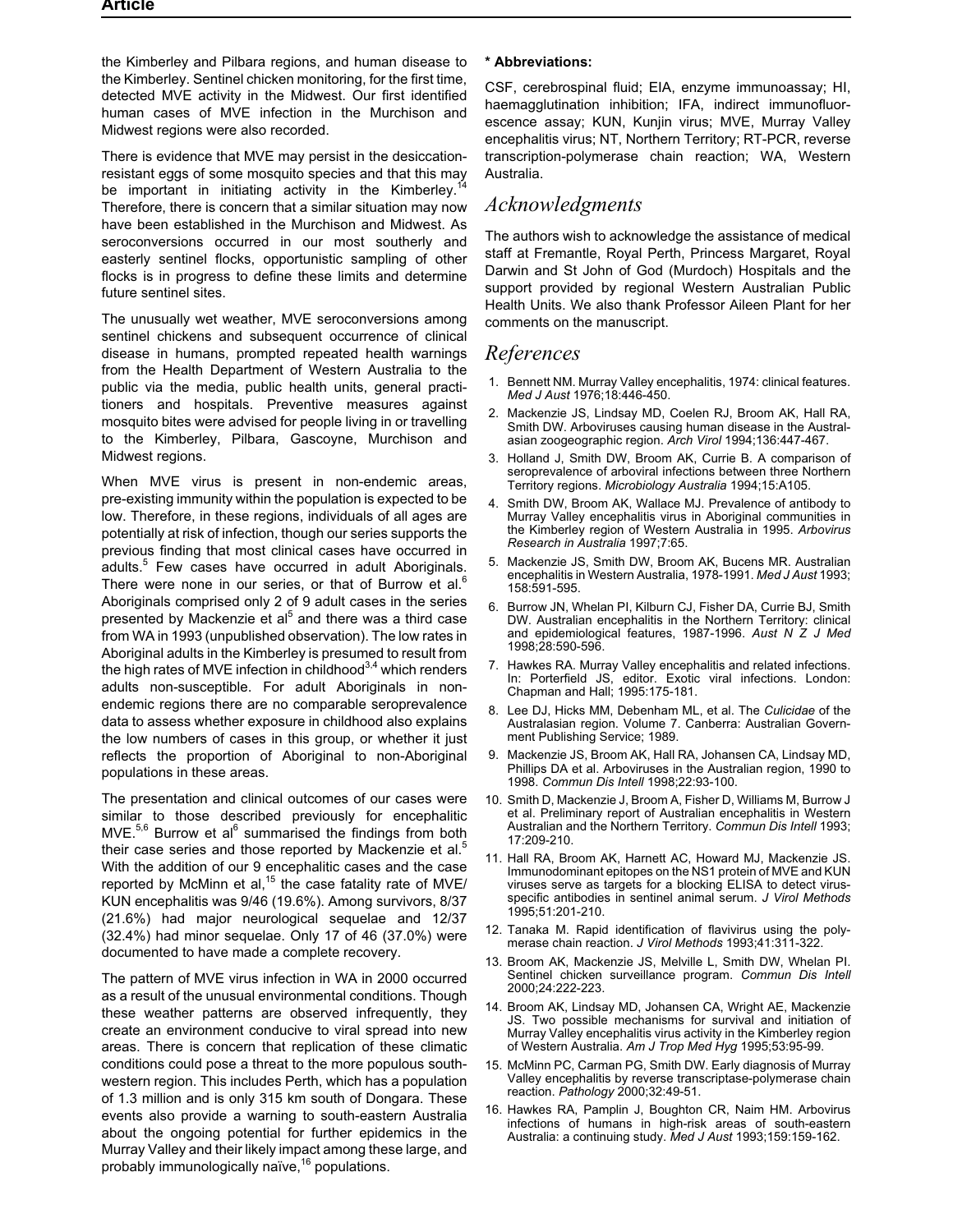# <span id="page-8-0"></span>Editorial: Notifiable disease reporting in the new millennium

The regulation of disease in Australia is vested in the States and Territories; the only specific public health powers vested in the Commonwealth under the Australian Constitution relate to quarantine under the *Quarantine Act 1908*. <sup>1</sup> There are recognised benefits to some degree of harmonisation of public health legislation across Australia; $^2$  with respect to the surveillance of communicable diseases all jurisdictions have reviewed, or are reviewing, their public health legislation to allow greater flexibility and responsiveness to the need for rapid additions to their notifiable diseases list.

The surveillance of a communicable disease is fundamental for disease prevention and control. The World Health Organization defines surveillance as the '*ongoing systematic collection, collation, analysis and interpretation of data; and the dissemination of information to those who need to know in order that action may be taken*'.<sup>3</sup> Last's definition states that surveillance generally uses *'…methods distinguished by their practicability, uniformity, and frequently their rapidity, rather than by complete accuracy. Its main purpose is to detect changes in trend or distribution in order to initiate investigative or control measures*.'<sup>4</sup>

Public Health Units in the various States and Territories are the bodies which receive reports of cases of notifiable and other infectious diseases of public health importance from clinicians, laboratories and other specified agencies within their jurisdiction. To enable the Commonwealth to monitor disease trends and estimate the burden of disease at a national level, data are forwarded to the Commonwealth Department of Health and Aged Care. In addition, reports of non-notifiable diseases are forwarded by various laboratories contributing to the Commonwealth's *Communicable Diseases Intelligence* Virology and Serology Reporting Scheme and by various other specialised surveillance networks as detailed elsewhere.<sup>5</sup> Also, the Commonwealth receives reports of non-notifiable communicable diseases under sentinel general practice surveillance collected by the Australian Sentinel Practice Research Network.<sup>6</sup> The Surveillance and Management Section, Communicable Diseases and Environmental Health Branch in the Population Health Division of the Department of Health and Aged Care is currently responsible for collating these surveillance data and reporting on them nationally.

There has long been a list of notifiable diseases which, over the years, has been modified as old diseases lose significance and new ones appear. Thus in 1977, for example, infantile diarrhoea, puerperal fever and scarlet fever were notifiable nationally. In the October 1978 revision they were deleted, whereas smallpox continued to be reported and Lassa fever was added. $<sup>7</sup>$  In 1990 the</sup> Commonwealth and States and Territories agreed to work towards a national list. In 1991 the National Notifiable Diseases Surveillance System (NNDSS) was established and collection of data at a national level for this list commenced, and in 1994 the National Health and Medical Research Council published case definitions for a list of communicable diseases of national importance.<sup>8</sup> Since then additional diseases have been made notifiable in various States and Territories before being added to the national list;

for example Australian bat lyssavirus and/or haemolytic uraemic syndrome were made notifiable in some jurisdictions in the 1990s depending on local imperatives. $^{9,10}$ 

Although all jurisdictions adopted the 1994 case definitions for notification purposes (and as the basis of local surveillance case definitions) there still remained differences in which diseases they reported to the Commonwealth. This issue was resolved by the Strategic Steering Committee of the Communicable Diseases Network Australia New Zealand (CDNANZ) at its February 2000 meeting where it agreed to a revised national list of diseases to be reported to the NNDSS.<sup>11</sup> For the first time from 1 January 2001, exactly 100 years after Federation, all jurisdictions have agreed to legislate to report all the infectious diseases on the national list. Jurisdictions will also continue to keep diseases of local importance under surveillance as appropriate.

From 1 January 2001, in those jurisdictions that have updated their legislation, influenza will be notifiable when 'laboratory confirmed', while anthrax will again be notifiable nationally. Also new to the national list are cryptosporidiosis, Australian bat lyssavirus, lyssavirus (other) and invasive pneumococcal disease. 'Haemorrhagic fevers (quarantinable)' covers infections with Lassa, Ebola, Marburg and Crimea-Congo haemorrhagic fever viruses. Arbovirus infections formerly covered by 'arbovirus infection not otherwise specified' will be reported as Japanese encephalitis virus, Kunjin virus, and Murray Valley encephalitis (MVE) virus infections. The southerly spread of MVE to within 315 km of Perth is reported in this issue.<sup>12</sup> For others, such as hydatid infection, chancroid, lymphogranuloma venereum and yersiniosis, national notification will cease in 2001.

From the New Year, all jurisdictions will report against an expanded core dataset that will make the NNDSS more specific by the inclusion of, for example, information on organism typing. In addition, enhanced surveillance of certain high priority diseases is being negotiated. In collaboration with the Public Health Laboratory Network, members of the CDNANZ and some of its disease-specific working groups are revising case definitions and expanding data sets for these diseases which include tuberculosis, hepatitis C, measles, invasive meningococcal disease and invasive pneumococcal disease. As a result these diseases will be reported nationally in greater detail.

The need to maintain surveillance is emphasised in a recent review on the emergence of Japanese encephalitis in the Australasian region, $13$  in the article on introduced dengue cases reported in this issue,<sup>14</sup> and by the recent rise in malaria cases diagnosed in new arrivals in Western Australia (*Special report*, p 394 this issue). These events again remind us of the need for continual vigilance in the area of communicable diseases.

#### **Angela Merianos, Ian Griffith**

*CDI*, Surveillance and Management Section, Population Health Division, Department of Health and Aged Care, Canberra, ACT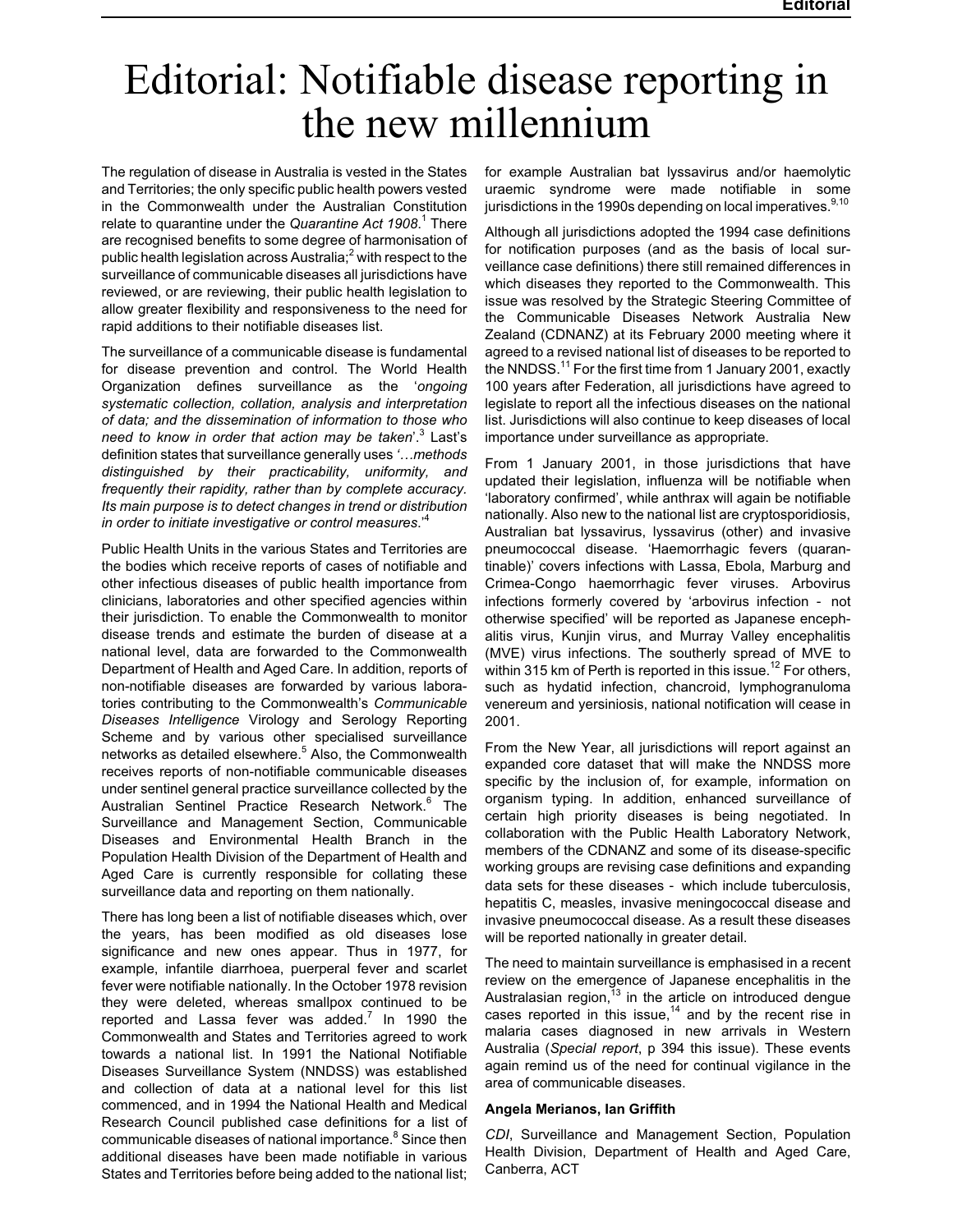#### <span id="page-9-0"></span>**Editorial**

- 1. Bidmeade I, Reynolds C. Public health law in Australia: its current state and future directions. Canberra: Commonwealth of Australia;1997. p43.
- 2. Opeskin BR. Harmonisation of public health law in Australia. In: Public health law in Australia: new perspectives. Canberra: The Australian Institute of Health Law and Ethics/Commonwealth of Australia;1998.p.59-99.
- 3. World Health Organization. Communicable disease surveillance and response (CSR). http://www.who.int/emc/surveill/index.html
- 4. Last JM, editor. A dictionary of epidemiology. International Epidemiological Association. 2nd ed. New York: Oxford University Press;1998. p125.
- 5. National Centre for Disease Control. Surveillance data in *CDI*. *Commun Dis Intell* 2000:24:6-10.
- 6. Ibid:7-8
- 7. Environmental Health Branch. *Australia: Commun Dis Intell* 1979:3(1):1, Table 2.
- 8. Public Health Committee, National Health and Medical Research Council. Surveillance case definitions. Canberra: Commonwealth of Australia;1994.
- 9. State of Queensland. *Health Amendment Regulation No3 (1999).*
- 10. State of South Australia. Variation of reg.5 Presumption of diseases. Public and Environmental Health (Notifiable<br>Diseases) Regulations 1989. The South Australian  $Regulations$ *Government Gazette* 1998:2141.
- 11. National Centre for Disease Control. Revised list of diseases reportable to the National Notifiable Diseases Surveillance System (NNDSS). *Commun Dis Intell* 2000:24:242.
- 12. Cordova SP, Smith, DW, Broom AK, Lindsay MD, Dowse GK, Beers MY. Murray Valley encephalitis in Western Australia in 2000, with evidence of southerly spread. *Commun Dis Intell* 2000;24:368-372.
- 13. Mackenzie JS. The emergence of two flaviviruses: a discussion of the emergence of Japanese encephalitis virus in Australasia and West Nile virus in North America. *Arbovirus Research in Australia* 2000;8: In press.
- 14. Hills S, Piispanen J, Foley P, Smith G, Humphreys J, Simpson J et al. Public health implications of dengue in personnel returning from East Timor. *Commun Dis Intell* 2000;24: 365-368.

# Editorial: Wither *CDI*?

This publication has now completed its twenty-fourth year. In January 1977 it started as the 'National Microbiological Reporting Service' bulletin published fortnightly. Reported in this initially were viral (plus certain rickettsial and mycoplasma) diseases. The longer established 'ADH (Australian Department of Health) notifiable diseases in the States and Territories of Australia' bulletin had been distributed weekly and separately from August 1975 by the (then) Environmental Health Branch of the Department of Health. As the mailing lists had many addresses in common the two bulletins were amalgamated in August of 1977, and a month later the name was changed to '*Australia: Communicable Diseases Intelligence' (CDI).<sup>1</sup> In 1980 the* Australian Commonwealth Arms was first used on the front cover '*to signify that CDI is an Australian Government publication distributed overseas (about 10% of the circulation of 750 goes overseas)*' <sup>2</sup> and 'Australia' was dropped from the title.

At the beginning of a new millennium, it seems appropriate to review the role of *CDI* in national surveillance and examine the information needs of its current readership and the public health sector more broadly. Over the years *CDI* has evolved as a vehicle to disseminate information on the national picture of communicable diseases in Australia. Initially it was a fortnightly collation of reports from contributing laboratories, plus brief outbreak reports and the weekly updates on notifiable diseases. The latter were collated 4-weekly from January 1979 until March 2000 when monthly reporting was started. The earlier emphasis of *CDI* as a vehicle for communicating laboratory data, timely outbreak reports and late-breaking news changed. Over time and with successive editors, contributed articles and reports increased in number and length, and *CDI* had become an international publication reporting on any aspect of communicable disease in Australia. In late 1995 reporting of *CDI* on the Population Health Division Website started and an Advisory Board met for the first time. Peer review of submitted articles was introduced in 1996 as a prelude to citation of *CDI* by Medlars and Medline, which started early in 1997. In October 1997 *CDI* switched from a 2-weekly to 4-weekly publication and in April 2000, to a monthly one.

The 24-year history of *CDI* has also spanned some major changes in communication technology, to a stage where this publication, in its present form, is no longer fulfilling its original function. In the 1970s surveillance data were communicated by telephone and mail and data for at least one issue were not received due to a postal strike. $3$  Today, the data are transmitted electronically by e-mail and discussed at a fortnightly teleconference by members of the CDNANZ. Production of *CDI* takes time; the printed form of *CDI* has thus ceased to be the vehicle for timely distribution of the latest communicable disease information to those who need to know quickly.

From early 2001 the national surveillance data will be continually updated on the *CDI* Website,<sup>4</sup> and the first issue of *CDI* Volume 25 (January 2001), which will report the December 2000 surveillance data, will be the last in its current form. Thereafter *CDI* will be published quarterly with an emphasis on periodic reviews of, and reports on, the surveillance data, plus reviews and original articles on any aspect of communicable diseases of relevance to Australia.

The editorial team is keen for *CDI* (both the hard copy and the Website) to become more relevant to the needs of its readers. For example should *CDI*'s charter be broadened by a more liberal interpretation of 'any aspect of communicable disease'? The team would be pleased to hear from readers of ways that the new *CDI* could continue to be improved.

#### **Ian Griffith**

Deputy Editor, *CDI*, Surveillance and Management Section, Department of Health and Aged Care, Canberra, ACT

- 1. Environmental Health Branch. *Australia: Commun Dis Intell* 1977:1(19):1.
- 2. Environmental Health Branch. *Commun Dis Intell* 1980: 4(1):1.
- 3. Environmental Health Branch. *National Microbiological Reporting Service* 1977:1(16):1.
- 4. National Centre for Disease Control. http://www.health.gov.au/pubhlth/cdi/cdihtml.htm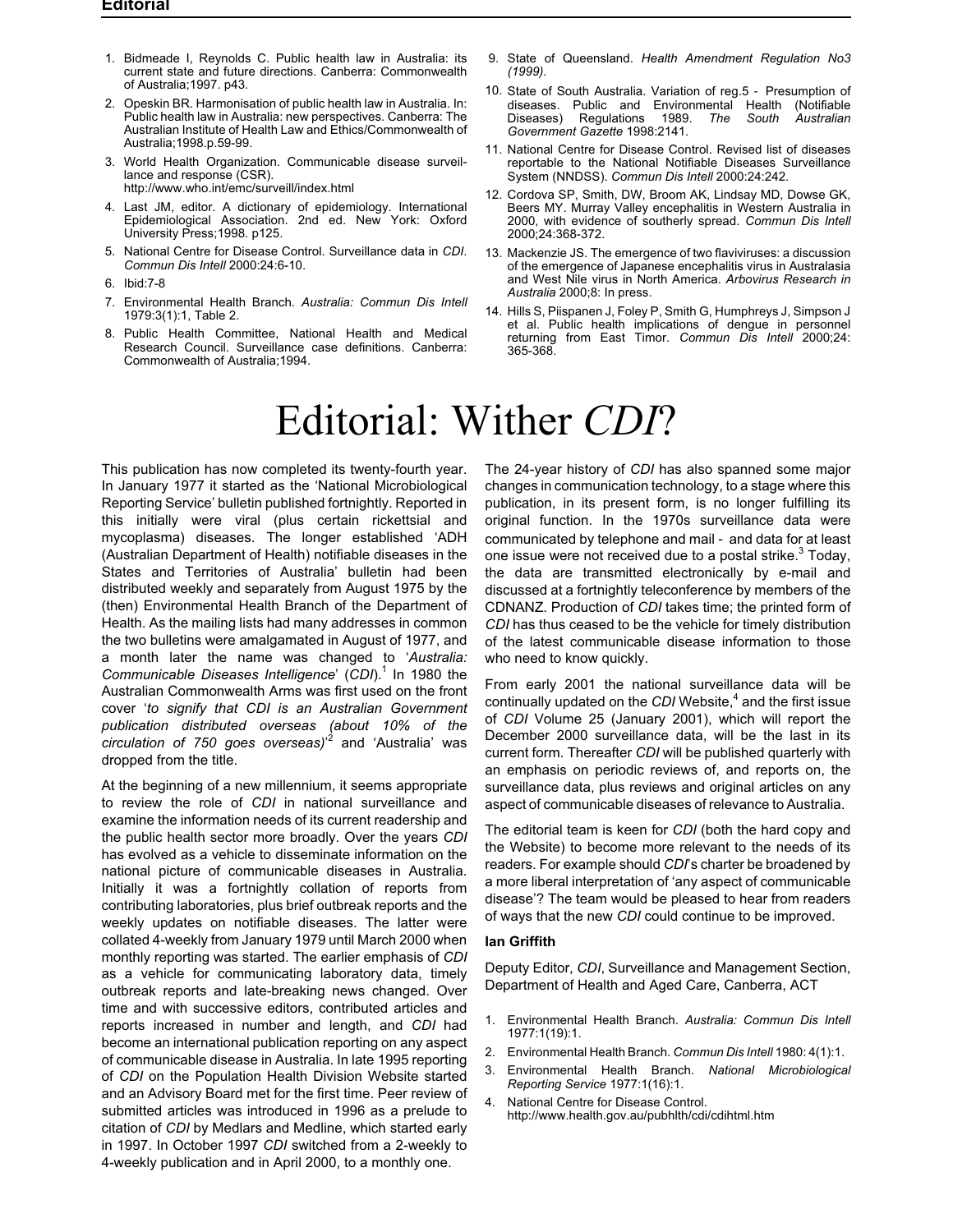# <span id="page-10-0"></span>The outbreak that had to happen: *Bordetella pertussis* in North-West Western Australia in 1999

*Suzanne P Cordova,1,2 Marisa T Gilles,<sup>3</sup> Mary Y Beers<sup>1</sup>*

# **Abstract**

**In late 1999, an outbreak of** *Bordetella pertussis* **occurred in a small town in North-West Western Australia. We undertook an investigation to describe the outbreak and to identify strategies to minimise the impact of future pertussis outbreaks in Australia. In November, people with respiratory symptoms were reviewed in an emergency pertussis clinic, which provided antibiotic treatment or prophylaxis. We conducted a school survey to enhance case ascertainment and followed up those attending the clinic by telephone. Fifty-nine cases of confirmed or probable** *B. pertussis* **infection were identified from 124 households (482 persons). Ages ranged from 5 months to 67 years, with children aged 9 to 11 years comprising 24 cases (41%). Early missed diagnoses and a school camp in September attended by 2 symptomatic children appeared to facilitate spread of infection, with the outbreak peak occurring in November. From immunisation records, childhood vaccine coverage in this sample was estimated at 96 per cent. All 21 cases of pertussis among the group under 10 years of age were at least partially vaccinated. There was only one laboratory confirmed case in the high-risk, under one-year of age category. Even in highly immunised populations periodic pertussis outbreaks are inevitable reflecting a vaccine efficacy of about 80 per cent and waning immunity with increasing age. Prevention of pertussis outbreaks depends not only on high vaccination coverage among young children but also early diagnosis and management of cases and their contacts. Clinicians should consider pertussis in the differential diagnosis of persistent cough illness in people of all ages even those previously immunised.** *Commun Dis Intell* **2000;24:375-379.**

*Keywords: pertussis, outbreak, chronic cough, immunisation*

# *Introduction*

Whooping cough, caused by the bacterium *Bordetella pertussis*, is a highly contagious respiratory disease that can cause serious illness or death among infants and young children. Transmission is by airborne contact with respiratory secretions and the incubation period is 6 to 20 days. Communicability is high during the early catarrhal period, but becomes negligible about 3 weeks after the onset of coughing paroxysms.<sup>1</sup> In Australia, childhood immunisation, consisting of a primary course at 2, 4 and 6 months followed by boosters at 18 months and 4 to 5 years, is recommended.<sup>2</sup> The school entry dose was introduced in August 1994 and acellular pertussis vaccines replaced whole cell ones for booster doses in Western Australia (WA) in February 1997 (Source: Perth Immunisation Clinic).

In April 1999, within a remote community in the Gascoyne region of WA, an elderly male with a history of chronic cough was diagnosed as having *B. pertussis* by IgA serology. On 24 November, after a woman and her daughter presented with a persistent cough, a local general practitioner concerned about pertussis contacted the Gascoyne Public Health Unit (PHU) and organised nasopharyngeal aspirates. On 26 November, *B. pertussis* was confirmed in both cases by polymerase chain reaction (PCR). It was subsequently discovered that another 30 individuals, including school children, teachers and household contacts, had been affected during preceding months.

To achieve disease control and reduce the risk of infection to the very young, we established a short-term pertussis clinic for the diagnosis and management of cases and their household contacts.<sup>3,4</sup> A public forum was held and an information bulletin distributed to raise community awareness of the illness. Concurrently, non-immunised or incompletely immunised children under 8 years of age were vaccinated by the community health nurse, and accelerated childhood immunisation of infants with the first dose at 4 to 6 weeks and the second and third at 4-week intervals was undertaken.<sup>3</sup> This immunisation program was continued until Christmas 1999.

This paper describes the epidemiology of the outbreak and outlines strategies for minimising the impact of future pertussis epidemics.

# *Methods*

## **Setting**

The setting was a small coastal town, population about 2600 (Source: Australian Bureau of Statistics 1998). It has one school, which provides primary and high school education.

1. Master of Applied Epidemiology Program, National Centre for Epidemiology and Population Health, Australian National University, Australian Capital **Territory** 

- 2. Division of Microbiology and Infectious Diseases, Western Australian Centre for Pathology and Medical Research, Western Australia
- Gascoyne Public Health Unit, Carnarvon, Western Australia

Corresponding author: Dr Suzanne P Cordova, Division of Microbiology and Infectious Diseases, Western Australian Centre for Pathology and Medical Research, Queen Elizabeth II Medical Centre, Nedlands, WA, Australia 6009. Telephone: +61 8 9346 2250. Fax: +618 9382 8046. E-mail:scordova@cyllene.uwa.edu.au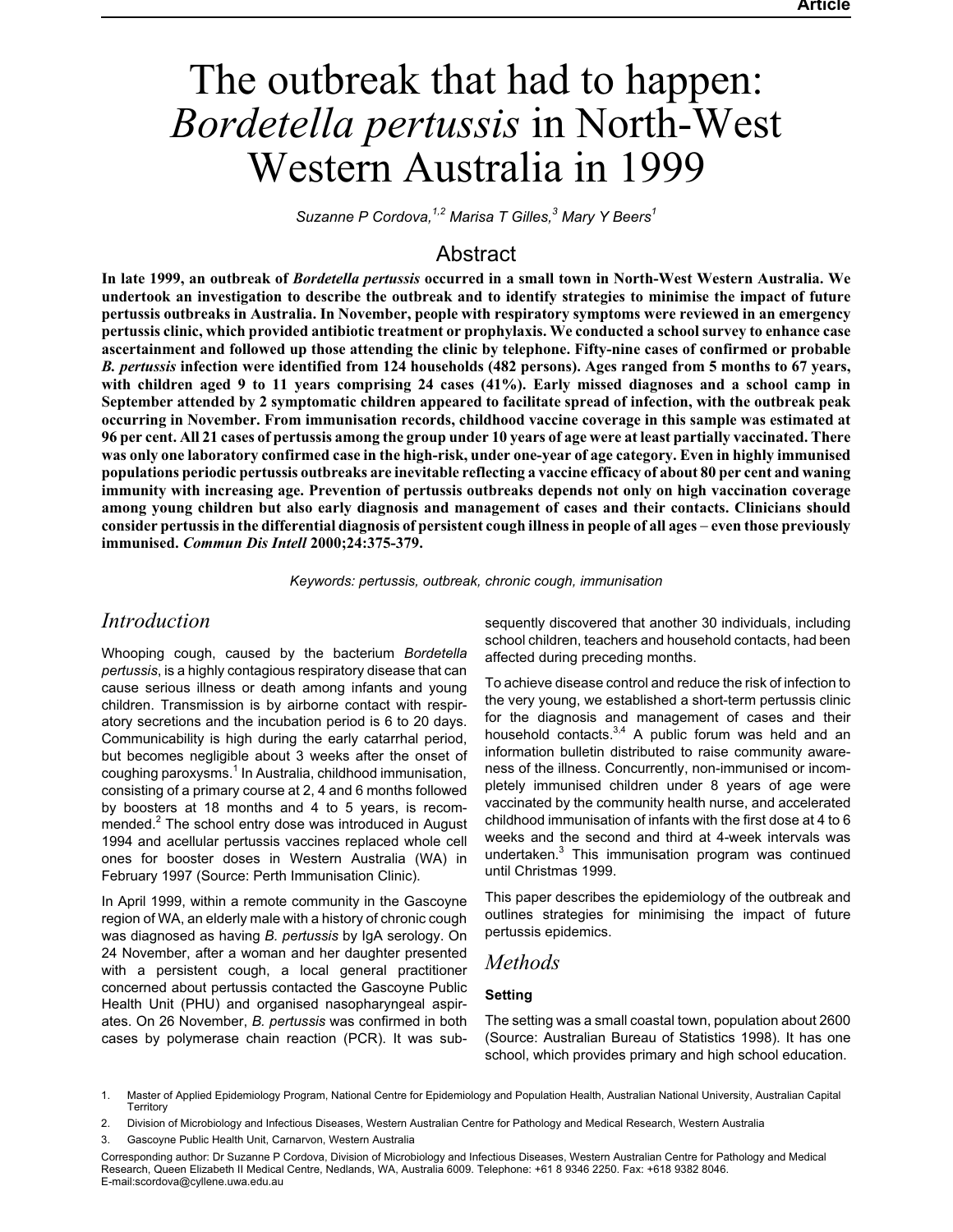#### **Epidemiological investigation**

Interviews with hospital staff, general practitioners, the community health nurse and the school principal were conducted to gather information on the circumstances and extent of the outbreak. Standardised pertussis data  $\text{collection}$  forms<sup>3</sup> detailing demographic and illness characteristics were completed for those who presented to the short-term clinic with presumptive pertussis. Where possible, to clarify illness progress and confirm the diagnosis on the basis of the case definition, those attending the clinic were followed up 2 weeks later by telephone interview.

In early December, because clinical pertussis had been identified among children, we undertook a school survey to review progress of the outbreak. To ascertain cases, describe the illness characteristics, determine the pattern of spread and obtain vaccination data for the under 10 years age group, a written questionnaire was developed and distributed to school children. As a low response rate was expected, telephone interviews of every fifth family on the school's roll were also conducted to review the presence of disease among a systematic sample of the school community. Data were entered and analysed in Epi Info 6.04c and descriptive statistics are presented.

The immunisation status for the sample of children under 10 years of age was verified by review of the community health nurse's vaccination records and the vaccine coverage for those aged between 1 and 9 years was estimated from these records. For this calculation, vaccine coverage was defined as documented completion of the primary course of pertussis immunisation.

#### **Case definition for** *Bordetella pertussis* **infection<sup>3</sup>**

#### *Probable*

A cough illness lasting 14 days or more with one of the following: coughing paroxysms, inspiratory whoop or posttussive vomiting without other apparent cause, or a cough illness lasting 14 days or more in a patient with *B. pertussis*-specific IgA detected in serum.

#### *Laboratory-confirmed*

Isolation of *B. pertussis* from a clinical specimen, or a positive PCR assay for *B. pertussis* undertaken in a laboratory with established expertise in this area.

#### *Epidemiologically confirmed*

A cough illness lasting 14 days or more in a patient who was epidemiologically linked to a laboratory confirmed case. Any person in close contact with a laboratory confirmed case during the infectious period and with cough onset between 30 days before and 30 days after the cough onset in the confirmed case was considered epidemiologically linked.

#### **Microbiological sampling**

A nasopharyngeal aspirate was collected from consenting patients who presented in the acute phase; this was used for *B. pertussis*-specific and Respiratory Syncytial Virus (RSV) specific PCR testing, and viral culture. A single blood sample for *B. pertussis* IgA serology was taken from those with a prolonged-cough illness. Specimens were forwarded to the Western Australian Centre for Pathology and Medical Research (PathCentre) for processing.

# *Results*

#### **Epidemiological investigation**

Data were collected from a total of 124 households or 482 people (Table 1). Seventy-one households, comprising 285 people, returned the survey (response rate: 28.5%). Of the households systematically sampled from the school's roll, 14 (28%) had already returned their questionnaires and a further 28 were successfully contacted on 17 December by telephone.

#### **Table 1. Sources of information regarding households sampled during the investigation**

| Method                                  | No. of | People<br>households represented |
|-----------------------------------------|--------|----------------------------------|
| Pertussis clinic:                       |        |                                  |
| seen at clinic only                     | 7      | 10                               |
| followed up by telephone interview      | 18     | 73                               |
| School survey questionnaire<br>returned | 71     | 285                              |
| School-roll telephone interview         | 28     | 114                              |
| Total                                   | 124    | 482                              |

Of the 482 persons, 259 (53.7%) were female, ages ranged from 5 months to 67 years (median: 16 y, mode: 9 y) and the number of household members varied from 2 to 7 (mean/ mode: 4).

#### **Case characteristics**

From this sample, 59 people had a cough illness that fulfilled the case definition for pertussis as follows. Five (9%) were laboratory-confirmed by PCR, 11 (19%) were epidemiologically confirmed and 43 (73%) were probable cases. Among the probable cases, 4 had positive *B. pertussis* IgA serology and a further 16 were close contacts of these.

Twenty-six (44%) were identified in the pertussis clinic at presentation or on telephone interview follow up. Forty-one (70%) cases were female and ages ranged from 5 months to 67 years (median and mode: 11y). There were 24 cases (41%) among children aged 9 to 11 years and 14 cases (24%) among adults, both teachers and parents. Incidence estimates of whooping cough by school year and age group are shown in Tables 2 and 3, respectively. There was only one case in the under 1-year-old category (Figure 1).

All cases had a history of cough illness lasting at least 2 weeks; 57 (97%) complained of coughing paroxysms or inspiratory whoop and 15 (25%) of post-tussive vomiting. By 17 December, complete recovery had been documented in 21 (36%) cases, persistent cough remained in 32 (54%) and status was unknown in 6 (10%). Forty-eight (81%) had seen a medical practitioner and 32 (54%) received a course of erythromycin or roxithromycin. No cases required hospitalisation.

#### **Extent of the outbreak**

The epidemic curve for the pertussis outbreak is shown in Figure 2. The first case of pertussis was identified in an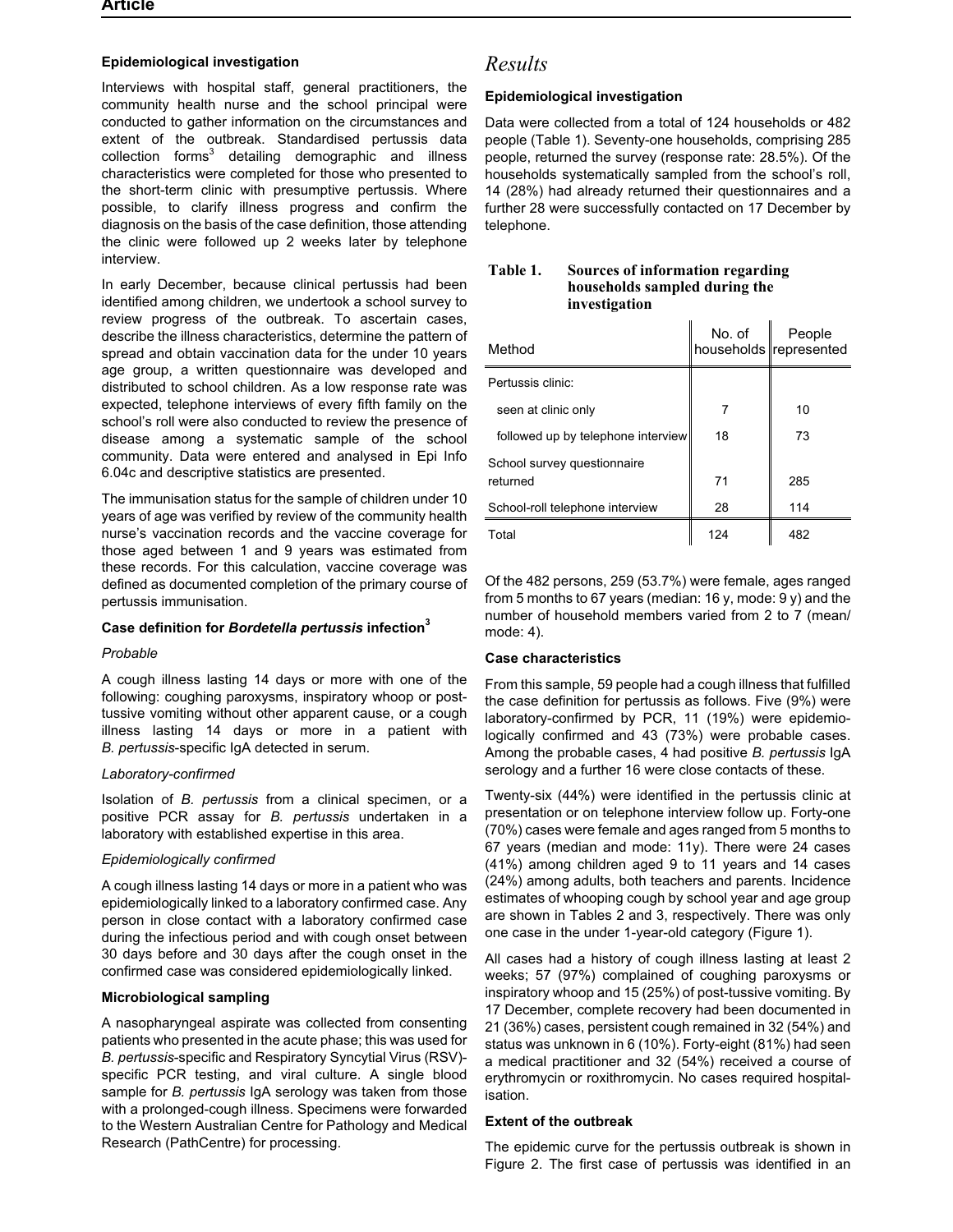| School class | No. of pupils | Incidence |
|--------------|---------------|-----------|
| Preschool    | 37            | 0.0       |
| Kindergarten | 34            | 8.8       |
| Year 1       | 32            | 6.3       |
| Year 2       | 36            | 8.3       |
| Year 3       | 36            | 8.3       |
| Year 4       | 40            | 20.0      |
| Year 5       | 29            | 17.2      |
| Year 6       | 37            | 29.7      |
| Year 7       | 27            | 11.1      |
| Year 8       | 26            | 11.5      |
| Year 9       | 30            | 0.0       |
| Year 10      | 27            | 4.2       |

#### **Table 2. Pertussis outbreak in a remote Western Australian town, 1999. Incidence rate per 100 persons by school grade**

| <b>Table 3.</b> | Pertussis outbreak in a remote Western     |
|-----------------|--------------------------------------------|
|                 | Australian town, 1999. Incidence estimates |
|                 | per 100 persons by age group               |

| Age group<br>(years)* | No. of people | Incidence $†$ |
|-----------------------|---------------|---------------|
| $0 - 4$               | 170           | 2.4           |
| $5-9$                 | 194           | 8.8           |
| $10 - 14$             | 162           | 13.0          |
| $15-19$               | 96            | 2.1           |
| $20 - 24$             | 124           | 0.0           |
| $25 - 29$             | 162           | 0.0           |
| 30-34                 | 233           | 0.0           |
| 35-39                 | 224           | 2.7           |
| 40-44                 | 187           | 2.1           |
| 45-49                 | 191           | 1.0           |
| 50-54                 | 172           | 1.2           |

Those aged 55 years and over are not included, as our school survey methods did not adequately sample this age stratum which had only one documented case. The 20 to 29 year age group may have also been underestimated.

1996 ABS census figures used as the denominators.

elderly male with positive *B. pertussis* IgA serology in April. The epidemic reached a peak during November and the Gascoyne PHU was notified on 24 November, late in the course of the outbreak. By the end of December, the outbreak had subsided.

A Year Six camp (8-17 September) appeared to facilitate spread. Two students with persistent cough had attended this camp. During the next 2 months, a further nine 11-year-old children developed clinical pertussis. Teachers and pupils in other grades were also affected. In 15 households (12%), more than one person fulfilled the case definition for pertussis. In 7 instances, a Year Six camp participant introduced the illness into their household with siblings or parents subsequently falling ill. This resulted in 12 secondary cases.

#### **Immunisation data**

Within our total sample, there were 21 cases and 126 non-cases under 10 years of age with a vaccination status









as shown in Table 4. There were 17 cases in the 5 to 9 year age group; 15 were fully vaccinated and 2 had received (at least) 4 triple antigen (DTP) doses. Ten of the 17 (59%) were confirmed cases: one was PCR positive and 9 were epidemiologically linked. All three 4-year-old children affected received the fifth dose of DTP after their illness had commenced. The infant aged 5.5 months had received the 2- and 4-month vaccinations but the second was given on 4 November in the midst of the outbreak: as its 2 school-aged siblings had a persistent cough in the fortnight prior to 4 November, it is probable that this baby had already been infected.

Among children aged 1-9 years in this sample, vaccine coverage was 96 per cent (139/145; Table 4). Adolescents aged 11 years and above in our cohort did not receive a school entry booster and the peak number of cases occurred among the 11-year-old children (Figure 1). Those aged 7 years and above had received whole cell vaccines. Those aged between 18 months and 6 years received one booster dose of acellular vaccine.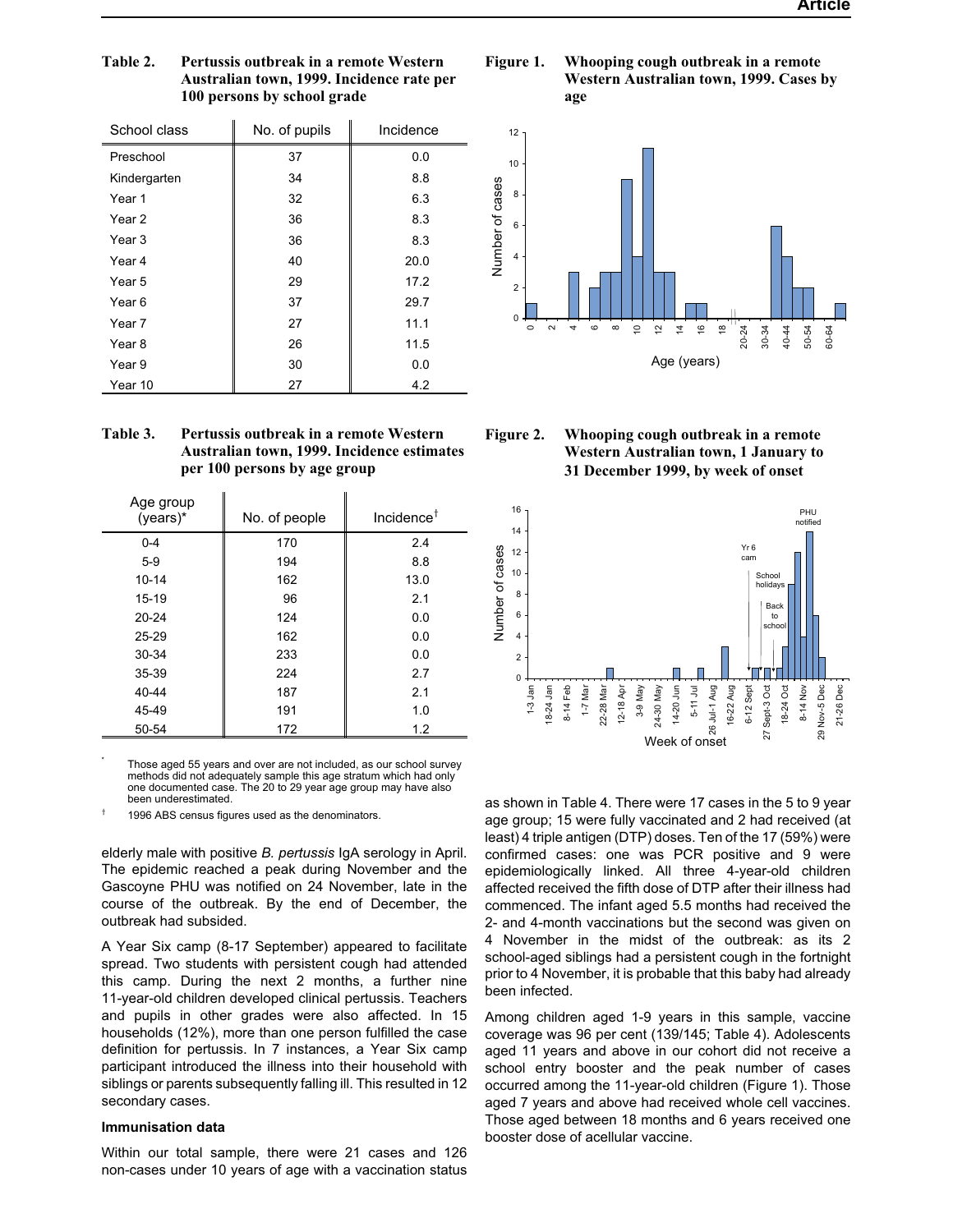|                | Total no                            |     | Cases ( $n = 21$ )                  |        |     | Non-cases ( $n = 126$ )             |        |                      |
|----------------|-------------------------------------|-----|-------------------------------------|--------|-----|-------------------------------------|--------|----------------------|
| Age<br>(years) | sampled<br>aged <10y<br>$(n = 147)$ | No. | Age-<br>appropriately<br>vaccinated | Other* | No. | Age-<br>appropriately<br>vaccinated | Other* | Unknown <sup>†</sup> |
| $<$ 1          | ⌒                                   |     |                                     |        |     |                                     |        |                      |
|                | 5                                   |     |                                     |        |     |                                     |        |                      |
|                | 5                                   |     |                                     |        | 5   | h                                   |        |                      |
|                | 14                                  |     |                                     |        | 14  | 13                                  |        |                      |
|                | 12                                  |     |                                     |        | 9   | 8                                   |        |                      |
|                | 16                                  |     |                                     |        | 16  | 15                                  |        |                      |
| 6              | 23                                  |     |                                     |        | 21  | 20                                  |        |                      |
|                | 20                                  |     |                                     |        | 17  | 15                                  |        |                      |
|                | 18                                  |     |                                     |        | 15  | 10                                  |        |                      |
|                | 32                                  |     |                                     |        | 23  | 21                                  |        |                      |

#### **Table 4. Pertussis vaccination status of cases and non-cases under-10 years of age**

All cases were verified to have received four doses of DTP vaccine.

† Documented evidence of immunisation was unavailable.

#### **Microbiological sampling**

Of the 59 cases, 9 had a nasopharyngeal aspirate collected for laboratory confirmation of *B. pertussis* by PCR; five (an infant, a teacher, 2 school children and a parent) were positive. The remaining 4, all sampled over one month after illness onset, were *B. pertussis*-negative on PCR testing. No other pathogens were identified. Two other cases were positive for *B. pertussis* on IgA serology. One was the first reported case, the other a school student. A further 2, both teachers with clinical symptoms, had low-positive results.

# *Discussion*

Prior to this outbreak, there had been no notified cases of whooping cough in the community since at least 1988, $5$ despite an epidemic in the rest of WA in 1997-8 (1164 notifications in 1997, 380 in 1998. Source: Health Department of WA). A cyclone in March 1999 resulted in increased mobilisation of people into and out of the town and may have led to the introduction of *B. pertussis*. Low numbers of infections occurred between April and September and we surmise that not all were detected. The number of cases rose in mid-October with a peak in mid- to late November (Figure 2).

Illness spread appeared to have been facilitated in September by the Year Six school camp attended by 2 ill children. It is possible that several children were incubating during the school holidays and then returned to school in the highly infectious catarrhal phase. Moreover, there was evidence of household transmission with secondary cases among households with camp participants. The outbreak subsided in December.

Immunisation appears to reduce disease frequency and transmission.<sup>6</sup> The high level of childhood immunisation coverage in this community, estimated from this sample to be 96 per cent, is likely to have protected the very young who are at highest risk for severe complications from infection. There was just one confirmed case in a partially immunised baby who fully recovered.

However, even in highly immunised communities, cyclic pertussis epidemics do occur because vaccine efficacy has been estimated at around 80 per cent in children who have

received at least 3 doses and immunity is know to wane over time and may be negligible after 12 years.<sup>1,7,8</sup> Disease among immunised children has increasingly been described<sup>9,10</sup> and we report 20 cases of whooping cough (10 confirmed and 10 probable) among children under 10 years of age who had received 4 (5/20) or 5 (15/20) pertussis vaccinations. Nine (45%) of the 20 cases had been vaccinated at least 4 years previously.

Those who have been previously immunised tend to have less severe illness, but may be more difficult to diagnose.<sup>11</sup> In this outbreak, pertussis was only considered after early cases with chronic cough had failed to respond to various therapies for other presumed conditions. This limited the benefit of public health action as widespread community exposure had already occurred.

By our methods, misclassification by outcome is possible. Some true positive cases would have been excluded because mild illness would not have met the case definition. Indeed 8 people, 6 of whom had received antibiotic treatment, were excluded on this basis. On the other hand, the emergency pertussis clinic and public notices about the outbreak heightened awareness of pertussis. This raised the possibility that false positive clinical diagnoses were made and antibiotic treatment over-used. Fortunately, treatment resulted in only one known case of diarrhoea.

With respect to case ascertainment, telephone interviews using systematic sampling from the school roll identified just one additional case, suggesting that the reason for non-response was absence of illness among these families. However, under-ascertainment in the 20 to 30 and over 65-year age groups may have occurred because these groups were not adequately sampled by our school survey methods.

## *Recommendations*

Childhood immunisation is the most important means of pertussis prevention. The public needs reminding regularly about the need for vaccination to protect the very young. As pertussis outbreaks still occur, general practitioners should include pertussis in the differential diagnosis of prolonged cough illnesses even in previously vaccinated individuals.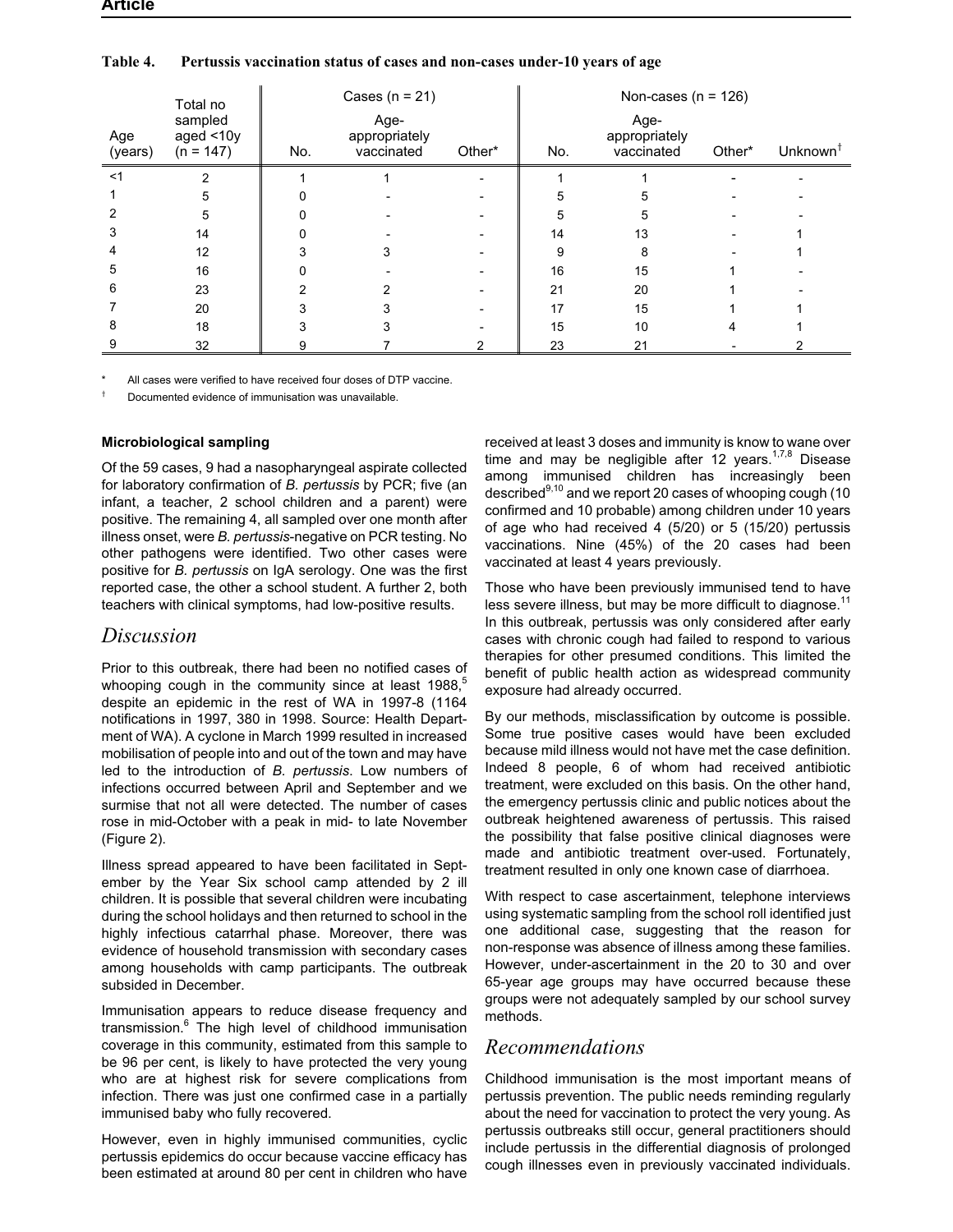<span id="page-14-0"></span>Prompt diagnosis, laboratory confirmation and notification ensures early public health intervention to minimise disease spread. Regular articles in general practice journals about the '100-day cough' are required to keep pertussis on the agenda. Additionally, public health departments should use pertussis notification data to identify towns and regions with prolonged minimal activity. Education can then be provided to medical practitioners in these areas, which may result in early detection and action when *B. pertussis* infections arise. In the outbreak setting, information dissemination, treatment of cases, prophylaxis of contacts, follow up of those attending clinics, and accelerated immunisation in the young are the public health interventions used for the prevention and control of the disease.

## *Acknowledgments*

For their assistance with the investigation and management of the outbreak, the authors wish to acknowledge Dr Penny Croker, general practitioner, Mrs Linda Moh, community health nurse, Mr David Charlton, director of nursing, Mrs Fiona Yates, school principal, and hospital staff. We also thank Professor Aileen Plant and Dr Gary Dowse for their comments on the manuscript.

### *References*

1. Benenson AS, editor. Control of communicable diseases manual. 16th ed. Washington DC: American Public Health Association; 1995.

- 2. Australian Technical Advisory Group on Immunisation. The Australian immunisation handbook. 7th ed. Canberra: Commonwealth of Australia; 2000.
- 3. Pertussis Working Party. Guidelines for the control of pertussis in Australia. *Commun Dis Intell* Technical Report Series No 1; 1997.
- 4. Kelly H, Donelly J, Waycott D, Meadows K. Possible successful intervention in a localised pertussis outbreak. *Commun Dis Intell* 1995;19:290-291.
- 5. Western Australian Notifiable Diseases Bulletin. Pertussis outbreaks in Western Australia from 1 January 1986 to 31 December 1990. *Commun Dis Intell* 1992;16:494-497.
- 6. Rohani P, Earn DJ, Grenfell BT. Impact of immunisation on pertussis transmission in England and Wales. *Lancet* 2000;355:285-286.
- 7. Brennan M, Strebel P, George H, Yih WK, Tachdjian R, Lett SM et al. Evidence for transmission of pertussis in schools, Massachusetts, 1996: epidemiologic data supported by pulsed-field gel electrophoresis studies. *J Infect Dis* 2000;181:210-215.
- 8. Jenkinson D. Duration of effectiveness of pertussis vaccine: evidence from a 10 year community study. *Br Med J* 1988;296:612-614.
- 9. Christie CDC, Marx ML, Marchant CD, Reising SF. The 1993 epidemic of pertussis in Cincinnati. Resurgence of disease in a highly immunised population of children. *N Engl J Med* 1994;331:16-21.
- 10. Srugo I, Benilevi D, Madeb R, Shapiro S, Shohat T, Somekh E et al. Pertussis infection in fully vaccinated children in day-care centers, Israel. *Emerg Infect Dis* 2000;6:526-529.
- 11. Cherry JD. Historical review of pertussis and the classical vaccine. *J Infect Dis* 1996;174(Suppl 3):S259-S263.

# Laboratory-supported influenza surveillance in Victorian sentinel general practices

*Heath Kelly,<sup>1</sup> Anne Murphy,<sup>2</sup> Wendy Leong,<sup>1</sup> Jennie Leydon,<sup>1</sup> Penny Tresise,<sup>1</sup> Marie Gerrard,<sup>1</sup> Doris Chibo,<sup>1</sup> Chris Birch,<sup>1</sup> Ross Andrews,<sup>2</sup> Mike Catton<sup>1</sup>*

# Abstract

**Laboratory-supported influenza surveillance is important as part of pandemic preparedness, for identifying and isolating candidate vaccine strains, for supporting trials of anti-influenza drugs and for refining the influenza surveillance case definition in practice. This study describes the implementation of laboratory-supported influenza surveillance in Victorian sentinel general practices and provides an estimate of the proportion of patients with an influenza-like illness proven to have influenza. During 1998 and 1999, 25 sentinel general practices contributed clinical surveillance data and 16 metropolitan practices participated in laboratory surveillance. Serological, virus-antigen detection, virus culture and multiplex polymerase chain reaction procedures were used to establish the diagnosis of influenza. Two laboratories at major teaching hospitals in Melbourne provided additional data on influenza virus identification. General practice sentinel surveillance and laboratory identification of influenza provided similar data on the pattern of influenza in the community between May and September. The clinical suspicion of influenza was confirmed in 49 to 54 per cent of cases seen in general practice.** *Commun Dis Intell* **2000:24;379-383.**

*Keywords: influenza, diagnosis, surveillance, community medicine*

<sup>1.</sup> Victorian Infectious Diseases Reference Laboratory, North Melbourne, Victoria

<sup>2.</sup> Department of Human Services Victoria, Melbourne, Victoria

Corresponding author: Dr H Kelly, Victorian Infectious Diseases Reference Laboratory, Locked bag 815, Carlton South, Vic, Australia 3053. Telephone: +61 3 9342 2608. Fax: +61 3 9342 2665. E-mail: heath.kelly@mh.org.au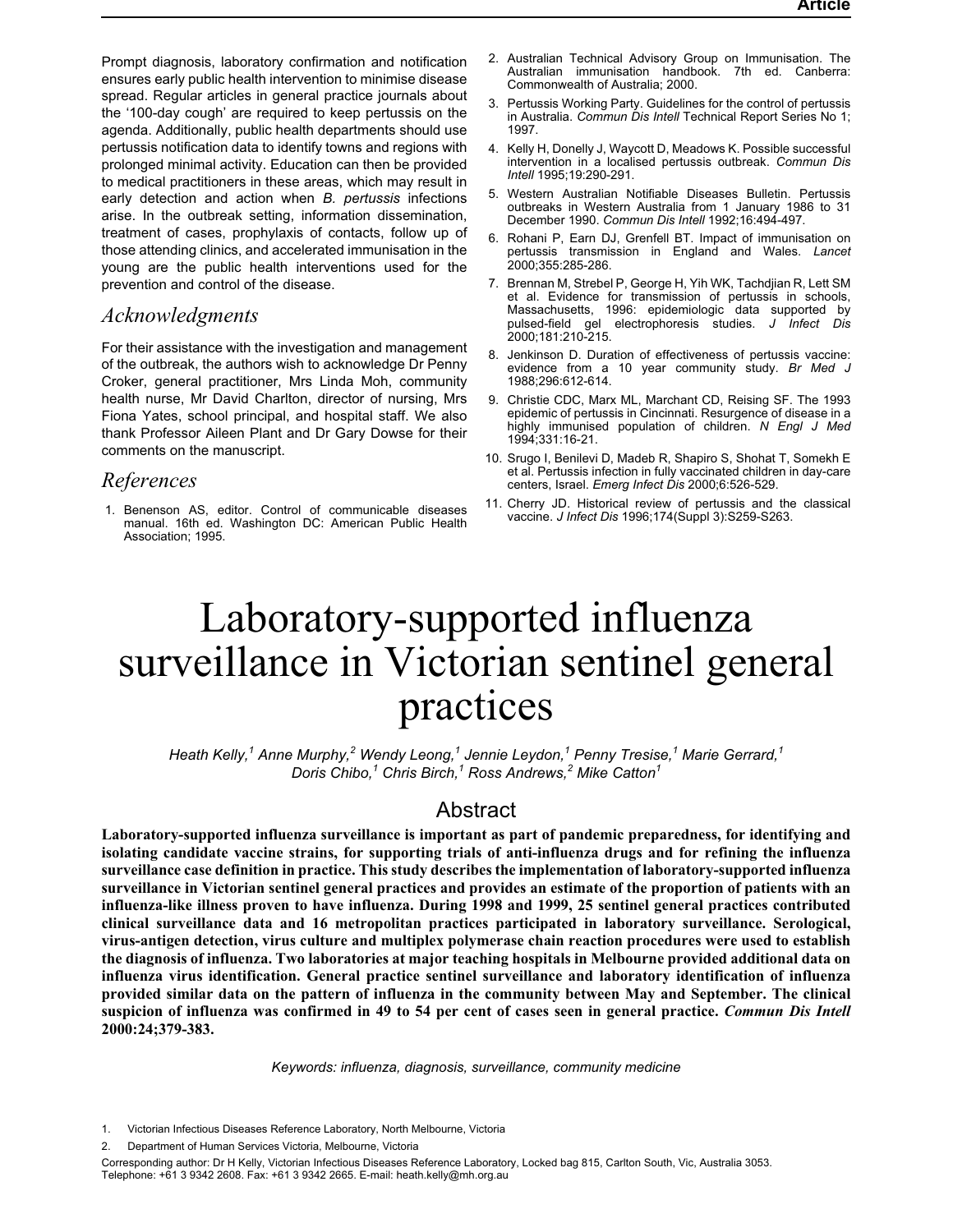# *Introduction*

Laboratory confirmation of the diagnosis of influenza in sentinel general practices was introduced into Victoria in 1998 as a joint initiative of the Victorian Infectious Diseases Reference Laboratory (VIDRL)\* and the Department of Human Services (DHS). This complemented the clinical influenza surveillance that had been coordinated by DHS through a sentinel general practitioner (GP) network in previous years.

Surveillance with laboratory support has been recognised as an important part of the pandemic response in Australia's recently published pandemic plan.<sup>1</sup> In late 1997, during the planning of this initiative, the significance of a small number of human cases of influenza virus type A (H5N1) in Hong Kong was unclear and the possibility of the emergence of a new pandemic strain remained very real. $2$ 

Moreover, in recent years, laboratory surveillance has also been critical in supporting general practice trials of anti-influenza drugs, specifically neuraminidase inhibitors, used in the treatment and prevention of influenza.<sup>3</sup> However, not all influenza-like illness (ILI) seen in general practice will be confirmed as influenza. Published estimates of the proportion of patients with ILI confirmed as having influenza by laboratory testing vary from as low as 6 to14 per cent at the introduction of surveillance networks<sup>4</sup> up to  $70$ per cent as part of a trial of influenza antiviral medication.<sup>3</sup> The present study describes the implementation of laboratory supported influenza surveillance in Victorian sentinel practice sites in 1998-9 and provides an estimate of the proportion of patients with an ILI proven to have influenza.

# *Methods*

Recruitment of GPs to the sentinel surveillance network was restricted to those who were anticipated to have an interest in surveillance. Random selection of general practice sites was not attempted. Medical officers of health in local government authorities and general practitioners who had participated in influenza surveillance in previous years, or those known to have an interest in immunisation, were invited to become part of the sentinel surveillance network. At the end of the recruitment process, in an attempt to include sentinel practices throughout Victoria, practices in regions that were not represented in the network were contacted. In all 17 practices participated in 1998 and 26 in 1999. GPs in 14 practices participated in both years.

#### **General practice surveillance and specimen collection**

Two types of surveillance were undertaken in sentinel general practices. The first required practices only to notify the proportion of patients with an ILI as a proportion of total patients seen each week. As in previous years, ILI was defined using the Australian Sentinel Practice Research Network (ASPREN) criteria for the diagnosis of influenza, criteria also used for the International Classification of Health Care Problems in Primary Care (ICHPP-2).<sup>5</sup> These are:

an influenza epidemic and 4 of the criteria below, or 6 of the criteria below in the absence of an epidemic;

- 1. onset within 12 hours
- 2. cough
- 3. rigours or chills
- 4. fever
- 5. prostration or weakness
- 6. myalgia, widespread aches and pains
- 7. no significant respiratory signs other than redness of the throat and nasal mucous membranes
- 8. influenza in close contacts (modified for this study to 'history of influenza-like illness' to allow inclusion of illness in non laboratory-confirmed close contacts).

The second type of surveillance used laboratory support for the confirmation of the diagnosis of influenza; this was restricted to 16 metropolitan practices for logistical reasons. Eight practices participated in both years; 2 practices participated only in 1998 and 6 new practices were recruited in 1999. At each site the GP determined which patients were to be asked to provide a clinical specimen, gave these patients an information sheet and discussed the project with them. Following consultation with the Victorian DHS, since this study was considered an extension of normal patient care, formal ethics approval was not sought. Patients were, however, asked to sign a consent form indicating they understood this process and consenting to the collection of specimens, including a convalescent serum sample.

Participating patients provided details of which ASPREN criteria they met, their influenza vaccination history, and any history of recent travel or contact with travellers. From those fulfilling the ASPREN criteria, a throat swab and nose swabs from each nostril were pooled in a single vial of viral transport medium. Acute phase blood was collected. In 1998 attempts to collect a convalescent blood sample were made only for patients for whom a laboratory diagnosis could not be made by detection of viral antigen using an immunofluorescence assay, viral isolation or serology (detection of influenza virus specific IgM, or IgG titre<sup>3</sup> 160, see below). In 1999 all patients were asked to provide a convalescent blood sample. Where possible, following collection, specimens were stored at 4°C before transport to VIDRL on the same day.

#### **Laboratory testing**

In both 1998 and 1999 epithelial cells drawn from nose and throat swabs were examined for the presence of influenza antigen using an indirect immunofluorescence method. Viral isolation was also attempted using standard methods. $6$ Acute and convalescent sera, where available, were screened in parallel using a complement fixation test.<sup>7</sup> A 4-fold rise in titre between acute and convalescent samples or a titre 160 in the acute phase serum was taken to indicate recent infection with influenza virus. An immunofluorescence based assay to detect antibodies to influenza A and influenza B virus was used when the complement fixation test gave indeterminate results (2-4 fold rise in antibody titre or acute phase titre = 80). In 1999 a multiplex polymerase chain reaction (PCR) assay that detected and differentiated influenza virus type A (H1N1), influenza virus type A (H3N2) and influenza virus type B was used as an additional test of the nose and throat swabs.<sup>8,9</sup> All tests were performed on all available specimens in both years. A patient was considered to have influenza virus infection if one or more of the laboratory tests were positive.

# *Results and data analysis*

Patient results were sent to the referring GPs in the usual way. A progress report of the influenza season was sent to participating general practices and laboratories each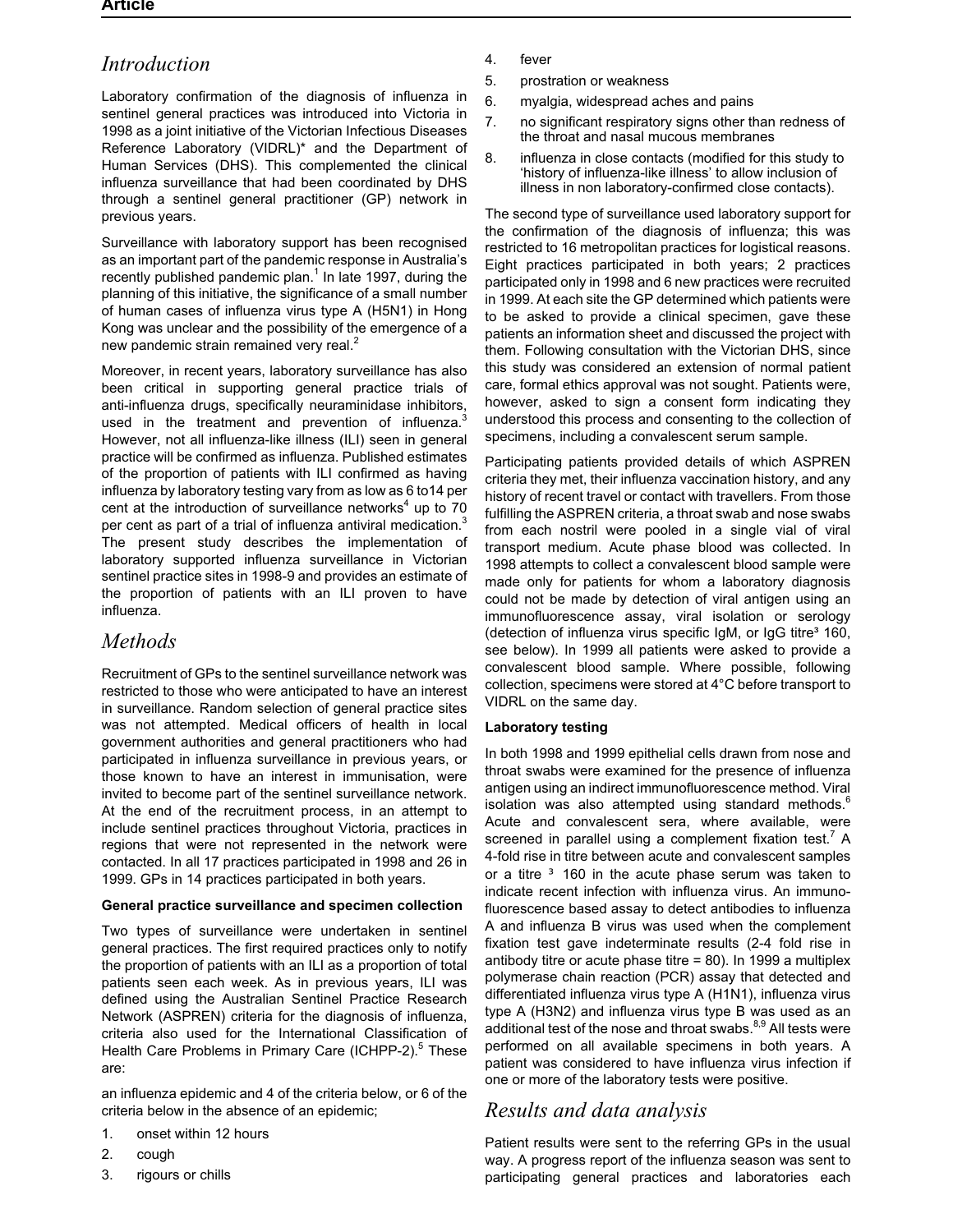fortnight. Data were analysed in Epi Info (version 6).<sup>10</sup> Fisher's exact test and the Chi-squared distribution were used to test for association, assuming that patients who were part of surveillance were representative of all patients from the sentinel practices.

#### **Surveillance at other laboratories**

Virology laboratory staff at the Royal Children's Hospital and the Monash Medical Centre provided information on the number of identifications of influenza virus types A and B made each week. Data on age, sex and vaccination status were included when available. In addition VIDRL provided data on patients identified with influenza A or B who were not part of the surveillance project.

# *Results*

In both 1998 and 1999, an influenza virus type A (H3N2) Sydney/5/97-like strain was the predominant circulating strain. This strain was a component of the influenza vaccine distributed in Australia in both years.

#### **General practice clinical surveillance**

Between April and September 1998, 463 patients (73 per cent from metropolitan practices) satisfying the ASPREN criteria for the clinical diagnosis of influenza were notified from 10 metropolitan and 7 regional practices. Over a similar period in 1999, 351 patients were notified, 30 per cent from 12 metropolitan practices and the remainder from 14 regional practices. There was no significant difference between the sex distribution of notified cases in 1998 (46% male) and 1999 (42% male). However, there was a significant difference in age (Figure 1).

Vaccination data were available for 807 of the 814 patients notified over both years. Only 8 per cent of all notified patients were vaccinated. Those aged 65 years and over were more likely to be vaccinated than younger people (46.5 per cent compared with 5.1 per cent respectively; p<0.0001).

#### **General practice laboratory surveillance**

A diagnosis of influenza was considered laboratoryconfirmed if at least one of the laboratory tests for influenza was positive. The diagnosis was excluded if all tests,

including convalescent serology, were negative. When a patient provided an incomplete set of specimen types and the results of all available tests were negative, the diagnosis was classified as not determined.

In the 2 years of this study, 152 patients provided clinical specimens for laboratory surveillance. The median age of patients was 40 years in 1998 (inter-quartile range 25 to 53 years) and 38 years (28 to 45 years) in 1999. There were fewer males (47%) than females. In 1998 the clinical diagnosis of influenza was confirmed by laboratory testing in 45/110 (41%) of all patients tested and in 45/92 (49%) of patients for whom a definite laboratory diagnosis or exclusion was made. In 1999 influenza was confirmed in 20/42 (48%) of all patients who provided clinical specimens and 20/37 (54%) for whom a definite diagnosis could be made (Table).

The proportion of patients with ILI confirmed by laboratory testing to have influenza virus infection was not significantly different in the 2 years during which the same type A (H3N2) Sydney/5/97-like influenza strain was circulating, so further analysis combined data for both years. Of all patients notified with an ILI, 46/85 (53%) were confirmed as having

#### **Figure 1. Patients with influenza-like illness notified from Victorian sentinel general practices, 1998 to 1999, by age-group**



## **Table. Laboratory diagnosis of patients with influenza-like illness from sentinel general practice surveillance, Victoria, 1998 to 1999**

|                                |                 | 1998 <sup>1</sup> |                 | $1999^2$ |
|--------------------------------|-----------------|-------------------|-----------------|----------|
| Laboratory diagnosis           | <b>Patients</b> | Per cent          | <b>Patients</b> | Per cent |
| Influenza virus type $A^3$     | 44              | 40                | 18              | 43       |
| Influenza virus type B         |                 |                   |                 | 5        |
| Other viruses <sup>4</sup>     |                 | 3                 |                 | 0        |
| No virus detected <sup>5</sup> | 44              | 40                |                 | 40       |
| Not determined <sup>6</sup>    | 18              | 16                |                 | 12       |
| Total                          | 110             | 100               |                 | 100      |

<sup>1</sup> Tests used, 1998: serology, influenza virus antigen detection by immunofluorescence and virus isolation

 $2^2$  Tests used, 1999: serology, influenza virus antigen detection by immunofluorescence, virus isolation and PCR

<sup>3</sup> Coxsackie type B4 also cultured in one patient who seroconverted to influenza A

<sup>4</sup> Rhinovirus, adenovirus, respiratory syncytial virus

<sup>5</sup> Virus not detected by any method with complete set of specimens available

Virus not detected by any method with incomplete set of specimens available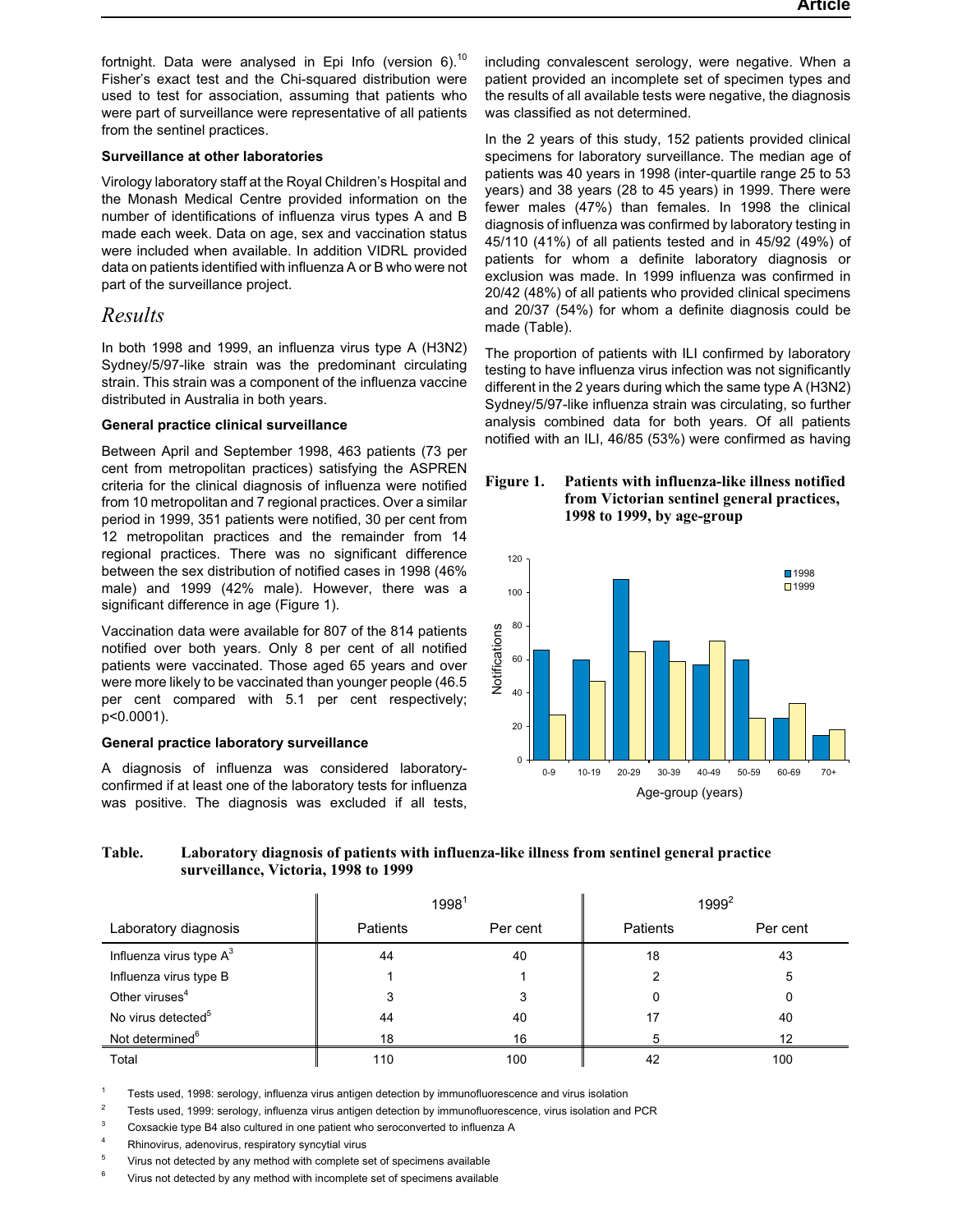influenza during the peak weeks of the season, compared with 19/44 (43%) in the lower incidence weeks at the start and end of the seasons ( $p = 0.50$ ). The proportion of patients for whom the clinical diagnosis of influenza was confirmed was not significantly different between the under 20 years, 20 to 59 years and 60 years-and-over age groups (71, 49 and 53 per cent respectively;  $p = 0.45$ ). Nor was there any significant difference in the confirmation rate by practice, although this analysis is based on small numbers.

#### **Vaccination and travel history**

Of all patients indicating whether they had received vaccination against influenza prior to April in either year, influenza infection was either diagnosed or excluded in 107 of them. Of these, 23 (21%) were vaccinated. Influenza infection was confirmed in 9/23 (39%) vaccinated patients and  $48/84$  (57%) unvaccinated patients ( $p = 0.12$ ).

Only 12 patients gave a history of recent travel in 1998 or 1999; there was no relationship between travel and a positive diagnosis for influenza ( $p = 0.27$ ). Fifty patients gave a history of close contact with at least one person recently travelling outside Australia; there was no significant relationship between such contact and the confirmation of influenza ( $p = 0.16$ ).

#### **Combined surveillance data from all testing laboratories**

Over the 2 years there were 730 notifications from 3 laboratories. Data contributed by VIDRL consisted of specimens referred from hospital in-patients who were not part of sentinel surveillance. Data from the Royal Children's Hospital and the Monash Medical Centre consisted of influenza virus identification in hospital in-patients. Except for 3 type B identifications in 1998 and 17 in 1999, all were influenza virus type A. Because 2 of the contributing laboratories service a predominantly paediatric population, 70 per cent of laboratory notifications were from patients aged less than 10 years. Despite the differences in the age of hospital in-patients and general practice sentinel surveillance patients, the seasonal pattern of influenza and ILI was similar in both years (Figure 2a and Figure 2b).

## *Discussion*

Neither the circulating strains of seasonal influenza virus nor the severity of epidemics is readily predictable. Since 1981, influenza virus type A has been the predominant circulating strain in one season, with a mixture of influenza A and B virus types in alternate seasons.<sup>11,12</sup> Based on this pattern, an influenza season involving both influenza A and B had been expected for, but did not eventuate in, 1999 in Victoria or nationally.<sup>13</sup>

Influenza surveillance with laboratory confirmation of an influenza diagnosis allows the differentiation of ILI from influenza. In 2 years of surveillance in Victoria the proportion of patients confirmed to have influenza varied from 49 to 54 per cent, which is higher than the proportion reported from most other surveillance studies but lower than that reported from therapeutic trials $3,14$  when a more specific clinical diagnosis may be required. A study from France during the 1995-6 influenza season examined the positive predictive value of 12 different surveillance case definitions for influenza and found predictive values of 12 to 40 per cent.<sup>15</sup> These values were higher than those obtained in the first 2 years of laboratory surveillance in England and Wales when

#### **Figure 2a. Hospital admission based influenza surveillance compared with influenza-like illness surveillance in sentinel general practices, 1998, by fortnight\***



\*Monash Monash Medical Centre, Clayton, Victoria

- RCH Royal Children's Hospital, Parkville, Victoria
- VIDRL Victorian Infectious Diseases Reference Laboratory, North Melbourne, Victoria
- Consultation rate the number of patients with influenza-like illness as a proportion of all patients in sentinel general practice sites

Influenza notifications from all laboratories, including VIDRL, are from hospital in-patients. Cases of influenza confirmed from general practice ILI surveillance are not included in the surveillance from VIDRL.

#### **Figure 2b. Hospital admission based influenza surveillance compared with influenza-like illness surveillance in sentinel general practices, 1999, by fortnight\***



\*Monash Monash Medical Centre, Clayton, Victoria

RCH Royal Children's Hospital, Parkville, Victoria

- VIDRL Victorian Infectious Diseases Reference Laboratory, North Melbourne, Victoria
- Consultation rate the number of patients with influenza-like illness as a proportion of all patients in sentinel general practice sites

Influenza notifications from all laboratories, including VIDRL, are from hospital in-patients. Cases of influenza confirmed from general practice ILI surveillance are not included in the surveillance from VIDRL.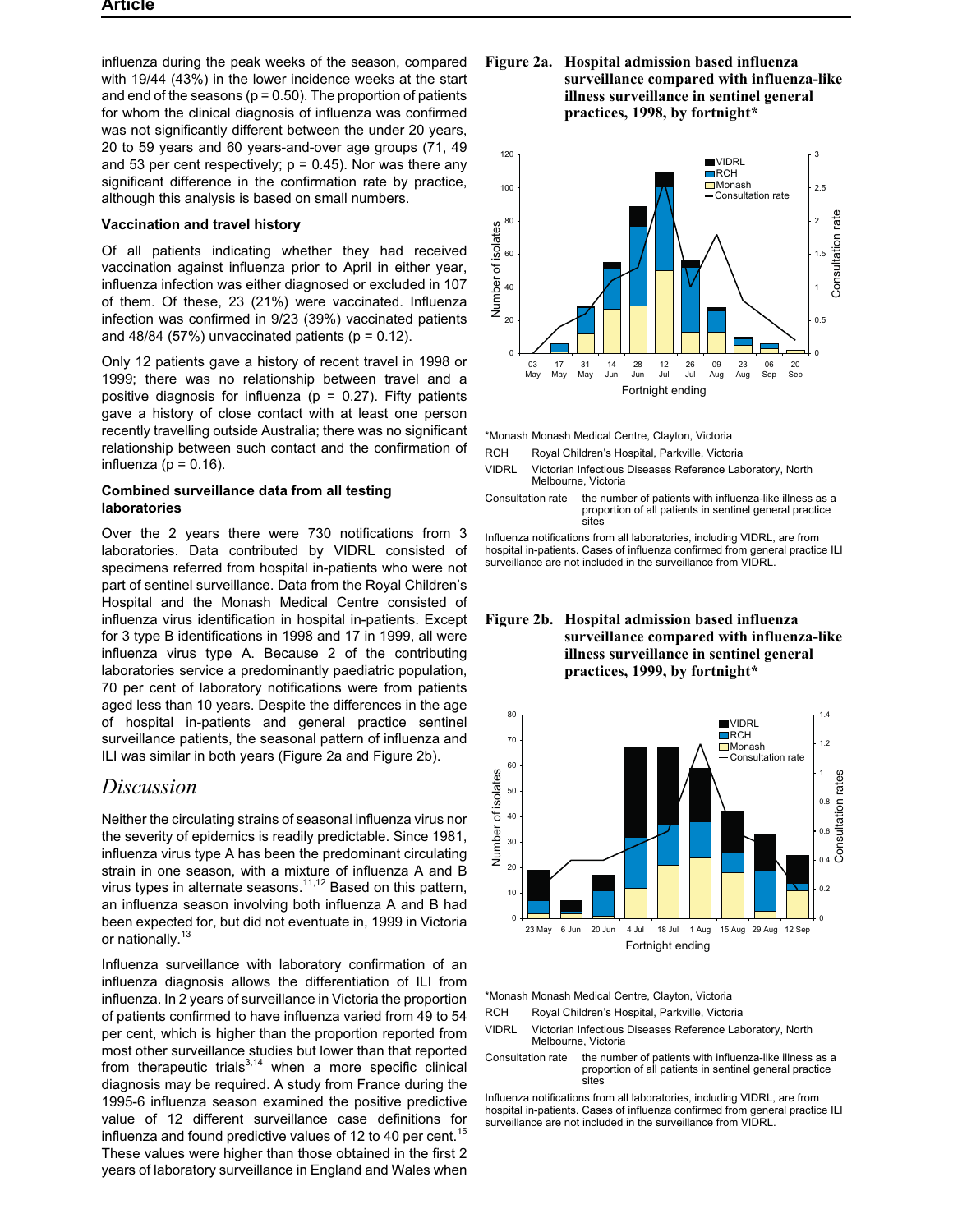influenza was confirmed using viral isolation and direct IF in only 6 per cent of patients in 1993-4 and 14 per cent in 1994-5.<sup>4</sup> More recent virological surveillance of community influenza in 6 Scottish general practices using PCR, culture and serology confirmed the diagnosis of influenza in 67 per cent of notified cases.<sup>16</sup> The positive predictive value of any test rises with the prevalence. In the 2 years of this study we were able to demonstrate a lower positive predictive value for influenza diagnosis in the early and later weeks of the season (43%) compared with the higher prevalence weeks (53%); this difference was not significant.

There are many different definitions of influenza for surveillance purposes<sup>15</sup> and the utility of these definitions is related both to the clinical symptoms included in the definition and the sensitivity of the tests against which the definitions are evaluated. The ASPREN criteria have recently been evaluated as the ICHPP-2 in people aged 65 years and over.<sup>5</sup> The use of all the ASPREN/ICHPP-2 criteria proved more likely to predict an ILI than influenza, and the evaluation concluded that the 3 criteria of sudden onset, fever and cough could be used as a reliable surveillance definition of influenza. Using these criteria, influenza was confirmed in 30 per cent of patients in the ICHPP-2 criteria evaluation study, with serological testing as the only test for laboratory confirmation of influenza infection. In our patients, using a combination of laboratory tests, the symptoms identified in the ICHPP-2 evaluation study predicted influenza in 54 per cent of patients with an ILI. This is similar to the proportion predicted by all the ASPREN criteria but has the distinct advantage of being a much simpler surveillance definition. We are currently reviewing various influenza case definitions using surveillance data from Victoria and Western Australia.

Although travel may play an important part in the global spread of the influenza virus, our data do not show a significantly increased risk of infection in people who had travelled recently or who had been in contact with travellers. Both the destination and the timing of international travel will impact on the likelihood of any association between travel and infection.

Laboratory confirmation of influenza infection from patients in sentinel general practices has been established in Victoria and continues to be refined. Because a number of laboratory tests, including convalescent serology, were used in the present study, the confirmation of influenza infection amongst patients notified with ILI was relatively high (49-54%). Pattern differences in influenza surveillance from laboratories in teaching hospitals and ILI in general practice may relate to the proportion of patients with ILI in general practice proven to have influenza and the different age groups and disease severity in the two surveillance systems.

#### **\*Abbreviations**

ASPREN, Australian Sentinel Practice Research Network; DHS, Department of Human Services; GP, general practitioner; ICHPP-2, International Classification of Health Care Problems in Primary Care; ILI, influenza-like illness;

PCR, polymerase chain reaction; VIDRL, Victorian Infectious Diseases Reference Laboratory.

## *Acknowledgments*

The participation of GPs is critical for sentinel surveillance and we would like to thank all GPs who participated in this scheme. Mr Alan Hampson reviewed an earlier draft of this report.

# *References*

- 1. The Influenza Pandemic Planning Committee of the Communicable Diseases Network Australia New Zealand. A framework for an Australian influenza pandemic plan. Version 1, June 1999. Canberra: Commonwealth Department of Health and Aged Care;1999.
- 2. Snacken R, Kendal AP, Haaheim LR, Woods JM. The next influenza pandemic: lessons from Hong Kong, 1997. *Emerg Infect Dis* 1999;5:195-203.
- 3. The MIST (Management of Influenza in the Southern Hemisphere Trialists) Study Group. Randomised trial of efficacy and safety of inhaled zanamivir in treatment of influenza A and B virus infections. *Lancet* 1998;352:1877-1881.
- 4. Joseph CA. Virological surveillance of influenza in England and Wales: results of a two-year pilot study 1993/94 and 1994/95. *Commun Dis Rep CDR Rev* 1995;5:R141-R145.
- 5. Govaert TM, Dinant GE, Aretz K, Knottnerus JA. The predictive value of influenza symptomatology in elderly people. *Fam Pract* 1998;15:16-22.
- 6. Kendal A, Harmon MW. *Orthomyxoviridae*: the influenza viruses. In: Lennette EH, Halonen P, Murphy FA, editors. Laboratory diagnosis of infectious diseases. Principles and practice. Volume II. Viral, rickettsial and chlamydial diseases. New York: Springer-Verlag;1988:602-625.
- 7. Grist NR, Ross CAC, Bell EJ, Stott EJ. Diagnostic methods in clinical virology. Oxford: Blackwell Scientific Publications;1966.
- 8. Chomczynski P, Sacchi N. Single-step method of RNA isolation by acid guanidinium thiocyanate-phenol-chloroform extraction. *Anal Biochem* 1987;162:156-159.
- 9. Zhang W, Evans DH. Detection and identification of human influenza viruses by polymerase chain reaction. *J Virol Methods* 1991;33:165-189.
- 10. Dean AG, Dean JA, Coulombier D et al. Epi Info Version 6. Atlanta, Georgia; Centers for Disease Control and Prevention; 1994.
- 11. Curran M, Hampson A. National influenza surveillance 1997. *Commun Dis Intell* 1998;22:69-74.
- 12. Anon. Influenza season already established. *Victorian Infectious Diseases Bulletin* 1998;1:14.
- 13. Thompson J, Lin M, Hampson A. Annual report of the National Influenza Surveillance Scheme, 1999. *Commun Dis Intell* 2000;24:145-152.
- 14. Hayden FG, Osterhaus AD, Treanor JJ, Fleming DM, Aoki FY, Nicholson FG et al. Efficacy and safety of the neuraminidase inhibitor zanamivir in the treatment of influenza virus infections. GG167 Influenza Study Group. *N Engl J Med* 1997;337: 874-880.
- 15. Carrat F, Tachet A, Housset B, Valleron AJ, Rouzioux C. Influenza and influenza-like illness in general practice: drawing lessons for surveillance from a pilot study in Paris, France. *Br J Gen Prac* 1997;47:217-220.
- 16. Carman WF, Wallace LA, Walker J, McIntyre S, Noone A, Christie et al. Rapid virological surveillance of community influenza infection in general practice. *Brit Med J* 2000;321: 736-737.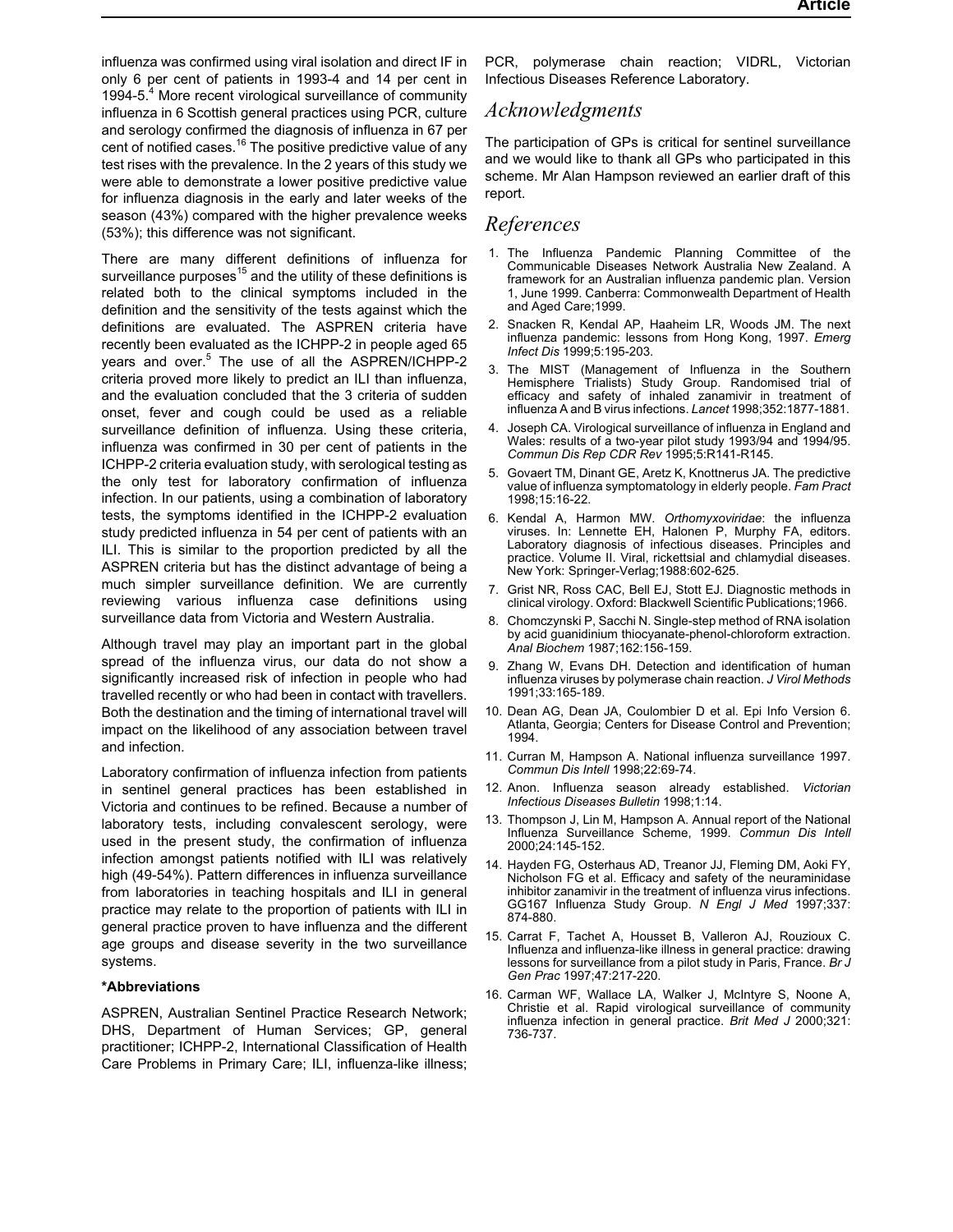# <span id="page-19-1"></span><span id="page-19-0"></span>Australian recommendations for the Influenza Vaccine for 2001 season an update

As reported in *Commun Dis Intell* in October,<sup>1</sup> the Australian Influenza Vaccine Committee (AIVC) recommended that, for the influenza vaccine for 2001 in Australia, the Influenza B strain be changed to a B/Sichuan/379/99-like strain; whether the B/Victoria/504/00 influenza strain would be suitable as an endorsed 2001 vaccine strain awaited further testing.

At a recent meeting the AIVC has decided that both B/Johannesburg/5/99 and B/Victoria/504/2000 are suitable B/Sichuan/379/99-like strains for vaccine production. The decision to recommend an alternative strain was taken to give the manufacturers flexibility in maximising yield in the production of the vaccine.

The AIVC emphasised that the decision related solely to production yield considerations and that in terms of antigenicity and effectiveness, the two strains should be regarded as equivalent.

1. Australian Influenza Vaccine Committee. Australian recommendations for the Influenza Vaccine composition for the 2001 season. *Commun Dis Intell* 2000;24:306.

# Special surveillance report

# Cases of leptospirosis in hunters in the Top End – don't go barefoot

Six cases of leptospirosis reported in the greater Darwin region in the past 6 weeks have highlighted hunting as a risk activity for contracting this potentially fatal disease.

Leptospirosis is a bacterial disease that can be mild or severe and can cause death. The disease presents with a variety of symptoms but most commonly with fever, sudden-onset headache, chills, aches and conjunctivitis. Kidney and liver failure can occur as well as bleeding (eg into the lungs) and mental confusion. Prompt and specific treatment for the disease as early as possible is essential.

Leptospirosis is an occupational hazard to those working on the land or with animals and a recreational hazard to bathers, campers and sportsmen in infected areas. Contact of the skin (especially abraded skin) with water, wet soil or vegetation that is contaminated with urine of infected animals (notably rats, pigs, cattle and dogs) constitutes the main mode of transmission of leptospirosis.

Of the recent 6 cases, 2 men (and a possible 3rd suspect male case) were duck hunters at the Harrison Dam/Fogg Dam area during the time consistent with them acquiring their disease. All were hunting in bare feet. The third male case lives on a rural block where there are many animals and he is most often barefoot.

The 3 female cases were turtle hunting around Oenpelli also in bare feet.

The Fogg Dam/Harrison Dam area is home to a very large and dense population of the 'dusky rat' (*Rattus colletti*), a native rat. Rats are considered the most significant reservoirs of leptospirosis worldwide.

Earlier in the year a male abattoir worker from Katherine was notified with leptospirosis making him the 7th reported case to date this year. All 7 cases have been hospitalised and 2 have required intensive care treatment.

From 1992 to 1999 there had been 9 cases of leptospirosis notified in the Northern Territory. Of note, all had been males aged 26 to 60 years, all were non- Aboriginal (the ethnicity of one 1993 case was unknown). Six cases were from the Katherine area with the remaining 3 from the Darwin area. Occupation or 'risk activity' for acquisition of the disease had not been systematically collected, however anecdotally, several Katherine cases were involved in activities around the Katherine Gorge – as tourists or guides.

The need for those dealing with animals and this environment to wear protective footwear and clothing is highlighted. Health practitioners need to be aware of the disease. Parks and Wildlife and Environmental Health are aware of the cases and health alerts will be distributed to hunters, tourists and workers in the area.

Contact Officer: Dr Vicki Krause, Director, Centre for Disease Control, Territory Health Service. Telephone: +61 8 922 8044.

1. Media Release. Darwin: Territory Health Service; 15 December 2000.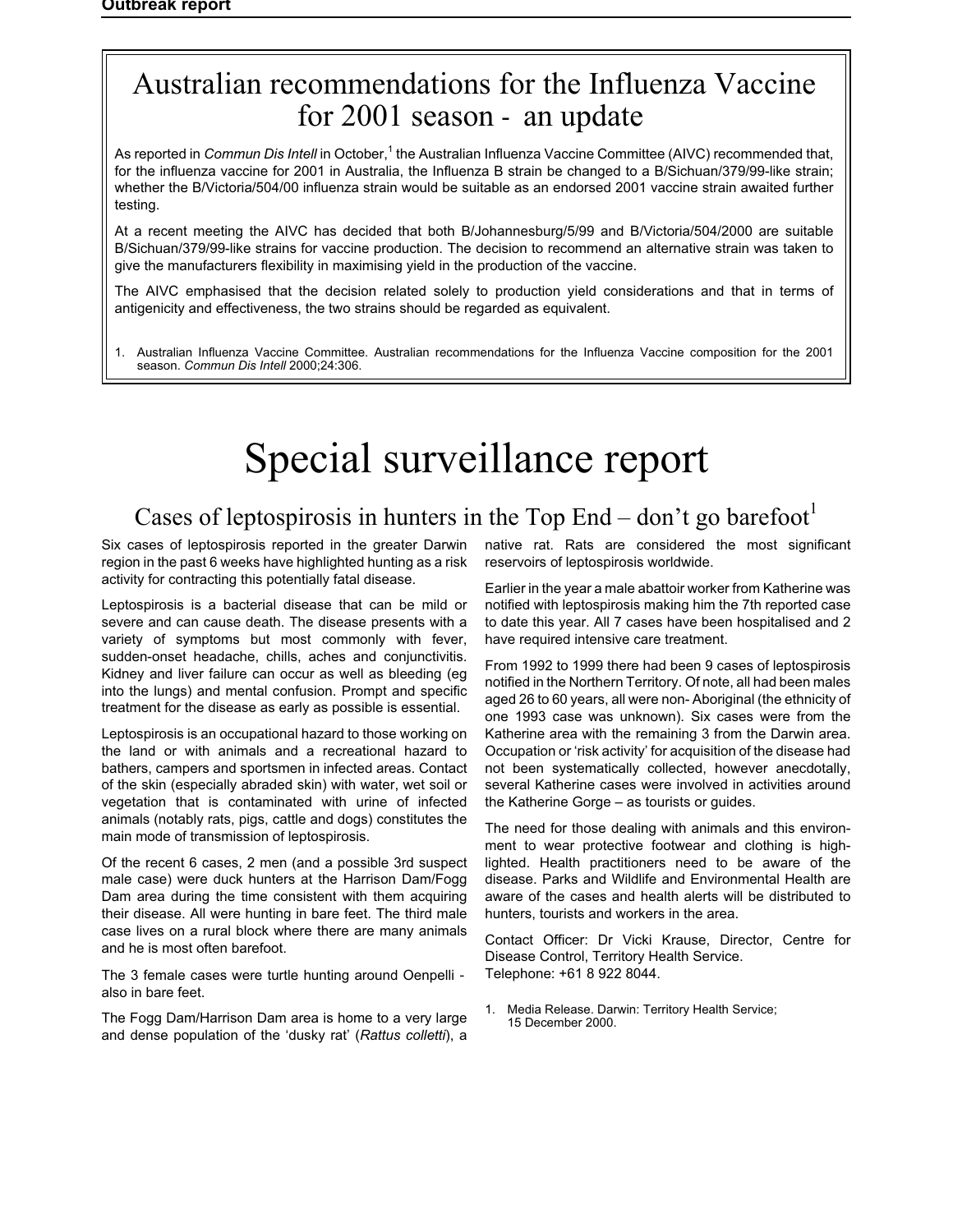# <span id="page-20-0"></span>Imported beef products: suspension extended

Because of concerns about the link between BSE-infected British beef and variant Creutzfeldt Jakob Disease (vCJD) in humans, importation into Australia of specified foods that contained British beef has been banned since 1996. As a precaution, because it is becoming clearer now that more countries in Europe may be affected by BSE in their cattle, the Federal Government has announced (Media Release, 5 January 2001) that it has decided to suspend temporarily the importation of foods containing beef or beef products from other countries in Europe.

There are small but significant amounts of these foods on the Australian market around 1000 tonnes per annum, which accounts for only 0.2 per cent of beef consumed annually in Australia. This food is imported almost entirely as canned or prepared food products.

The grocery industry, in consultation with State and Territory authorities, has been asked to introduce a voluntary withdrawal of all these products and consumers are being advised to dispose of any food they may have that contains beef from a specified European country of origin.

Australia's Chief Medical Officer, Professor Richard Smallwood, said Australia and New Zealand have no BSE in their cattle and Australian and New Zealand meat products are the safest in the world to eat.

The decision by Australia to suspend the import of foods containing beef from other countries in Europe from 8 January 2001 will be implemented in conjunction with the New Zealand Government, which has worked closely with Australia on this action.

More information on the voluntary food withdrawal can be obtained by ringing a special information phone line on 1800 200 701 or from the Commonwealth Department of Health and Aged Care's Internet site at:

http://www.health.gov.au/issues.htm or the Australian and New Zealand Food Authority Website:

http://www.anzfa.gov.au/documents/fs054.asp.

# In case you missed it

#### **The Cutting Edge**

*Contributed by Neil Branch, Media Advisor, Commonwealth Departmnet of Health and Aged Care. (edited)*

My microbial friends, for your information: on 19 December The Cutting Edge on SBS ran a rather interesting program from the BBC titled 'Future Plagues.' It features some of the world's leading microbiologists and for the first 40 minutes was a bit of a history lesson about disease and humankind's oft futile battle against the bugs.

However the last 10-15 mins was devoted to some interesting theories such as heart attack and cancer being infectious diseases rather than medical conditions brought about by environs and personal habits and an interesting insight into New York City's handling of its Multi-Resistant Tuberculosis outbreak including enforced quarantine of citizens in former prisons for periods of several years.

If you are interested, a full transcript of the program, as well as CVs of the main speakers and other info can be found on the web at:

http://www.bbc.co.uk/science/horizon/future\_plagues.shtml

Please note this piece went to air in Britain on 5 January 2000.

#### **AIDS epidemic update**

UNAIDS/WHO has just released the following publication -

AIDS epidemic update: December 2000

The electronic copy is located at: http://www.unaids.org/epidemic\_update/report\_dec00/ index\_dec.html

#### **APEC Emerging Infections Network (EINet)**

The EINet listserv was created to foster discussion, networking, and collaboration in the area of emerging infectious diseases (EID's) among academics, scientists, and policy makers in the Asia-Pacific region. We strongly encourage you to share their perspectives and experiences, as your participation directly contributes to the richness of the 'electronic discussions' that occur.

Subscribers are encouraged to share their material with colleagues in the Asia Pacific Rim. To subscribe (or unsubscribe) free of charge, please contact apecein@u.washington.edu

Further information about the APEC Emerging Infections Network is available at: http://www.apec.org/infectious.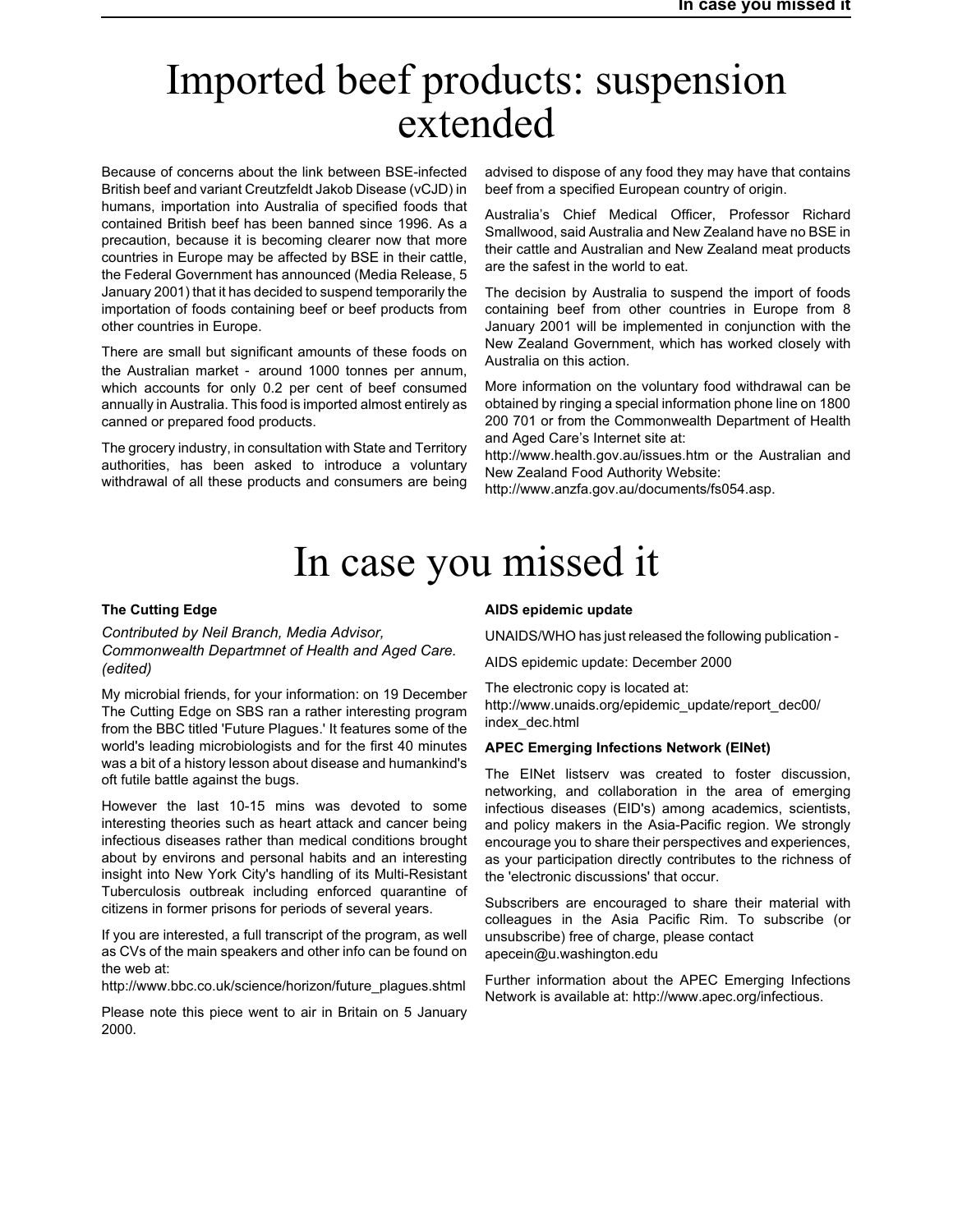# <span id="page-21-0"></span>A decision to end a periodic syphilis-screening program in the Kimberley region

*Donna B Mak,1,2 C D'Arcy J Holman<sup>2</sup>*

# Abstract

**Syphilis rates in the Kimberley region of far-northern Western Australia are among the highest in the nation. In 1986, a formal program of periodic syphilis screening was established. Decreasing syphilis rates since the early 1990s prompted, in 1999, re-evaluation of the value of periodic screening. All confirmed cases of syphilis identified in the Kimberley between January 1996 and early December 1999 as a result of syphilis serology were classified by reason for the test and staged according to disease progression. During the study period, 196 cases of syphilis (117 male, 79 female) were diagnosed; 14 (7.1%) were primary, 32 (16.3%) secondary and 150 (76.5%) latent. The periodic screening program contributed only about 10 per cent of cases, whereas testing as a result of sexually transmitted disease symptoms, sexually transmitted disease contact, institutional screening and other screening contributed the remaining cases. In January 2000, the periodic syphilis-screening program was discontinued. The effect of this policy change will be closely monitored using indicators to ensure that, should the decision not to screen prove to have been misjudged, any increase in syphilis incidence is detected early and managed appropriately.** *Commun Dis Intell* **2000;24:386-390.**

*Key words: syphilis, STD, screening, epidemiology, Aborigines, immigrants*

# *Introduction*

Syphilis rates in the Kimberley, a remote and sparsely populated region in far-northern Western Australia, are among the highest in the Nation.<sup>1</sup> A structured program of periodic syphilis screening, based on a regional population register of Aboriginal Kimberley residents, was established in 1986. It aimed to reduce the incidence of syphilis by detecting and treating prevalent cases.

The program offered annual syphilis serology (SS) testing to all Aboriginal Kimberley residents aged 15 to 40 years, and testing every second year to those aged below 40 years. In addition, syphilis testing was also recommended for all patients presenting with sexually transmitted disease (STD) symptoms, and named contacts of STD cases (at the initial consultation and 3 months later), and as part of routine antenatal screening (at booking and at 28 to 36 weeks gestation).

In 1996, following evaluation of the program and discussions with the Kimberley Aboriginal Services Council, the target group was modified to include all Kimberley residents aged 15 to 25 years. The basis for this decision has been discussed elsewhere. $<sup>2</sup>$  In addition, rather than</sup> being centrally managed using a regional population register, the responsibility for initiating SS testing in first-time patients and for recalling patients for repeat testing was devolved to local health services. People outside the target group for whom a repeat SS had been recommended prior to the policy change were still offered the test, even if it became due after 1 January 1996. No changes were made regarding the other recommendations for SS as described above.

#### **Setting**

Aboriginal people comprise one half of the resident population of about 30,000 people scattered across the Kimberley, an area of more than 420,000 square kilometres. The age structure of the population is much younger than the State average. This reflects the demographics of Aboriginal Australia, as well as the predominance of young people who move to the Kimberley for work.

The landscape ranges from coastal sub-tropical areas to open savanna and semi-desert. Much of the terrain is rugged and accessible only by four-wheel drive vehicle or light aircraft. There are 6 major towns (with populations ranging from 2,000 to 10,000) and more than 200 discrete Aboriginal communities ranging in size from just a few families to over 500 people. Health care is provided predominantly by government and community-controlled organisations. Each of the major towns has a hospital and one or more primary-care services. Remote-area clinics staffed by nurses and Aboriginal health workers are present in fewer than 20 Aboriginal communities.

In recent years, increasing numbers of 'boat' people from Indonesia and the Middle East have entered the Kimberley illegally. On arrival, these people are taken immediately to either the regional prison or immigration detention centre, so they have very little unsupervised contact with Kimberley residents.

The unique cultural and demographic mix of the Kimberley, coupled with its geographic features and low population density, has considerable implications for communicable disease control.

Corresponding author: Dr Donna B Mak, Public Health Medical Officer, Kimberley Public Health Unit, PMB 912, Derby, WA, Australia 6728. Telephone: +61 8 9191 1144. Fax +61 8 9193 1378. E-mail: donna.mak@health.wa.gov.au

<sup>1.</sup> Kimberley Public Health Unit, Derby, Western Australia

<sup>2.</sup> The University of Western Australia, Nedlands, Western Australia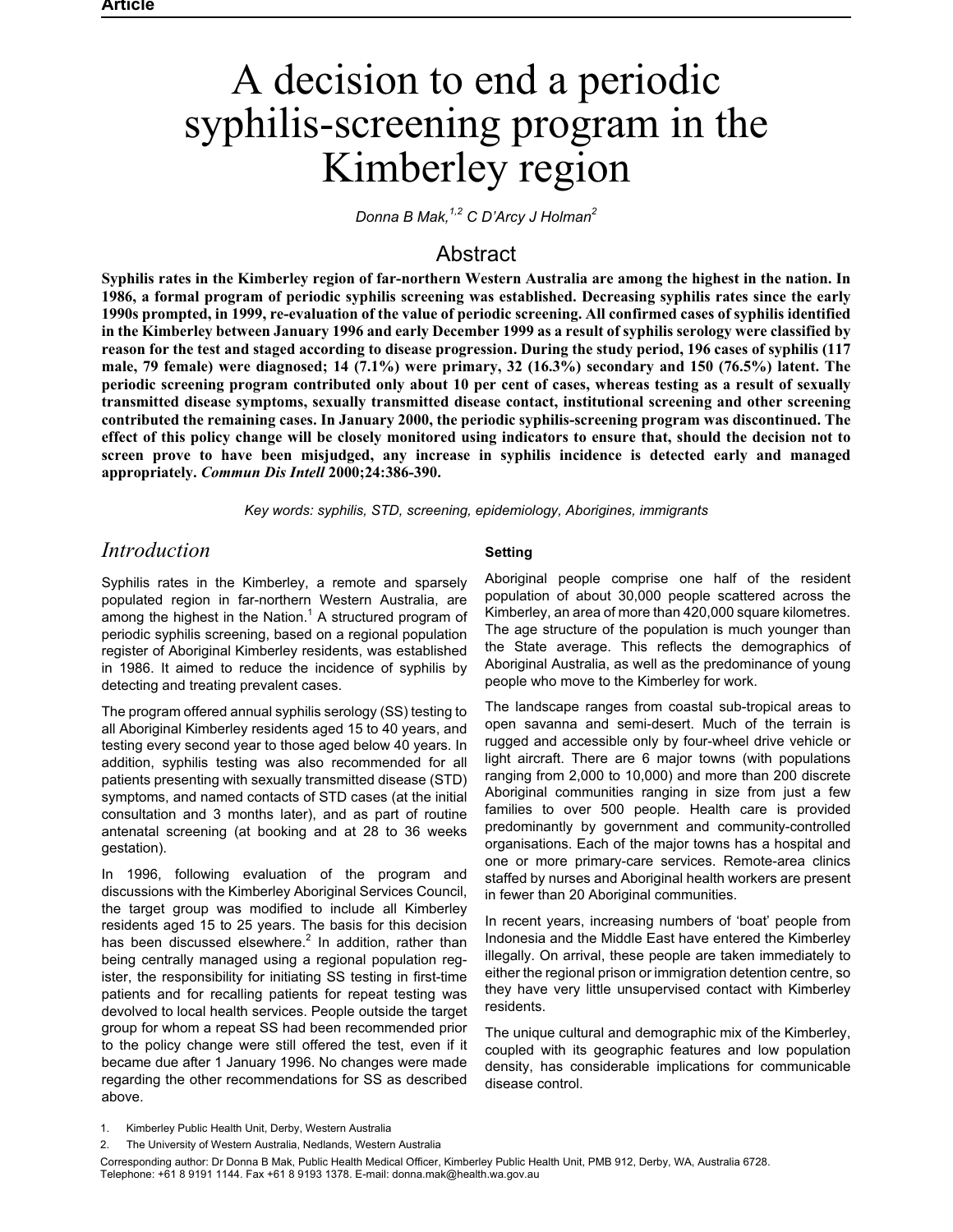In this paper we report on SS testing activity in this region for the years 1986-1999 and discuss why periodic screening has been discontinued. Preliminary reports of parts of this work have appeared elsewhere.<sup>3</sup>

# *Methods*

All pathology services are provided by one laboratory, which sends the pathology request form and results of SS tests done in the Kimberley to the Kimberley Public Health Unit (KPHU). With the agreement of all State government and Aboriginal community controlled health services, and private general practitioners in the region, the KPHU maintains a regional syphilis register of syphilis serology results and treatments. The first author (DM) interprets results in the light of the clinical history on the request form and the patient's previous SSs, as recorded on the register, and recommends when the next SS is due and whether any treatment is required. The annotated SS result is then sent to its health service of origin for filing in the SS recall system. Information about syphilis treatment is obtained from the patient's doctor on a case-by-case basis.

All cases of syphilis identified in the Kimberley as a result of syphilis serology taken between 1 January 1996 and 6 December 1999 inclusive, with diagnosis confirmed before 14 December 1999, were examined. Information obtained for each case from the KPHU syphilis database included the patient's age, sex, race and address, the district of their health service provider, their stage of syphilis, date of SS and date of completed treatment, and the clinical indication for SS testing.

Syphilis cases were staged according to the following criteria:

- Primary serological evidence of syphilis infection or re-infection of less than 6 months' duration and/or clinical signs of primary syphilis, eg chancre.
- Secondary serological evidence of syphilis infection or re-infection of 6 to 24 months' duration and/or clinical signs of secondary syphilis, eg condylomata lata, alopecia.
- Tertiary serological evidence of syphilis infection or re-infection of greater than 24 months' duration and clinical signs of tertiary syphilis.
- Late latent serological evidence of syphilis infection or re-infection of greater than 24 months' duration or no serological evidence that syphilis is less than 24 months' duration and no clinical signs of primary, secondary or tertiary syphilis.\*

Due to the absence of information about clinical signs in many patients, an additional category of 'early syphilis, confirmed or probable' was defined. This included all cases of primary and secondary syphilis, and cases of late latent syphilis if the rapid plasma reagin test titre was greater than sixteen.

According to information on the pathology request form, clinical indications for SS testing were classified into the categories:

• STD symptoms – patient had symptoms of STD, eg urethral discharge, epididymo-orchitis, pelvic inflammatory disease, genital lesion.

- STD contact named contact of a patient with STD.
- Antenatal routine SS during pregnancy.
- Institutional screening routine SS on admission to prison or detention centre.
- Periodic screening  $-$  SS done as part of the periodic screening program.
- Other screening SS done in other clinical contexts, eg well person's check-up, diabetes/chronic disease review, asymptomatic patient requests STD screen.

In accordance with ethical requirements, access to the data was restricted to the person responsible for generating the data in the course of re-evaluating the screening program (the first author, DM). The confidentiality of study subjects was thus preserved at all times.

# *Results*

SS testing activity increased after implementation of periodic screening in 1986 (Figure 1). After the program was modified in 1996, testing activity decreased initially but by 1999 had returned almost to pre-1996 levels.

#### **Figure 1. Number of syphilis serology tests done in the Kimberley, by year\***



1991-94 data are missing because these data were collected manually and are no longer accessible.

As part of a regional evaluation of the quality of STD management, syphilis-screening coverage of a random sample of 384 Aboriginal people aged 15 to 25 years was examined in 1998. This showed that only 21 per cent had been tested for syphilis within the past year, 29 per cent within the past 2 years and 45 per cent at any time in the past, leaving 55 per cent who had never been tested. An audit of the SS recall systems in 8 Community Health and remote area clinics showed that 18 per cent of patients within the system were 1 month overdue for their SS, 14 per cent were 2 to 3 months overdue and 41 per cent were over 3 months overdue. The largest proportion of overdue tests (43%) was from patients overdue for periodic screening (Figure 2).

The stability of syphilis incidence rates over the 5 years to 1999 and the consistent drop in the incidence of early syphilis over the last 4 of these years (Kimberley Public

There was no early latent category because the limited clinical information obtained from pathology request forms does not allow accurate differentiation of early latent and secondary syphilis. It is likely that some cases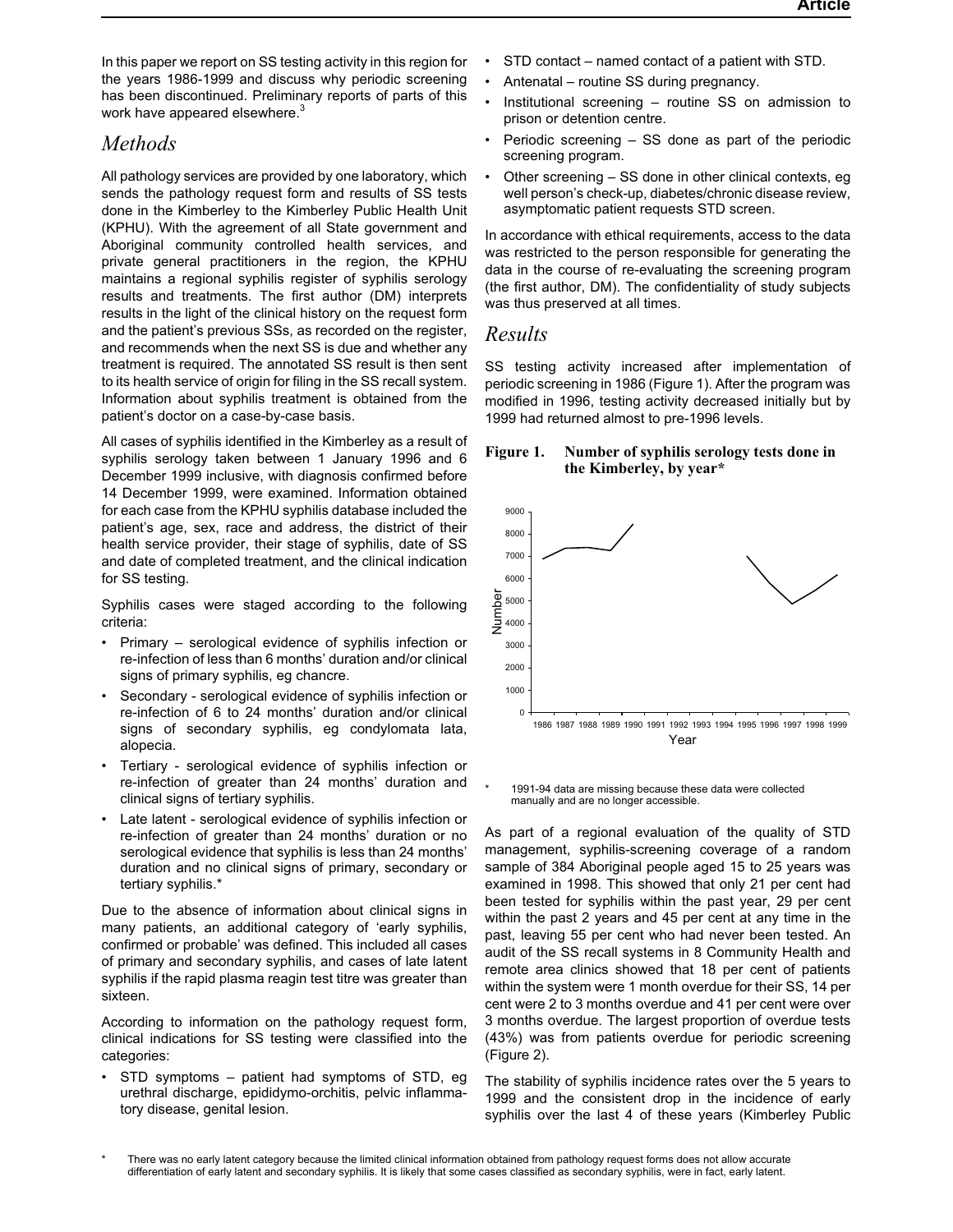**Figure 2. Distribution of overdue syphilis serology tests in the Kimberley, 1 January 1996 to 6 December 1999, by indication for test**

#### **Figure 3. Kimberley syphilis rates per 1,000 person years, 1986 to 1998**



#### **Table 1. Demographic characteristics of syphilis cases in the Kimberley, 1 January 1996 to 6 December 1999, by clinical stage\***

|                        |     | All cases <sup>a</sup> |                | Primary and<br>secondary <sup>b</sup> |                | Early syphilis,<br>confirmed or probable <sup>c</sup> |     | Late latent <sup>d</sup> |
|------------------------|-----|------------------------|----------------|---------------------------------------|----------------|-------------------------------------------------------|-----|--------------------------|
| Male: female           |     | 117:79                 |                | 21:25                                 | 29:30          |                                                       |     | 96:54                    |
| Age (years)            |     |                        |                |                                       |                |                                                       |     |                          |
| Range                  |     | 10-67                  |                | 15-46                                 |                | 15-48                                                 |     | 10-67                    |
| Median                 | 30  |                        | 25             |                                       | 25             |                                                       | 32  |                          |
| Race                   | n   | $\%$                   | n              | $\%$                                  | n              | %                                                     | n   | $\%$                     |
| Aboriginal             | 154 | 78.6                   | 44             | 95.7                                  | 55             | 93.2                                                  | 111 | 73.3                     |
| Indonesian/Middle East | 26  | 13.4                   | 0              | 0.0                                   | $\overline{2}$ | 3.4                                                   | 26  | 17.3                     |
| Other non-Aboriginal   | 16  | 8.2                    | $\overline{2}$ | 3.4                                   | $\overline{2}$ | 3.4                                                   | 14  | 9.3                      |
| NT residents           | 23  | 11.7                   | 4              | 8.7                                   | 7              | 11.9                                                  | 19  | 12.7                     |

 $a = b + d$ ;  $c = b +$  some cases from d

Health Unit, unpublished data; Figure 3) prompted, in December 1999, re-evaluation of the merit of periodic screening.<sup>3</sup>

During the study period, 196 cases of syphilis (117 male, 79 female) were diagnosed; 14 (7.1%) were primary, 32 (16.3%) secondary and 150 (76.5%) late latent cases. Early syphilis, confirmed or probable, accounted for 59 (30.1%) of cases. Cases of late latent syphilis were more likely to be male, older and of overseas origin (Table 1). Health services in Broome, Fitzroy Crossing and Halls Creek districts contributed the majority of cases (Table 2).

As syphilis rates in the Northern Territory (NT) districts that border the Kimberley are up to twice the Kimberley rates, it was noted that NT residents accounted for around 10 per cent of cases.<sup>4</sup> An increasing number and proportion of cases were of overseas origin (Figure 4). Almost all of these were inactive, non-infectious cases.

Periodic screening contributed to only about 10 per cent of syphilis cases, whereas SS testing as a result of STD

#### **Table 2. Distribution of syphilis cases in the Kimberley, 1 January 1996 to 6 December 1999, by district of health service provider**

| <b>District</b>         | n   | $\%$  |
|-------------------------|-----|-------|
| <b>Broome</b>           | 57  | 29.1  |
| Derby                   | 27  | 13.8  |
| <b>Fitzroy Crossing</b> | 39  | 19.9  |
| <b>Halls Creek</b>      | 39  | 19.9  |
| Wyndham                 | 12  | 6.1   |
| Kununurra               | 22  | 11.2  |
| Total                   | 196 | 100.0 |

symptoms, STD contact, institutional screening and other screening contributed to much larger proportions of cases (Figures 5 and 6).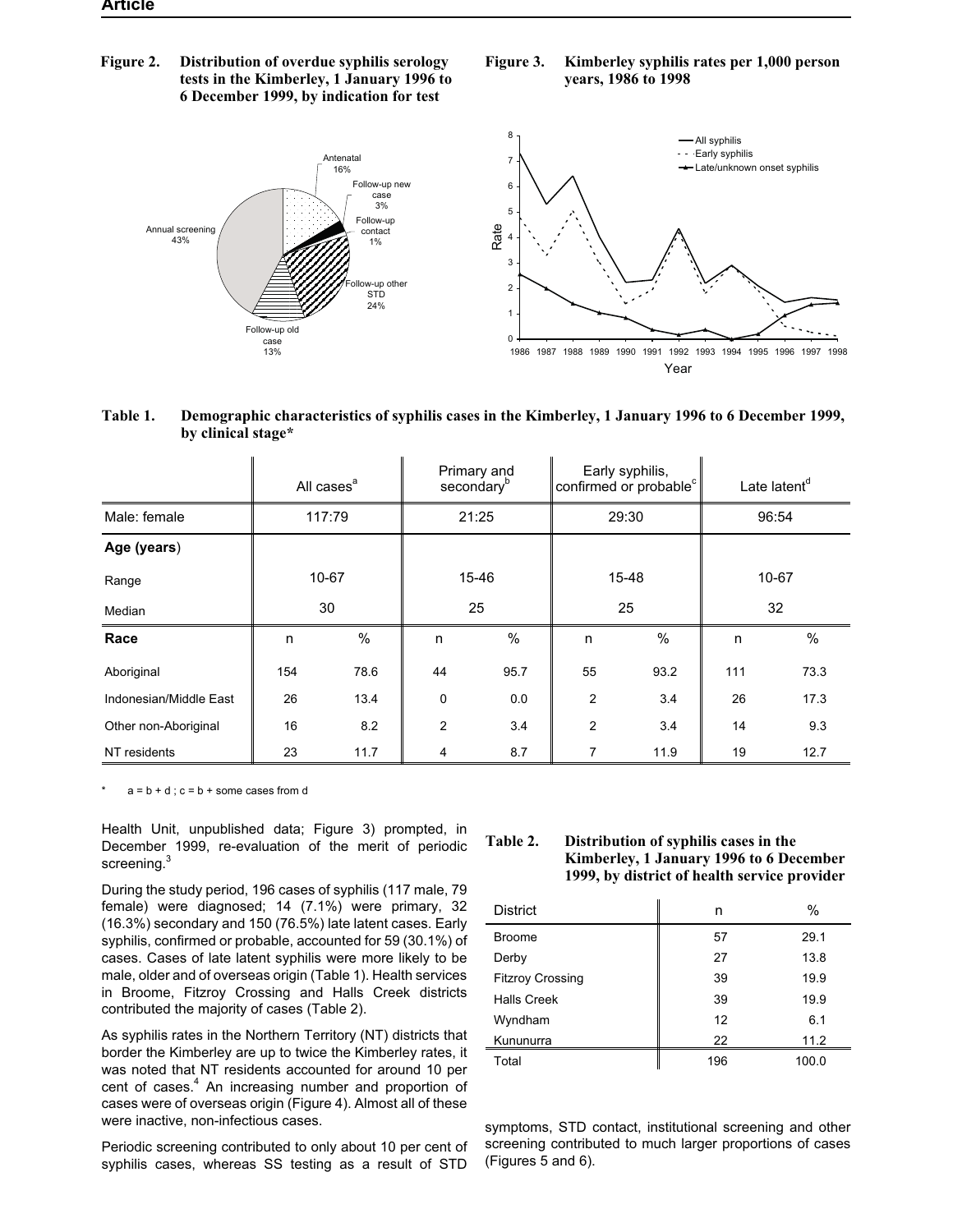

## **Figure 4. Syphilis cases in the Kimberley, 1 January 1996 to 6 December 1999, by race and year**

### **Figure 5. Clinical indication for syphilis testing, n = 196**



Sx = symptoms

### **Figure 6. Clinical indication for syphilis testing by stage of syphilis**



# *Discussion*

Syphilis represents a STD control success story in the Kimberley. The syphilis incidence rate has decreased 10-fold since the mid-1980s and the proportion of cases transmitted locally is decreasing. Declining yields by age group could not be determined, as data on testing activity are incomplete (Figure 1). The decrease in SS testing activity between 1990 and 1995-7 was probably due to a combination of factors including decreased syphilis incidence (and therefore fewer post-treatment SSs being done), changes in the organisational management of some health services resulting in STD control being lower on their list of priorities, and the increasing movement of Aboriginal people to out-stations without a commensurate reorganisation of health resources.

In January 2000, the periodic syphilis-screening program was discontinued because it had contributed to only 10 per cent of cases detected during the recent period. This could be, at least in part, due to the fact that too few tests are done for periodic screening. KPHU does not have sufficient data on the proportion of cases detected in this way in the past to prove or disprove this suggestion. However, as KPHU receives approximately 1,000 STD notifications each year and there are approximately 700 births in the Kimberley each year (with each STD or birth generating two SS tests ideally) - it is probably reasonable to assume that at least 1,000 to 2,000 SSs each year are done for periodic or other screening unrelated to STDs and pregnancy. Thus, in absolute terms the number of SSs done for periodic screening is quite large, even though screening of those 15 to 25 years old is incomplete.

It might be argued that an increasing incidence of late/ unknown-onset syphilis coupled with a decreasing incidence of early syphilis, as observed since 1995 (Figure 3), indicates delay in the detection and management of syphilis cases. However, closer scrutiny of the late/unknown-onset cases detected since 1995 showed that the vast majority were middle-aged or elderly people who had been seropositive (negative or low titre RPR and positive TPHA) for a decade or more but had no documentation of having had a definitive syphilis treatment. Some of these people may have been treated for syphilis but without adequate documentation. Others may have been seropositive due to yaws.<sup>6,7,8</sup> Probably only a small proportion had untreated late latent syphilis, but it was decided to err on the side of caution and offer these patients a definitive treatment for late latent syphilis.

Further evidence against a delay in the detection and management of syphilis cases comes from the fact that, in contrast to some other areas of rural Australia, there have been no reports of congenital syphilis in the Kimberley since 1989.<sup>5,9,10</sup>

In 1996 azithromycin (1.0 g to cover chlamydia) was introduced as one component of the standard epidemiological treatment (with amoxycillin and probenecid) for uncomplicated urethritis/cervicitis in the Kimberley and neighbouring areas of northern Australia. This is a possible reason for the observed decrease in early syphilis rates in the Kimberly. While azithromycin is not a recognised syphilis treatment, a single dose of one gram has been shown to be efficacious for prevention of syphilis in people exposed to infected sexual partners.<sup>11</sup>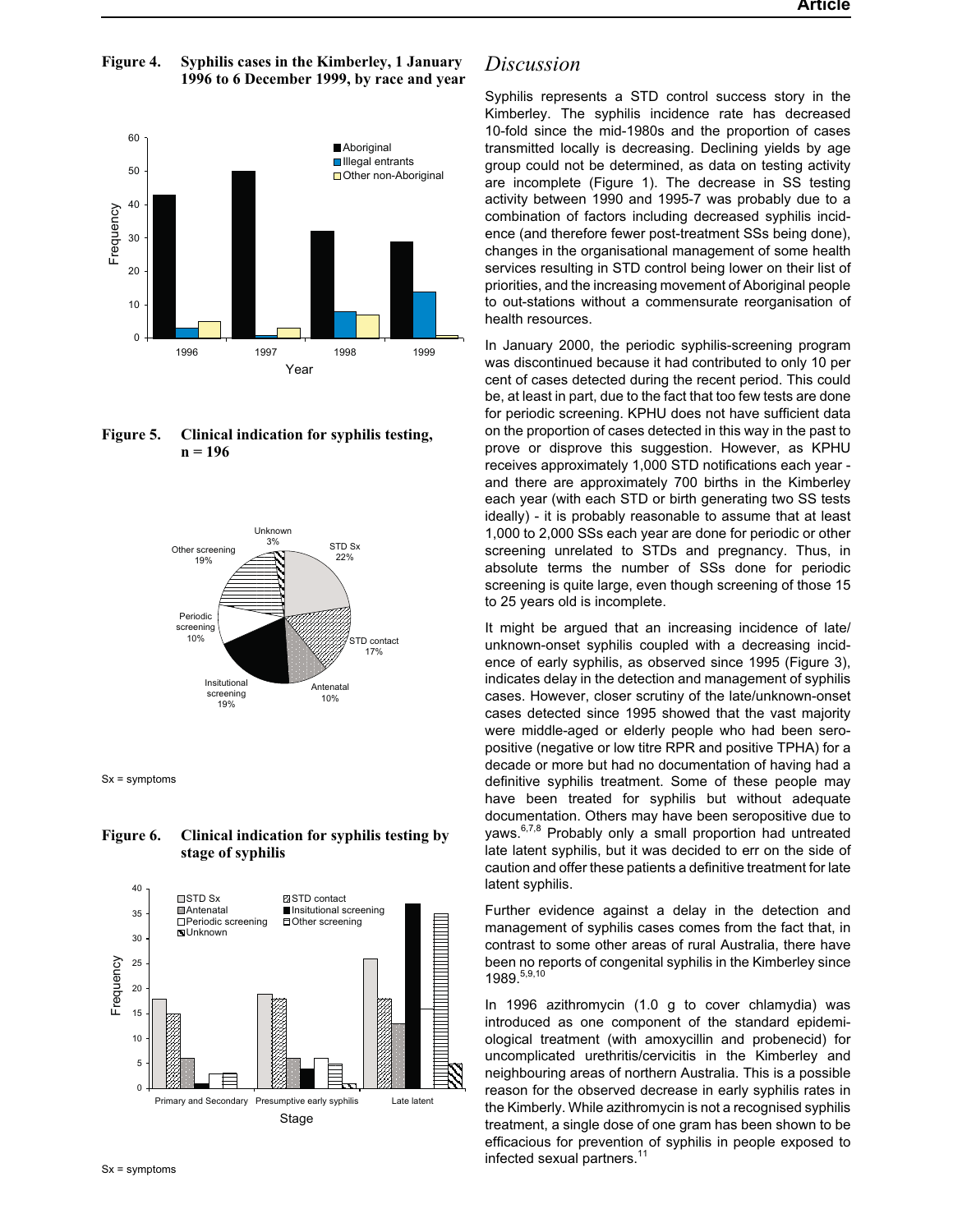The authors are aware of recent initiatives in STD control in Central Australia where, in addition to targeted STDscreening in known high-risk groups, mass screening for gonorrhoea and chlamydia, and opportunistic screening for syphilis, are currently recommended.<sup>12</sup> The Kimberley situation is quite different from that of central Australia. Organised syphilis screening, STD contact tracing, STD notification and a regional syphilis register were established over 15 years ago in the Kimberley, whereas a similar level of health service infrastructure in central Australia was established in much more recent times. This is why the Kimberley is stopping one specific syphilis-screening strategy, whereas other areas in Australia are increasing syphilis-screening activity.

To ensure that stopping the periodic syphilis-screening program does not result in increased syphilis transmission, KPHU will be encouraging local health services to redirect resources previously devoted to periodic syphilis screening into more effective strategies to diagnose and control transmission of the disease. For example, ensuring that all patients with STD symptoms and STD contacts have syphilis testing both at presentation (currently not well done) and 3 months later, and more timely administration of syphilis treatment for infectious patients.<sup>3,13</sup>

In addition, KPHU will be monitoring the effects of the new policy on the number of syphilis tests done each month, and health services will be asked to audit their SS recall systems in late 2000 to ensure that the proportion of overdue serology tests has decreased. Should the decision not to screen prove to have been misjudged, existing Kimberley policies of syphilis screening for all antenatal women and newborns (cord blood SS) and prison inmates will provide sentinel populations for detecting any increase in syphilis incidence.

# *Acknowledgments*

Thank you to Ruth Southern and Maree Hose (Public Health Nurses) for maintaining the register without which this work would have been impossible. Many thanks to all health staff in the Kimberley who contributed towards the periodic syphilis-screening program during its lifetime, 1986-99.

# *References*

- 1. Thompson J, Lin M, Halliday L, Preston G, McIntyre P, Gidding H et al. Australia's notifiable disease status, 1998. *Commun Dis Intell* 1999;23:277-304.
- 2. Mak DB, Holman CD. Age at first episode of venereal syphilis in an Aboriginal population: an application of survival analysis. *Aust N Z J Public Health*, 1998; 22:704-708.
- 3. Mak DB. Rethinking the need for periodic syphilis serology testing. *Kimberley Public Health Bulletin* February 2000:8-11.
- 4. NT notifications of diseases by districts 1997 and 1996. *The Northern Territory Disease Control Bulletin* 1998; 5. http://www.nt.gov.au/nths/publich/cdc/vol5/notifications.
- 5. Mak D, Platt E, Marshall L. Gonorrhoea and syphilis in the Kimberley region. *Aust N Z J Public Health*, 1998;22:167-169.
- 6. Jacobs DS. Syphilis in Australian Aborigines in the Northern Territory. *Med J Aust* 1978; 1:10-12.
- 7. Jacobs DS. A syphilis epidemic in a Northern Territory Aboriginal community. *Med J Aust* 1981;1(2 Suppl):5-8.
- 8. Garner MF, Backhouse JL, Moodie PM, Tibbs GJ. Treponemal infection in the Australian Northern Territory aborigines. *Bull World Health Organ* 1972;46:285-293.
- 9. How JH, Bowditch JD. Syphilis in pregnancy: experience from a rural aboriginal community. *Aust N Z J Obstet Gynaecol* 1994; 34:383-389.
- 10. Humphrey MD. Syphilis: alive and well as a cause of perinatal death. *Med J Aust* 1996;164:381-382.
- 11. Hook EW 3rd, Stephens J, Ennis DM. Azithromycin compared with penicillin G benzathine for treatment of incubating syphilis. *Ann Intern Med* 1999;131:434-437.
- 12. Office of Aboriginal and Torres Strait Islander Health. STD control in remote Aboriginal communities. A manual for clinic workers. Canberra: Commonwealth Department of Health and Aged Care, 1999.
- 13. Mak DB, Holman CDJ. STDs aren't sexy: Health professionals' lack of adherence to clinical guidelines in an area of high STD endemicity. *J Public Health Med*, in press.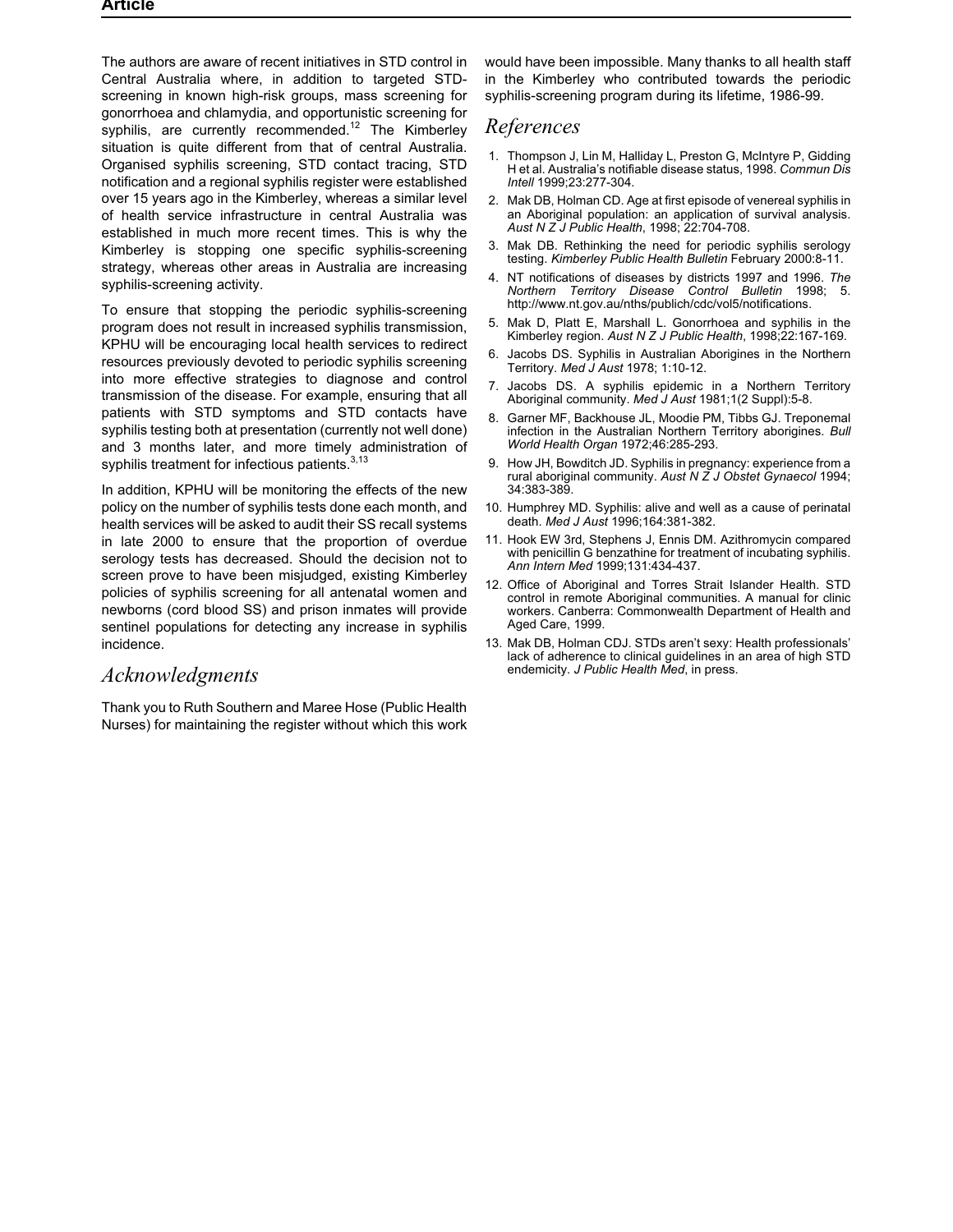# <span id="page-26-0"></span>Communicable Diseases Surveillance

# Presentation of NNDSS data

In the March 2000 issue an additional summary table was introduced. Table 1 presents 'date of notification' data, which is a composite of three components: (i) the true onset date from a clinician, if available, (ii) the date the laboratory test was ordered, or (iii) the date reported to the public health unit. Table 2 presents the crude incidence of diseases by State or Territory for the current reporting month. Table 3 presents data by report date for information only. In Table 3 the report date is the date the public health unit received the report.

Table 1 now includes the following summary columns: total current month 2000 data; the totals for previous month 2000 and corresponding month 1999; a 5-year mean which is calculated using previous, corresponding and following month data for the previous 5 years (*MMWR Morb Mortal Wkly Rep*, 2000:49;139-146); year to date (YTD) figures; the mean for the year to date figures for the previous 5 years; and the ratio of the current month to the mean of the last 5 years.

# Highlights for November, 2000

*Communicable Disease Surveillance Highlights report on data from various sources, including the National Notifiable Diseases Surveillance System (NNDSS) and several disease specific surveillance systems that provide regular reports to* Communicable Diseases Intelligence*. These national data collections are complemented by intelligence provided by State and Territory communicable disease epidemiologists and/or data managers who have recently formed a Data Management Network. This additional information has enabled the reporting of more informative highlights each month.*

*The NNDSS is conducted under the auspices of the Communicable Diseases Network Australia New Zealand, and the* CDI *Virology and Serology Laboratory Reporting Scheme (LabVISE) is a sentinel surveillance scheme. In this report, data from the NNDSS are referred to as 'notifications' or 'cases', whereas those from ASPREN are referred to as 'consultations' or 'encounters' while data from the LabVISE scheme are referred to as 'laboratory reports'.*

In November 2000, compared with the 5-year mean, there was an increase in reports of chlamydial infection (ratio 1.5), *Haemophilus influenzae* type b (ratio 1.6), Barmah Forest virus (ratio 1.5), legionellosis (ratio 1.2) and meningococcal infection (Ratio 1.2) (Figure 10, Table 1).

# *Gastrointestinal illness*

There continues to be fewer notifications of *Campylobacter* and *Salmonella* than in previous years with rates of 113.8/100,000 population for *Campylobacter* (Figure 1) and 27.0/100,000 population for *Salmonella*. Tasmania had the highest rate for *Campylobacter* (171.0/100,000 population) and the Northern Territory the highest rate for *Salmonella* (192.9/100,000 population).

The Communicable Disease Control Branch in South Australia is investigating an apparent cluster of cases of *Campylobacter* infection in residents of a small rural community. To determine the source of the cluster, hypothesis-generating interviews were conducted with cases. A case-control study found a statistically significant association between *Campylobacter* infection and the consumption of raw milk.

South Australia is also investigating an outbreak of gastroenteritis in an aged residential care facility. Norwalk virus has been detected in several faecal specimens.

Shiga toxin producing *Escherichia coli* was detected in South Australia in a 4-year-old male. The parents reported extensive contact with calves and other farm animals.

New South Wales reported one case of typhoid in a 67-year-old female.



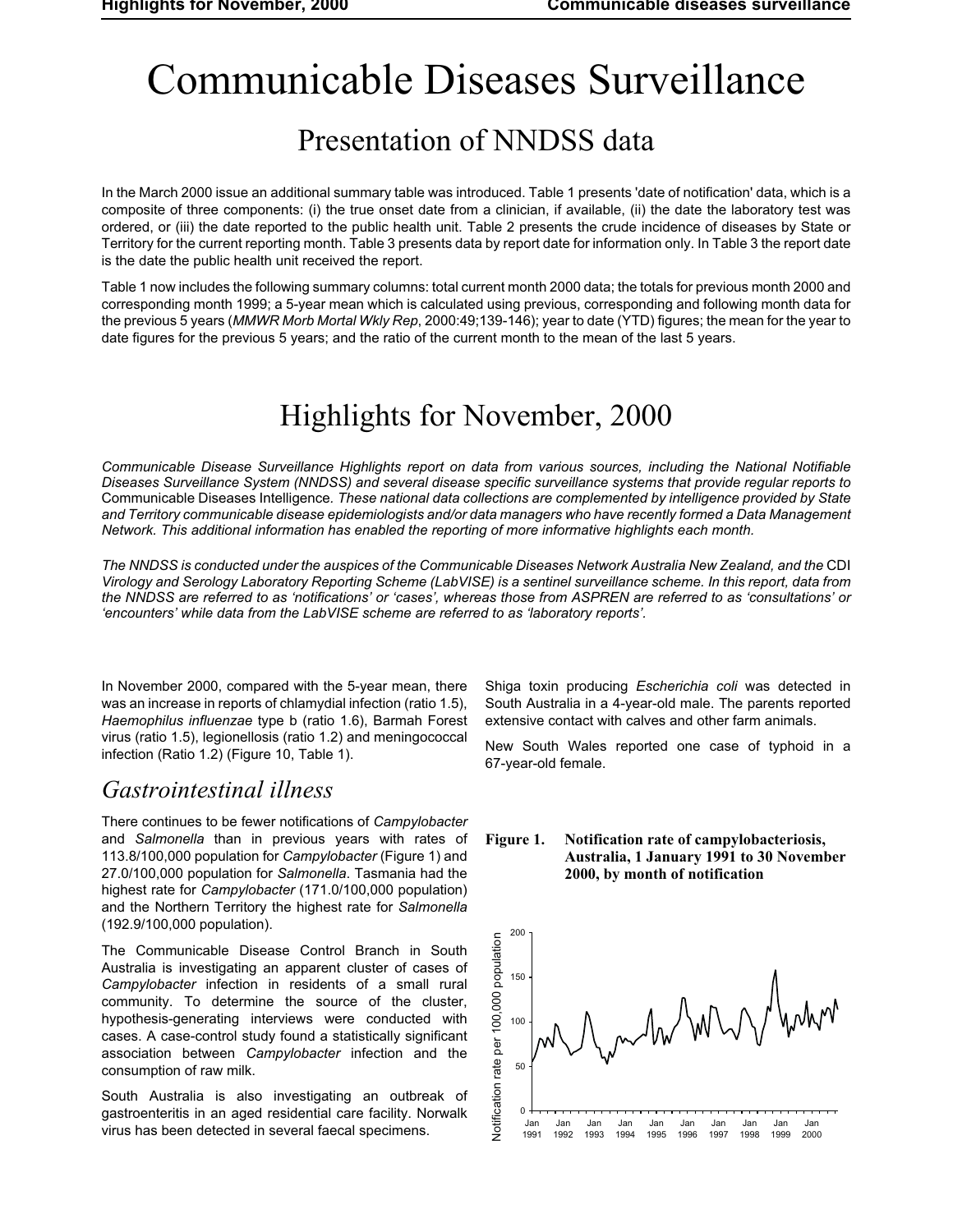**Communicable diseases surveillance Highlights for November, 2000**

# *Chlamydial infection*

There were 1297 notifications of chlamydial infection in November 2000 – a notification rate of  $81.9/100.000$ population which is an increase from previous years (Figure 2). Of these cases, 77 per cent were in the 15 to 29 years age group and the male:female ratio was 0.6:1. The Northern Territory continues to have the highest rate for chlamydial infection (429.3/100,000 population).

### **Figure 2. Notification rate of chlamydial infection, Australia, 1 January 1991 to 30 November 2000, by month of notification**



# *Vaccine preventable diseases*

With the exception of *Haemophilus influenzae* type b, there were fewer reports of all vaccine preventable diseases this month than for the 5-year mean for November. Of the *Haemophilus influenzae* type b cases, 3 were males (aged 2, 12 and 49 years) and 3 were females (aged 53 and 58 years, and age unknown).

Measles cases continue to be at their lowest level since the national notification system began (Figure 3). Of the 8 cases





reported in November 2000, 7 were reported in New South Wales and one in Victoria. The cases included 2 four-year-old females (partially vaccinated), 2 one-year-old males (one unvaccinated and one vaccination status unknown), 2 infants under the age of one year (not yet vaccinated), a 5-year-old male (partially vaccinated) and a 21-year-old male (vaccination status unknown).

Pertussis notifications are down from last month (420 cases with a rate of 26.6/100,000 population compared with 561 cases with a rate of 35.5/100,000 population). Since August 2000 (when the national rate peaked at 46.0/100,000 population) the rates for New South Wales, the Australian Capital Territory and South Australia have decreased, while those for Queensland and Tasmania have increased (Figure 4). The rates for Western Australia and the Northern Territory remain unchanged.





# *Legionellosis*

There were 23 notifications of legionellosis in November 2000 a notification rate of 1.5/100,000 population (Figure 5). All of the cases in New South Wales (2) and South Australia (4) were *Legionella longbeachae* and all of the cases in Victoria (11) and Queensland (3) were *L. pneumophila*. For the other cases information on the *Legionella* species involved was not available.

According to the Melbourne Age (6 January) a man who died on 12 December 2000 from legionnaires' disease was probably infected while a patient at the Royal Melbourne Hospital. The man was being treated for an unrelated condition when he displayed fever symptoms later diagnosed as legionnaires' disease. On the date the patient died, the hospital commissioned tests of its air-conditioning cooling towers. Samples from 2 of the towers contained several strains of *Legionella*, including the one the patient contracted. Three other people known to have visited the hospital have also been diagnosed with legionnaires' disease. Samples are being tested to see whether strains responsible match those in the cooling tower water.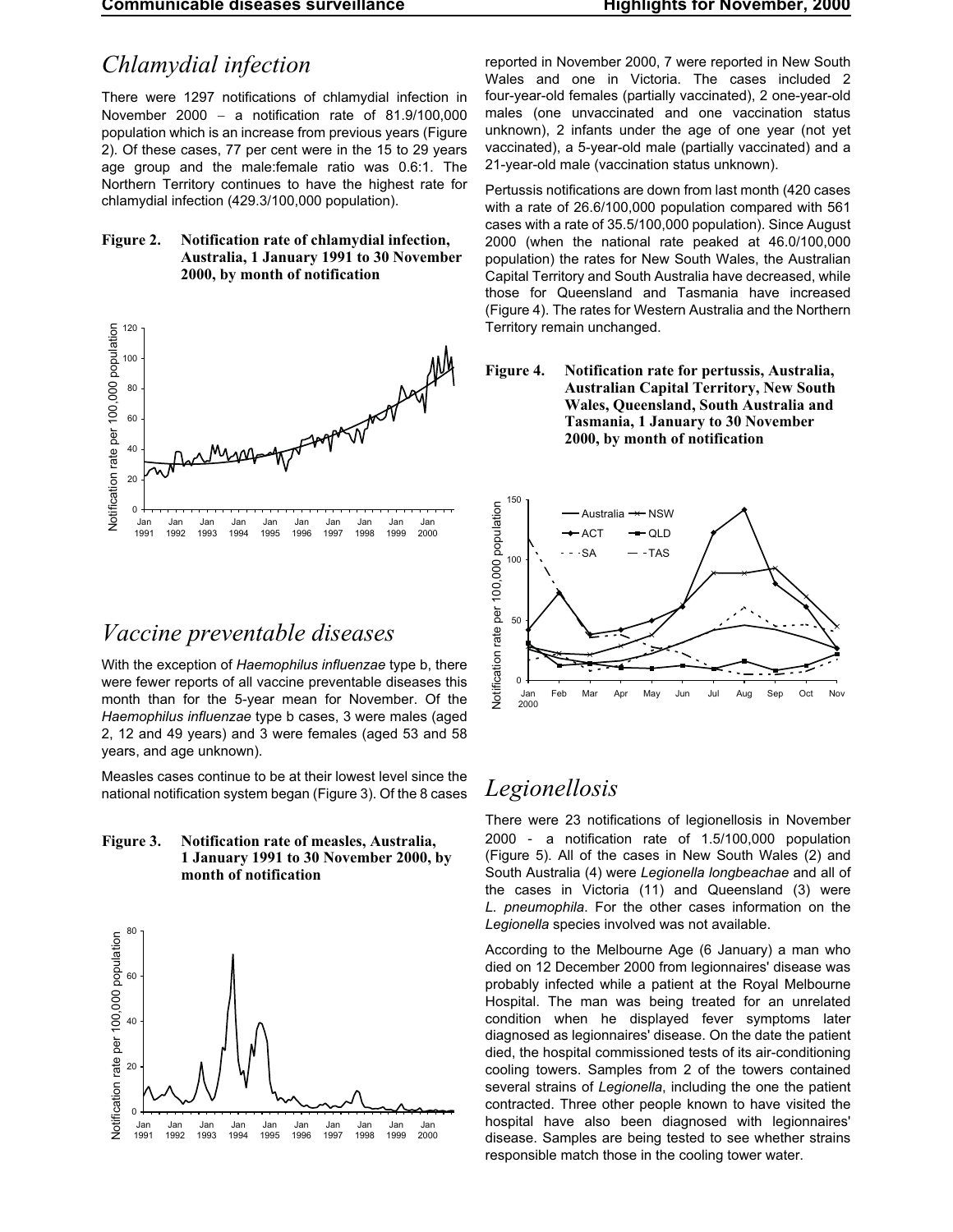**Figure 5. Notification rate for legionellosis, Australia, 1 January 1991 to 30 November 2000, by month of notification**



# *Meningococcal infections*

There were 47 notifications of invasive meningococcal disease in November 2000  $-$  a notification rate of 3.0/100,000 population (Figure 6). Of these cases, 34 per cent were under 5 years of age and 23 per cent were in the 10 to 19 years age group. The serogroups were available for 27 cases; these were serogroup B (44%) and serogroup C (56%).

**Figure 6. Notification rate of invasive meningococcal disease, Australia, 1 January 1991 to 30 November 2000, by month of notification**



# *Vectorborne diseases*

Barmah Forest virus infection notifications have increased since last month (57 cases with a rate of 3.6/100,000 population compared with 43 cases with a rate of 2.7/100,000 population) and from the 5-year mean (37 cases). Queensland reported the highest rate (13.7/100,000 population) and the majority of cases (40) (Figure 7).

Ross River Virus notifications have also increased since last month (129 cases with a rate of 8.2/100,000 population compared with 124 cases with a rate of 7.8/100,000 population; Figure 8) with the highest rate being in South Australia (25.7/100,000 population).

During the past 9 weeks, 56 cases of Ross River virus infection have been notified in South Australia. Of these, 46 notifications have been received for residents of the West Coast region. Laboratory notifications in small numbers have been received for residents of Adelaide, Murray Bridge, Mount Gambier, York Peninsula, Adelaide Hills and the Riverland. Literature on the prevention of Ross River virus infection has been distributed to local council and tourist information centres located in the West Coast region of South Australia.

In a press release dated 27 December 2000 (sourced through ProMED) the Department of Human Services, South Australia has warned visitors to take particular care to avoid being bitten by mosquitoes. The warning follows an increase in reported cases of Ross River virus across





**Figure 8. Notification rate of Ross River virus, Australia, 1 January 1991 to 30 November 2000, by month of notification**

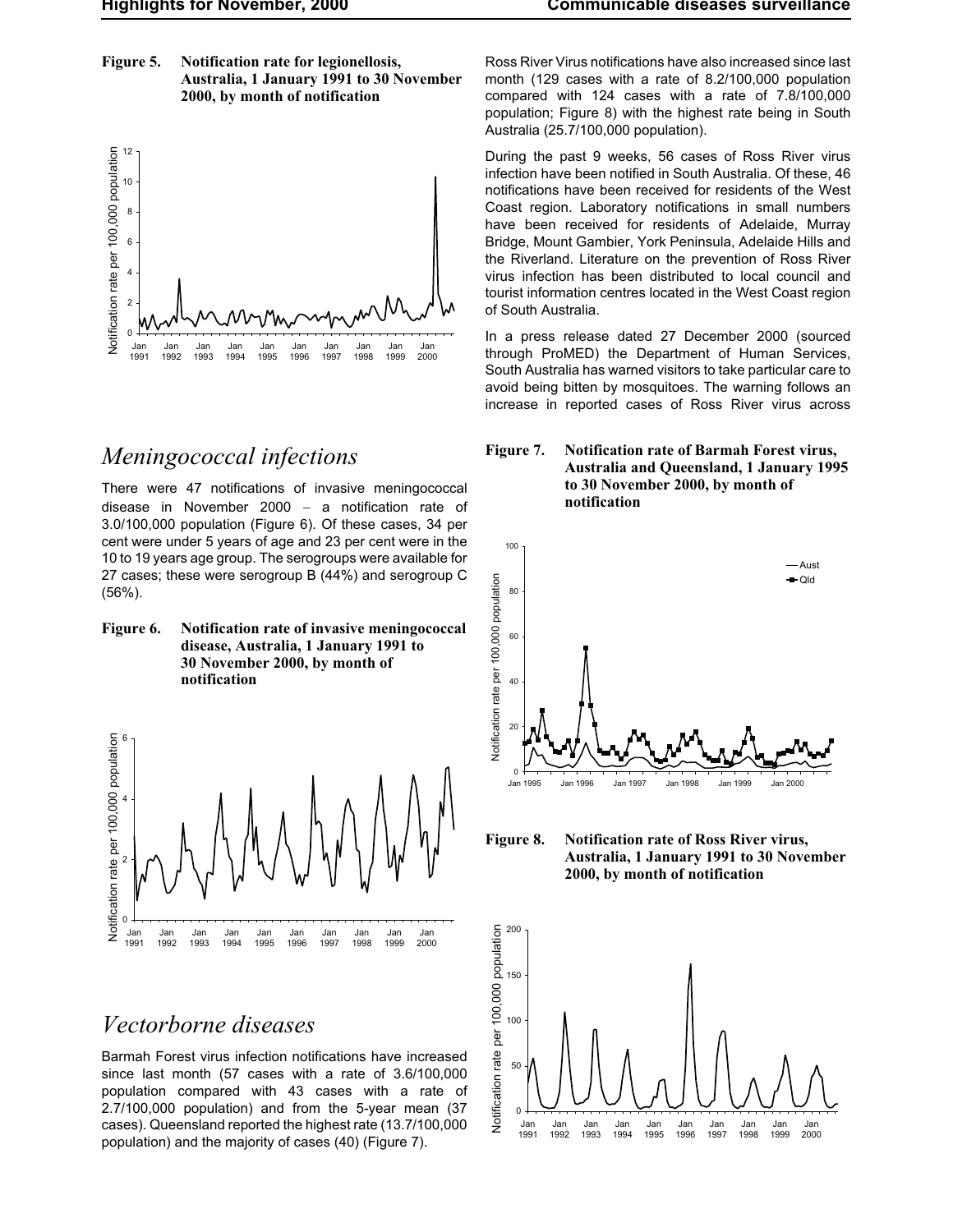different parts of the State. Cases of Ross River virus infection have been reported on the West Coast, Kangaroo Island, and near Lake Albert. People living or on holiday in South Australia should take protective measures against mosquitoes by covering exposed skin with appropriate clothing and using repellents. The State Government recently launched a television and radio community awareness campaign called 'Don't Let the Bloodsuckers Bite'. Brochures are also being distributed to local councils in rural areas.

According to an Australian Broadcasting Corporation news report (8 January 2001) a warning about the threat of Ross River virus has been issued by the Northern Territory Centre for Disease Control. Mosquitoes are in high numbers in the Katherine, Barkly and Gove regions because of flooding. The centre reports 9 cases in Katherine (more than normally expected) and 9 in East Arnhem and Darwin in the past 2 weeks.

# Malaria in illegal entrants - Western Australia

The malaria cases notified in October 2000 from Western Australia (Figure 9) were primarily among a boatload of 48 illegal entrants who arrived in the Kimberley via Ashmore Reef and were sent to Curtin Detention Centre. Among this group there were 9 falciparum cases, 7 vivax cases and a single combined falciparum/vivax infection. Three falciparum cases required hospital admission. Just prior to departing for Australia the group had spent 1 to 3 weeks on Sabo Island in Indonesia and it is assumed they were infected there as mosquitoes were prevalent and there was no mosquito control or antimalarial prophylaxis. (*Information provided by Dr Gary Dowse, based on a report by Dr Richard Thomas, published in the* Kimberley Public Health Bulletin*, November 2000*).

#### **Figure 9. Notification rate of malaria, Western Australia, 1 January 1991 to 30 November 2000, by month of notification**



# Case report: Murine typhus acquired in Bali

*Contributed by Dr Gary Dowse, Communicable Diseases Control Branch, Health Department of Western Australia (edited)*

We have been notified of a case of murine typhus (*R. typhi*) in a woman who attended a conference of about 360 travel consultants in Bali from approximately 27 November to 1 December 2000. During this period registrants were confined to a 5-star hotel except for an evening function on the other side of the island. On that occasion the woman walked barefoot through some damp grass, but otherwise had no obvious exposure risks. After the Conference she stayed at another 5-star hotel for 4 days before returning to Perth. Her illness onset was 7 December. Exposure in Perth is very unlikely so it seems that her infection was almost certainly acquired in Bali.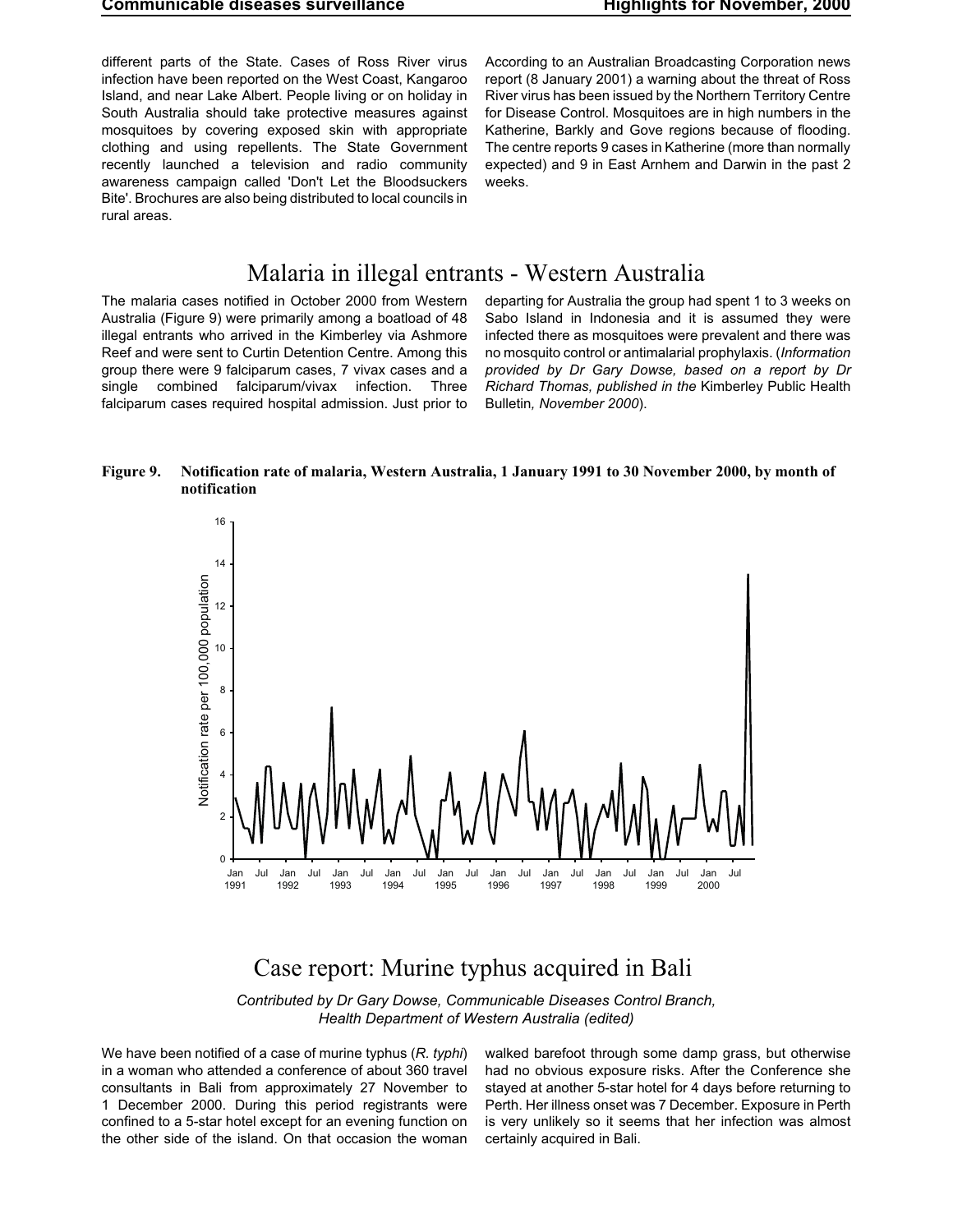# Tables

There were 6,054 notifications to the National Notifiable Diseases Surveillance System (NNDSS) with a notification date in November 2000 (Table 1). The crude incidence of diseases per 100,000 population for each State or Territory (Table 2) was included for the first time in the August 2000 issue of *Commun Dis Intell*. Data by date of report for November 2000, are included in this issue of *Commun Dis Intell* (Table 3). Figure 10 illustrates, for selected diseases, the November 2000 totals for selected diseases as ratios to the mean of their October to December levels for the previous 5 years.

There were 1,398 reports received by the *CDI* Virology and Serology Laboratory Reporting Scheme (LabVISE) in the reporting period, 1 to 30 November 2000 (Tables 4 and 5).

The Australian Sentinel Practice Research Network (ASPREN) data for weeks 43 to 47, ending 26 November 2000, are included in this issue of *Commun Dis Intell (*Table 6*).*

### Figure 10. Selected<sup>1</sup> diseases from the National Notifiable Diseases Surveillance System, comparison of **provisional totals for the period 1 to 30 November 2000 with historical data<sup>2</sup>**



1. Selected diseases are chosen each calendar month according to current activity

2. Ratio of current month total to mean of xx to xx data for the previous five years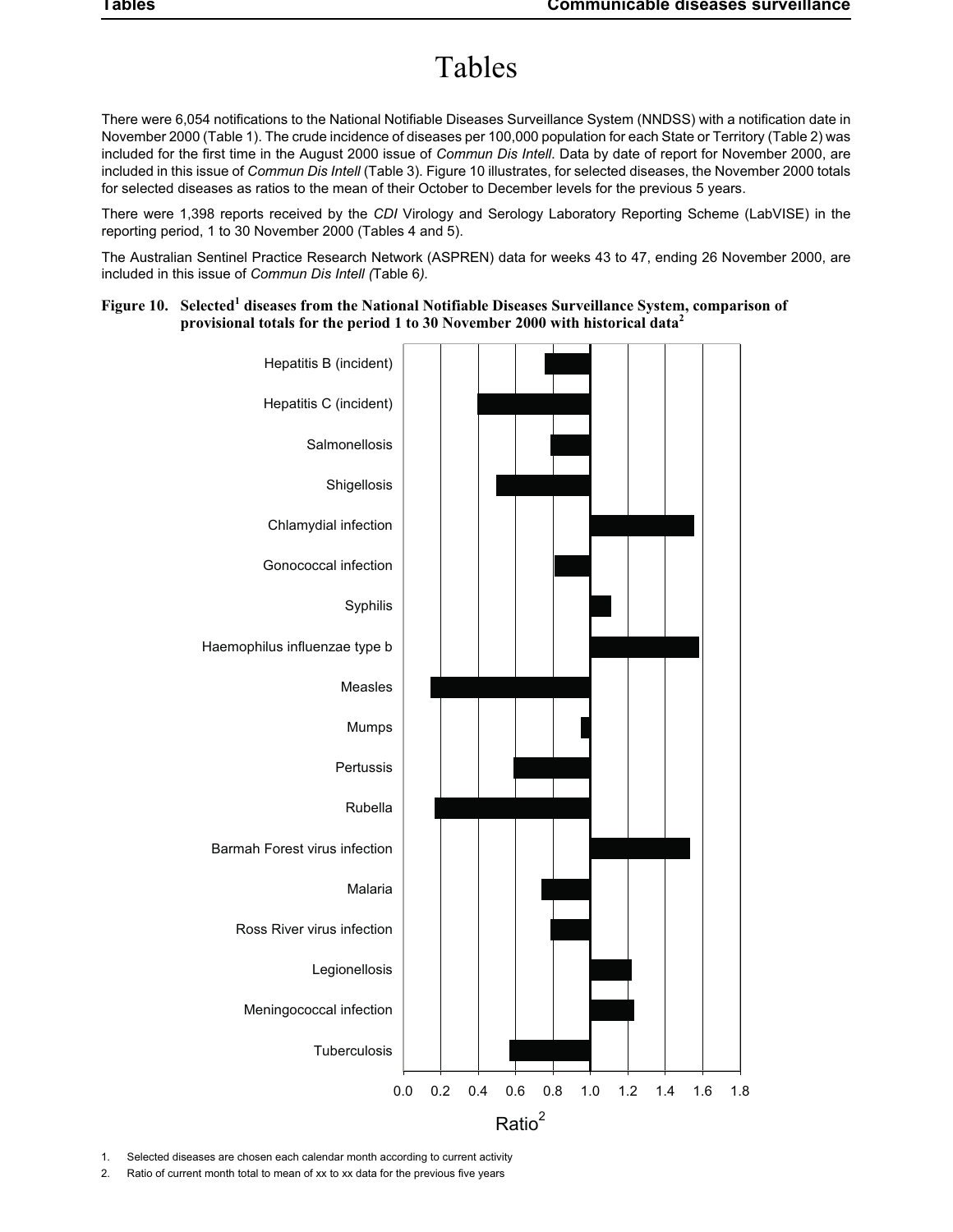| <b>Disease</b>                         | <b>ACT</b>     | <b>NSW</b>              | <b>NT</b>      | Qld                      | <b>SA</b>      | Tas          | Vic            | WA           | Total<br>November<br>2000 <sup>1</sup> | Total<br>October<br>$2000^{\degree}$ | Total<br>November<br>$1999^{1}$ | Last 5<br>years<br>mean | Year to<br>date<br>2000 | Last 5<br>years<br><b>YTD</b><br>mean | Ratio*  |
|----------------------------------------|----------------|-------------------------|----------------|--------------------------|----------------|--------------|----------------|--------------|----------------------------------------|--------------------------------------|---------------------------------|-------------------------|-------------------------|---------------------------------------|---------|
| <b>Bloodborne</b>                      |                |                         |                |                          |                |              |                |              |                                        |                                      |                                 |                         |                         |                                       |         |
| Hepatitis B (incident)                 | 0              | 3                       | 1              | 4                        | $\overline{2}$ | 3            | 2              | 2            | 17                                     | 23                                   | 21                              | 22                      | 368                     | 255                                   | $0.8\,$ |
| Hepatitis B (unspecified) <sup>2</sup> | 3              | 156                     | 0              | 79                       | 14             |              | 207            | 49           | 509                                    | 651                                  | 745                             | 535                     | 7,540                   | 6,388                                 | 1.0     |
| Hepatitis C (incident)                 | 0              | $\overline{\mathbf{c}}$ | 0              | $\overline{\phantom{a}}$ | $\mathbf{1}$   | $\mathbf{1}$ | $\overline{1}$ | 3            | 8                                      | 22                                   | 51                              | 20                      | 433                     | 189                                   | 0.4     |
| Hepatitis C (unspecified) <sup>2</sup> | 13             | 350                     | 15             | 273                      | 41             | 20           | 363            | 114          | 1,189                                  | 1521                                 | 1,768                           | 1,303                   | 18,810                  | 14,641                                | 0.9     |
| <b>Hepatitis D</b>                     | $\mathbf 0$    | $\mathbf 0$             | 0              | $\mathbf 0$              | $\mathbf 0$    | $\mathbf 0$  | $\overline{1}$ | 0            | $\mathbf{1}$                           | $\mathbf 0$                          | $\mathbf{1}$                    | $\overline{2}$          | 25                      | 19                                    | 0.4     |
| Gastrointestinal                       |                |                         |                |                          |                |              |                |              |                                        |                                      |                                 |                         |                         |                                       |         |
| <b>Botulism</b>                        | $\mathbf 0$    | 0                       | 0              | 0                        | 0              | 0            | 0              | 0            | 0                                      | $\overline{c}$                       | 0                               | $\mathbf 0$             | $\overline{\mathbf{c}}$ | $\pmb{0}$                             | 0.0     |
| Campylobacterosis <sup>3</sup>         | 35             |                         | 14             | 292                      | 150            | 67           | 484            | 149          | 1,191                                  | 1319                                 | 1,294                           | 1,218                   | 12,419                  | 1,1061                                | 1.0     |
| Haemolytic uraemic syndrome            | 0              | $\mathbf 0$             | 0              | $\mathbf{0}$             | 0              | 0            | 0              | $\mathbf{0}$ | 0                                      | 2                                    | 5                               | $\overline{\mathbf{1}}$ | 9                       | n/a                                   | $\sim$  |
| <b>Hepatitis A</b>                     | $\mathbf{1}$   | 11                      | $\overline{2}$ | 8                        | $\overline{2}$ | 0            | 3              | 8            | 35                                     | 50                                   | 123                             | 151                     | 764                     | 2,013                                 | 0.2     |
| <b>Hepatitis E</b>                     | 0              | $\mathbf 0$             | 0              | $\Omega$                 | $\mathbf 0$    | 0            | $\Omega$       | <b>NN</b>    | 0                                      | $\overline{1}$                       | $\mathbf 0$                     | $\mathbf 0$             | $\overline{1}$          | 3                                     | 0.0     |
| Listeriosis                            | $\mathbf 0$    | $\overline{2}$          | 0              | $\mathbf{0}$             | $\overline{1}$ | $\Omega$     | 0              | $\mathbf{0}$ | 3                                      | $\overline{4}$                       | 3                               | 5                       | 59                      | 59                                    | 0.6     |
| Salmonellosis                          | 9              | 77                      | 31             | 145                      | 25             | 21           | 78             | 40           | 426                                    | 429                                  | 452                             | 539                     | 5, 517                  | 6,140                                 | 0.8     |
| Shigellosis <sup>3</sup>               | 0              | $\overline{a}$          | 11             | 5                        | $\overline{1}$ | 0            | 8              | 1            | 26                                     | 39                                   | 32                              | 52                      | 432                     | 624                                   | 0.5     |
| SLTEC, VTEC <sup>4</sup>               | 0              | $\mathbf 0$             | 0              | <b>NN</b>                | $\mathbf{1}$   | 0            | 0              | <b>NN</b>    | $\overline{1}$                         | $\overline{\mathbf{c}}$              | 12                              | $\overline{2}$          | 32                      | n/a                                   |         |
| Typhoid                                | 0              | $\mathbf{1}$            | 0              | $\mathbf{0}$             | 0              | 0            | 0              | $\mathbf 0$  | $\mathbf{1}$                           | $\mathbf{1}$                         | $\overline{\mathbf{c}}$         | 5                       | 59                      | 66                                    | 0.2     |
| Yersiniosis <sup>3</sup>               | $\mathbf 0$    |                         | 0              | 3                        | $\mathbf 0$    | 0            | 0              | 0            | 3                                      | 5                                    | 9                               | 18                      | 67                      | 215                                   | 0.2     |
| Quarantinable                          |                |                         |                |                          |                |              |                |              |                                        |                                      |                                 |                         |                         |                                       |         |
| Cholera                                | $\pmb{0}$      | 0                       | 0              | $\Omega$                 | $\mathbf 0$    | 0            | 0              | 0            | $\pmb{0}$                              | $\pmb{0}$                            | $\Omega$                        | $\pmb{0}$               | 1                       | 4                                     |         |
| Plague                                 | 0              | 0                       | 0              | $\Omega$                 | 0              | 0            | 0              | $\Omega$     | 0                                      | 0                                    | $\Omega$                        | $\mathbf 0$             | 0                       | $\Omega$                              |         |
| Rabies                                 | 0              | $\mathbf 0$             | 0              | $\mathbf{0}$             | 0              | 0            | $\Omega$       | 0            | 0                                      | $\mathbf 0$                          | $\mathbf{0}$                    | $\mathbf 0$             | 0                       | 0                                     |         |
| Viral haemorrhagic fever               | 0              | 0                       | 0              | $\mathbf{0}$             | 0              | 0            | 0              | $\mathbf{0}$ | $\mathbf 0$                            | $\mathbf 0$                          | 0                               | $\mathbf 0$             | 0                       | 0                                     |         |
| Yellow fever                           | 0              | $\mathbf 0$             | 0              | 0                        | $\mathbf 0$    | 0            | 0              | $\Omega$     | $\mathbf 0$                            | $\mathbf 0$                          | $\Omega$                        | $\mathbf 0$             | 0                       | $\mathbf 0$                           |         |
| <b>Sexually transmissible</b>          |                |                         |                |                          |                |              |                |              |                                        |                                      |                                 |                         |                         |                                       |         |
| Chancroid                              | 0              | $\mathbf 0$             | 0              | $\mathbf 0$              | $\mathbf 0$    | 0            | 0              | 0            | $\pmb{0}$                              | $\pmb{0}$                            | $\mathbf 0$                     | $\mathbf 0$             | 0                       | 1                                     |         |
| Chlamydial infection <sup>5</sup>      | 16             | 278                     | 69             | 444                      | 144            | 23           | 169            | 154          | 1.297                                  | 1,600                                | 1,215                           | 837                     | 16,274                  | 9,151                                 | 1.6     |
| Donovanosis                            | 0              | $\mathbf 0$             | 0              | 0                        | <b>NN</b>      | 0            | 0              | 0            | $\pmb{0}$                              | $\overline{c}$                       | -1                              | 3                       | 12                      | 42                                    | 0.0     |
| Gonococcal infection <sup>6</sup>      | 0              | 49                      | 66             | 57                       | 3              | 0            | 73             | 59           | 307                                    | 413                                  | 550                             | 381                     | 5,623                   | 4,277                                 | 0.8     |
| Lymphogranuloma venereum               | 0              | $\mathbf 0$             | 0              | $\mathbf{0}$             | $\Omega$       | 0            | 0              | $\mathbf{0}$ | 0                                      | $\mathbf 0$                          | 0                               | $\mathbf 0$             | 0                       | $\pmb{0}$                             |         |
| Syphilis <sup>7</sup>                  | $\overline{2}$ | 40                      | 9              | 82                       | $\mathbf 0$    | 0            | 0              | 4            | 137                                    | 179                                  | 137                             | 124                     | 1768                    | 1555                                  | 1.1     |

| <b>Table 1.</b> |  | Notifications of diseases received by State and Territory health authorities in the period 1 to 30 November 2000, by date of notification <sup>"</sup> |
|-----------------|--|--------------------------------------------------------------------------------------------------------------------------------------------------------|
|-----------------|--|--------------------------------------------------------------------------------------------------------------------------------------------------------|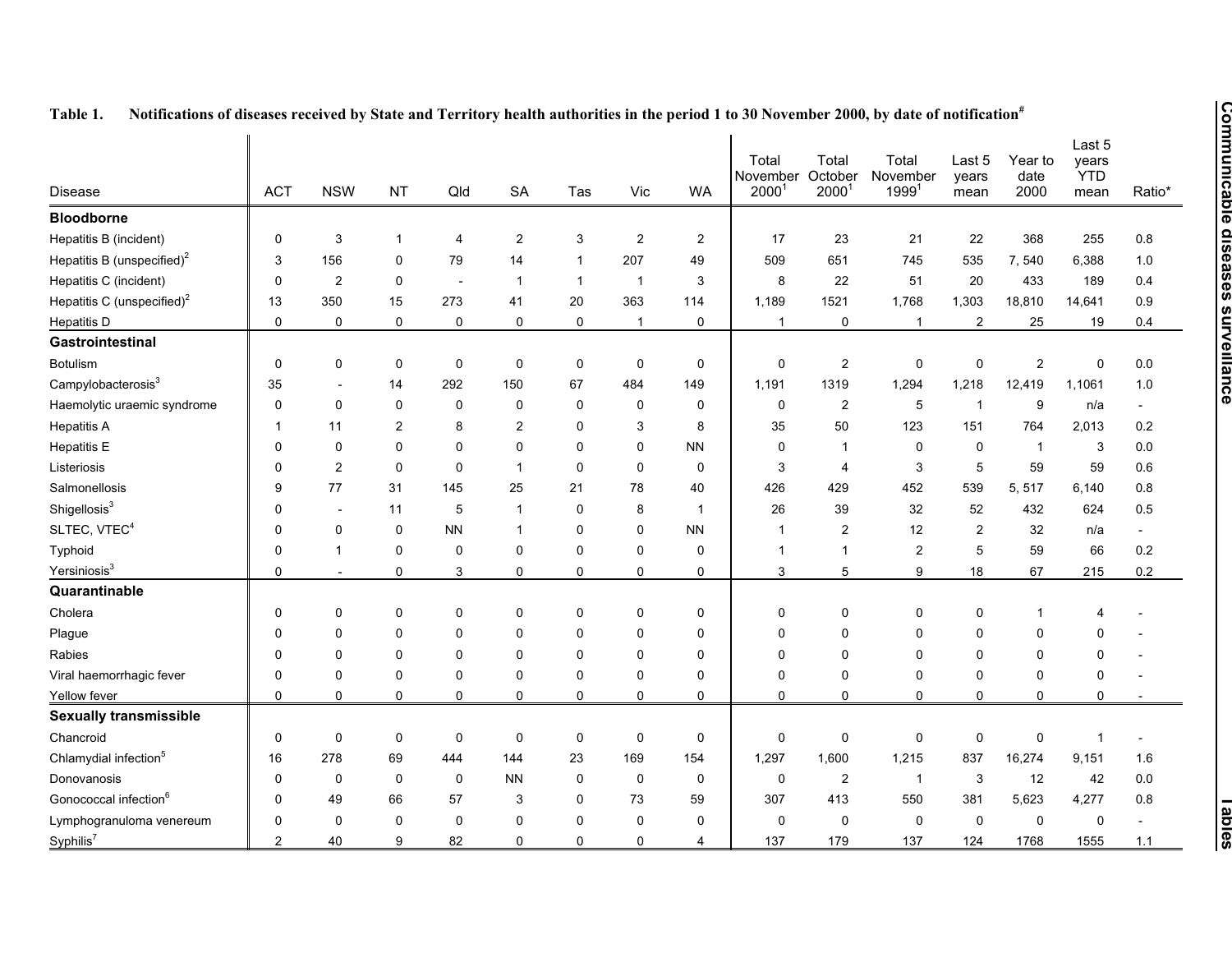| <b>Disease</b>                                                                                                                                                                                                                                                        | <b>ACT</b>                                                                                                    | <b>NSW</b>     | <b>NT</b>    | Qld            | <b>SA</b>      | Tas            | Vic            | <b>WA</b>          | Total<br>November<br>$2000^1$                                | Total<br>October<br>$2000^{\circ}$                                                                                 | Total<br>November<br>$1999^{1}$                                                                      | Last 5<br>years<br>mean | Year to<br>date<br>2000 | Last 5<br>years<br><b>YTD</b><br>mean | Ratio* |  |
|-----------------------------------------------------------------------------------------------------------------------------------------------------------------------------------------------------------------------------------------------------------------------|---------------------------------------------------------------------------------------------------------------|----------------|--------------|----------------|----------------|----------------|----------------|--------------------|--------------------------------------------------------------|--------------------------------------------------------------------------------------------------------------------|------------------------------------------------------------------------------------------------------|-------------------------|-------------------------|---------------------------------------|--------|--|
| Vaccine preventable                                                                                                                                                                                                                                                   |                                                                                                               |                |              |                |                |                |                |                    |                                                              |                                                                                                                    |                                                                                                      |                         |                         |                                       |        |  |
| Diphtheria                                                                                                                                                                                                                                                            | 0                                                                                                             | 0              | 0            | 0              | 0              | 0              | 0              | 0                  | 0                                                            | 0                                                                                                                  | 0                                                                                                    | 0                       | 0                       | 0                                     |        |  |
| Haemophilus influenzae type b                                                                                                                                                                                                                                         | $\Omega$                                                                                                      | $\overline{2}$ | $\mathbf 1$  | -1             | $\Omega$       | 0              | 2              | 0                  | 6                                                            | -1                                                                                                                 | 3                                                                                                    | $\overline{4}$          | 28                      | 46                                    | 1.6    |  |
| Measles                                                                                                                                                                                                                                                               | <sup>0</sup>                                                                                                  | 7              | 0            | 0              | 0              | 0              | $\overline{1}$ | 0                  | 8                                                            | 11                                                                                                                 | 4                                                                                                    | 54                      | 102                     | 577                                   | 0.2    |  |
| Mumps                                                                                                                                                                                                                                                                 | $\Omega$                                                                                                      | $\overline{4}$ | $\mathbf 1$  | $\mathbf 0$    | $\overline{2}$ | $\mathbf 0$    | 2              | 3                  | 12                                                           | 12                                                                                                                 | 11                                                                                                   | 13                      | 200                     | 157                                   | 1.0    |  |
| Pertussis                                                                                                                                                                                                                                                             | 7                                                                                                             | 240            | 0            | 65             | 50             | $\overline{7}$ | 45             | 6                  | 420                                                          | 561                                                                                                                | 572                                                                                                  | 709                     | 5,099                   | 5,268                                 | 0.6    |  |
| Poliomyelitis                                                                                                                                                                                                                                                         | 0                                                                                                             | 0              | 0            | 0              | $\Omega$       | 0              | 0              | 0                  | 0                                                            | 0                                                                                                                  | 0                                                                                                    | $\mathbf 0$             | 0                       | 0                                     |        |  |
| Rubella <sup>8</sup>                                                                                                                                                                                                                                                  | -1                                                                                                            | 27             | 0            | 6              | $\Omega$       | 0              | 4              | 3                  | 41                                                           | 61                                                                                                                 | 30                                                                                                   | 248                     | 282                     | 1,738                                 | 0.2    |  |
| Tetanus                                                                                                                                                                                                                                                               | $\Omega$                                                                                                      | $\mathbf 0$    | 0            | $\mathbf 0$    | $\mathbf 0$    | 0              | 0              | $\Omega$           | $\mathbf 0$                                                  | $\overline{2}$                                                                                                     | 0                                                                                                    | $\overline{1}$          | $\overline{7}$          | 5                                     |        |  |
| Vectorborne                                                                                                                                                                                                                                                           |                                                                                                               |                |              |                |                |                |                |                    |                                                              |                                                                                                                    |                                                                                                      |                         |                         |                                       |        |  |
| Arbovirus infection NEC                                                                                                                                                                                                                                               | $\Omega$                                                                                                      | 0              | 0            | $\mathbf 0$    | 0              | 0              | 0              | 0                  | 0                                                            | $\mathbf{1}$                                                                                                       | $\mathbf{1}$                                                                                         | 3                       | 64                      | 53                                    | 0.0    |  |
| Barmah Forest virus infection                                                                                                                                                                                                                                         | $\Omega$                                                                                                      | 12             | $\mathbf{1}$ | 40             | $\mathbf 1$    | $\Omega$       | 3              | $\Omega$           | 57                                                           | 43                                                                                                                 | 44                                                                                                   | 37                      | 561                     | 660                                   | 1.5    |  |
| Dengue                                                                                                                                                                                                                                                                | <sup>0</sup>                                                                                                  | $\mathbf 0$    | 0            | -1             | $\mathbf 1$    | $\mathbf 0$    | 0              | 1                  | 3                                                            | 3                                                                                                                  | 8                                                                                                    | 23                      | 209                     | 161                                   | 0.1    |  |
| Malaria                                                                                                                                                                                                                                                               | 0                                                                                                             | 6              | 4            | 11             | $\overline{2}$ | 1              | 8              | $\mathbf{1}$       | 33                                                           | 69                                                                                                                 | 50                                                                                                   | 45                      | 889                     | 678                                   | 0.7    |  |
| Ross River virus infection                                                                                                                                                                                                                                            | -1                                                                                                            | 12             | 3            | 71             | 32             | 0              | 6              | 4                  | 129                                                          | 124                                                                                                                | 155                                                                                                  | 163                     | 3,937                   | 4,716                                 | 0.8    |  |
| Zoonoses                                                                                                                                                                                                                                                              |                                                                                                               |                |              |                |                |                |                |                    |                                                              |                                                                                                                    |                                                                                                      |                         |                         |                                       |        |  |
| <b>Brucellosis</b>                                                                                                                                                                                                                                                    | 0                                                                                                             | $\mathbf 0$    | 0            | 4              | 0              | 0              | 0              | 0                  | $\overline{4}$                                               | 3                                                                                                                  | 9                                                                                                    | $\overline{4}$          | 24                      | 37                                    | 0.9    |  |
| <b>Hydatid infection</b>                                                                                                                                                                                                                                              | $\Omega$                                                                                                      | <b>NN</b>      | 0            | $\mathbf 0$    | $\Omega$       | $\mathbf{0}$   | 3              | 0                  | 3                                                            | $\overline{2}$                                                                                                     | $\mathbf{0}$                                                                                         | 5                       | 25                      | 40                                    | 0.6    |  |
| Leptospirosis                                                                                                                                                                                                                                                         | 0                                                                                                             | 5              | 2            | 3              | 3              | 0              | $\overline{1}$ | 0                  | 14                                                           | 18                                                                                                                 | 17                                                                                                   | 19                      | 213                     | 186                                   | 0.7    |  |
| Ornithosis                                                                                                                                                                                                                                                            | $\Omega$                                                                                                      | <b>NN</b>      | 0            | <b>NN</b>      | $\mathbf{1}$   | $\mathbf 0$    | 4              | $\Omega$           | 5                                                            | 11                                                                                                                 | 10                                                                                                   | 13                      | 78                      | 78                                    | 0.4    |  |
| Q fever                                                                                                                                                                                                                                                               | 0                                                                                                             | 5              | 0            | 38             | 0              | 0              | $\overline{1}$ | $\mathbf{0}$       | 44                                                           | 40                                                                                                                 | 41                                                                                                   | 45                      | 481                     | 497                                   | 1.0    |  |
| Other                                                                                                                                                                                                                                                                 |                                                                                                               |                |              |                |                |                |                |                    |                                                              |                                                                                                                    |                                                                                                      |                         |                         |                                       |        |  |
| Legionellosis                                                                                                                                                                                                                                                         |                                                                                                               | 2              | -1           | 3              | 4              | 0              | 11             | 1                  | 23                                                           | 32                                                                                                                 | 20                                                                                                   | 19                      | 442                     | 187                                   | 1.2    |  |
| Leprosy                                                                                                                                                                                                                                                               | $\Omega$                                                                                                      | $\mathbf 1$    | 0            | $\mathbf 0$    | $\Omega$       | $\mathbf 0$    | $\mathbf 0$    | $\Omega$           | -1                                                           | $\mathbf 0$                                                                                                        | 0                                                                                                    | 0                       | 4                       | $\overline{7}$                        | 2.2    |  |
| Meningococcal infection                                                                                                                                                                                                                                               | 0                                                                                                             | 18             | 0            | 4              | $\Omega$       | 2              | 19             | 4                  | 47                                                           | 63                                                                                                                 | 38                                                                                                   | 38                      | 549                     | 428                                   | 1.2    |  |
| Tuberculosis                                                                                                                                                                                                                                                          | $\Omega$                                                                                                      | 15             | 0            | $\overline{2}$ | 3              | $\Omega$       | 26             | $\overline{7}$     | 53                                                           | 71                                                                                                                 | 113                                                                                                  | 93                      | 854                     | 975                                   | 0.6    |  |
| <b>Total</b>                                                                                                                                                                                                                                                          | 89                                                                                                            | 1,325          | 231          | 1,641          | 484            | 146            | 1,525          | 613                | 6,054                                                        | 7,393                                                                                                              | 7,547                                                                                                | 6,755                   | 84,263                  | 73,197                                |        |  |
| Totals comprise data from all States and Territories. Cumulative figures are subject to retrospective revision so<br>1.<br>there may be discrepancies between the number of new notifications and the increment in the cumulative<br>figure from the previous period. |                                                                                                               |                |              |                |                |                |                |                    | Includes congenital syphilis.<br>Includes congenital rubella |                                                                                                                    | Date of notification = a composite of three components: (i) the true onset date from a clinician, if |                         |                         |                                       |        |  |
| numbers of tests being carried out.                                                                                                                                                                                                                                   | Unspecified numbers should be interpreted with some caution as the magnitude may be a reflection of the<br>2. |                |              |                |                |                |                |                    |                                                              | available, (ii) the date the laboratory test was ordered, or (iii) the date reported to the public health<br>unit. |                                                                                                      |                         |                         |                                       |        |  |
| Not reported for NSW because it is only notifiable as 'foodborne disease' or 'gastroenteritis in an institution'.<br>3.                                                                                                                                               |                                                                                                               |                |              |                |                |                |                | NN Not Notifiable. |                                                              |                                                                                                                    |                                                                                                      |                         |                         |                                       |        |  |
| Infections with Shiga-like toxin (verotoxin) producing E. coli (SLTEC/VTEC).<br>4.<br>WA: genital only.                                                                                                                                                               |                                                                                                               |                |              |                |                |                |                |                    | NEC Not Elsewhere Classified.                                |                                                                                                                    |                                                                                                      |                         |                         |                                       |        |  |
| 5.                                                                                                                                                                                                                                                                    |                                                                                                               |                |              |                |                |                |                |                    | Elecutions Clossified                                        |                                                                                                                    |                                                                                                      |                         |                         |                                       |        |  |

Table 1 (continued). Notifications of diseases received by State and Territory health authorities in the period 1 to 30 November 2000, by date of notification<sup>#</sup>

6. NT, Qld, SA , Vic and WA: includes gonococcal neonatal ophthalmia.

-Elsewhere Classified.

\*Ratio <sup>=</sup> ratio of current month total to mean of last 5 years calculated as described above.

n/a Not calculated as only notifiable for under 5 years.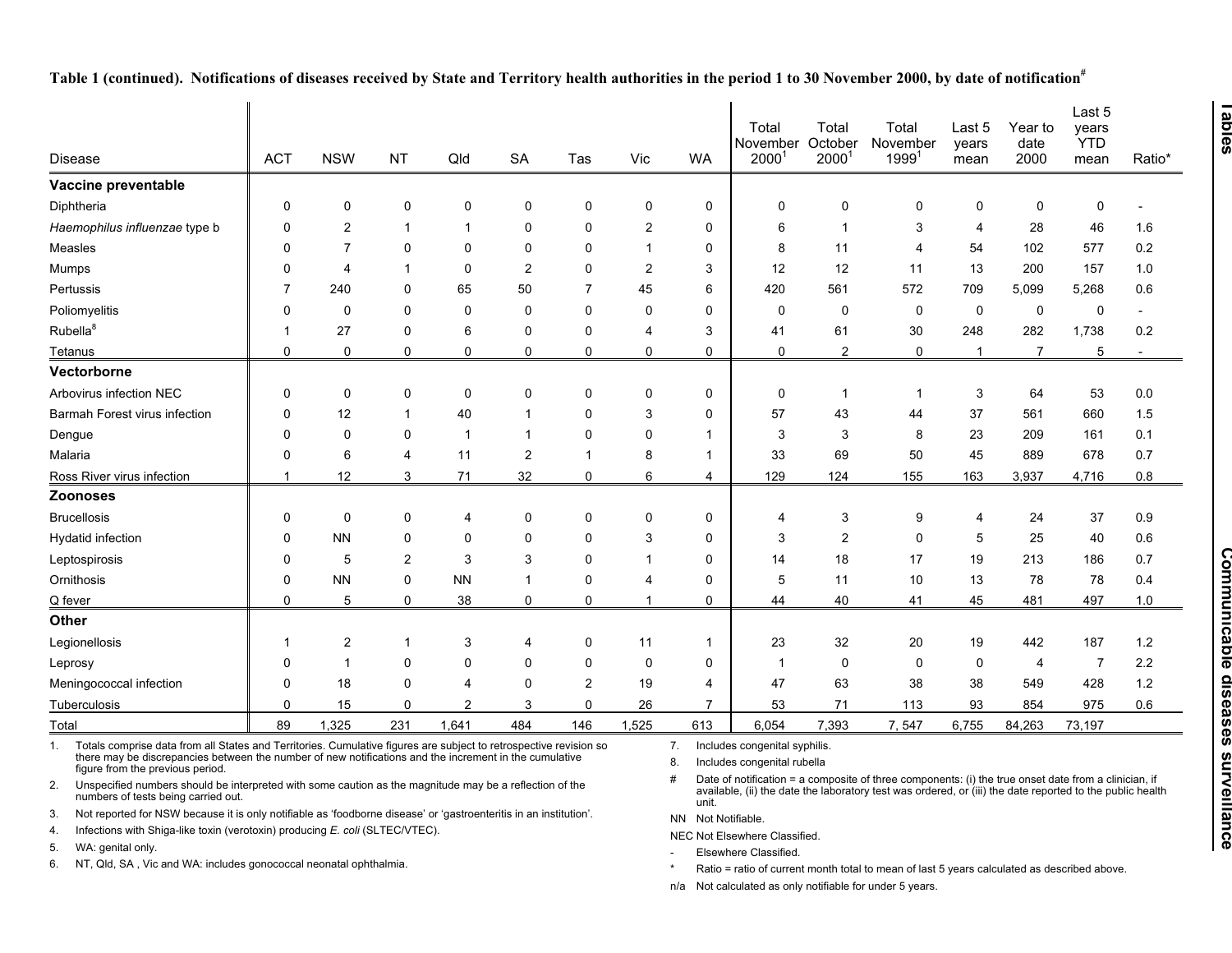## **Table 2. Crude incidence of diseases by State or Territory, 1 to 30 November 2000. (Rate per 100,000 population)**

|                                        | State or Territory |                          |           |              |           |       |         |           |           |  |  |
|----------------------------------------|--------------------|--------------------------|-----------|--------------|-----------|-------|---------|-----------|-----------|--|--|
| Disease <sup>1</sup>                   | <b>ACT</b>         | <b>NSW</b>               | <b>NT</b> | Qld          | <b>SA</b> | Tas   | Vic     | <b>WA</b> | Australia |  |  |
| <b>Bloodborne</b>                      |                    |                          |           |              |           |       |         |           |           |  |  |
| Hepatitis B (incident)                 | 0.0                | 0.6                      | 6.2       | 1.4          | 1.6       | 7.7   | 0.5     | 1.3       | 1.1       |  |  |
| Hepatitis B (unspecified) <sup>2</sup> | 11.5               | 29.2                     | 0.0       | 27.0         | 11.3      | 2.6   | 52.7    | 31.6      | 32.2      |  |  |
| Hepatitis C (incident)                 | 0.0                | 0.4                      | 0.0       | $\centerdot$ | 0.8       | 2.6   | 0.3     | 1.9       | 0.6       |  |  |
| Hepatitis C (unspecified) <sup>2</sup> | 49.8               | 65.5                     | 93.3      | 93.3         | 33.0      | 51.0  | 92.4    | 73.5      | 75.2      |  |  |
| <b>Hepatitis D</b>                     | 0.0                | 0.0                      | 0.0       | 0.0          | 0.0       | 0.0   | 0.3     | 0.0       | 0.1       |  |  |
| Gastrointestinal                       |                    |                          |           |              |           |       |         |           |           |  |  |
| <b>Botulism</b>                        | 0.0                | 0.0                      | 0.0       | 0.0          | 0.0       | 0.0   | 0.0     | 0.0       | $0.0\,$   |  |  |
| Campylobacterosis <sup>3</sup>         | 134.0              | $\overline{\phantom{a}}$ | 87.1      | 99.8         | 120.6     | 171.0 | 123.3   | 96.1      | 113.8     |  |  |
| Haemolytic uraemic syndrome            | 0.0                | 0.0                      | 0.0       | 0.0          | 0.0       | 0.0   | 0.0     | 0.0       | 0.0       |  |  |
| <b>Hepatitis A</b>                     | 3.8                | 2.1                      | 12.4      | 2.7          | 1.6       | 0.0   | 0.8     | 5.2       | 2.2       |  |  |
| <b>Hepatitis E</b>                     | 0.0                | 0.0                      | 0.0       | 0.0          | 0.0       | 0.0   | 0.0     | <b>NN</b> | 0.0       |  |  |
| Listeriosis                            | 0.0                | 0.4                      | 0.0       | 0.0          | 0.8       | 0.0   | 0.0     | 0.0       | 0.2       |  |  |
| Salmonellosis                          | 34.5               | 14.4                     | 192.9     | 49.5         | 20.1      | 53.6  | 19.9    | 25.8      | 27.0      |  |  |
| Shigellosis <sup>3</sup>               | 0.0                | $\overline{\phantom{a}}$ | 68.4      | 1.7          | 0.8       | 0.0   | 2.0     | 0.6       | 2.5       |  |  |
| SLTEC, VTEC <sup>4</sup>               | 0.0                | 0.0                      | 0.0       | <b>NN</b>    | 0.8       | 0.0   | 0.0     | <b>NN</b> | 0.1       |  |  |
| Typhoid                                | 0.0                | 0.2                      | 0.0       | 0.0          | 0.0       | 0.0   | 0.0     | 0.0       | 0.1       |  |  |
| Yersiniosis <sup>3</sup>               | 0.0                |                          | 0.0       | 1.0          | 0.0       | 0.0   | 0.0     | 0.0       | 0.3       |  |  |
| Quarantinable                          |                    |                          |           |              |           |       |         |           |           |  |  |
| Cholera                                | 0.0                | 0.0                      | 0.0       | 0.0          | 0.0       | 0.0   | 0.0     | 0.0       | 0.0       |  |  |
| Plague                                 | 0.0                | 0.0                      | 0.0       | 0.0          | 0.0       | 0.0   | 0.0     | 0.0       | $0.0\,$   |  |  |
| Rabies                                 | 0.0                | 0.0                      | 0.0       | 0.0          | 0.0       | 0.0   | 0.0     | 0.0       | 0.0       |  |  |
| Viral haemorrhagic fever               | 0.0                | 0.0                      | $0.0\,$   | 0.0          | 0.0       | 0.0   | 0.0     | 0.0       | 0.0       |  |  |
| Yellow fever                           | 0.0                | 0.0                      | 0.0       | 0.0          | 0.0       | 0.0   | 0.0     | 0.0       | 0.0       |  |  |
| <b>Sexually transmissible</b>          |                    |                          |           |              |           |       |         |           |           |  |  |
| Chancroid                              | 0.0                | 0.0                      | 0.0       | 0.0          | 0.0       | 0.0   | 0.0     | 0.0       | 0.0       |  |  |
| Chlamydial infection <sup>5</sup>      | 61.3               | 52.0                     | 429.3     | 151.7        | 115.7     | 58.7  | 43.0    | 99.3      | 82.1      |  |  |
| Donovanosis                            | 0.0                | 0.0                      | 0.0       | 0.0          | <b>NN</b> | 0.0   | 0.0     | 0.0       | 0.0       |  |  |
| Gonococcal infection <sup>6</sup>      | 0.0                | 9.2                      | 410.6     | 19.5         | 2.4       | 0.0   | 18.6    | 38.0      | 19.4      |  |  |
| Lymphogranuloma venereum               | 0.0                | 0.0                      | 0.0       | 0.0          | 0.0       | 0.0   | 0.0     | 0.0       | 0.0       |  |  |
| Syphilis <sup>7</sup>                  | 7.7                | 7.5                      | 56.0      | 28.0         | 0.0       | 0.0   | 0.0     | 2.6       | 8.7       |  |  |
| Vaccine preventable                    |                    |                          |           |              |           |       |         |           |           |  |  |
| Diphtheria                             | 0.0                | 0.0                      | 0.0       | 0.0          | 0.0       | 0.0   | 0.0     | 0.0       | 0.0       |  |  |
| Haemophilus influenzae type b          | 0.0                | 0.4                      | 6.2       | 0.3          | 0.0       | 0.0   | 0.5     | 0.0       | 0.4       |  |  |
| Measles                                | 0.0                | $1.3$                    | 0.0       | $0.0\,$      | 0.0       | 0.0   | 0.3     | 0.0       | 0.5       |  |  |
| Mumps                                  | 0.0                | 0.7                      | $6.2\,$   | $0.0\,$      | 1.6       | 0.0   | $0.5\,$ | 1.9       | 0.8       |  |  |
| Pertussis                              | 26.8               | 44.9                     | $0.0\,$   | 22.2         | 40.2      | 17.9  | 11.5    | 3.9       | 26.6      |  |  |
| Poliomyelitis                          | 0.0                | 0.0                      | 0.0       | $0.0\,$      | $0.0\,$   | 0.0   | 0.0     | 0.0       | 0.0       |  |  |
| Rubella <sup>8</sup>                   | 3.8                | 5.1                      | 0.0       | 2.0          | 0.0       | 0.0   | 1.0     | 1.9       | 2.6       |  |  |
| Tetanus<br>Vectorborne                 | 0.0                | 0.0                      | 0.0       | 0.0          | 0.0       | 0.0   | 0.0     | 0.0       | 0.0       |  |  |
|                                        |                    |                          |           |              |           |       |         |           |           |  |  |
| Arbovirus infection NEC                | 0.0                | $0.0\,$                  | 0.0       | 0.0          | 0.0       | 0.0   | 0.0     | 0.0       | 0.0       |  |  |
| Barmah Forest virus infection          | 0.0                | $2.2\,$                  | 6.2       | 13.7<br>0.3  | 0.8       | 0.0   | 0.8     | 0.0       | 3.6       |  |  |
| Dengue<br>Malaria                      | 0.0                | 0.0                      | 0.0       | 3.8          | 0.8       | 0.0   | 0.0     | 0.6       | 0.2       |  |  |
|                                        | 0.0                | 1.1                      | 24.9      |              | 1.6       | 2.6   | 2.0     | 0.6       | 2.1       |  |  |
| Ross River virus infection             | 3.8                | 2.2                      | 18.7      | 24.3         | 25.7      | 0.0   | 1.5     | 2.6       | 8.2       |  |  |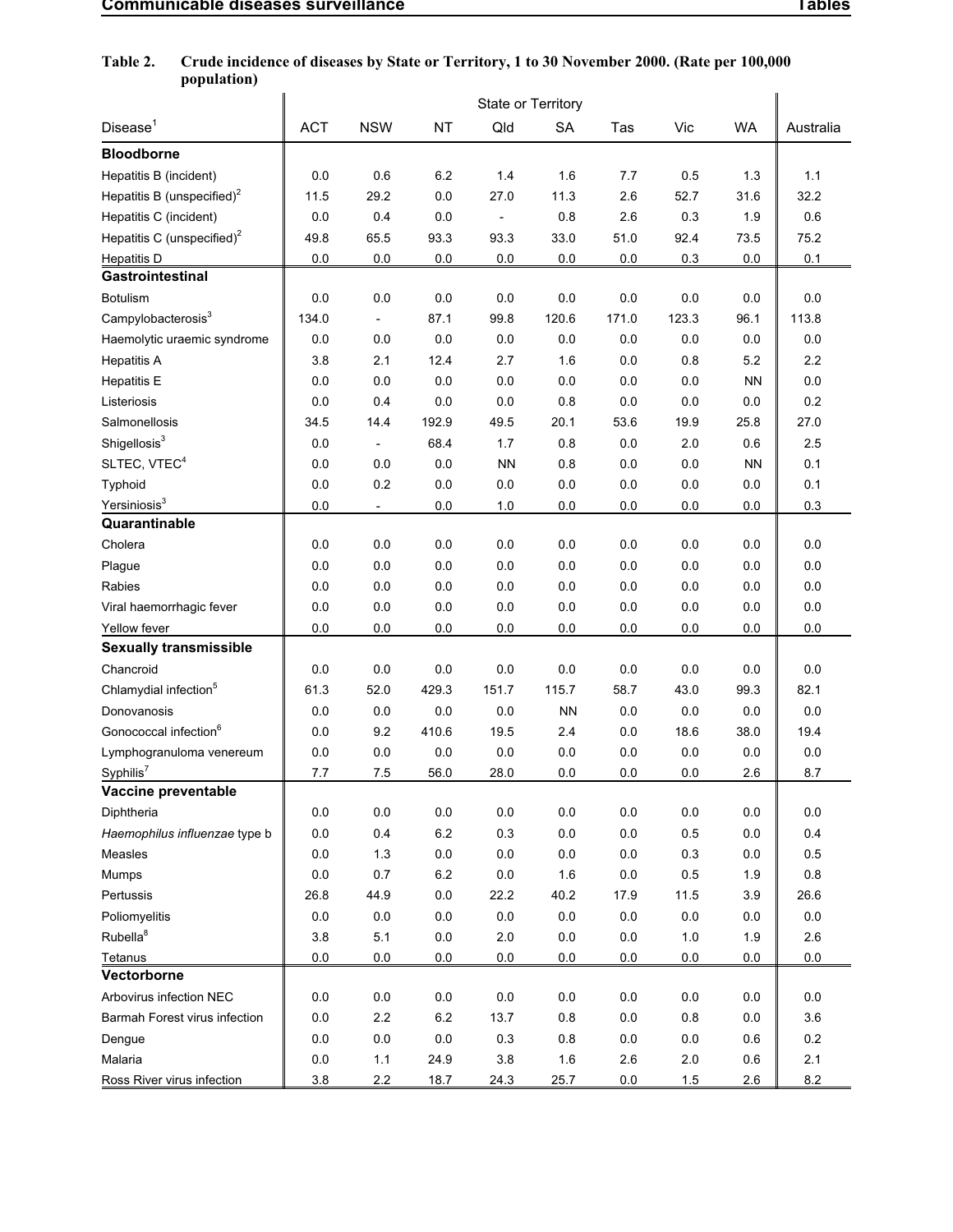|                          | State or Territory |            |         |           |       |       |       |           |           |  |  |  |  |
|--------------------------|--------------------|------------|---------|-----------|-------|-------|-------|-----------|-----------|--|--|--|--|
| Disease <sup>1</sup>     | <b>ACT</b>         | <b>NSW</b> | NT      | Qld       | SA    | Tas   | Vic   | <b>WA</b> | Australia |  |  |  |  |
| <b>Zoonoses</b>          |                    |            |         |           |       |       |       |           |           |  |  |  |  |
| <b>Brucellosis</b>       | 0.0                | 0.0        | 0.0     | 1.4       | 0.0   | 0.0   | 0.0   | 0.0       | 0.3       |  |  |  |  |
| <b>Hydatid infection</b> | 0.0                | <b>NN</b>  | 0.0     | 0.0       | 0.0   | 0.0   | 0.8   | 0.0       | 0.3       |  |  |  |  |
| Leptospirosis            | 0.0                | 0.9        | 12.4    | 1.0       | 2.4   | 0.0   | 0.3   | 0.0       | 0.9       |  |  |  |  |
| Ornithosis               | 0.0                | <b>NN</b>  | 0.0     | <b>NN</b> | 0.8   | 0.0   | 1.0   | 0.0       | 0.7       |  |  |  |  |
| Q fever                  | 0.0                | 0.9        | 0.0     | 13.0      | 0.0   | 0.0   | 0.3   | 0.0       | 2.8       |  |  |  |  |
| <b>Other</b>             |                    |            |         |           |       |       |       |           |           |  |  |  |  |
| Legionellosis            | 3.8                | 0.4        | 6.2     | 1.0       | 3.2   | 0.0   | 2.8   | 0.6       | 1.5       |  |  |  |  |
| Leprosy                  | 0.0                | 0.2        | 0.0     | 0.0       | 0.0   | 0.0   | 0.0   | 0.0       | 0.1       |  |  |  |  |
| Meningococcal infection  | 0.0                | 3.4        | 0.0     | 1.4       | 0.0   | 5.1   | 4.8   | 2.6       | 3.0       |  |  |  |  |
| Tuberculosis             | 0.0                | 2.8        | 0.0     | 0.7       | 2.4   | 0.0   | 6.6   | 4.5       | 3.4       |  |  |  |  |
| Total                    | 340.8              | 248.0      | 1,437.1 | 560.6     | 389.0 | 372.6 | 388.6 | 395.3     | 383.1     |  |  |  |  |

### **Table 2 (continued). Crude incidence of diseases by State or Territory, 1 to 30 November 2000. (Rate per 100,000 population)**

1. Totals comprise data from all States and Territories. Cumulative figures are subject to retrospective revision so there may be discrepancies between<br>the number of new notifications and the increment in the cumulative fi

2. Unspecified numbers should be interpreted with some caution as the magnitude may be a reflection of the numbers of tests being carried out.

3. Not reported for NSW because it is only notifiable as 'foodborne disease' or 'gastroenteritis in an institution'.

4. Infections with Shiga-like toxin (verotoxin) producing *E. coli* (SLTEC/VTEC).

5. WA: genital only.

6. NT, Qld, SA , Vic and WA: includes gonococcal neonatal ophthalmia.

7. Includes congenital syphilis.

8. Includes congenital rubella.

NN Not Notifiable.

NEC Not Elsewhere Classified.

- Elsewhere Classified.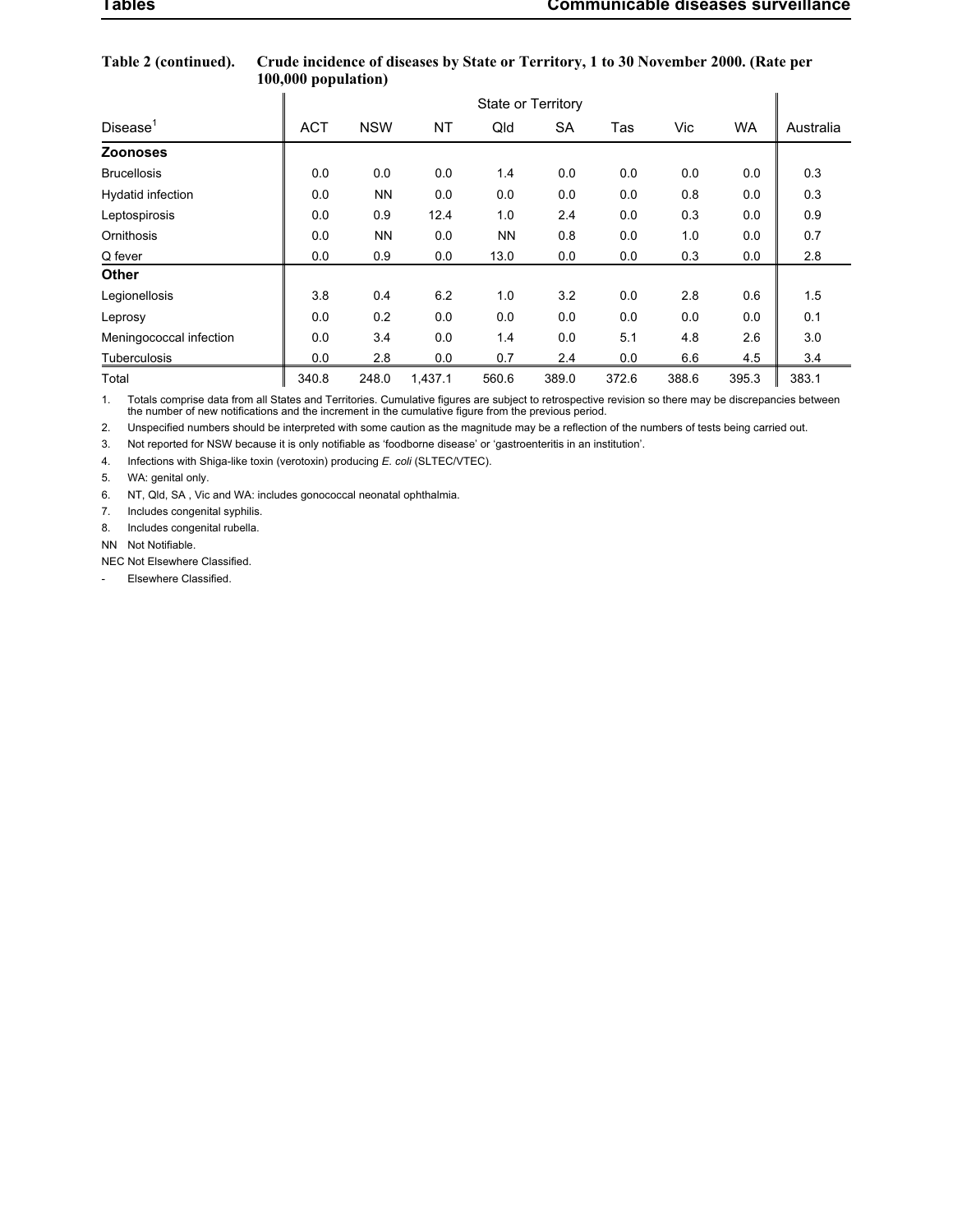| Table 3. | Notifications of diseases received by State and Territory health authorities in the period<br>1 to 30 November 2000, by date of report* |  |
|----------|-----------------------------------------------------------------------------------------------------------------------------------------|--|
|          |                                                                                                                                         |  |

|                                          |            |                                    |                  |                               | State or Territory |                |                   |                | Total          | Year to        |
|------------------------------------------|------------|------------------------------------|------------------|-------------------------------|--------------------|----------------|-------------------|----------------|----------------|----------------|
| Disease <sup>1</sup>                     | <b>ACT</b> | <b>NSW</b>                         | <b>NT</b>        | Qld                           | <b>SA</b>          | Tas            | Vic               | <b>WA</b>      | this<br>period | date<br>total  |
| <b>Bloodborne</b>                        |            |                                    |                  |                               |                    |                |                   |                |                |                |
| Hepatitis B (incident)                   | 0          | 5                                  | 1                | 3                             | 3                  | 5              | 6                 | 3              | 26             | 380            |
| Hepatitis B (unspecified) <sup>2</sup>   | 4          | 352                                | 0                | 79                            | 35                 | $\overline{2}$ | 211               | 64             | 747            | 7,791          |
| Hepatitis C (incident)                   | 1          | 3                                  | 0                |                               | 3                  | 1              | 1                 | 3              | 12             | 449            |
| Hepatitis C (unspecified) <sup>2</sup>   | 15         | 594                                | 25               | 274                           | 91                 | 32             | 364               | 128            | 1,523          | 19,174         |
| <b>Hepatitis D</b>                       | 0          | 0                                  | 0                | 0                             | 0                  | 0              | $\mathbf{1}$      | 0              | 1              | 25             |
| Gastrointestinal                         |            |                                    |                  |                               |                    |                |                   |                |                |                |
| <b>Botulism</b>                          | 0          | 0                                  | $\mathbf{1}$     | 0                             | 0                  | $\mathbf 0$    | 0                 | 0              | 1              | $\overline{2}$ |
| Campylobacterosis <sup>3</sup>           | 43         |                                    | 23               | 285                           | 181                | 72             | 563               | 186            | 1,353          | 12,541         |
| Haemolytic uraemic syndrome              | 0          | 0                                  | 0                | $\overline{c}$                | 0                  | 0              | 0                 | 0              | $\overline{2}$ | 9              |
| <b>Hepatitis A</b>                       | 1          | 15                                 | 1                | 14                            | 3                  | 0              | 4                 | 11             | 49             | 798            |
| <b>Hepatitis E</b>                       | 0          | 0                                  | 0                | 0                             | 0                  | 1              | 0                 | <b>NN</b>      | 1              | 1              |
| Listeriosis                              | 0          | 2                                  | 0                | 0                             | 1                  | 0              | 1                 | 0              | 4              | 60             |
| Salmonellosis                            | 9          | 96                                 | 25               | 144                           | 28                 | 15             | 86                | 65             | 468            | 5,664          |
| Shigellosis <sup>3</sup>                 | 0          | $\overline{a}$                     | 15               | 3                             | 1                  | 0              | 9                 | $\overline{2}$ | 30             | 436            |
| SLTEC, VTEC <sup>4</sup>                 | 0          | 0                                  | 0                | <b>NN</b>                     | 1                  | 0              | 0                 | <b>NN</b>      | 1              | 34             |
| Typhoid                                  | 0          | 0                                  | 0                | 0                             | 0                  | 0              | 0                 | 0              | 0              | 63             |
| Yersiniosis <sup>3</sup>                 | 0          |                                    | 0                | 3                             | 0                  | 0              | 0                 | 1              | 4              | 68             |
| Quarantinable                            |            |                                    |                  |                               |                    |                |                   |                |                |                |
| Cholera                                  | 0          | 0                                  | 0                | 0                             | 0                  | 0              | 0                 | 0              | 0              | 1              |
| Plague                                   | 0          | 0                                  | 0                | 0                             | 0                  | 0              | 0                 | 0              | 0              | 0              |
| Rabies                                   | 0          | 0                                  | 0                | 0                             | 0                  | 0              | 0                 | 0              | 0              | 0              |
| Viral haemorrhagic fever                 | 0          | 0                                  | 0                | 0                             | 0                  | 0              | 0                 | 0              | 0              | 0              |
| Yellow fever                             | 0          | 0                                  | $\mathbf 0$      | 0                             | 0                  | 0              | 0                 | 0              | 0              | 0              |
| <b>Sexually transmissible</b>            |            |                                    |                  |                               |                    |                |                   |                |                |                |
| Chancroid                                | 0          | 0                                  | 0                | 0                             | 0                  | $\mathbf 0$    | 0                 | 0              | 0              | 0              |
| Chlamydial infection <sup>5</sup>        | 19         | 337                                | 92               | 454                           | 166                | 25             | 248               | 198            | 1,539          | 16,370         |
| Donovanosis                              | 0          | $\mathbf 0$                        | 1                | 0                             | <b>NN</b>          | 0              | 0                 | 0              | 1              | 13             |
| Gonococcal infection <sup>6</sup>        | 1          | 58                                 | 94               | 75                            | 10                 | 0              | 67                | 77             | 382            | 5,726          |
| Lymphogranuloma venereum                 | 0          | 0                                  | 0                | 0                             | 0                  | 0              | 0                 | 0              | 0              | 0              |
| Syphilis <sup>7</sup>                    | 3          | 61                                 | 14               | 93                            | 0                  | 1              | 0                 | $\overline{I}$ | 179            | 1833           |
| Vaccine preventable                      |            |                                    |                  |                               |                    |                |                   |                |                |                |
| Diphtheria                               | 0          | $\pmb{0}$                          | 0                | $\pmb{0}$                     | 0                  | 0              | 0                 | 0              | 0              | 0              |
| Haemophilus influenzae type b<br>Measles | 0<br>0     | $\boldsymbol{2}$<br>$\overline{7}$ | $\mathbf 0$<br>0 | $\pmb{0}$<br>$\boldsymbol{2}$ | 0<br>0             | 0<br>0         | 3<br>$\mathbf{1}$ | 0<br>0         | 5<br>10        | 28<br>103      |
| Mumps                                    | 0          | 5                                  | 1                | $\pmb{0}$                     | $\sqrt{2}$         | 0              | $\overline{c}$    | 3              | 13             | 204            |
| Pertussis                                | 7          | 454                                | 0                | 62                            | 73                 | 6              | 65                | 15             | 682            | 5,289          |
| Poliomyelitis                            | 0          | 0                                  | 0                | $\pmb{0}$                     | 0                  | 0              | 0                 | 0              | 0              | 0              |
| Rubella <sup>8</sup>                     | 1          | 47                                 | 0                | 5                             | 0                  | 0              | $\boldsymbol{2}$  | $\overline{2}$ | 57             | 283            |
| Tetanus                                  | 0          | 0                                  | 0                | $\mathsf 0$                   | $\mathsf 0$        | 0              | $\mathbf{1}$      | 0              | 1              | 8              |
| Vectorborne                              |            |                                    |                  |                               |                    |                |                   |                |                |                |
| Arbovirus infection NEC                  | 0          | $\mathbf 0$                        | 0                | $\mathbf 1$                   | 0                  | 0              | 0                 | 0              | 1              | 65             |
| Barmah Forest virus infection            | 0          | 12                                 | $\pmb{0}$        | 37                            | 7                  | 0              | 3                 | 1              | 60             | 570            |
| Dengue                                   | 0          | $\mathbf 0$                        | $\pmb{0}$        | $\mathbf 1$                   | $\mathbf{1}$       | 0              | 0                 | 1              | 3              | 230            |
| Malaria                                  | 0          | 11                                 | 6                | 17                            | $\sqrt{2}$         | $\mathbf 1$    | 11                | 0              | 48             | 920            |
| Ross River virus infection               | 0          | 13                                 | 3                | $70\,$                        | $37\,$             | 0              | 6                 | 12             | 141            | 4,129          |
|                                          |            |                                    |                  |                               |                    |                |                   |                |                |                |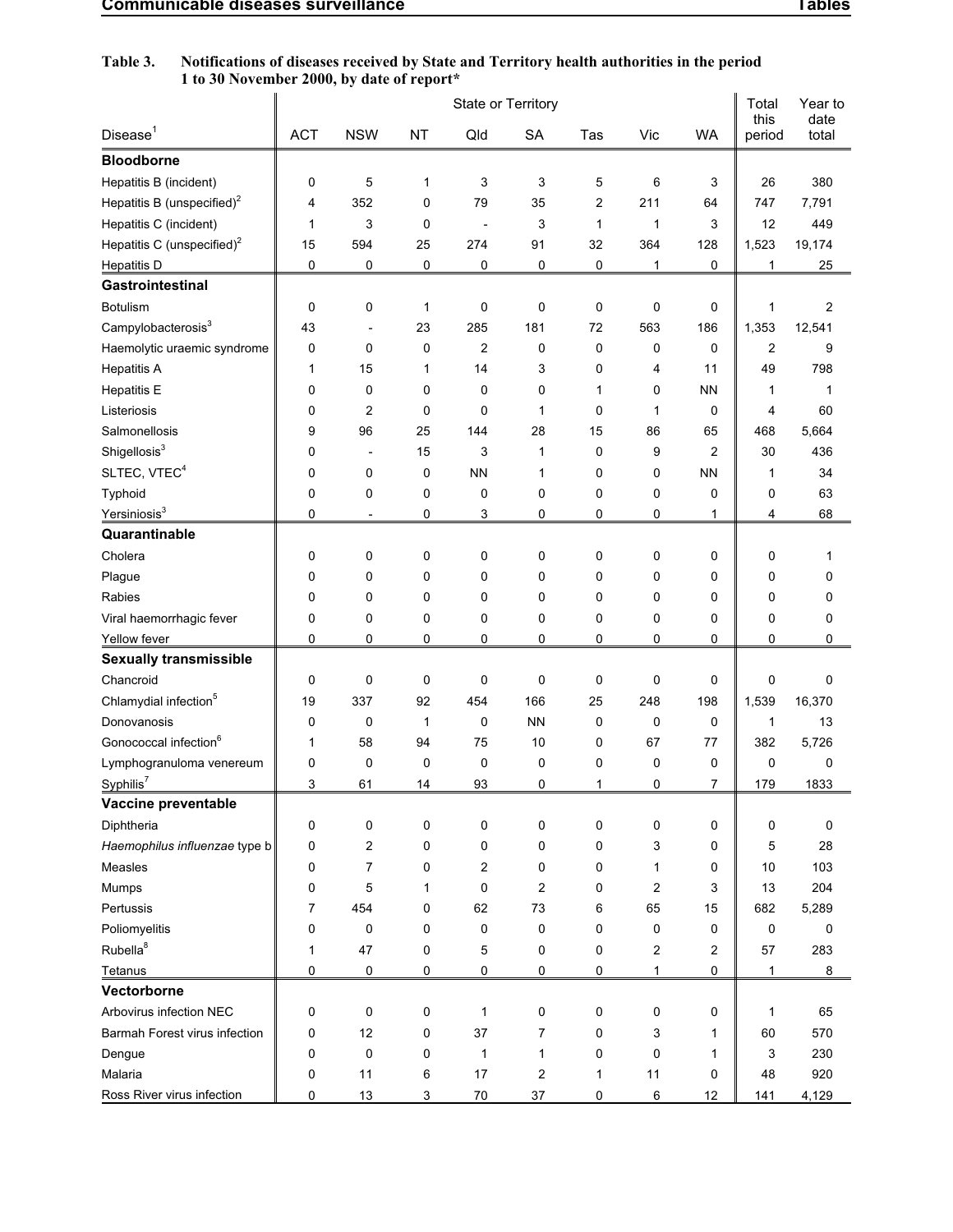| Table 3 (continued). | Notifications of diseases received by State and Territory health authorities in the period |
|----------------------|--------------------------------------------------------------------------------------------|
|                      | 1 to 30 November 2000, by date of report*                                                  |

|                         |                | <b>State or Territory</b> |             |                |           |              |          |           |                |               |  |  |  |
|-------------------------|----------------|---------------------------|-------------|----------------|-----------|--------------|----------|-----------|----------------|---------------|--|--|--|
| Disease <sup>1</sup>    | <b>ACT</b>     | <b>NSW</b>                | NT          | Qld            | <b>SA</b> | Tas          | Vic      | <b>WA</b> | this<br>period | date<br>total |  |  |  |
| <b>Zoonoses</b>         |                |                           |             |                |           |              |          |           |                |               |  |  |  |
| <b>Brucellosis</b>      | 0              | 0                         | $\mathbf 0$ | $\overline{2}$ | 0         | 0            | 0        | 0         | 2              | 22            |  |  |  |
| Hydatid infection       | 0              | <b>NN</b>                 | $\mathbf 0$ | 0              | 0         | 0            | 3        |           | 4              | 26            |  |  |  |
| Leptospirosis           | 0              | 10                        | 3           | 5              | 3         | $\Omega$     | 9        | $\Omega$  | 30             | 227           |  |  |  |
| Ornithosis              | 0              | <b>NN</b>                 | 0           | <b>NN</b>      | 2         | 0            | 10       | 0         | 12             | 87            |  |  |  |
| Q fever                 | 0              | 8                         | 0           | 35             | 0         | 0            |          |           | 45             | 501           |  |  |  |
| <b>Other</b>            |                |                           |             |                |           |              |          |           |                |               |  |  |  |
| Legionellosis           |                | 4                         | $\mathbf 0$ | 3              | 10        | $\mathbf{0}$ | 10       | 6         | 34             | 443           |  |  |  |
| Leprosy                 | 0              | 1                         | $\mathbf 0$ | 0              | 0         | 0            | $\Omega$ | 0         |                | 5             |  |  |  |
| Meningococcal infection | 0              | 15                        | 1           | 5              | 0         |              | 21       | 4         | 47             | 554           |  |  |  |
| Tuberculosis            | $\overline{2}$ | 37                        | 8           | 11             | 3         |              | 29       | 14        | 105            | 961           |  |  |  |
| <b>Total</b>            | 107            | 2,149                     | 314         | 1,685          | 663       | 163          | 1,738    | 805       | 7,624          | 86,093        |  |  |  |

1. Totals comprise data from all States and Territories. Cumulative figures are subject to retrospective revision so there may be discrepancies between<br>the number of new notifications and the increment in the cumulative fi

2. Unspecified numbers should be interpreted with some caution as the magnitude may be a reflection of the numbers of tests being carried out.

3. Not reported for NSW because it is only notifiable as 'foodborne disease' or 'gastroenteritis in an institution'.

4. Infections with Shiga-like toxin (verotoxin) producing *E. coli* (SLTEC/VTEC).

5. WA: genital only.

6. NT, Qld, SA , Vic and WA: includes gonococcal neonatal ophthalmia.

7. Includes congenital syphilis.

8. Includes congenital rubella.

Date of report is the date the public health unit received the report.

NN Not Notifiable.

NEC Not Elsewhere Classified.

Elsewhere Classified.

### **Table 4. Virology and serology laboratory reports by contributing laboratories for the reporting period 1 to 30 November 2000<sup>1</sup>**

| <b>State or Territory</b>           | Laboratory                                                    | This period | Total this<br>period <sup>2</sup> |
|-------------------------------------|---------------------------------------------------------------|-------------|-----------------------------------|
| <b>Australian Capital Territory</b> | The Canberra Hospital                                         |             |                                   |
| New South Wales                     | Institute of Clinical Pathology & Medical Research, Westmead  | 109         | 173                               |
|                                     | New Children's Hospital, Westmead                             | 61          | 142                               |
|                                     | Repatriation General Hospital, Concord                        |             |                                   |
|                                     | Royal Prince Alfred Hospital, Camperdown                      | 51          | 45                                |
|                                     | South West Area Pathology Service, Liverpool                  |             |                                   |
| Queensland                          | Queensland Medical Laboratory, West End                       | 331         | 354                               |
|                                     | Townsville General Hospital                                   | 7           | 8                                 |
| South Australia                     | Institute of Medical and Veterinary Science, Adelaide         | 533         | 593                               |
| Tasmania                            | Northern Tasmanian Pathology Service, Launceston              | 8           | 8                                 |
|                                     | Royal Hobart Hospital, Hobart                                 |             |                                   |
| Victoria                            | Monash Medical Centre, Melbourne                              | 19          | 164                               |
|                                     | Royal Children's Hospital, Melbourne                          | 67          | 73                                |
|                                     | Victorian Infectious Diseases Reference Laboratory, Fairfield | 138         | 211                               |
| Western Australia                   | PathCentre Virology, Perth                                    |             |                                   |
|                                     | Princess Margaret Hospital, Perth                             | 74          | 53                                |
|                                     | Western Diagnostic Pathology                                  |             | 27                                |
| Total                               |                                                               | 1,398       | 1,851                             |

1. The complete list of laboratories reporting for the 12 months, January to December 2000, will appear in every report from January 2000 regardless of whether reports were received in this reporting period. Reports are not always received from all laboratories.

2. Total reports include both reports for the current period and outstanding reports to date.

Nil reports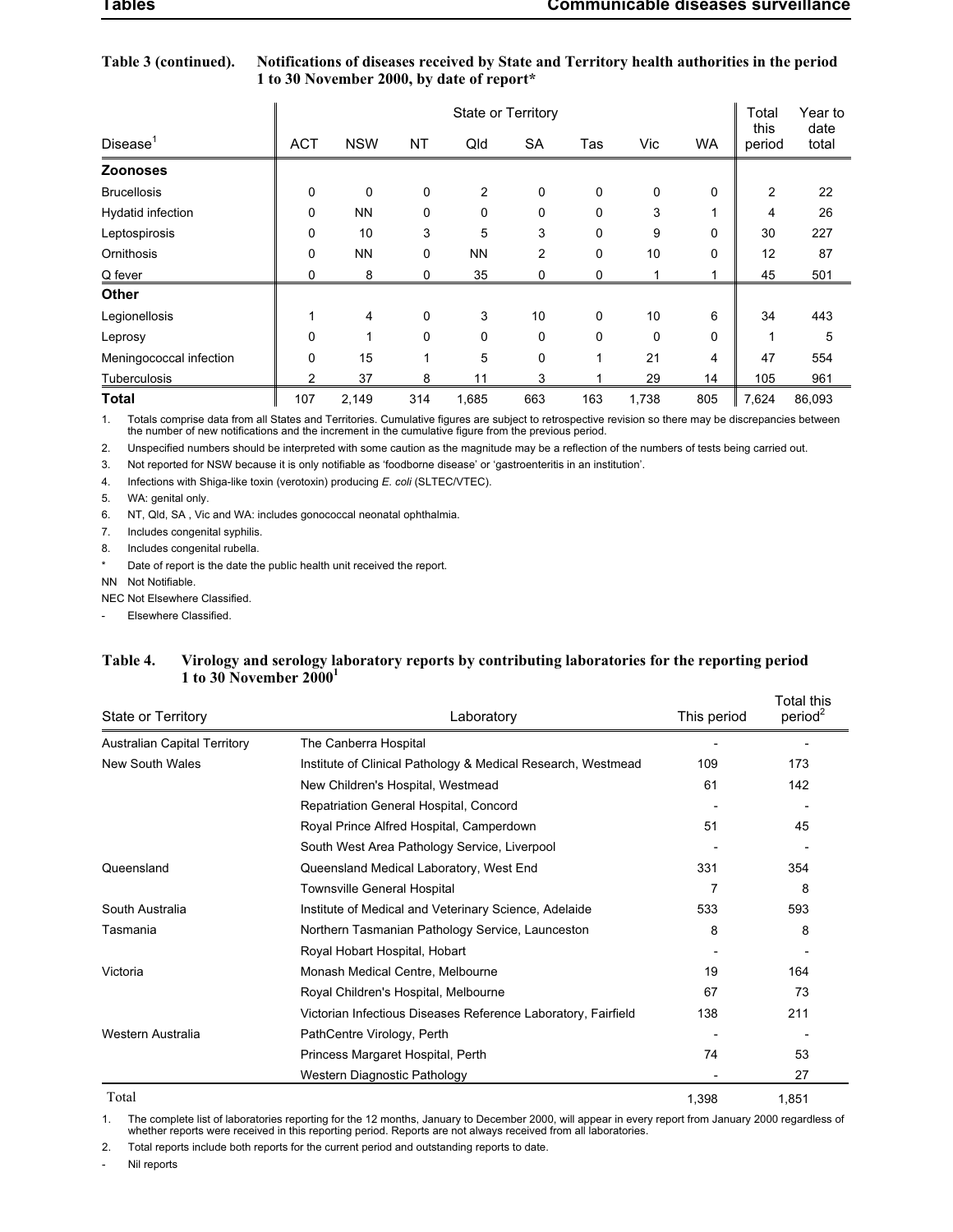|                                     |                              | ACT NSW        | <b>NT</b>                    | Qld            | State or Territory <sup>1</sup><br><b>SA</b> | Tas                      | Vic                      | <b>WA</b>                | This<br>period<br>2000 | This<br>period<br>1999* | Year to<br>date<br>$2000^3$ | Year to<br>date<br>1999* |
|-------------------------------------|------------------------------|----------------|------------------------------|----------------|----------------------------------------------|--------------------------|--------------------------|--------------------------|------------------------|-------------------------|-----------------------------|--------------------------|
| Measles, mumps, rubella             |                              |                |                              |                |                                              |                          |                          |                          |                        |                         |                             |                          |
| Measles virus                       | 1                            | $\overline{c}$ |                              |                |                                              |                          |                          |                          | 3                      | 1                       | 42                          | 169                      |
| Rubella virus                       |                              |                |                              |                |                                              |                          |                          | $\blacksquare$           | 2                      | 11                      | 41                          | 140                      |
| <b>Hepatitis viruses</b>            |                              |                |                              |                |                                              |                          |                          |                          |                        | $\blacksquare$          |                             |                          |
| Hepatitis A virus                   |                              |                | 1                            | 5              | 1                                            |                          |                          | L,                       | 7                      | 33                      | 133                         | 351                      |
| <b>Hepatitis D virus</b>            |                              |                |                              |                |                                              |                          | 2                        | $\blacksquare$           | 2                      |                         | 8                           | 7                        |
| <b>Arboviruses</b>                  |                              |                |                              |                |                                              |                          |                          |                          |                        |                         |                             |                          |
| Ross River virus                    |                              |                | 3                            | 10             | 27                                           |                          | 2                        | $\overline{\phantom{a}}$ | 42                     | 55                      | 1,181                       | 1,294                    |
| <b>Barmah Forest virus</b>          |                              | 1              |                              | 14             |                                              |                          |                          |                          | 15                     | 17                      | 144                         | 158                      |
| Flavivirus (unspecified)            |                              |                |                              | $\overline{a}$ |                                              |                          | 1                        | $\overline{\phantom{a}}$ | 1                      |                         | 40                          | 22                       |
| <b>Adenoviruses</b>                 |                              |                |                              |                |                                              |                          |                          |                          |                        |                         |                             |                          |
| Adenovirus type 3                   |                              |                |                              |                |                                              |                          | 1                        | $\overline{\phantom{0}}$ | $\mathbf{1}$           | 3                       | 18                          | 26                       |
| Adenovirus type 5                   |                              |                |                              |                | 1                                            |                          |                          | $\blacksquare$           | 1                      |                         | 8                           | 6                        |
| Adenovirus not typed/pending        | 1                            | 13             |                              |                | 27                                           | 1                        | 7                        | 6                        | 59                     | 129                     | 889                         | 1,006                    |
| <b>Herpes viruses</b>               |                              |                |                              |                |                                              |                          |                          |                          |                        |                         |                             |                          |
| Cytomegalovirus                     | 1                            | 19             |                              | 10             | 50                                           | 7                        | 25                       | 4                        | 117                    | 156                     | 1,159                       | 1,071                    |
| Varicella-zoster virus              | 1                            | 3              |                              | 4              | 14                                           | 2                        | 39                       | $\overline{\phantom{a}}$ | 63                     | 167                     | 1,107                       | 1,484                    |
| Epstein-Barr virus                  |                              | $\overline{2}$ | $\qquad \qquad \blacksquare$ | 26             | 77                                           | $\overline{\phantom{0}}$ | 11                       | $\overline{\phantom{a}}$ | 116                    | 286                     | 1,728                       | 1,989                    |
| <b>Other DNA viruses</b>            |                              |                |                              |                |                                              |                          |                          |                          |                        |                         |                             |                          |
| Parvovirus                          |                              |                |                              | 20             | 5                                            |                          | 1                        | $\overline{\phantom{a}}$ | 26                     | 34                      | 314                         | 412                      |
| <b>Picornavirus family</b>          |                              |                |                              |                |                                              |                          |                          |                          |                        |                         |                             |                          |
| Coxsackievirus A9                   |                              | 1              |                              |                |                                              |                          |                          |                          | 1                      | 1                       | 10                          | 9                        |
| Coxsackievirus B4                   |                              |                |                              |                |                                              |                          | 4                        | ٠                        | 4                      |                         | 11                          | 1                        |
| Echovirus type 30                   |                              |                |                              |                |                                              |                          | 2                        | $\blacksquare$           | 2                      |                         | 117                         | 10                       |
| Poliovirus type 1 (uncharacterised) | 1                            | 2              |                              |                |                                              |                          |                          |                          | 3                      | 4                       | 15                          | 26                       |
| Poliovirus type 2 (uncharacterised) | ٠                            | 1              |                              |                |                                              |                          |                          | $\blacksquare$           | 1                      | 1                       | 7                           | 14                       |
| Poliovirus type 3 (uncharacterised) | $\qquad \qquad \blacksquare$ | 1              |                              |                |                                              |                          |                          | $\overline{\phantom{a}}$ | 1                      | $\overline{a}$          | 8                           | 8                        |
| Rhinovirus (all types)              | $\overline{a}$               | 30             |                              |                |                                              |                          | 3                        | $\overline{\phantom{a}}$ | 33                     | 74                      | 340                         | 450                      |
| Enterovirus type 71 (BCR)           |                              | 1              |                              |                |                                              |                          |                          | $\blacksquare$           | 1                      | 2                       | 1                           | 11                       |
| Enterovirus not typed/pending       |                              |                |                              |                |                                              |                          | 7                        | $\overline{\phantom{a}}$ | 9                      | 56                      | 681                         | 704                      |
| Ortho/paramyxoviruses               |                              |                |                              |                |                                              |                          |                          |                          |                        |                         |                             |                          |
| Influenza A virus                   | 5                            | 2              |                              | 4              | 54                                           |                          | 2                        | 8                        | 76                     | 69                      | 1,317                       | 1,828                    |
| Influenza B virus                   | 2                            | $\overline{7}$ |                              | 3              | 17                                           |                          | 1                        | 5                        | 36                     | 9                       | 522                         | 275                      |
| Parainfluenza virus type 1          | $\overline{a}$               |                |                              | $\frac{1}{2}$  | 6                                            |                          | $\overline{a}$           | $\overline{\phantom{a}}$ | 6                      | 2                       | 229                         | 38                       |
| Parainfluenza virus type 2          |                              |                |                              | L,             | 1                                            |                          | $\overline{\phantom{a}}$ | $\overline{\phantom{a}}$ | 1                      | 9                       | 35                          | 107                      |
| Parainfluenza virus type 3          | $\overline{\phantom{a}}$     | 10             |                              | 6              | 14                                           |                          | 1                        | 27                       | 62                     | 115                     | 388                         | 741                      |
| Respiratory syncytial virus         | $\overline{\phantom{a}}$     | 19             | $\overline{\phantom{a}}$     | $\overline{2}$ | 8                                            | $\overline{\phantom{a}}$ | 2                        | 2                        | 35                     | 129                     | 2,645                       | 2,977                    |
| <b>Other RNA viruses</b>            |                              |                |                              |                |                                              |                          |                          |                          |                        |                         |                             |                          |
| Rotavirus                           | 1                            | 35             |                              |                | 70                                           | 2                        | 12                       | 14                       | 138                    | 270                     | 1,553                       | 2,077                    |
| Norwalk agent                       | $\overline{a}$               |                |                              |                | $\overline{3}$                               | $\overline{a}$           | 1                        | $\overline{\phantom{a}}$ | 4                      | 1                       | 57                          | 55                       |
| Other                               |                              |                |                              |                |                                              |                          |                          |                          |                        |                         |                             |                          |
| Chlamydia trachomatis not typed     | 5                            | 53             | 13                           | 80             | 63                                           | 1                        | 5                        | 8                        | 228                    | 338                     | 2,684                       | 2,967                    |
| Chlamydia psittaci                  | $\overline{a}$               |                | $\overline{a}$               |                | $\overline{\phantom{a}}$                     | 2                        | 14                       | $\overline{\phantom{a}}$ | 16                     | 5                       | 93                          | 73                       |
| Mycoplasma pneumoniae               | $\blacksquare$               | 9              | 2                            | 24             | 23                                           | 1                        | 11                       | $\overline{\phantom{a}}$ | 71                     | 128                     | 577                         | 1,033                    |
| Mycoplasma hominis                  | $\blacksquare$               | 1              |                              |                |                                              |                          | $\overline{a}$           | $\overline{\phantom{a}}$ | $\mathbf{1}$           | $\overline{a}$          | 8                           | 5                        |
| Coxiella burnetii (Q fever)         | $\overline{\phantom{a}}$     | 1              |                              | 7              | 1                                            | $\overline{a}$           | 4                        | $\overline{\phantom{a}}$ | 13                     | 15                      | 80                          | 207                      |
| Rickettsia australis                |                              |                |                              |                |                                              |                          | 1                        | $\overline{\phantom{a}}$ | 1                      | $\overline{a}$          | 2                           | 2                        |
| Rickettsia - Spotted fever group    |                              |                |                              |                |                                              | 1                        | $\overline{\phantom{a}}$ | $\blacksquare$           | 1                      |                         | 2                           | 1                        |
| Streptococcus group A               |                              | 1              | 3                            | 23             |                                              |                          | 8                        | ä,                       | 35                     | 58                      | 329                         | 321                      |

**Table 5. Virology and serology laboratory reports by State or Territory<sup>1</sup> for the reporting period 1 to 30 November 2000, and total reports for the year<sup>2</sup>**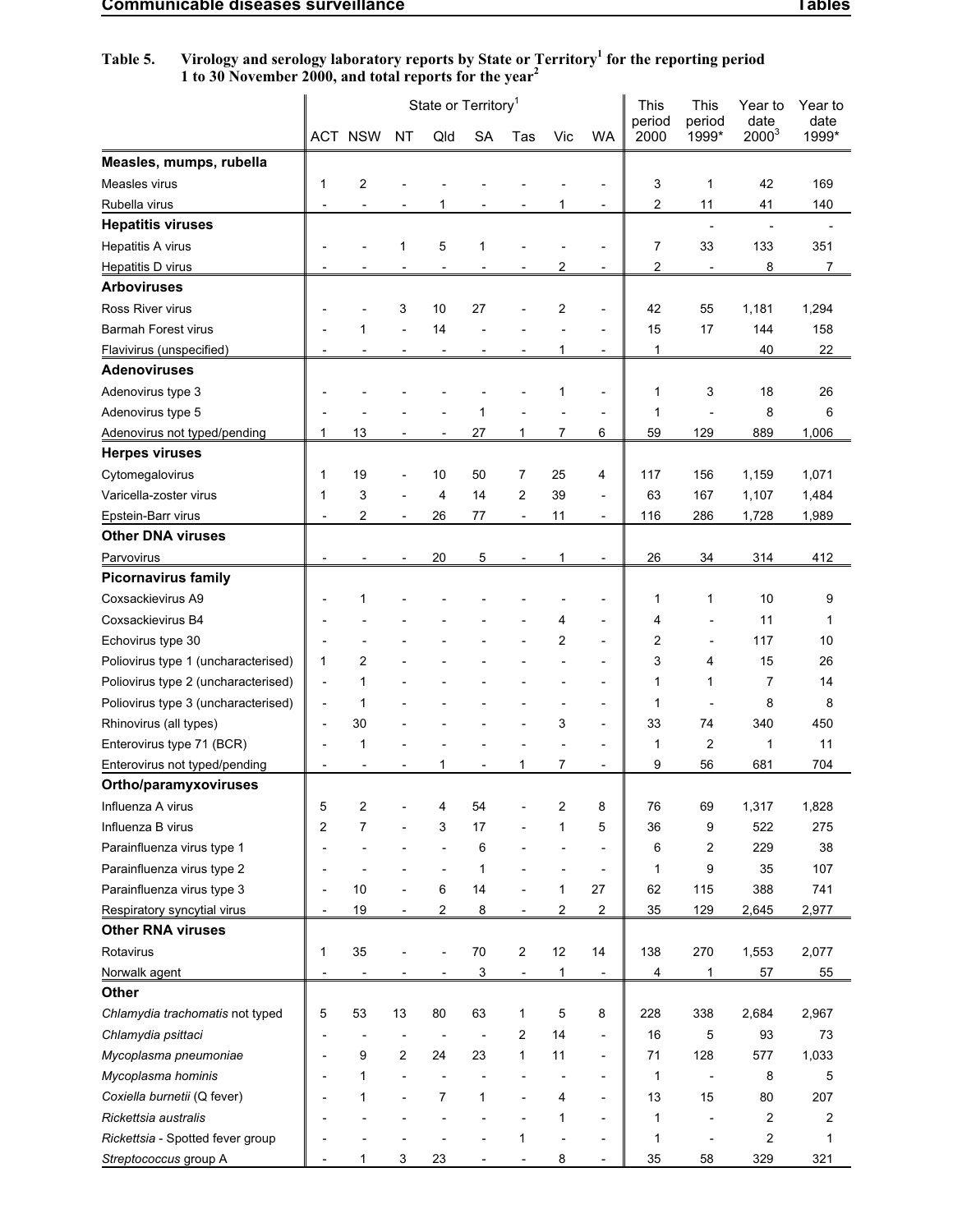| Table 5 (continued). Virology and serology laboratory reports by State or Territory <sup>1</sup> for the reporting period |
|---------------------------------------------------------------------------------------------------------------------------|
| 1 to 30 November 2000, and total reports for the year <sup>2</sup>                                                        |

|                        |            |            |    | State or Territory <sup>1</sup> |    | This<br>period | <b>This</b><br>period | Year to<br>date          | Year to<br>date |       |          |        |
|------------------------|------------|------------|----|---------------------------------|----|----------------|-----------------------|--------------------------|-----------------|-------|----------|--------|
|                        | <b>ACT</b> | <b>NSW</b> | ΝT | Qld                             | SA | Tas            | Vic                   | <b>WA</b>                | 2000            | 1999* | $2000^3$ | 1999*  |
| Bordetella pertussis   |            |            |    | 8                               | 24 |                | 21                    |                          | 60              | 135   | 580      | 769    |
| Legionella pneumophila |            |            |    |                                 |    |                |                       | $\overline{\phantom{0}}$ |                 |       | 38       | 17     |
| Legionella longbeachae |            |            |    |                                 | 6  |                |                       | $\overline{\phantom{0}}$ |                 | 12    | 52       | 39     |
| Cryptococcus species   |            |            |    |                                 |    |                |                       |                          |                 | 2     | 15       | 9      |
| Leptospira species     |            |            |    |                                 | 4  |                |                       |                          | 4               | 10    | 51       | 51     |
| Treponema pallidum     |            | 5          | 19 | 25                              | 37 |                |                       |                          | 86              | 130   | 762      | 685    |
| Entamoeba histolytica  |            |            |    |                                 |    |                | 2                     |                          | 3               |       | 17       | 6      |
| Toxoplasma gondii      |            |            |    |                                 |    |                |                       | -                        | 2               | 2     | 15       | 8      |
| Total                  |            |            |    |                                 |    |                |                       |                          | 1,398           | 2,470 | 20.053   | 23.659 |

1. State or Territory of postcode, if reported, otherwise State or Territory of reporting laboratory.

2. From January 2000 data presented are for reports with report dates in the current period. Previously reports included all data received in that period.

3. Totals comprise data from all laboratories. Cumulative figures are subject to retrospective revision, so there may be discrepancies between the<br>number of new notifications and the increment in the cumulative figure from

No data received this period.

| Week number                        |         | 43                              |         | 44                              | 45               |                                 |  |
|------------------------------------|---------|---------------------------------|---------|---------------------------------|------------------|---------------------------------|--|
| Week ending on                     |         | 29 October 2000                 |         | 5 November 2000                 | 12 November 2000 |                                 |  |
| Doctors reporting                  |         | 61                              |         | 58                              | 59               |                                 |  |
| Total encounters                   |         | 7,642                           | 7,373   |                                 | 7.119            |                                 |  |
| Condition                          | Reports | Rate per<br>1,000<br>encounters | Reports | Rate per<br>1,000<br>encounters | Reports          | Rate per<br>1.000<br>encounters |  |
| Influenza                          | 46      | 6.0                             | 51      | 6.9                             | 24               | 3.4                             |  |
| Chickenpox                         | 8       | 1.0                             | 6       | 0.8                             | 10               | 1.4                             |  |
| Gastroenteritis                    | 67      | 8.8                             | 69      | 9.4                             | 56               | 7.9                             |  |
| Gastroenteritis with stool culture | 12      | 1.6                             | 10      | 1.4                             | 7                | 1.0                             |  |
| ADT immunisations                  | 29      | 3.8                             | 30      | 4.1                             | 20               | 2.8                             |  |

## **Table 6. Australian Sentinel Practice Research Network reports, weeks 43 to 47, 2000**

### **Table 6 (continued). Australian Sentinel Practice Research Network reports, weeks 43 to 47, 2000**

| Week number                        |         | 46                           | 47               |                              |  |
|------------------------------------|---------|------------------------------|------------------|------------------------------|--|
| Week ending on                     |         | 19 November 2000             | 26 November 2000 |                              |  |
| Doctors reporting                  |         | 58                           | 60               |                              |  |
| Total encounters                   |         | 6,908                        | 7,180            |                              |  |
| Condition                          | Reports | Rate per 1,000<br>encounters | Reports          | Rate per 1,000<br>encounters |  |
| Influenza                          | 21      | 3.0                          | 14               | 1.9                          |  |
| Chickenpox                         | 12      | 1.7                          | 17               | 2.4                          |  |
| Gastroenteritis                    | 58      | 8.4                          | 66               | 9.2                          |  |
| Gastroenteritis with stool culture | 7       | 1.0                          |                  | 1.0                          |  |
| ADT immunisations                  | 31      | 4.5                          | 28               | 3.9                          |  |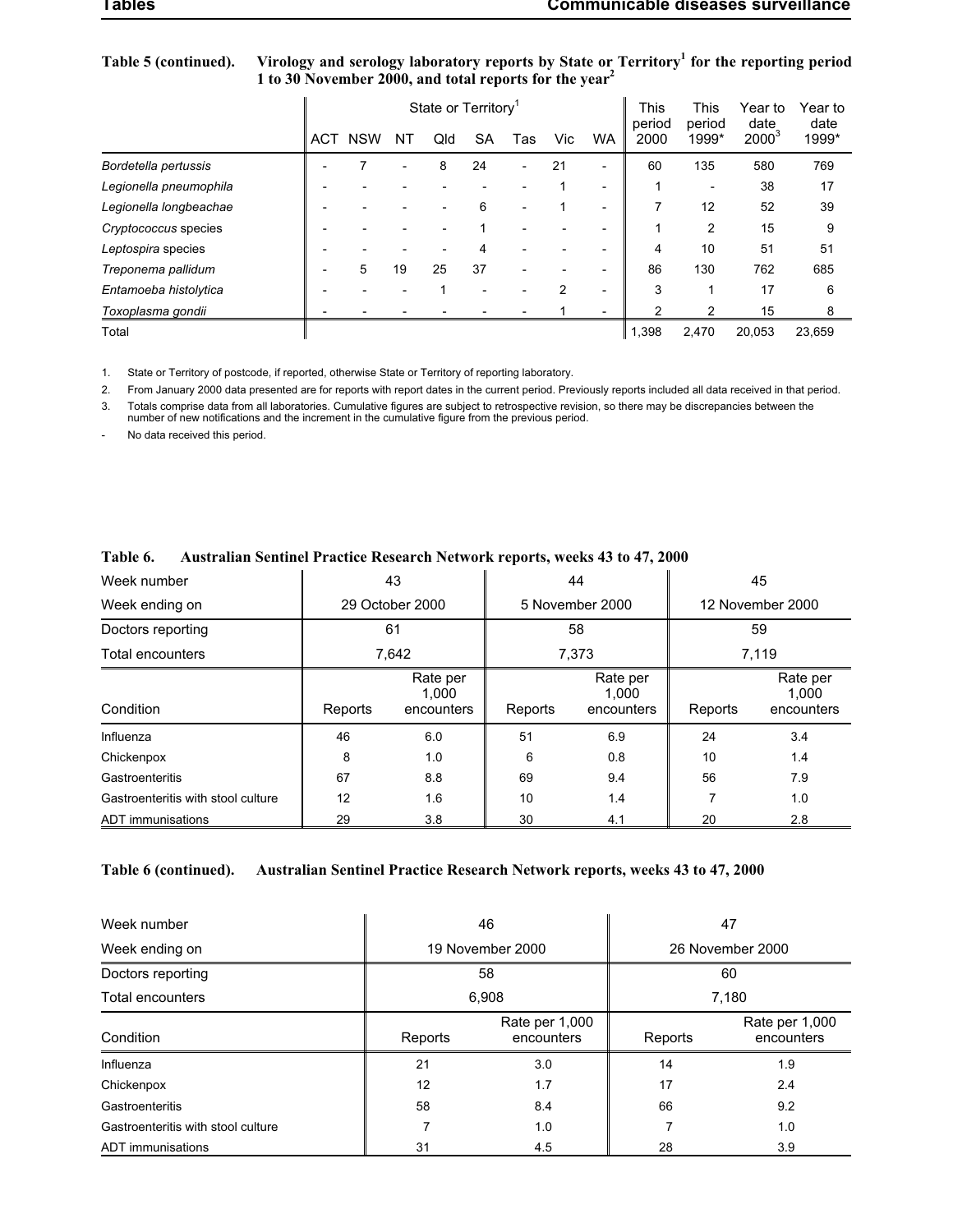*The NNDSS is conducted under the auspices of the Communicable Diseases Network Australia New Zealand. The system coordinates the national surveillance of close to 50 communicable diseases or disease groups endorsed by the Communicable Diseases Network Australia New Zealand and the National Public Health Partnership. Notifications of these diseases are made to State and Territory health authorities under the provisions of their respective public health legislations. De-identified core unit data are supplied fortnightly for collation, analysis and dissemination. For further information, see* Commun Dis Intell *2000;24:6-7.*

*LabVISE is a sentinel reporting scheme. Currently 17 laboratories contribute data on the laboratory identification of viruses and other organisms. This number may change throughout the year. Data are collated and published in* Communicable Diseases Intelligence *monthly. These data should be interpreted with caution as the number and type of reports received is subject to a number of biases. For further information, see* Commun Dis Intell *2000;24:10.*

*ASPREN currently comprises about 120 general practitioners from throughout the country, not all of whom report each week. Between 7,000 and 8,000 consultations are reported each week, with special attention to 14 conditions chosen for sentinel surveillance in 2000.* Communicable Diseases Intelligence *reports the consultation rates for five of these. For further information, including case definitions, see* Commun Dis Intell *2000;24:7-8.*

# Additional Reports

# *HIV and AIDS Surveillance*

*National surveillance for HIV disease is coordinated by the National Centre in HIV Epidemiology and Clinical Research (NCHECR), in collaboration with State and Territory health authorities and the Commonwealth of Australia. Cases of HIV infection are notified to the National HIV Database on the first occasion of diagnosis in Australia, by either the diagnosing laboratory (Australian Capital Territory, New South Wales, Tasmania, Victoria) or by a combination of laboratory and doctor sources (Northern Territory, Queensland, South Australia, Western Australia). Cases of AIDS are notified through the State and Territory health authorities to the National AIDS Registry. Diagnoses of both HIV infection and AIDS are notified with the person's date of birth and name code, to minimise duplicate notifications while maintaining confidentiality.*

*Tabulations of diagnoses of HIV infection and AIDS are based on data available three months after the end of the reporting interval indicated, to allow for reporting delay and to incorporate newly available information. More detailed information on diagnoses of HIV infection and AIDS is published in the quarterly Australian HIV Surveillance Report, and annually in HIV/AIDS and related diseases in Australia Annual Surveillance Report. The reports are available from the National Centre in HIV Epidemiology and Clinical Research, 376 Victoria Street, Darlinghurst NSW 2010. Internet: http://www.med.unsw.edu.au/nchecr. Telephone: (02) 9332 4648. Facsimile: (02) 9332 1837.*

*HIV and AIDS diagnoses and deaths following AIDS reported for 1 to 31 July 2000, as reported to 31 October 2000, are included in this issue of* Commun Dis Intell *(Tables 7 and 8).*

|                       |                    |   |            |             |                |                |              |     |                |                               |                               | Totals for Australia    |                         |
|-----------------------|--------------------|---|------------|-------------|----------------|----------------|--------------|-----|----------------|-------------------------------|-------------------------------|-------------------------|-------------------------|
|                       |                    |   | ACT NSW NT |             | Qld            | <b>SA</b>      | Tas          | Vic | - WA           | <b>This</b><br>period<br>2000 | <b>This</b><br>period<br>1999 | Year to<br>date<br>2000 | Year to<br>date<br>1999 |
| HIV diagnoses         | Female             | 0 | 3          | $\mathbf 0$ | $\overline{2}$ |                | 0            | 2   | $\mathbf 0$    | 8                             | 10                            | 47                      | 44                      |
|                       | Male               |   | 22         | $\mathbf 0$ | 7              | 1              | $\mathbf{0}$ | 13  | 0              | 44                            | 63                            | 379                     | 371                     |
|                       | Sex not reported   | 0 | 0          | $\mathbf 0$ | 0              | 0              | $\mathbf 0$  | 0   | 0              | 0                             | 0                             | 0                       | 0                       |
|                       | Total <sup>1</sup> |   | 25         | 0           | 9              | $\overline{2}$ | $\mathbf 0$  | 15  | 0              | 52                            | 73                            | 428                     | 415                     |
| AIDS diagnoses Female |                    | 0 | 0          | $\mathbf 0$ | $\mathbf 0$    | 0              | 0            | 0   | $\Omega$       | $\Omega$                      | $\overline{2}$                | 9                       | 9                       |
|                       | Male               | 0 | 4          | $\mathbf 0$ | $\overline{2}$ | 0              | 0            | 2   | 0              | 8                             | 9                             | 98                      | 80                      |
|                       | Total <sup>1</sup> | 0 | 4          | 0           | 2              | 0              | 0            | 2   | 0              | 8                             | 11                            | 107                     | 89                      |
| AIDS deaths           | Female             | 0 | 0          | $\mathbf 0$ | $\mathbf 0$    | 0              | 0            | 0   | $\Omega$       | $\Omega$                      |                               | 5                       | 3                       |
|                       | Male               | 0 | 5          | $\mathbf 0$ | $\mathbf 0$    | 0              | $\mathbf 0$  | 2   | $\overline{2}$ | 9                             | 11                            | 64                      | 68                      |
|                       | Total <sup>1</sup> | 0 | 5          | 0           | 0              | 0              | 0            | 2   | $\overline{2}$ | 9                             | 12                            | 69                      | 72                      |

**Table 7. New diagnoses of HIV infection, new diagnoses of AIDS and deaths following AIDS occurring in the period 1 to 31 July 2000, by sex and State or Territory of diagnosis**

1. Persons whose sex was reported as transgender are included in the totals.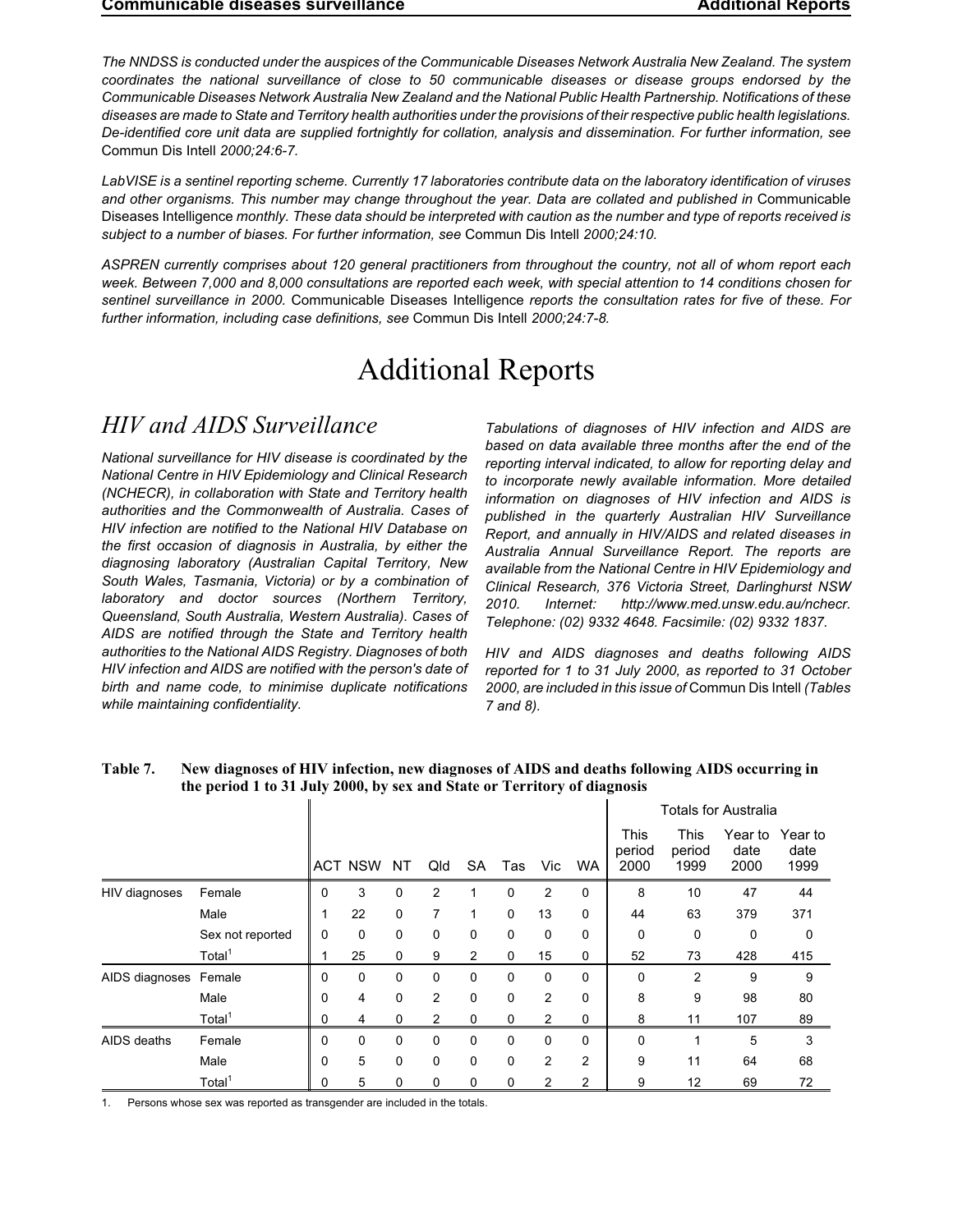#### <span id="page-40-0"></span>**Table 8. Cumulative diagnoses of HIV infection, AIDS and deaths following AIDS since the introduction of HIV antibody testing to 31 July 2000, by sex and State or Territory**

|                |                    | State or Territory |            |     |       |     |     |       |           |           |
|----------------|--------------------|--------------------|------------|-----|-------|-----|-----|-------|-----------|-----------|
|                |                    | <b>ACT</b>         | <b>NSW</b> | NT  | Qld   | SA  | Tas | Vic   | <b>WA</b> | Australia |
| HIV diagnoses  | Female             | 28                 | 616        | 9   | 160   | 62  | 5   | 221   | 119       | 1,220     |
|                | Male               | 226                | 11.109     | 108 | 2,031 | 682 | 78  | 3.955 | 926       | 19,115    |
|                | Sex not reported   | $\Omega$           | 246        | 0   | 0     | 0   | 0   | 24    | 0         | 270       |
|                | Total <sup>1</sup> | 254                | 11,992     | 117 | 2,198 | 744 | 83  | 4,214 | 1,049     | 20,651    |
| AIDS diagnoses | Female             | 9                  | 188        | 0   | 49    | 25  | 3   | 71    | 26        | 371       |
|                | Male               | 87                 | 4.688      | 35  | 832   | 347 | 45  | 1.647 | 356       | 8,037     |
|                | Total <sup>1</sup> | 96                 | 4,888      | 35  | 883   | 372 | 48  | 1,726 | 384       | 8,432     |
| AIDS deaths    | Female             | 4                  | 114        | 0   | 32    | 15  | 2   | 49    | 17        | 233       |
|                | Male               | 66                 | 3.219      | 24  | 571   | 231 | 29  | 1.281 | 252       | 5,673     |
|                | Total <sup>1</sup> | 70                 | 3.341      | 24  | 605   | 246 | 31  | 1.336 | 270       | 5,923     |

1. Persons whose sex was reported as transgender are included in the totals.

# Bulletin Board

#### **Master of Applied Epidemiology**

3rd MAE Conference *Charting new directions: cutting-edge issues in applied epidemiology* 1-2 April 2001 Hyatt Hotel, Canberra, Australian Capital Territory Phone: +61 2 6249 2790 Fax: +61 2 6249 0740 E-mail MAE(DC): ros.hales@anu.edu.au E-mail MAE(IH): elizabeth.lovell@anu.edu.au

## **The Communicable Diseases Network Australia New Zealand (CDNANZ)**

Communicable Diseases Control Conference 2001 2-3 April 2001 Hyatt Hotel, Canberra, Australian Capital Territory Phone: +61 2 6251 0675 Fax: +61 2 6251 0672 E-mail: diseases@consec.com.au Website: http://www.health.gov.au/pubhlth/cdi/cdconf.htm

#### **International Society of Travel Medicine**

*7th Conference* 27-31 May 2001 Innsbruck, Austria Phone: +49 89 2180 3830. Fax: +49 89 33 6038 E-mail: istm\_eura@csi.com Website: http://www.istm.org/istm\_c7.html **Institute for Microbiology of Medical Faculty of Masaryk University & St Anna's Faculty Hospital** 10th Tomasek Days Annual conference of young microbiologists 6-8 June 2001 Brno, Czechia Contact: Ondrej Zahradnicek Phone: +420 5 4318309 Fax: +420 5 4318308 E-mail: ozahrad@med.muni.cz Website: www.med.muni.cz/zahrad/strtomda.htm

### **International Conference on Exposure Assessment in Epidemiology and Practice**

10-13 June 2001 Göteborg, Sweden Phone: +46 31 335 4890 Fax: +46 41 40 9728 E-mail: x2001@ymk.gu.se Website: http://www.ymk.gu.se/eng/x2001.htm

#### **Association for Professionals in Infection Control and Epidemiology**

Annual Meeting, Seattle, Washington 10-14 June 2001 Phone: +1 202 789 1890 Fax: +1 202 789 1899 E-mail: apicinfo@apic.org Website: http://www.apic.org/

*The* Communicable Diseases Intelligence *bulletin board is provided as a service to readers. Every effort has been made to provide accurate information, but readers are advised to contact the relevant organisation for confirmation of details. Information about the availability of resources is included when space allows. Inclusion of a resource on the Bulletin Board does not imply endorsement of the resource by either the Communicable Diseases Network Australia New Zealand or the Commonwealth Department of Health and Aged Care.*

*Contributions to the Bulletin Board are invited from those organisations with forthcoming events relevant to communicable disease control.*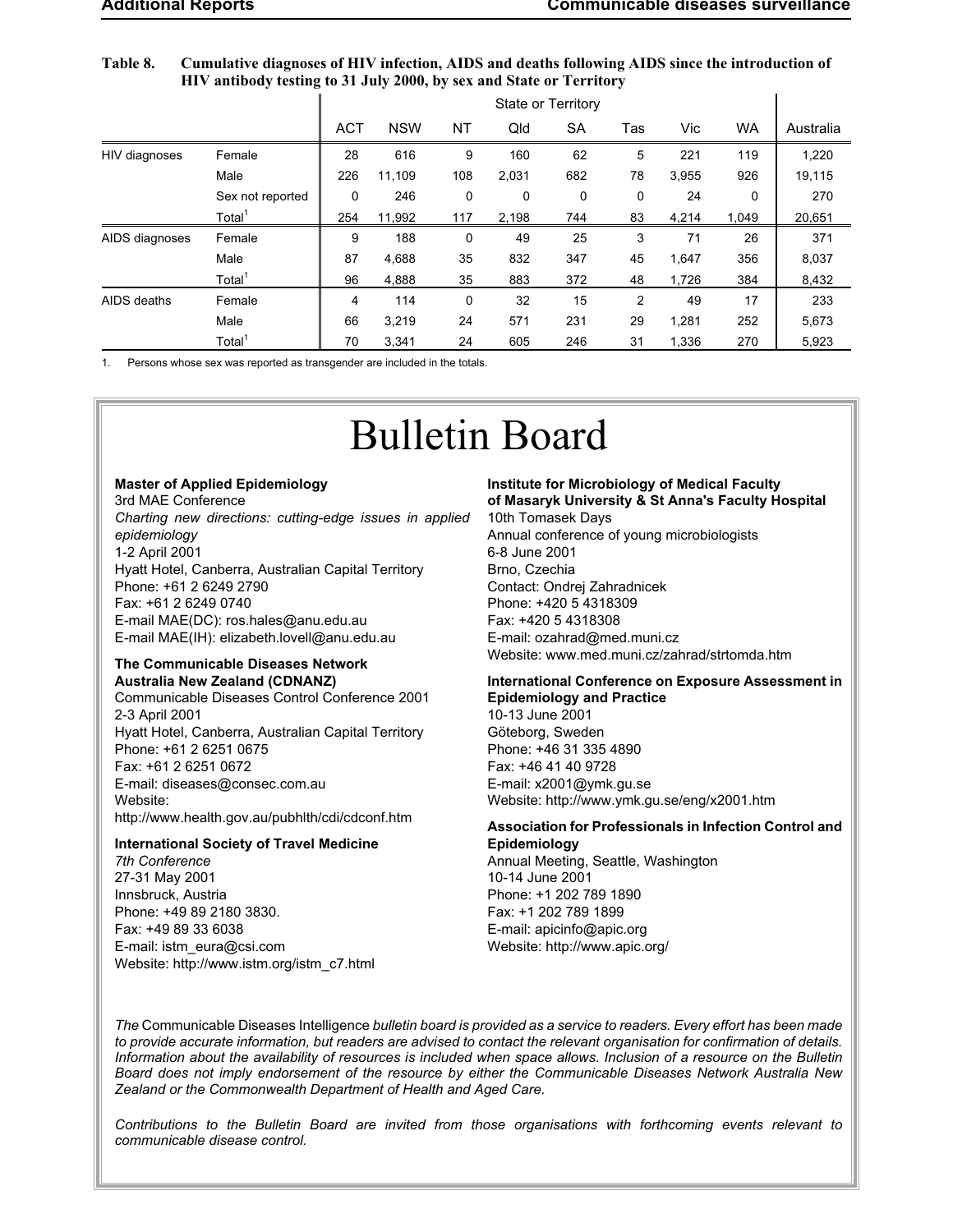# <span id="page-41-0"></span>Overseas briefs

# *Pacific Public Health Surveillance Network*

*The Pacific Public Health Surveillance Network serves to disseminate information about communicable diseases in the Pacific region through Pacnet. Pacnet may be accessed, on registration, through the South Pacific Commission Website (http://www.spc.org.nc).*

# *Cholera, Marshall Islands*

#### *Contributed by Tin Soe, Medical Director, Ministry of Health, Ebeye (edited)*

Between 1 and 23 December 2000, in Ebeye Island, Kwajalein Atoll, 49 patients have been admitted, 64 patients seen at ER, and 30 patients treated in OPD. There were (5) deaths as of 24 December. Cholera diagnosis was confirmed by the Guam Laboratory.

Laboratories in Honolulu confirm that the specimen sent from Lae Atoll contains *Vibrio cholerae*. This is the first time cholera has been laboratory-confirmed outside of Ebeye Island. The Ministry strongly recommends that travel to and from Lae Atoll be restricted.

The cholera isolated from Ebeye patients is type Ogawa. This is the same type as in the FSM outbreak. Total mortality is now six.

# *Dengue in Palau, Caroline Islands, Micronesia*

### *Source: Palau Ministry of Health News Release, 8 December 2000 (edited)*

More than 350 cases of febrile illness have occurred in Palau since the beginning of September. Blood samples were sent to the World Health Organization (WHO) reference laboratory in Australia, and dengue fever has been confirmed as the cause of illness in a number of cases.

There are 4 viruses that can cause dengue. Infection with one virus type confers long-term immunity against the same virus type, but only temporary or partial immunity against other virus types. A subsequent infection with another dengue virus type may carry a higher risk of dengue haemorrhagic fever.

In the current outbreak, dengue type 1 has been identified in several cases. Initial interpretations of antibody levels (ie. haemagglutination inhibition antibody titres) suggested that dengue types 3 and 4 were causing the current outbreak. Since then, however, more sensitive tests (nucleic acid amplification and virus isolation) have identified only type 1 dengue in the samples, although not all confirmed cases have been analysed for virus type. Identification of the infecting dengue virus from antibody titres may be complicated by the occurrence of cross-reactive antibodies to antigenic determinants shared by all 4 dengue viruses.

Although no tourists have yet been identified among the suspected cases, travellers should be mindful of the outbreak. Visitors to Palau can reduce their own risk of infection through the use of DEET-based insect repellents,

and are strongly encouraged to seek medical care if symptoms occur while in Palau or after they have returned to their home countries.

# *ProMED-mail*

*This material has been summarised from information provided by ProMED-mail (http://ww.promedmail.org). A link to this site can be found under 'Other Australian and international communicable diseases sites' on the Communicable Diseases Australia homepage.*

# *E. coli O157:H7 outbreak, Spain*

*Contributed by Ana Martinez, Josep Maria Oliva, Gloria Hernandez-Pezzi, Pilar Soler. Source: Eurosurveillance Weekly Issue 1, 4 January 2001 (edited)*

So far, a total of 181 cases have been reported in the largest outbreak of *Escherichia coli* O157:H7 infection yet identified in Spain. The cases are 150 schoolchildren at 4 schools in Barcelona and 31 household contacts. Cases became ill between 19 September and 5 November 2000.

Though 6 children developed haemolytic uraemic syndrome (HUS), all recovered.

The attack rates in the 4 affected schools ranged from 4 to 56 per cent.

Preliminary enquiries suggested that the vehicle of infection was sausage served by a catering company on 18 September 2000. The catering company supplied 10 schools, one factory, and a home for elderly people.

Cases arose at schools where the sausages were not heated. Inspection of the catering company identified irregularities and the company was closed down. No food samples were investigated. *E. coli* O157:H7 was isolated from 27 cases, and 8 isolates were shown to be phage type 2.

# *Hand, foot and mouth disease, SE Asia: enterovirus 71 identified*

*Contributed by Muruga Vadivale 5 January 2001. Source: Joint Press Release by Ministries of The Environment, Health, Community Development and Sports, and Education (Singapore) (edited)*

The Department of Pathology, Singapore General Hospital, has identified enterovirus 71, one of the several viruses associated with Hand, Foot and Mouth Disease (HFMD), in postmortem samples taken from the 4-year-old boy from Pontian (Malaysia) who died on 3 Jan 2001.

Altogether, 8 children ranging from 3 months to 7 years old were admitted to the KK Women's and Children's Hospital on 3 January 2001. Of these, 2 were residents of Pontian who sought medical treatment here after attending the funeral of the deceased child.

Over the last 8 weeks, there was an average of 50 cases a week. In the last 2 weeks of December 2000, there were 45 and 29 cases respectively. In the first 3 days of this year, there was an average of 10 cases a day.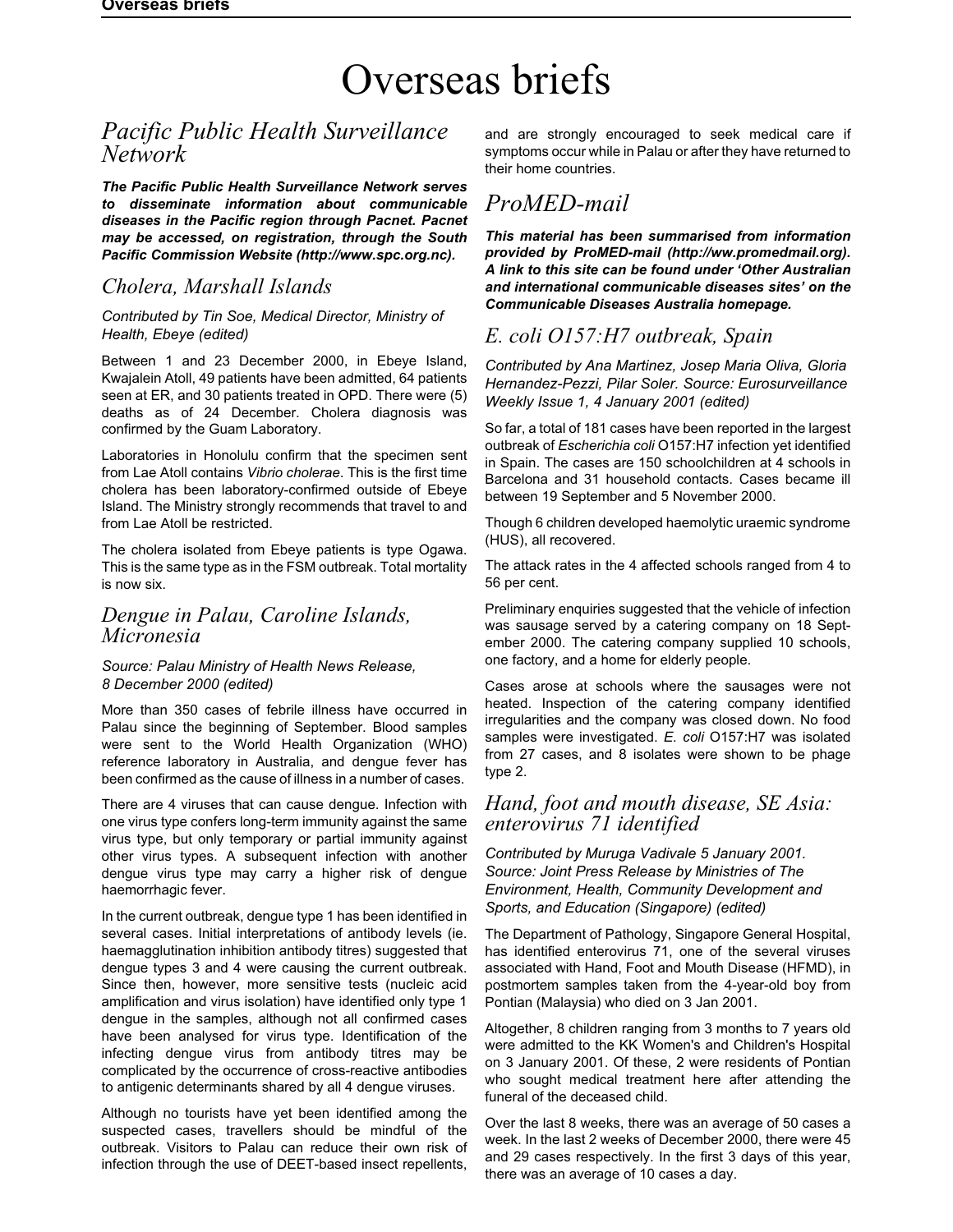# *Multi-State outbreak of listeriosis, United States*

*Source: MMWR, 21 December 2000 (edited)*

Since May 2000, 29 illnesses caused by a strain of *Listeria monocytogenes* (LM) have been identified in 10 States: New York (15 cases); Georgia (3); Connecticut, Ohio, and Michigan (2 each); and California, Pennsylvania, Tennessee, Utah, and Wisconsin (one each). Dates of LM isolation ranged from 17 May through 26 November with 26 (90%) infections occurring since 15 July.

When subtyped, the LM isolates from these cases were indistinguishable by pulsed-field gel electrophoresis.

Included in the report were 8 perinatal cases and 21 non-perinatal cases. Among the 21 non-perinatal cases, the median age was 65 years (range: 29-92 years); 13 (62%) were female. The 29 cases have been associated with 4 deaths and 3 miscarriages/stillbirths.

A case-control study conducted by 5 state and 2 local health departments and CDC implicated eating deli turkey meat as the probable source of infection.

On 8 December, investigators from the Food Safety and Inspection Service, USA Department of Agriculture (USDA) began investigating the implicated establishments. On 12 December, Cargill Turkey Products, Inc. (Waco, Texas) stopped shipping ready-to-eat foods and, on 14 December, voluntarily recalled processed turkey and chicken deli meat that might have been contaminated.

# *Africa, precautions against malaria*

#### *Source: Xinhua News Agency, 22 December 2000 (edited)*

The World Health Organization (WHO) has warned holiday travellers to Africa to take all possible precautions in order to prevent malaria.

WHO has received numerous reports in recent weeks from Spain and Germany of travellers falling ill after returning from last-minute package holidays to destinations such as Senegal and Gambia. Similar reports have come from the United Kingdom, Sweden and Denmark.

In Southern Africa, WHO said, there is a special need for vigilance over the coming months as above-normal rainfall is forecast from December 2000 to March 2001, with a corresponding increase in malaria transmission over most of the region up to May 2001.

WHO has recommended weekly mefloquine prophylaxis for most African countries. Mefloquine prophylaxis should be started 2 to 3 weeks before travel. (One week before entry is usually sufficient). For travellers who failed to start prophylaxis in time, daily doxycycline offers an alternative, as it can be started the day before travel.

To cover the incubation period of the disease, both drugs should be continued during the stay and for 4 weeks after leaving the endemic area.

**Moderator's comment**. Whether the increased number of reports also represent an increased number of cases is not known, except that the previous dispatch from the UK indicated that the MRC in The Gambia had experienced an increased number of expatriates with malaria which was

more often resistant to chloroquine than expected. There is also no doubt that malaria in South Africa towards the border with Mozambique is on the increase, but there are few actual numbers from the South African authorities. Some travellers from the Kruger National Park have reported that the border area between South Africa and Mozambique was previously sprayed with insecticides regularly, but that this activity ceased completely a few years ago.

The WHO message mentions that lariam (mefloquine) should be started 2 to 3 weeks before entry into the malaria endemic area. The standard recommendation is one week before, but it is common practice to start lariam 3 weeks before if the traveller is concerned about possible side effects. The WHO message does not mention malarone (atovaquone/proguanil) as an alternative although it is registered in the USA and Denmark. Malarone is highly efficient without the occasional neuropsychiatric adverse reactions seen under lariam use. Malarone is especially efficient against the liver stage and can therefore be used from the day before entry and for only 7 days after departure from the malarious area.

**Editorial note:** Malarone (atovaquone plus proguanil) is registered in Australia for treatment of *P. falciparum* malaria in those aged 3 years or older. According to reports in the Brisbane Courier Mail (28 December 2000) a novel antimalarial developed by the US military (tafenoquine) has been trialled by Australian troops serving in East Timor .

# *Legionnaire's disease, Paris*

*Source: AP Online 30 December, 2000 11 (edited)*

A Paris hospital has banned showers and ordered water pipes disinfected after 4 people were diagnosed with Legionnaire's disease; all 4 caught the disease in the past month.

The ultramodern 750-bed hospital in south-western Paris has had a series of setbacks since opening its doors in July. Officials suspect that *Legionella* developed in unused sections of water pipes in the hospital, which is only partially occupied by about 250 patients. The stagnation of hot water could explain the epidemic they said.

# *Hepatitis C, nosocomial transmission*

#### *Source: New York Times, Associated Press Report, 20 December 2000 (edited)*

A medical technician with a cut on his finger accidentally infected 5 hospital patients with hepatitis C virus in the first documented case of its kind, German researchers say. The researchers would not identify the hospital nor where it was located.

The case involving the technician is the first documented instance of hepatitis C virus being transmitted to patients by medical personnel who are not physicians [surgeons or anaesthetists] said Dr R Stefan Ross of the University of Essen. He and colleagues reported the case in Ross RS et al. New England Journal of Medicine, vol 343(25): 1851-1854. The researchers blamed a technician, whose job was to assist the anaesthetist. They said he probably passed the virus from a cut on his finger. He normally did not wear gloves, saying that they diminished the sense of touch he needed for his work.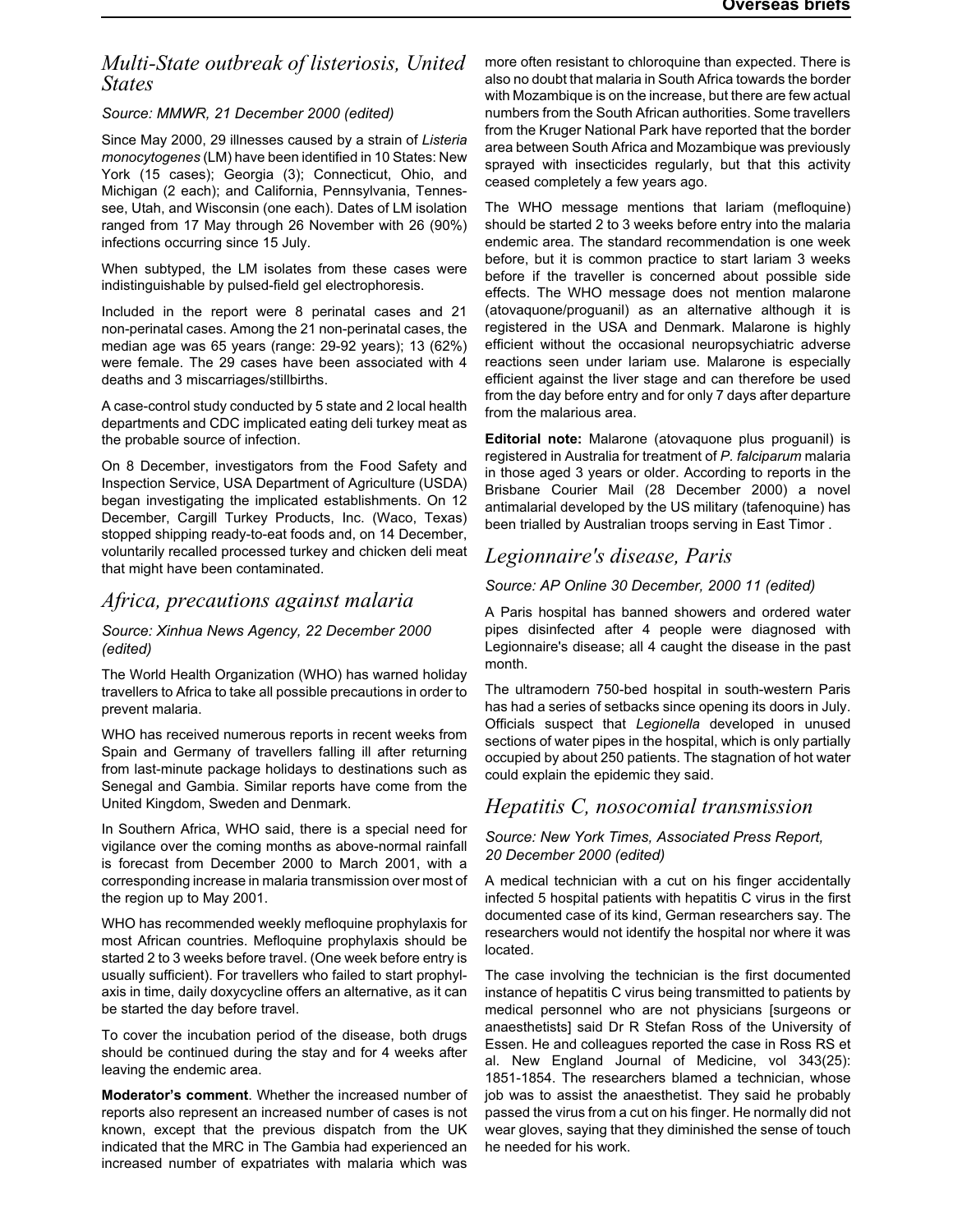In the German case, the technician himself apparently contracted the virus from a patient during surgery in 1998. Within 6 weeks, he helped administer anaesthesia to 5 other patients, all of whom developed hepatitis C. Genotypic analysis confirmed that the technician was the source of the virus. Ross estimated the chances of such infection at 140 for every 1 million invasive procedures. He said that patients should not be concerned about having any medical treatments because such events are very rare.

# *Meningitis, Angola*

### *Contributed by M Cosgriff, 14 December 2000. Source: Panafrican News Agency (edited)*

Meningitis has killed at least 70 people in Angola's central Huambo province, since January 2000; the main victims were people under age 45 years. Over the same period, several medical centres in the province treated 376 cases of the epidemic. Caala municipality, some 23 km from Huambo, the province's chief town, is the worst affected, recording about 75 per cent of the afflictions.

**Moderator's comment**: Angola is outside the 'meningitis belt' of sub-Saharan Africa. Further information about the laboratory characterisation of the etiological agent of this outbreak would be helpful.

# *Ebola suspects in fourth Ugandan town*

### *Contributed by Monte Bawden 9 December 2000. Source: United Press International (edited)*

Three people suffering from Ebola haemorrhagic fever-like symptoms have been found in Uganda's second-largest town, Jinja, for the first time, raising new fears on 8 December 2000 that the lethal disease is spreading. Tests were under way to determine whether the patients were suffering from Ebola haemorrhagic fever.

To date, the Ebola outbreak has been confined to Gulu town, 360 km north of Kampala, Masindi town 300 km north-west of Kampala, and Mbarara town, 280 km south-west of Kampala. Ebola fever has killed 156 people, including 14 health workers, in Uganda since September.

In Rwanda, Uganda's neighbour to the south-west, a 16-year-old boy died on 4 December 2000 of symptoms similar to those of Ebola fever. Blood samples from the boy would be taken to the World Health Organization laboratory in Gulu to test for Ebola virus. Uganda's neighbours Kenya and Tanzania have taken strict precautions against the Ebola outbreak, and there has been no report so far of any Ebola virus infection within their territories. The strain of Ebola virus in Uganda is similar to the one first identified in Sudan in the late 1970s.

# *Avian influenza virus, diagnostic kits*

### *Contributed by M Cosgriff, 8 January 2001. Source: South China Morning Post (edited).*

Following the discovery that the lethal H5N1 avian influenza virus of 1997 was the product of genome sub-unit reassortment between 3 avian influenza viruses found in quail and geese, the World Health Organization (WHO) has developed additional diagnostic kits for 3 influenza virus hemagglutinin genes (H5, H9, and H6); these are now being used internationally to monitor new isolates. Hong Kong virologists found that an early form of H5N1 influenza virus from geese exchanged genes with H9N2 and H6N1 viruses

in quail and poultry fowls to create a H5N1 influenza virus more pathogenic for chickens, spreading throughout their organs. Contact with contaminated chicken wastes, or organs sold in the markets, subsequently passed the virus to humans.

Moderator's comment: In 1997, 18 cases of influenza (bird flu) in the Hong Kong Special Administrative Region (SAR) caused by a novel H5N1 (chicken) virus resulted in the deaths of 6 individuals and raised the spectre of a potentially devastating influenza pandemic. Previously it had been believed that the introduction of novel avian influenza virus genes into human influenza viruses (and the generation of new pandemic strains by sub-unit reassortment) required co-infection of an intermediate host (the pig). Slaughter of the poultry in the live bird markets of the Hong Kong SAR removed the source of infection and no further human cases of H5N1 infection have occurred.

In March 1999, however, a new pandemic threat appeared when influenza A H9N2 viruses infected 2 children in Hong Kong. These 2 virus isolates are similar to an H9N2 virus isolated from a quail in Hong Kong in late 1997. Although differing in their surface hemagglutinin and neuraminidase components, a notable feature of these H9N2 viruses is that the 6 genes encoding the internal components of the virus are similar to those of the 1997 H5N1 human and avian isolates.

This common feature emphasises the apparent propensity of avian viruses with this genetic complement to infect humans and highlights the potential for the emergence of a novel human pathogen. This is illustrated through the H9N2 virus, which appears to have provided the 'replicating' genes for the H5N1 virus and which has since been isolated in the SAR from poultry, pigs and humans, highlighting its propensity for inter-species transmission.

These events in the Hong Kong SAR have confirmed the role of avian hosts as a source of pandemic human influenza viruses and offer the prospect of improved forecasting of human pandemics in the future. These new reagents will facilitate surveillance.

# *West Nile fever - New York*

### *Contributed by Marjorie P. Pollack , 11 January 2001. Source: AP Online (edited)*

An 87-year-old woman who died in December was the second person in the United States last year to die after contracting West Nile virus infection. She had been hospitalised in a coma since August and died in December. An 82-year-old New Jersey man died from the virus in September 2000. A total of 14 New York and 5 New Jersey residents tested positive for the virus in 2000.

In 1999, 7 people died and 55 others were infected in the New York area during the first known appearance of the virus in the Western Hemisphere. The latest death serves as a reminder that potentially West Nile virus can cause serious illness, particularly in the elderly.

**Moderator's comment**: The number of human cases recorded during the year 2000 West Nile virus outbreak in the USA is now 20 with 2 deaths. However, one of the 20 cases is a woman resident in Connecticut who experienced headache only and does not meet the full clinical case definition established by the Centers for Disease Control and Prevention.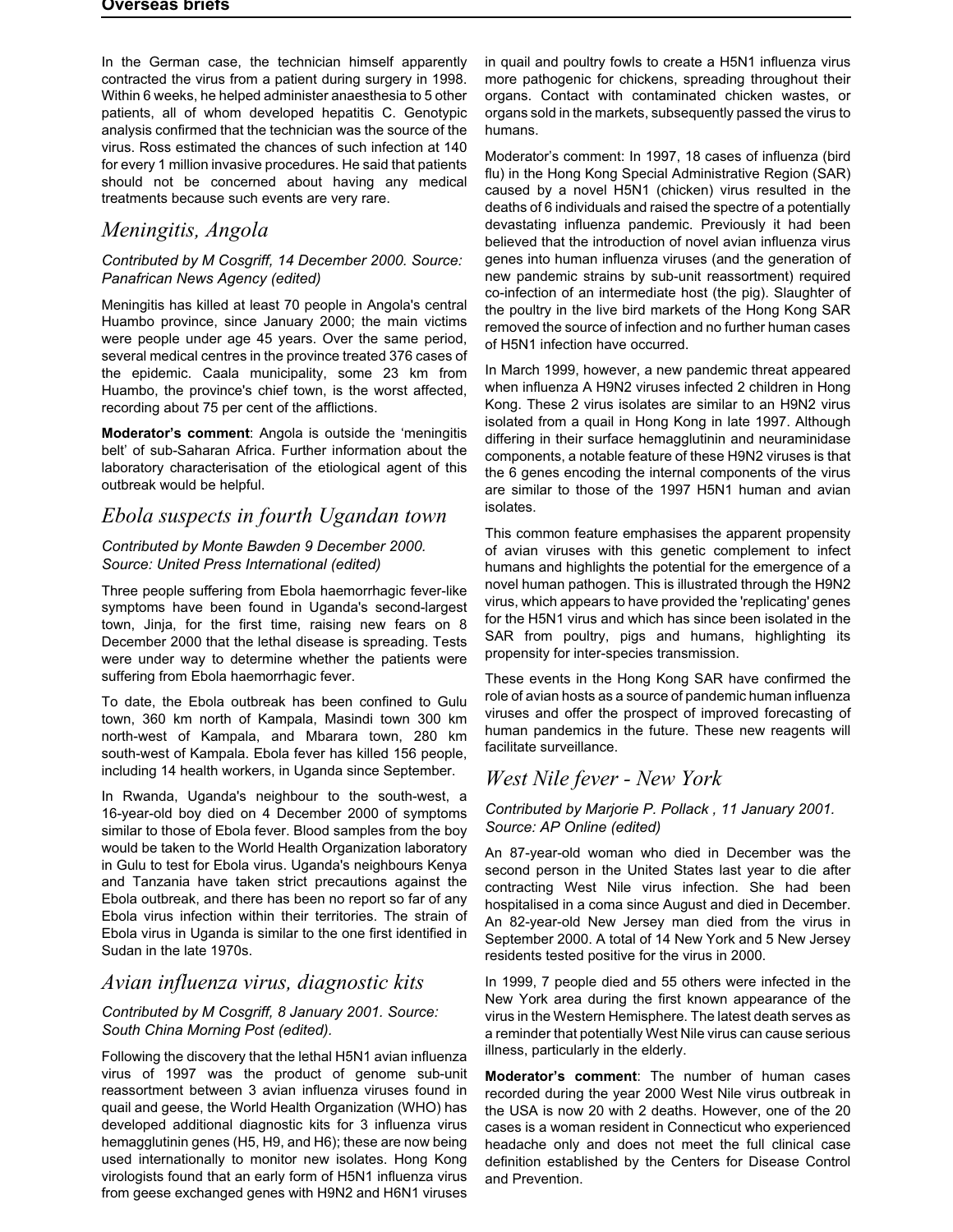# <span id="page-44-0"></span>*CDI* subject index, 2000

# *A*

Abattoir workers; 154,156, 158-160, 384 Absenteeism, Australia Post; 10, 50, 137, 215, 246-247, 279-280, 312 Aboriginal; 48-50, 90-94, 165, 343, 368-372, 384, 386-389 ACIR *See: Australian Childhood Immunisation Register* Acute flaccid paralysis; 8, 119-120, 300-303, 309, 364 Acute febrile illness USA; 296 Adverse Drug Reactions Committee; 28-29 Adverse Event Following Immunisation (AEFI) adverse events, definitions; 32-33, AEFI definition; 257, 258 report; 257-258 measles; 27-33 *Aedes* spp; 327, 365-366 AIDS *See: HIV and AIDS* Anaphylaxis; 8, 28-31, 258 Anthrax overseas brief, Ethiopia; 227 reporting; 373 Antibiotic animal feed; 297-298 azithromycin; 389 doxycycline; 407 pertussis, and; 376, 378-379 resistance cholera, India; 361-362 editorial; 297-298 Expert Advisory Committee on Antibiotics; 298 global strategy for containment, draft for comment; 267 gonococcal; 1-4, 9, 194, 269-271 pneumococcal; 340-343 virginiamycin; 298 *see also: JETACAR* susceptibility; 1-4, 182, 183, 188, 193, 194, 256, 267, 273, 341 amoxycillin; 17, 63, 115, 256, 289, 343 ampicillin; 17, 63, 115, 256, 289, 362 cephalosporin; 3, 63, 91, 114-115, 186, 188, 271, 289, 340-342 cefotaxime; 341-342 ceftriaxone; 3, 9, 18, 64, 115, 116, 186, 256, 290 chloramphenicol; 4, 188

ciprofloxacin; 2, 9, 18, 64, 115, 116, 256, 290, 362 erythromycin; 91, 341-342 furazolidone; 362 norfloxacin; 362 penicillin; 2, 9, 17, 90, 91, 115, 185, 193, 256, 269, 270, 289, 290, 340-343 penicillinase-producing *Neisseria gonorrhoeae* (PPNG); 2, 17, 63, 64, 115, 193, 194, 256, 269, 289, 290 quinolone; 2, 3, 18, 64, 114-116, 188, 256, 269, 270 quinolone-resistant *Neisseria gonorrhoeae* (QRNG); 2, 18, 116, 256, 270, 290 rifampicin; 186, 188, 341-342 spectinomycin; 3, 9, 18, 64, 114-116, 256, 269, 271, 290 tetracycline; 3, 18, 114-116, 271, 341-342, 362 tetracycline resistant *Neisseria gonorrhoeae* (TRNG); 9, 17, 18, 64, 115, 116, 271, 290 thiamphenicol; 4 vancomycin; 341-342 Antimalarial; 394, 407 ANZFA *See: Australian and New Zealand Food Authority* Arboviruses reporting; 373 surveillance report; 127, 170 Arthritis; 31, 69, 333 ASPREN *See: Australian Sentinel Practice Research Network* Australian and New Zealand Food Authority; 95, 385 Australian Childhood Immunisation Register; 8, 52, 161-164, 260 *See also: Childhood Immunisation Coverage, reports* Australian encepahlitis *See Sentinel Chicken Surveillance Programme* Australian Gonococcal Surveillance Programme; 9, 190-191 *See also: Gonococcal, surveillance; National Neisseria Network* Australian Malaria Register; 6 Australian Meningococcal Surveillance Programme; 186, 191-193 *See also: meningococcal, surveillance* Australian Mycobacterium Reference Laboratory Network; Australian National Polio Reference Laboratory; 6 report; 118-121, 300-303 *See also: Polio*

Australian National Polio Certification Committee; 300

6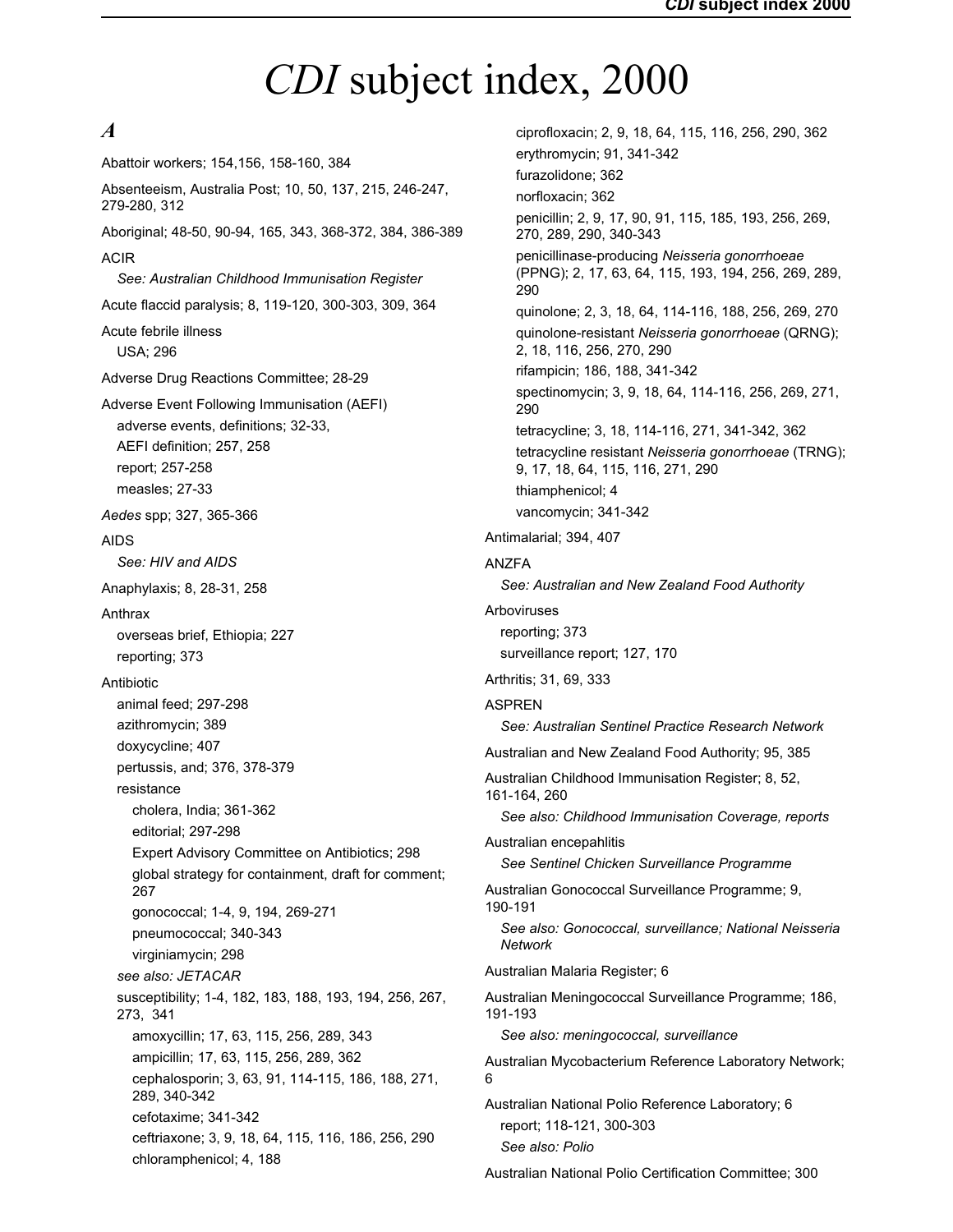#### *CDI* **subject index 2000**

Australian Paediatric Surveillance Unit; 6, 120, 300-302 Australian Sentinel Practice Research Network surveillance data in *CDI*, explanation; 7, 8, 146, 147, 149 non-notifiable disease reporting; 373 influenza; 136, 146, 215, 246-247, 279-280, 311-312, 379-383 report; 16, 40, 63, 85, 106, 135, 136, 177, 221, 255, 289, 321, 359

# *B*

Barmah Forest virus; 170, 363 surveillance report; 393 warning; 363 Bloodborne diseases surveillance report; 56, 78, 96, 126, 169 Boat people; 25, 26, 386-389, 394 *Bordetella pertussis See: pertussis* Botulism; 12 Bovine spongiform encephalopathy (BSE) beef imports, suspension; 385 blood donors Australia; 267 Canada; 262 United Kingdom; 262, 295 CJD, variant, and; 265-266 editorial; 265-266 food standards, draft report, UK; 267 overseas briefs France; 262, 309, 362-363 Germany; 362 Spain; 362 United Kingdom; 295, 309, 326 Phillips report, UK; 309

# *C*

*Campylobacter* spp.; 49, 50 surveillance report; 348-349, 391 Case definition; 121, 147, 272, 299, 329-332, 337, 344, 373, 376, 380, 383, 387 *CDI See:* Communicable Diseases Intelligence CDNANZ *See: Communicable Diseases Network Australia New Zealand* **Chickenpox** *See: Australian Sentinel Practice Research Network* Childhood Immunisation Coverage erratum; 324 letter; 260, 268

re-evaluation of estimates; 161-164, 260, 268 summary, 1993-1998; 276, 277 surveillance report, quarterly; 42, 109, 225, 324 Chlamydia azithromycin; 389 screening; 390 surveillance report; 78, 79, 96, 126, 169, 213, 349, 392 Cholera drug-resistant, India; 361-362 overseas brief Afghanistan; 296 Comoros; 20 Madagascar; 44, 67, 88 Marshall Islands; 406 Pohnpei, Micronesia; 143, 179, 227, 295-296, 363-364 Somalia; 144 South Africa; 326 surveillance report; 78 Ciguatera poisoning, outbreak; 344-346 Classical CJD (cCJD) *See: Creutzfeldt-Jacob disease* CJD *See: Creutzfeldt-Jacob disease Communicable Diseases Intelligence* address; 271 Bulletin Board; 43, 66, 87, 110, 141, 226, 293, 325, 347, 405 drafts for comment; 267 editorial antibiotic resistance; 297 *CDI*, future; 374 CJD surveillance; 265-266 measles case definition, surveillance and; 329-331 vaccination; 241-242 national disease reporting; 373-374 letters to the Editor; 260, 268, 299, 331 'In case you missed it'; 262, 309, 361-362, 385 instructions for authors; 5-6 Internet Website; 308 publication; 34, 72, 308, 374 supplement March; 69-88 Technical Report Series, No 5; 241-242, 277, 299, 331 surveillance data in *CDI*, explanation; 6-10, 34, 55, 77, 96, 281 Communicable Diseases Network Australia New Zealand; 6, 373, 374

pertussis; 375-379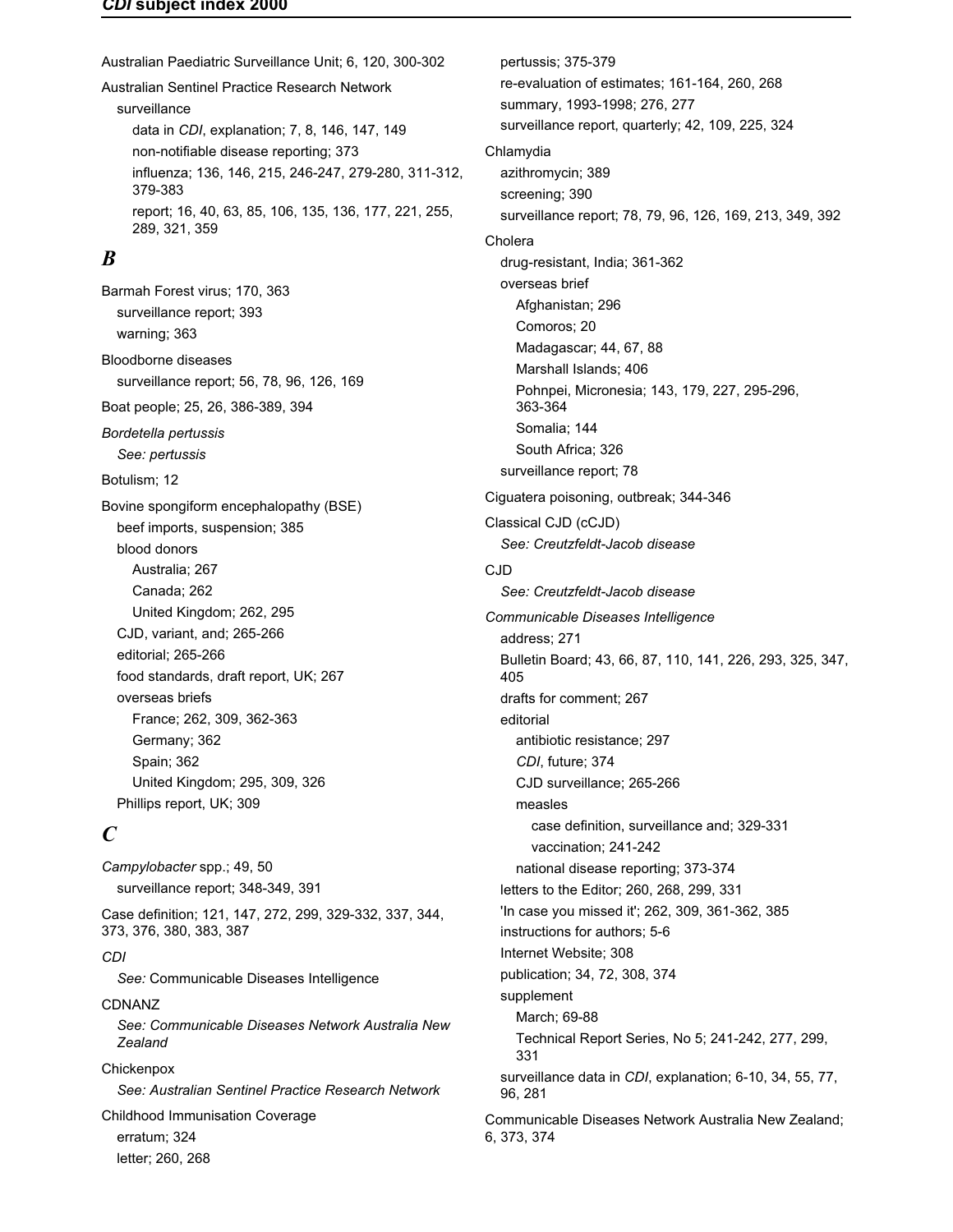Communicable diseases surveillance definition; 6, 373 enhanced; 125, 199, 329-335, 336, 373 national reporting; 373-374 immigrants; 21-26 report; 11-19, 35-42, 55-65, 77-86, 96-109, 126-140, 168-178, 213-225, 243-259, 278-292, 310-324, 348-361, 391-405 *Corynybacterium diphtheriae See: diphtheria* Coxsackie virus; 301 Creutzfeldt-Jacob disease (CJD, cCJD, vCJD) blood donation; 262, 266-267 editorial; 265-266 iatrogenic vCJD; 264, 265-266 overseas briefs France; 20, 262 Germany; 363 United Kingdom; 20, 295, 326 Phillips report, UK; 309 surveillance; 265-266 variant CJD (vCJD); 265-266 *See also: Bovine spongiform encephalopathy* Cruise ship; 45-47, 294-295 Crimea-Congo haemorrhagic fever; 180, 373 Cryptosporidiosis outbreak; 236-239 reporting; 373, *Culex* spp.; 74, 75, 369-370

# *D*

Dengue control measures; 365-368 East Timor, persons returning from; 365-368 overseas briefs, Palau, Micronesia; 328, 406 rash; 329, 366 surveillance advanced; 365-367 report; 12, 35, 56, 79, 96, 127, 170 Diarrhoea *See: gastrointestinal disease* Diphtheria ASPREN; 8 Australian trends, review; 165-167 New Zealand; 167 Soviet Union; 166 summary 1993-1998; 276 *See also: Childhood Immunisation Coverage* Drugs, illicit; 203-205 Dysentery, Sierra Leone, Lesotho; 44

# *E*

East Timor; 25, 80, 235, 365-368, 407 Ebola haemorrhagic fever overseas brief, Uganda; 326, 408 reporting; 373 vaccine; 362 **Echovirus** outbreak; 121-124, overseas brief, South East Asia; 327 surveillance report; 72, 98 **Editorial** *See: Communicable Diseases Intelligence* Emerging Infections Network; 385 **Encephalitis** case; 291, 368-372 surveillance report; 213, 246, 360 warning; 246 *see also: Japanese encepahalitis, Murray Valley* Encephalopathy; 8, 28, 30-32 Enteroviruses identification; 118-120, 208-209, 300-302, 406 isolation; 300-303 overseas brief Korea; 295 South East Asia; 327, 406 *See also: echovirus, polio, coxsackie* Erratum; 4, 35,160, 189 Erythema infectiosum; 69-71 *Escherichia coli* drinking water; 49, 337 overseas briefs Canada; 180 Spain; 406 shiga-like toxin (verotoxin) producing; 12 surveillance report; 12, 56, 78, 96, 167, 243, 310, 349, 391 *F* Flavivirus

surveillance report; 40, 86, 138, 139, 360 Townsville; 367 Western Australia; 368-370, 372 *See also: individual diseases, viruses, Sentinel Chicken Surveillance Programme* Food policy; 95, 267, 385 Foodborne disease; 48 global salmonella surveillance; 228 outbreak; 303, 344-346, 347 regulation Review; 95 sentinel surveillance; 95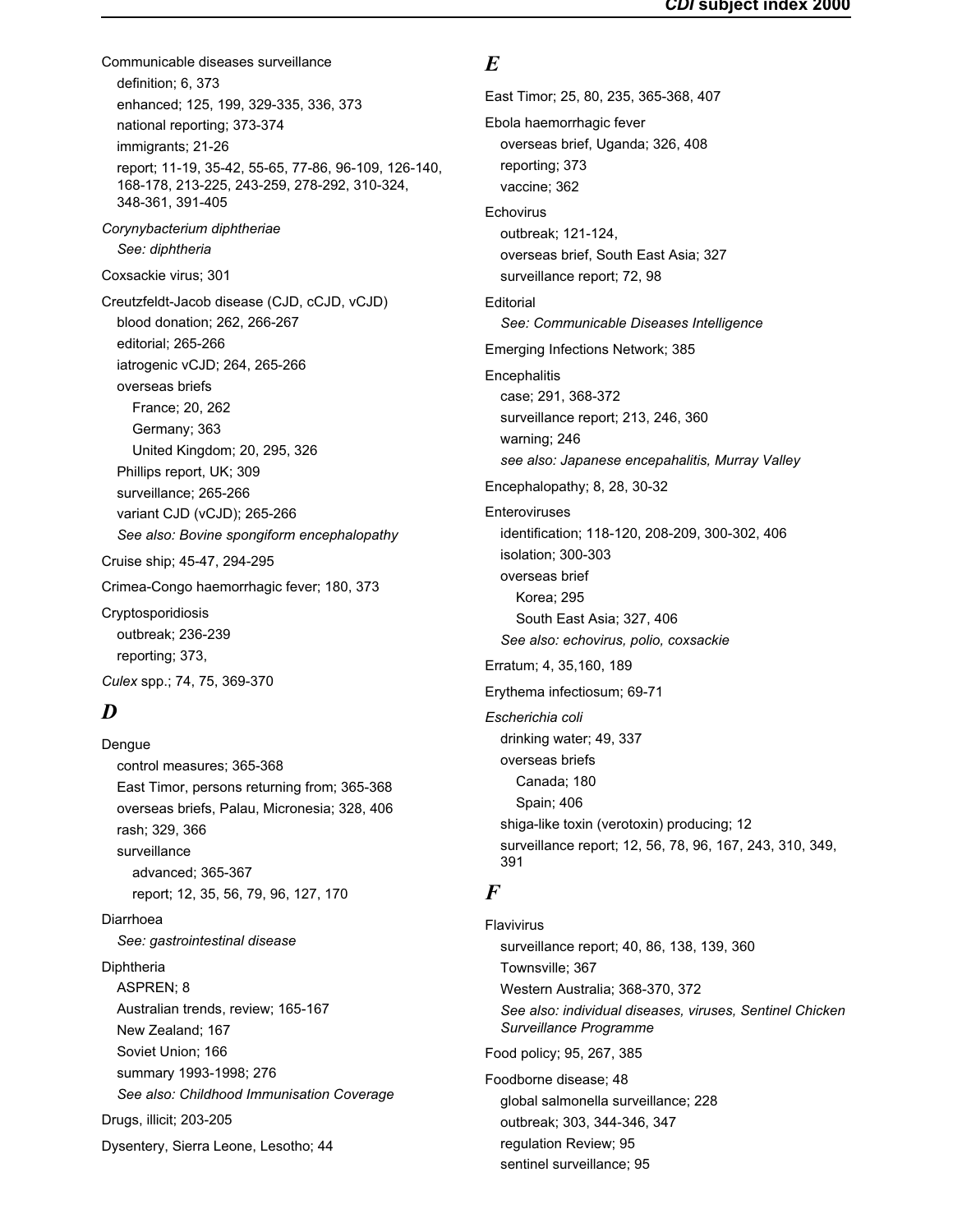#### *CDI* **subject index 2000**

*Staphylococcus aureus*, Japan; 227 surveillance report; 57, 243, 349 typhoid; 235 vCJD; 266, 385 *See also: gastrointestinal disease; ciguatera poisoning* Food-producing animals, antibiotics and; 298

# *G*

Gastrointestinal disease; adverse event following immunisation; 258 ASPREN; 8 ciguatera poisoning; 344-346 cryptosporidiosis; 236-239 India; 362 immigrants; 24 Norwalk-like virus, outbreak; 229-233 rotavirus; 10, 195 salmonellosis; 305-306, 336-340, 347 shigellosis; 246, 272-275 Small Round Structured Virus; 48-50 surveillance report; 12, 35, 56, 96, 126, 169, 213, 243, 310, 348, 391-392 viral; 303 Gonococcal Advisory Group; 193 annual report 1999 - surveillance; 113-117 antibiotic resistance; 269-271 susceptibility; 1, 17, 114-117, 190, 193-194 erratum; 4 HIV, and; 269 quarterly report; 17-18, 63-64, 256-257, 289-290 screening; 390 surveillance

data in *CDI*, explanation; 9 report; 1, 56, 79, 126, 169

# *H*

Haemolytic uraemic syndrome overseas brief; Spain; 406 reporting; 373 surveillance report; 12, 35, 78, 96, 126 *Haemophilus ducreyi*, chancroid; 269, 373 *Haemophilus influenzae* B quarterly review; 239 summary 1993-1998; 276 surveillance report; 97, 126, 214, 392 scheme; 94 *See also: Childhood Immunisation Coverage* Haemorrhagic fever; 67, 88, 111, 366, 408 overseas brief

Afghhanistan; 180, 227, 263 Congo; 67, 88, 111 *see also: dengue* Hand, foot and mouth disease Singapore; 295, 327 South East Asia; 327, 406 Hantavirus overseas brief; 67 Health drinking water; 338-339 eating habits; 345 environmental; 200-201 facilities, measles in; 211-212 hospital-acquired infection; 298 infection control; 157, 298 legislation; 373 nursing home, gastroenteritis; 229-233, 272-274 policy; 26 Public Health Laboratory; 90, 91 Public Health Unit (PHU) Alice Springs; 48 Brisbane North; 230 Brisbane South Side; 230, 236, 272-274 Central, Rockhampton; 336 Gasgoyne; 375, 377 Kimberley; 386-387, 389-390 Northern Rivers; 158 South Coast; 272-274 South East Sydney; 203, 233, 236, 305 South Western Sydney; 121, 124 Tropical; 211-212, 332, 366-367 surveillance, role in; 332-335, 373 West Moreton; 231 Western Australia; 372 refugees; 21-26 swimming pool, codes of practice; 238 *Helicobacter pylori*; 309 Hepatitis A outbreak report; 203-205 surveillance report; 12, 35 Hepatitis B surveillance report; 243 vaccine, adverse event; 257 Hepatitis C nosocomial transmission, Germany; 407-408 publication, new; 275 surveillance enhanced; 373 report; 56, 78, 96, 126, 169 Herpes virus-6; 329 Hib Case Surveillance Scheme; 6 HIV and AIDS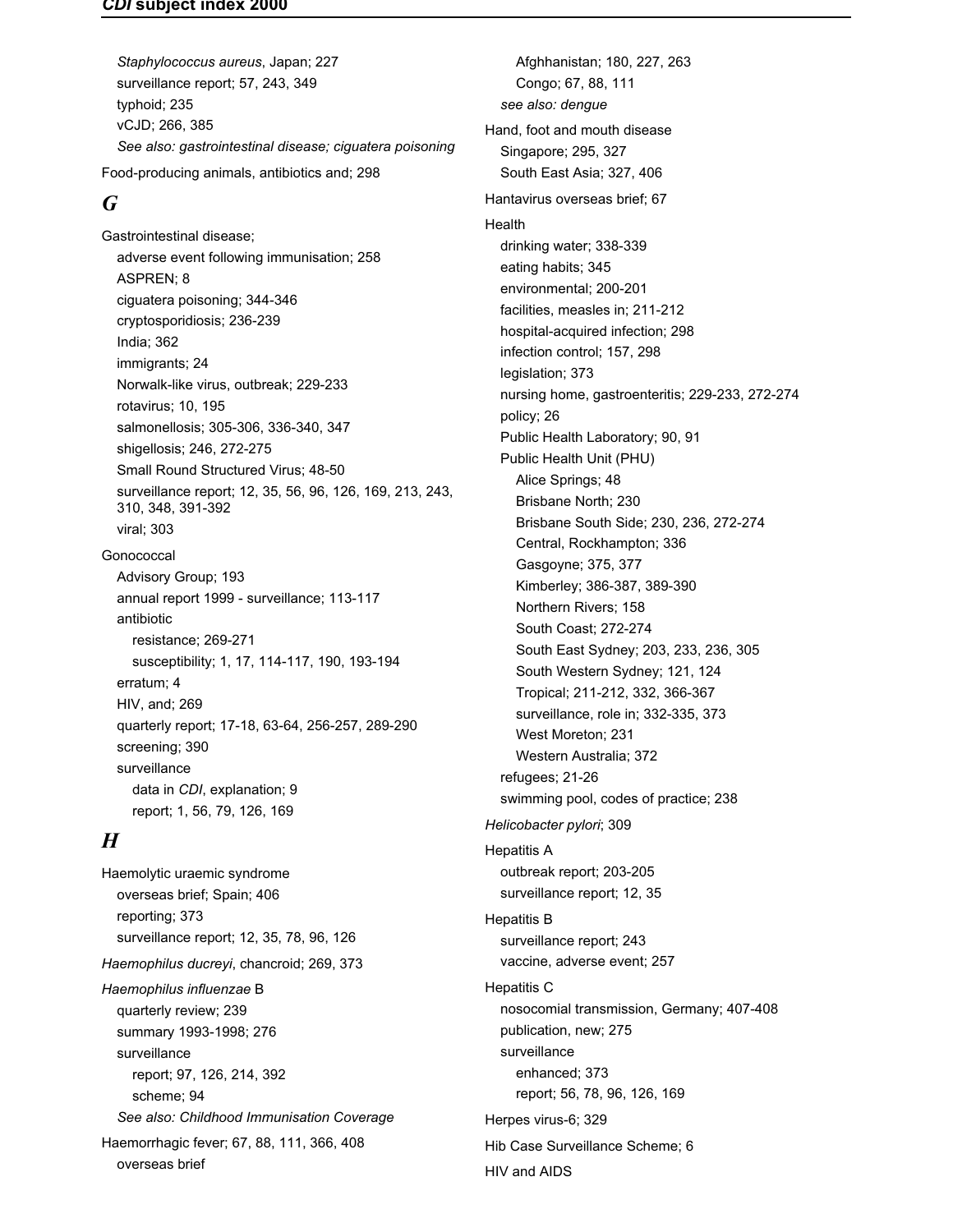epidemic, update, WHO; 385 gonococcus, and; 269 publication, new; 275 surveillance data in *CDI*, explanation; 7 report; 18, 19, 41, 64, 108, 139, 140, 178, 224, 259, 292, 323, 360, 404-405

Hydrops fetalis; 69-71

# *I*

Immigrants 20-26, 299, 366-367, 386, 388-389, 394 Immunisation coverage; 161-164, 260, 268, 276-277 measles control; 54 vaccine, possible adverse effects; 51 *See also: Adverse Event Following Immunisation; Australian Childhood Immunisation Register; Childhood Immunisation Coverage* Indigenous; 90, 93, 94 *See also: Aboriginal* Infantile diarrhoea; 373 Infection control; 157 Influenza ASPREN; 7, 379-383 avian; 327 case definition; 380, 383 erratum; 160 influenza A outbreak trans Tasman cruise; 45-47 Fair Princess cruise; 294-295 National Influenza Surveillance Scheme, Annual Report, 1999; 9, 145-152 overseas brief Canada; 327 Hong Kong; 327 USA; 227 surveillance data in *CDI,* explanation; 7, 9, 10 report; 136, 137, 160, 214-215, 246-247, 257-258, 279-280, 311-312 Tropical Influenza Surveillance; 9 tuberculosis, and; 361 vaccination, NHMRC recommendations; 152 vaccine composition for 2000 season; 152 for 2001 season; 306, 384 Internet Website *See:* Communicable Diseases Intelligence

# *J*

Japanese encephalitis

reporting; 373 surveillance; 373 vector; 75 *See also: encephalitis* **JETACAR** *See: Joint Expert Technical Advisory Committee on Antibiotic Resistance* Joint Expert Technical Advisory Committee on Antibiotic **Resistance** editorial; 297-298

# *K*

Kosovo; 21, 24, 111 Kunjin virus reporting; 8, 373 surveillance report; 18, 86, 138, 139, 223, 290 Western Australia; 368-372

# *L*

LabVISE *See: Virology and Serology Laboratory Reporting Scheme* Lassa fever overseas briefs Daru, Sierra Leone; 227 Germany; 20, 44 Netherlands; 228, 262 United Kingdom; 88 reporting; 373 *Legionella* spp; 72, 127, 170, 199, 311 Legionellosis editorial comment; 73 Fair Princess cruise; 294-295 outbreak report; 72, 92, 199-202 overseas brief, Paris, 407 surveillance report; 57, 80, 98, 127, 128, 170, 214, 279, 311, 350, 392-393 testing; 73 Legionnaire's disease *See: legionellosis Leptospira* spp. *See: leptospirosis* Leptospirosis national surveillance; 153-157 outbreak report; 158-160, 384 Letters to the Editor *See:* Communicable Diseases Intelligence Lice; 25 *Listeria monocytogenes See: listeriosis*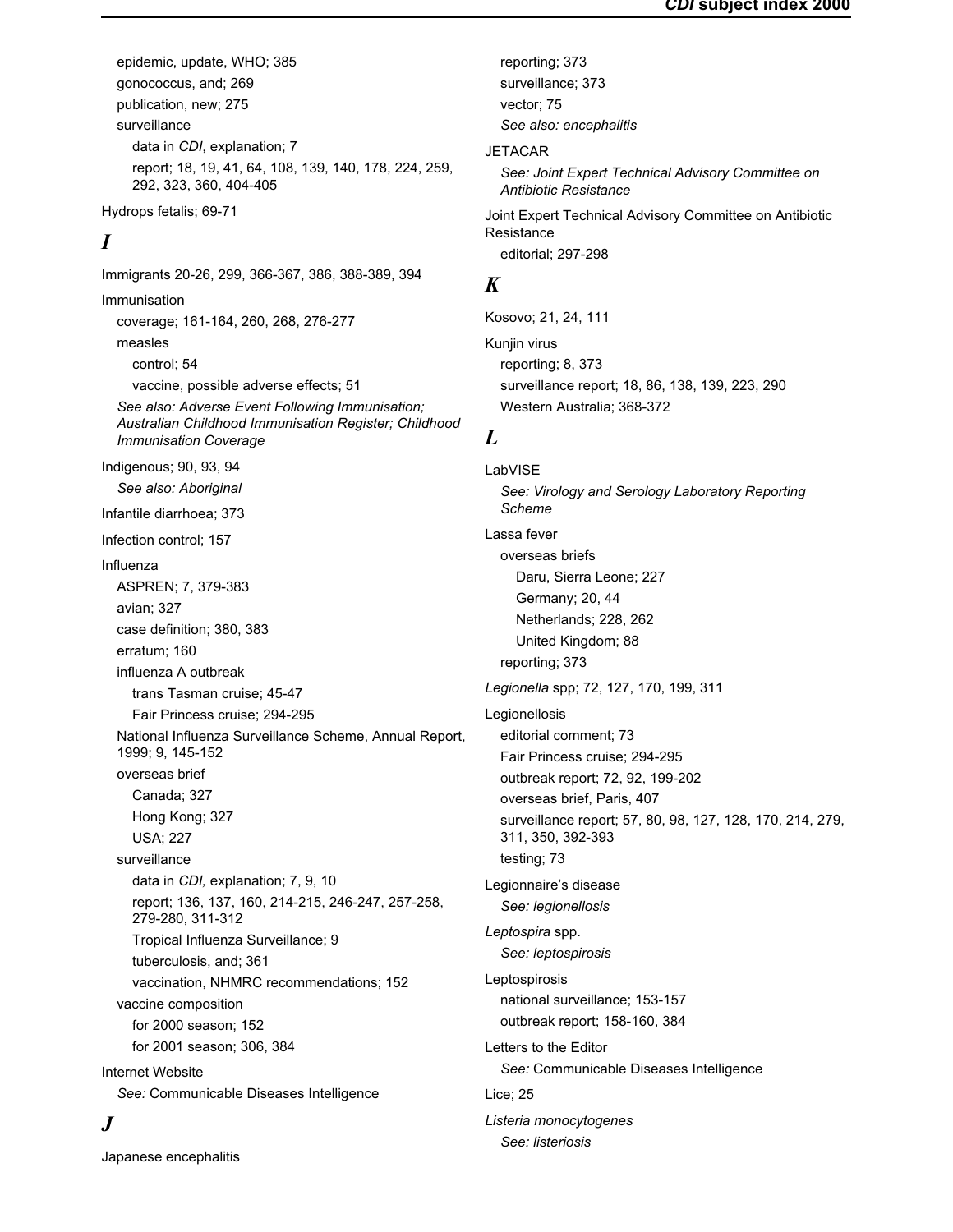Listeriosis overseas briefs Canada; 296 France; 67, 296 USA; 296, 407 surveillance report; 56, 214 Lower respiratory tract infection (LRTI) *See: respiratory tract infection*

Lyssavirus; 373

# *M*

Malaria Africa; 407 Boat people; 394 East Timor, persons returning from; 367 surveillance report; 79, 880, 97, 127, 170, 279, 394 *See also: antimalarials* Marburg haemorrhagic fever overseas briefs, Congo; 67, 88, 111 reporting; 373 Measles adverse event following immunisation; 27-33 case definition; 329-331 control campaign updates; 27, 54 editorial; 241-242, 329-331 Elimination Advisory Committee; 27, 241 guidelines for control; 241, 299, 331 letter; 299, 331 outbreak report; 142-143, 211-212 quarterly report; 240 publication, new; 277 overseas brief; Ireland; 263 summary 1993-1998; 276 surveillance enhanced; 329-331, 373 report; 11, 55, 97, 127, 168, 214, 245, 278, 310, 311, 349, 392 *See also: Childhood Immunisation Coverage* **Meningitis** adverse event following immunisation; 258 echovirus; 121-124 overseas brief, Angola; 408 pneumococcal; 342 viral; 72 *See also: echovirus; meningococcal disease* Meningococcal disease antibiotic susceptibility; 185-186, 191-192 use, in; 333-335 Annual Report 1999, surveillance; 181-188 erratum; 189

pilgrims; 111, 112

outbreak report; 332-335 overseas briefs Central African Republic; 67 Ethiopia; 88, 111, 263 France; 11, 144 Hungary; 20 international; 144 Netherlands; 112, 144 Oman; 111, 144 Rwanda; 263 Saudi Arabia;112, 114, 262 Sudan; 111 United Kingdom; 111, 144 USA; 112, 144 surveillance enhanced; 332-335, 373 report; 55, 72, 78, 98, 127, 170, 214, 246, 279, 311, 350, 393 workshop; 34 Mosquito breeding; 363, 366-372, 394 containment; 327, 365-367, 372 exotic; 74, 75 Mumps adverse events; 27-33 control campaign updates; 54 quarterly report; 241 summary 1993-1998; 276 surveillance report; 97, 127, 168, 244, 278, 310 *See also: Childhood Immunisation Coverage* Murray Valley encephalitis encephalitis; 291, 368-372 rash; 369-370 virus activity, *see: Sentinel Chicken Surveillance Programme* reporting; 8, 373 southerly spread; 368-372 surveillance report; 18, 86, 127, 138, 139, 170, 222-223, 291

# *N*

National Centre for Disease Control food policy; 95 workshop; 125 National Centre for Immunisation Research and **Surveillance** pneumococcal disease Workshop; 89 publication, new; 210 report; 241 role; 125, 167, 241 vaccination update workshop; 51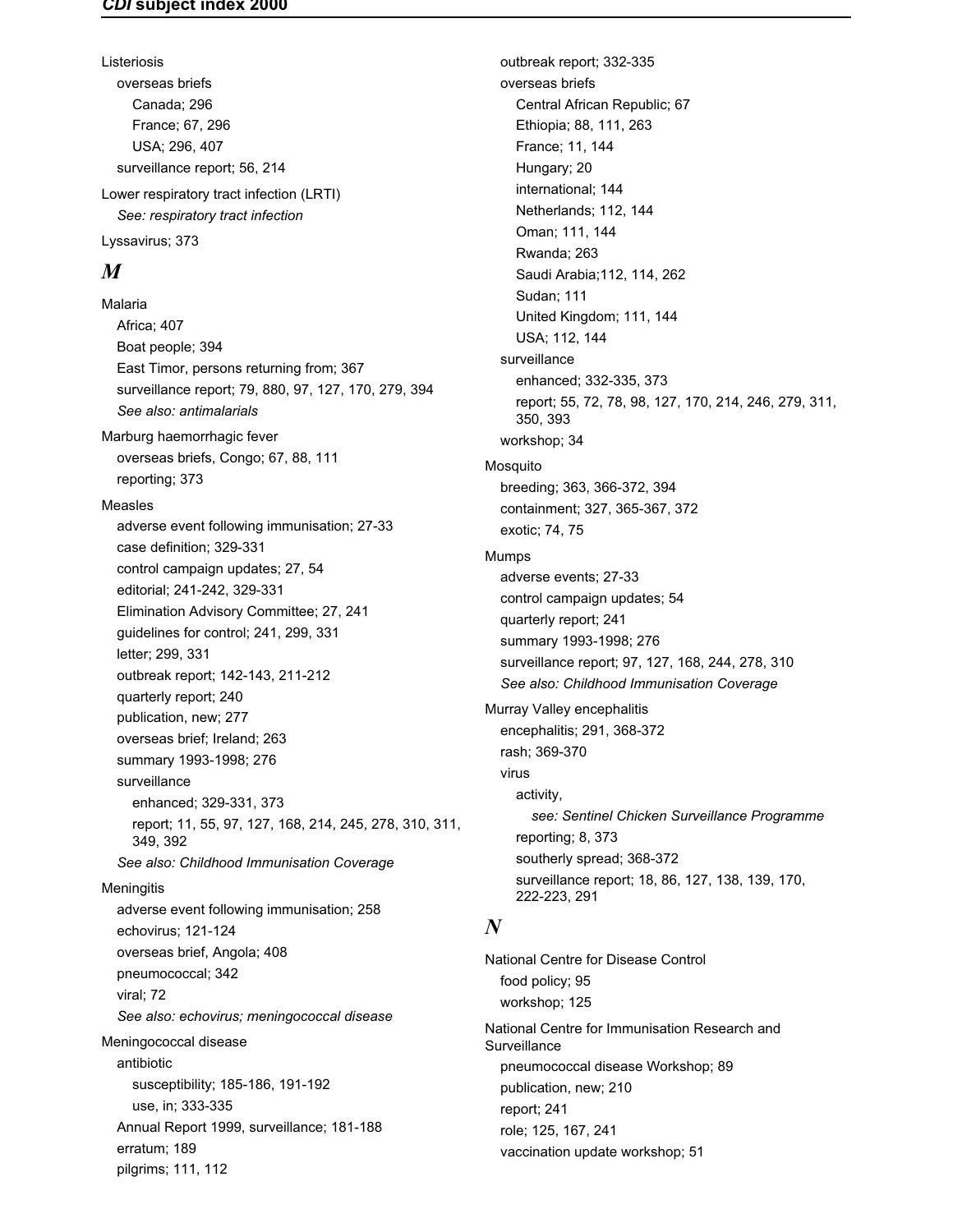National Centre in HIV Epidemiology and Clinical Research; 7, 125 National Childhood Immunisation Program; 8, 28 National Enteric Pathogens Surveillance Scheme; 304 National Health and Medical Research Council; 6, 8, 27, 297-298, 337, 339, 373 National Influenza Surveillance *See: Influenza* National Mycobacterial Surveillance System; 6 National Neisseria Network; 6, 182, 186-188, 190-193 National Notifiable Diseases Surveillance System; 6 editorial; 373 expanded surveillance; 125, 373 diseases, revised list of notifiable; 242 surveillance data in *CDI,* explanation; 6-10, 34, 55, 77, 96 *See also: Communicable Diseases Surveillance, report* National Plan for Poliovirus Containment; 207-210 National Polio Reference Laboratory; 300-303 National Rotavirus Reference Centre; 10, 107, 195 *Neisseria gonorrhoeae See: gonococcal Neisseria* meningitidis *See: meningococcal* New variant Creutzfeldt-Jacob disease *See: Creutzfeldt-Jacob disease* **NCIRS** *See: National Centre for Immunisation Research and Surveillance* **NNDSS** *See: National Notifiable Diseases Surveillance System* Norwalk-like virus; 48-49 outbreak report; 229-232 surveillance report; 391 Notifiable diseases *See: National Notifiable Diseases Surveillance System O* Operation Save Haven; 21-26 **Ornithosis** outbreak report; 350 surveillance report; 12 Otitis media; 90 Overseas briefs; 20, 44, 67, 88, 111, 112, 144, 227, 228, 262-264, 294-296, 326-328, 362-364, 406-408 Overseas travel; 46-47, 54, 76, 111, 234-235, 243-245, 364, 382-383 Paramyxovirus; 262 Paratyphoid fever; 233-236 Parotitis; 31 **Parvovirus** B19, in pregnancy; 69-71 rash; 329 **Pertussis** antibiotic use; 91, 378 case definition; 376 outbreak; 375-379 quarterly report; 240 summary 1993-1998; 276 surveillance report; 11, 35, 55, 77, 97, 98, 126, 127, 168, 245, 278, 310, 311, 349, 392 *See also: Childhood Immunisation Coverage* PHLN *See: Public Health Laboratory Network* Pilgrim; 54, 76, 111, 112 *Plasmodium* spp. surveillance report; 80, 97, 127, 170, 394 *See also: malaria* Pneumococcal disease antibiotic susceptibility; 90-95, 340-343 surveillance; 93-95 enhanced; 373 workshop report; 89-92 Pneumonia; 151, 152 pneumococcal; 90, 340-343 Polio eradication; 76, 118-120, 207-210, 300-304, 309 global; 304 outbreak Cape Verde; 361 China; 44 Dominican Republic and Haiti; 364 summary 1993-1998; 276 vaccine adverse event following immunisation; 258 India; 76 quarterly report; 240 virus characterisation; 300-303, 309 Sabin; 301-302, 309, 364 wild, containment; 207-210, 300-304 *See also: acute flaccid paralysis; Australian National Polio Reference Laboratory; Childhood Immunisation Coverage* Pregnancy; 24, 69-71, 299, 387, 389 Psittacosis; 350

### *P*

Parainfluenza virus, surveillance report; 128

*See also: ornithosis*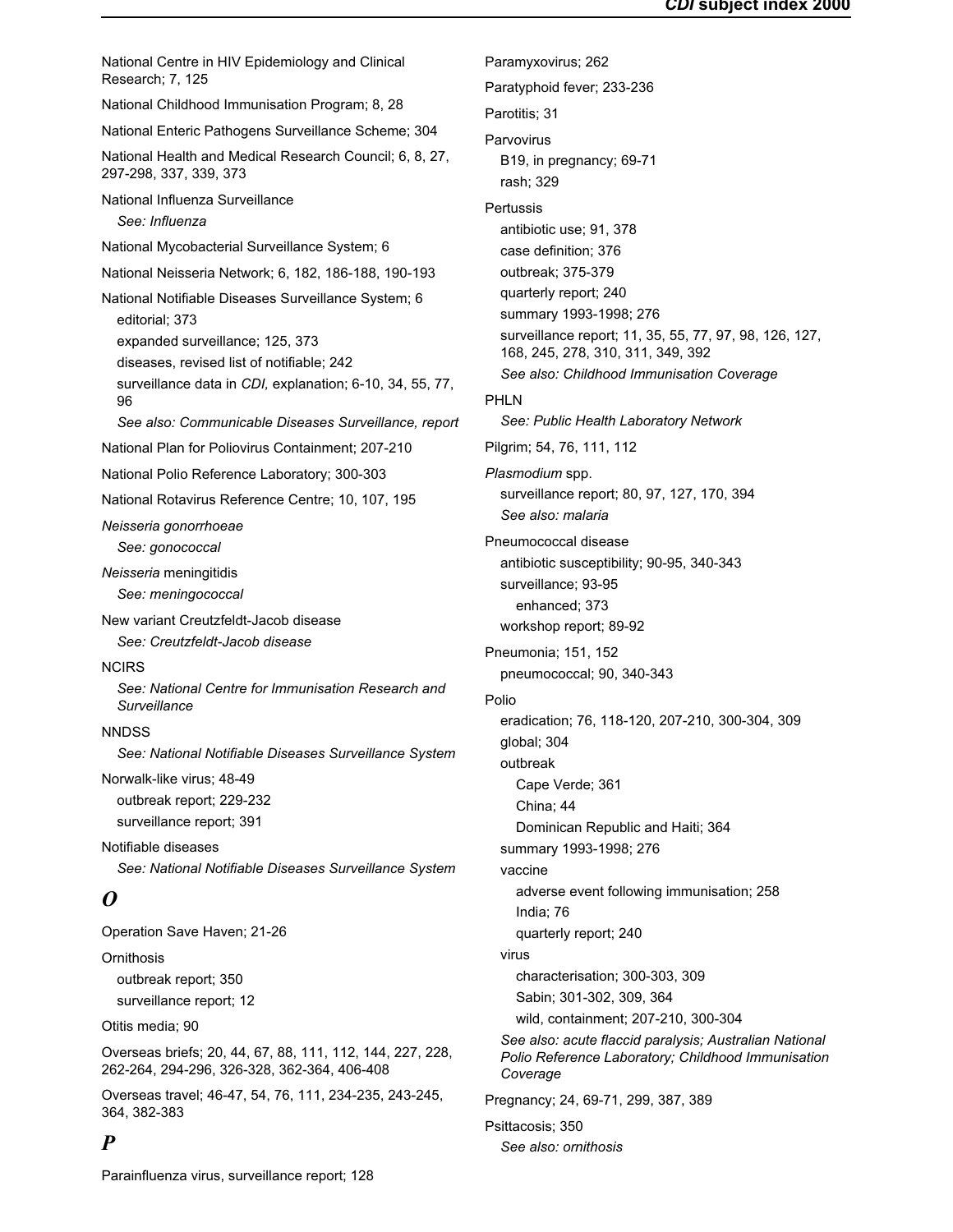#### *CDI* **subject index 2000**

Public Health Laboratory *See: Health* Public Health Laboratory Network; 307, 125, 307, 373 Public Health Unit *See: Health* Puerperal fever; 373

# *Q*

Quarantinable disease surveillance report; 56, 78, 96, 126, 169 Quarantine Act; 373

# *R*

Rash; 22, 31, 69, 329, 366, 370 Refugees 21 *See also: boat people, immigrants* Respiratory syncytial virus (RSV); 376, 381 Respiratory tract infection; 7, 24, 45-47, 341-342, 375-379, 380-383 Rift Valley fever overseas brief, Saudi Arabia; 295 Ross River virus; 363 erratum 35 surveillance report; 11-12, 35, 37, 79, 96-97, 127, 170, 393-394 warning; 363, 393-394 Rotavirus National Rotavirus Reference Centre report 1999/2000; 195-198 quarterly report; 322 surveillance data in *CDI*, explanation; 10, 195 surveillance report, biannual; 107 Rubella adverse events following immunisation; 27-33, control campaign update; 54 letter; 299 quarterly report; 240 rash; 329 summary 1993-1998; 276 surveillance report; 11, 55, 77, 97, 98, 127 *See also: Childhood Immunisation Coverage*

# *S*

*Salmonella* spp *See: Salmonellosis, typhoid* **Salmonellosis** drinking water; 336-340 global surveillance; 228 publication, new; 255 outbreak report; 305-306, 336-340, 347

overseas brief India 362 New Zealand, birds; 294 surveillance report; 56, 78, 96, 126, 169, 213, 243, 348, 391 *see also: typhoid* Scabies; 25 Scarlet fever; 373 Sentinel Chicken Surveillance Programme surveillance data in *CDI*, explanation; 8-9 report; 18, 40, 86, 138, 139, 222-223, 291, 360 Western Australia; 369-372 Serious Adverse Events following Vaccination Surveillance Scheme; 8 *See also: Adverse Events Following Immunisation* Shiga-like toxin *See:* Escherichia coli Sexually transmissible diseases publication, new; 275 surveillance in Australia; 7 surveillance reports; 56, 78, 96, 126, 169 *see also: chlamydia, gonococcal, syphilis Shigella* spp *See: shigellosis* **Shigellosis** outbreak report; 247, 272-275 surveillance report; 257-258 SLTEC *See:* Escherichia coli Small Round Structured Virus; 48-50, 229 Smallpox; 179, 373 *Staphylococcus aureus* food poisoning, Japan; 227 methicillin-resistant; 297 *Streptococcus pneumoniae See: pneumococcal disease* **Surveillance** data in *CDI*, explanation; 6-10, 34, 55, 77, 96, 281 definition; 6, 373 enhanced; 125, 373 *See also: Communicable Diseases Surveillance* Syphilis azithromycin; 389 case definition; 387 screening; 386-390 surveillance report; 79, 126, 169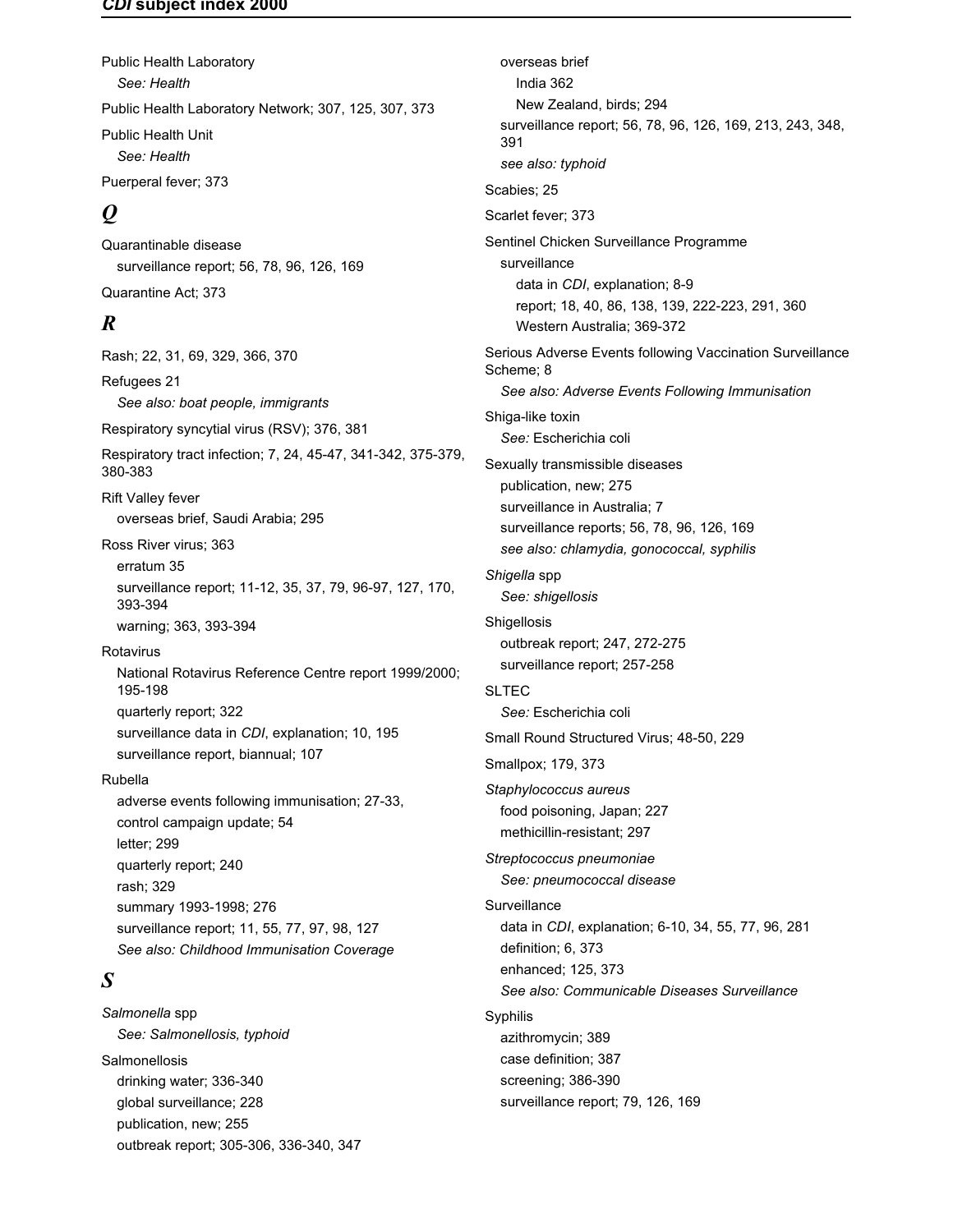# *T*

**Tetanus** ASPREN; 8 quarterly report; 241 summary 1993-1998; 276 surveillance report; 55, 97 *See also: Childhood Immunisation Coverage* Tuberculosis; 22, 125 enhanced surveillance; 373

evacuees, Kosovo; 22 influenza, and; 361 multi-resistant, New York; 385 World Tuberculosis Day; 72

Tularemia, Kosovo; 111

Typhoid

overseas brief, Samoa; 264 Sydney, south eastern, 1992-1997; 233-236 surveillance report; 56, 78, 96, 126, 169, 243, 278, 349, 391

Typhus; 394

# *U*

Upper respiratory tract infection (LRTI) *See: respiratory tract infection*

# $V$

Vaccinia; 179 Vaccination adult diphtheria/tetanus (ADT); 8, 167 adverse events; 51 definitions; 32-33 measles; 27-33 report; 257-258 incentives; 51-53 influenza; 379-383 measles; 27-33, 241-242, 329 meningococcal; 335 MMR, adverse events; 27-33, 256-257 pertussis; 245, 375-379 pneumococcal; 89-95 providers; 52 recommendations; 27, 47, 94, 152, 167, 241-242 summary 1993-1998; 276-277 yellow fever; 54, 76, 263 young adults; *see: vaccination, measles See also: Adverse Event Following Immunisation, Childhood Immunisation Coverage; Immunisation* Vaccine

adult diphtheria/tetanus (ADT); 165 ebola virus; 362

hepatitis A; 205 HIV; 309 influenza; 152, 306, 384 measles/mumps/rubella; 27-33, 241 pertussis; 375 pneumococcal; 89-95, 343 poliovirus; 207-210, 300-304, 309, 364 rotavirus; 195, 197 Vaccine preventable diseases measles outbreak; 211-212 publication review; 276-277 summary; 210 quarterly report; 239-241 surveillance report; 11, 35, 55, 77-78, 97, 98, 126, 127, 168, 214, 244, 278, 310, 349-350, 392 *see also: Childhood Immunisation Coverage* Variant CJD (vCJD) *See: Creutzfeldt-Jacob disease* Varicella *See: chickenpox* Variola; 179 Vector; 57, 74-75 Vectorborne diseases, surveillance report; 11-12, 35, 56, 79-80, 96-97, 127, 170, 393 Verotoxin *See:* Escherichia coli *Vibrio cholerae See: cholera* Victorian Infectious Diseases Reference Laboratory; 207-210, 380-383 Virginiamycin; 298 Virology and Serology Laboratory Reporting Scheme, 373 influenza surveillance; 146-149 report *See: Communicable Diseases Surveillance, report* surveillance data in *CDI*, explanation; 10 VTEC *See:* Escherichia coli *W* Waterborne disease; 48-49, 336-340 West Nile fever

overseas briefs Israel; 296 USA; 326, 408 transmission; 326

Whooping cough *See: pertussis*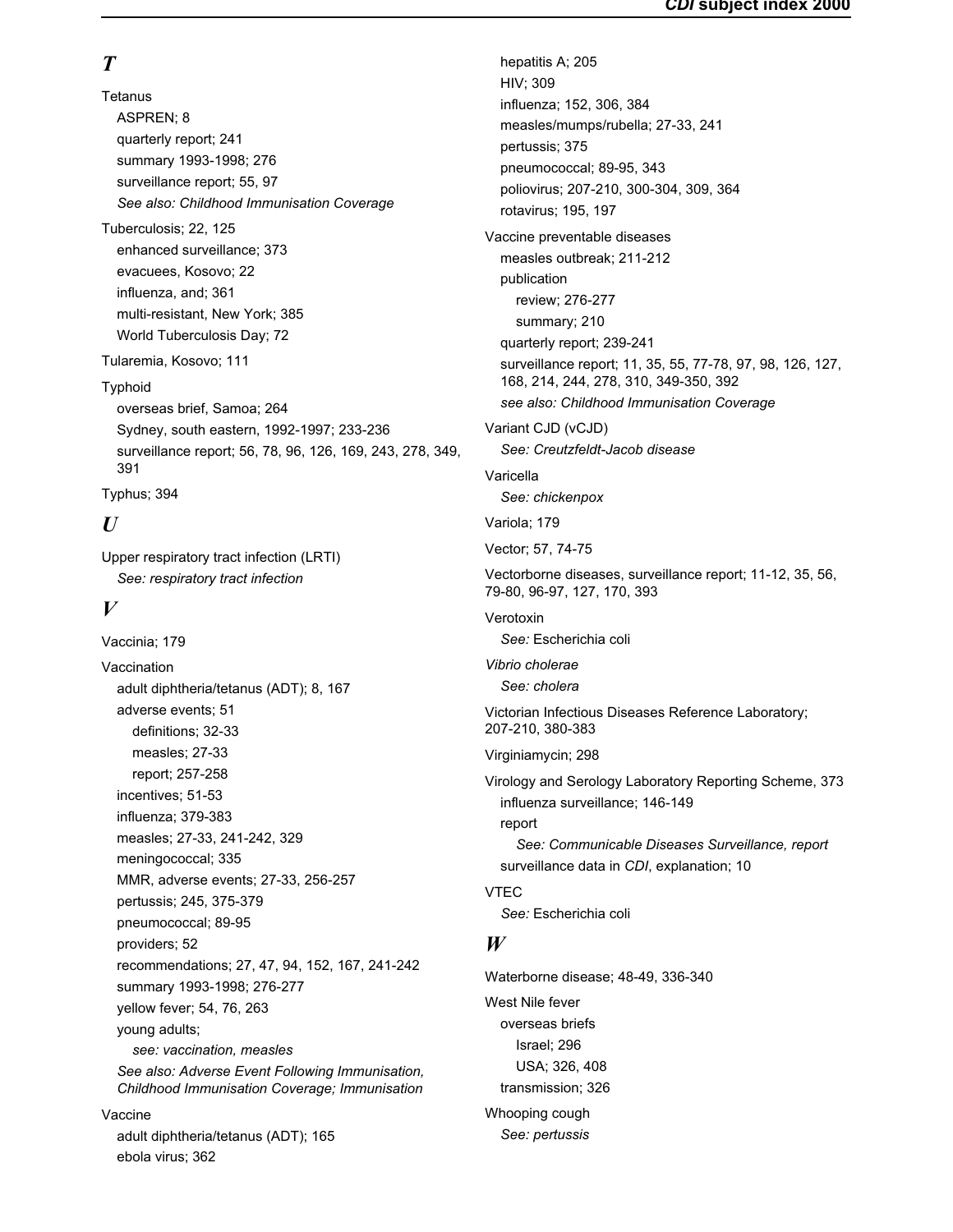#### <span id="page-53-0"></span>*CDI* **author index 2000**

World Health Organization (WHO) AIDS update; 385 containment of antimicrobial resistance; 267, 297 diagnostic kit, influenza; 408 global salmonella survey; 228 gonococcal antimicrobial surveillance; 6, 269-271 influenza reference centre; 10, 147, 150-151 leptospirosis reference centre; 153 poliomyelitis eradication; 44, 76, 118-120, 207, 209, 300-304 Western Pacific Region; 1-4, 6, 76, 118-120, 207, 209, 269, 300, 302

# *X*

X-ray; 22

# *Y*

Yaws; 389 Yellow fever overseas briefs Brazil; 44, 54 Guinea; 327 Liberia; 263, 296 Netherlands; 67 Nigeria; 144 vaccination; 54, 76, 263

# *CDI* author index 2000

| $\boldsymbol{A}$             |                                        | Chibo, Doris;      | 379               |
|------------------------------|----------------------------------------|--------------------|-------------------|
| Amin, Janaki;                | 239, 276                               | Coleman, David;    | 350               |
| Andrews, Ross;               | 93, 379                                | Condylios, Anna;   | 45                |
| Azoulus, Jo;                 | 40, 86, 138                            | Cooper, Toni;      | 336               |
| B                            |                                        | Cordova, Suzanne;  | 368, 375          |
|                              |                                        | Corones, Nick;     | 272               |
| Barnes, Graeme;              | 195                                    | Crone, Stephen;    | 121               |
| Barnett, Leonie;             | 153                                    | D                  |                   |
| Bartlett, Mark;              | 158                                    |                    |                   |
| Bates, John;                 | 332                                    | Dalton, Craig;     | 21                |
| Beers, Mary;                 | 21, 199, 368, 375                      | Davison, Rod;      | 229               |
| Bennett, Catherine;          | 21                                     | Delpech, Valerie;  | 203, 305          |
| Birch, Chris;                | 379                                    | Dohnt, Michael;    | 153               |
| Bishop, Ruth;                | 195                                    | Dowse, Gary;       | 303, 368, 394     |
| Bogdanovic-Sakran, Nada; 195 |                                        | D'Souza, Rennie;   | 27                |
| Bradford, David;             | 194                                    | Durrheim, Dave;    | 329               |
| Brookes, Dianne;             | 153                                    | $\bm{E}$           |                   |
| Broom, Annette;              | 18, 40, 86, 138, 222, 291, 360,<br>368 | Ewald, Dan;        | 48                |
| Brussen, Kerri Anne;         | 300                                    | $\bm{F}$           |                   |
| Burgess, Margaret;           | 27, 51, 89, 165, 276                   | Fennell, Michael;  | 45                |
| $\boldsymbol{C}$             |                                        | Ferson, Mark;      | 45, 203, 233, 305 |
| Campbell, Margaret;          | 242                                    | Foley, Peter;      | 365               |
| Campbell-Lloyd, Sue;         | 27                                     | Formica, Neil;     | 199               |
| Carnie, John;                | 199                                    | Forrest, Jill;     | 51,89             |
| Carter, Jane;                | 74                                     | Franks, Christine; | 48                |
| Catton, Mike;                | 379                                    | G                  |                   |
| Chant, Kerry;                | 21, 121                                | Gerrard, Marie;    | 379               |
| Cherian, Sarah;              | 272                                    |                    |                   |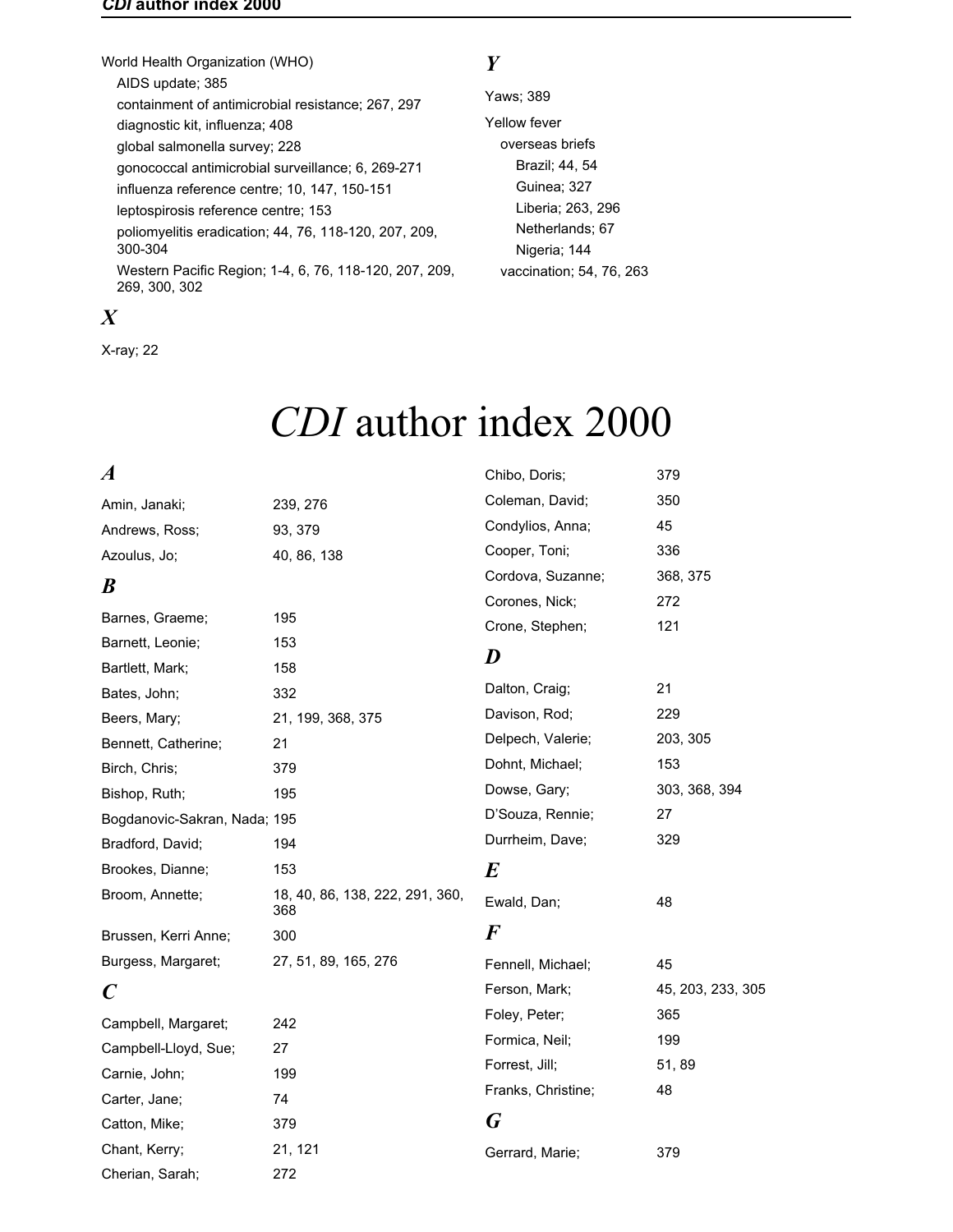| Geue, Alexandra;    | 297           | $\boldsymbol{M}$           |                                |
|---------------------|---------------|----------------------------|--------------------------------|
| Gidding, Heather;   | 165, 239, 276 | Mackenzie, John;           | 18, 40, 86, 138, 222, 291, 360 |
| Giele, Carolien;    | 93            | Mak, Donna;                | 386                            |
| Gilbert, Gwendolyn; | 69, 165       | Masendycz, Paul;           | 107, 195, 322                  |
| Gill, Jag;          | 93            | McAnulty, Jeremy;          | 305                            |
| Gilles, Marisa;     | 375           | McDonald, Glenda;          | 365                            |
| Gilmore, Sharon;    | 272           | McCall, Brad;              | 229, 236, 272                  |
| Gold, Michael;      | 27            | McIntyre, Peter;           | 51, 89, 93, 161, 239, 268, 276 |
| Gosbell, lain;      | 121, 340      | Mein, Jacki;               | 21                             |
| Gregory, Joy;       | 344           | Melville, Lorna;           | 18, 40, 86, 138, 222, 291, 360 |
| Griffith, Ian;      | 373, 374      | Menzies, Robert;           | 93, 247                        |
| $\boldsymbol{H}$    |               | Merianos, Angela;          | 373                            |
| Haigh, Bernadette;  | 74            | Milazzo, Adriana;          | 347                            |
| Hall, Robert;       | 93, 142, 331  | Misrachi, Avner;           | 93                             |
| Hampson, Alan;      | 145           | Morton, Bruce;             | 336                            |
| Hanna, Jeffrey;     | 211, 332      | Moore, Michael;            | 153                            |
| Harvey, Bronwen;    | 21            | Morgan, Keira;             | 203, 305                       |
| Hatzi, Steve;       | 45            | Murphy, Anne;              | 379                            |
| Hayes, Gwenda;      | 74            | $\bm{N}$                   |                                |
| Heel, Karen;        | 272           |                            |                                |
| Hills, Susan;       | 211, 365      | Neill, Annette;            | 229                            |
| Hogg, Geoff;        | 199           | Neville, Gerard;           | 236                            |
| Holland, Rosalind;  | 142           | Neville, Stephen;          | 340                            |
| Holman, D'Arcy;     | 386           | Ng, Sally;                 | 344                            |
| Hueston, Linda;     | 40, 86, 138   | 0                          |                                |
| Hull, Brynley;      | 161, 268, 276 | O'Brien, Eddie;            | 27                             |
| Humphreys, Jan;     | 211, 365      | $\boldsymbol{P}$           |                                |
| Hunter, lan;        | 336           | Palombo, Enzo;             | 195                            |
| $\boldsymbol{I}$    |               | Paraskevopoulos, Paul;     | 45, 305                        |
|                     |               | Patel, Mahomed;            | 48                             |
| Ibrahim, Aishah;    | 118; 300      | Piispanen, John;           | 365                            |
| Isaacs, David;      | 27            | Pontivivo, Giulietta;      | 203                            |
| $\boldsymbol{K}$    |               | Prasopa-Plaizier, Nittita; | 207                            |
| Kelly, Heath;       | 118, 207, 379 |                            |                                |
| Kennett, Margery;   | 118, 207, 300 | $\boldsymbol{R}$           |                                |
| Kidenya, Victoria;  | 233           | Richards, Ann;             | 211                            |
| Kirk, Martyn;       | 72            | Robinson, David;           | 121                            |
| Krause, Vicki;      | 93, 384       | Ryan, Norbert;             | 199                            |
| L                   |               | $\boldsymbol{S}$           |                                |
| Leong, Wendy;       | 379           | Sam, Greg;                 | 207                            |
| Lesjak, Margaret;   | 305           | Sanders, Lance;            | 265                            |
| Leydon, Jennie;     | 379           | Savage, Jan;               | 193                            |
| Lin, Ming;          | 145           | Selvey, Christine;         | 260, 299                       |
| Lindsay, Michael;   | 368           | Selvey, Linda;             | 93, 332                        |